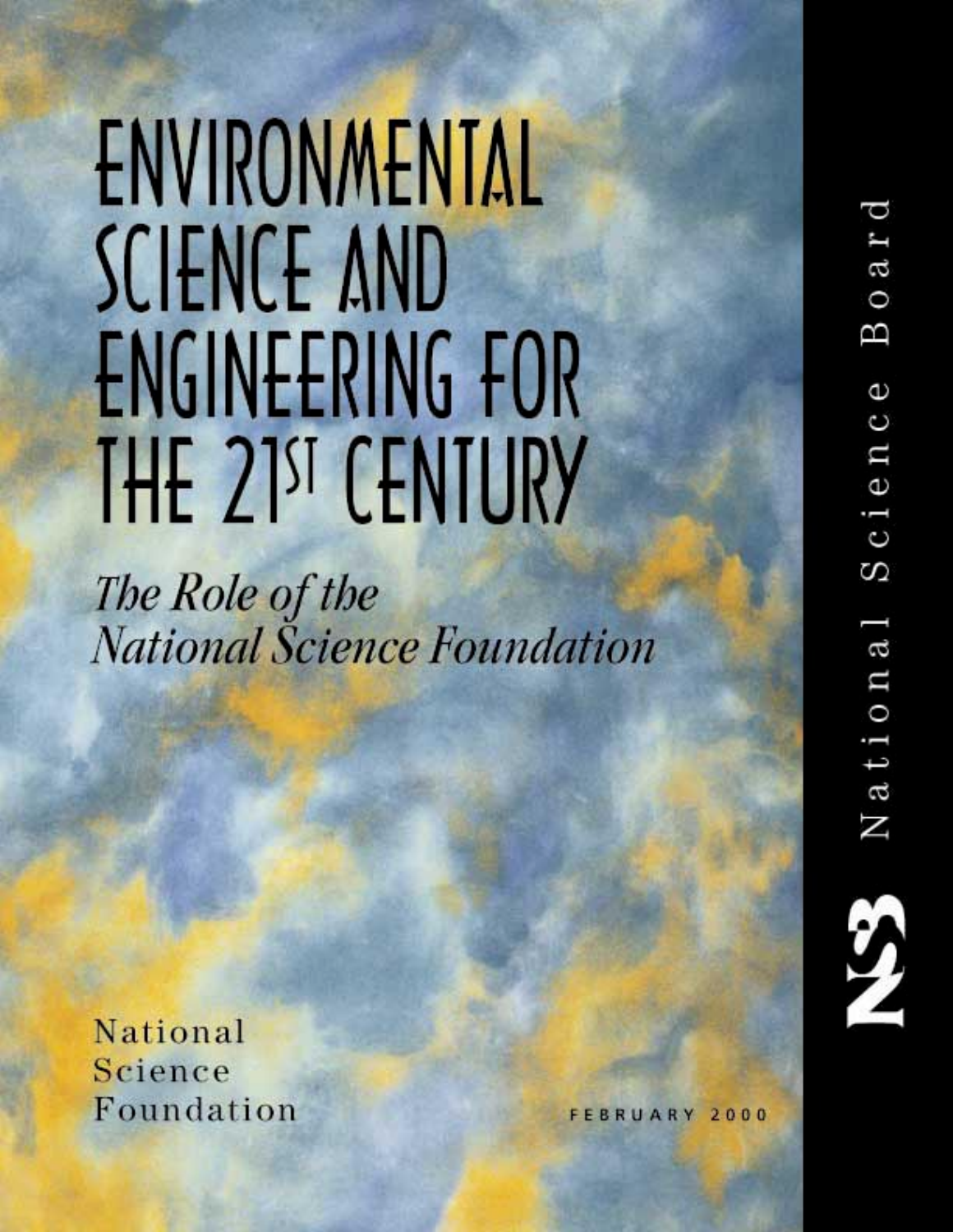NSB 00-22

# **ENVIRONMENTAL SCIENCE AND ENGINEERING FOR THE** 21<sup>ST</sup> CENTURY

**THE ROLE OF THE NATIONAL SCIENCE FOUNDATION**

NATIONAL SCIENCE FOUNDATION FEBRUARY 2, 2000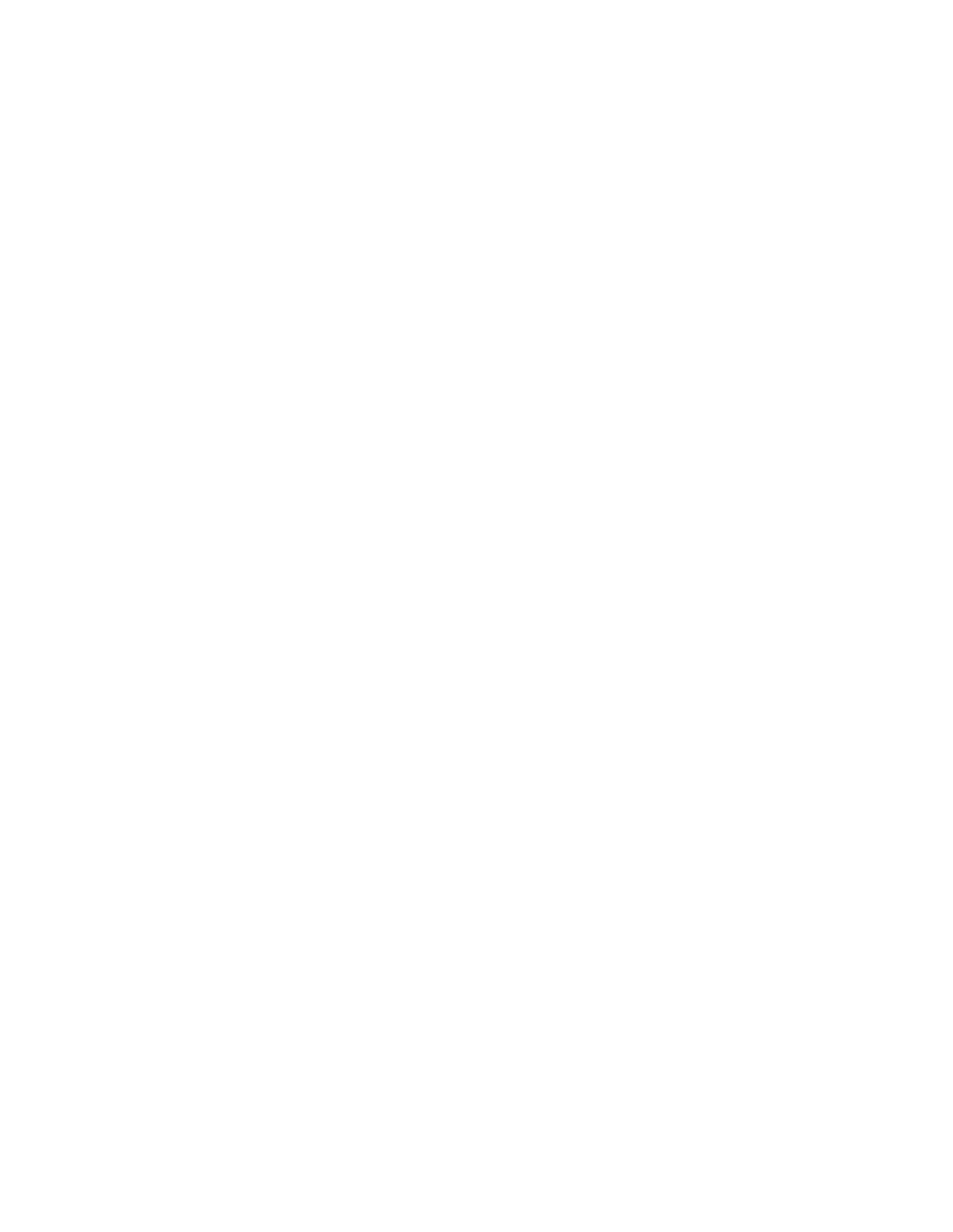## **NATIONAL SCIENCE BOARD**

& Technology Transfer, Tulane University **Diana S. Natalicio** (*Vice Chairman*), President, The University of Texas at El Paso **John A. Armstrong**, IBM Vice President for Science & Technology (Retired) **Pamela A. Ferguson**, Professor of Mathematics, Grinnell College **Mary K. Gaillard**, Professor of Physics, University of California–Berkeley **Sanford D. Greenberg**, Chairman & CEO of TEI Industries, Inc. **M.R.C. Greenwood**, Chancellor, University of California–Santa Cruz **Stanley V. Jaskolski**, Vice President, Eaton Corporation **Anita K. Jones**, University Professor, Department of Computer Science, University of Virginia **George M. Langford**, Professor, Department of Biological Sciences, Dartmouth College **Jane Lubchenco**, Wayne and Gladys Valley Professor of Marine Biology and Distinguished Professor of Zoology, Oregon State University **Eve L. Menger**, Director, Characterization Science and Services, Corning Inc. (Retired) **Joseph A. Miller, Jr.**, Senior Vice President for R&D and Chief Technology Officer, E.I. du Pont de Nemours & Company, Experimental Station **Claudia I. Mitchell-Kernan**, Vice Chancellor, Academic Affairs and Dean, Graduate Division, University of California–Los Angeles **Robert C. Richardson**, Vice Provost for Research and Professor of Physics, Cornell University **Vera C. Rubin**, Research Staff, Astronomy, Department of Terrestrial Magnetism, Carnegie Institution of Washington **Maxine L. Savitz**, General Manager, AlliedSignal Inc., Ceramic Components **Luis Sequeira**, J.C. Walker Professor Emeritus, Departments of Bacteriology and Plant Pathology, University of Wisconsin–Madison **Robert M. Solow**, Institute Professor Emeritus, Massachusetts Institute of Technology **Bob H. Suzuki**, President, California State Polytechnic University–Pomona **Richard A. Tapia**, Professor, Department of Computational & Applied Mathematics, Rice University **Chang-Lin Tien**, NEC Distinguished Professor of Engineering, Department of Mechanical Engineering, University of California–Berkeley

**Eamon M. Kelly** (*Chairman*), President Emeritus and Professor, Payson Center for International Development

- **Warren M. Washington**, Senior Scientist and Head, Climate Change Research Section, National Center for Atmospheric Research
- **John A. White, Jr.**, Chancellor, University of Arkansas–Fayetteville
- **Rita R. Colwell** (Member *Ex Officio* and Chair, Executive Committee), Director, National Science Foundation

**Marta Cehelsky**, Executive Officer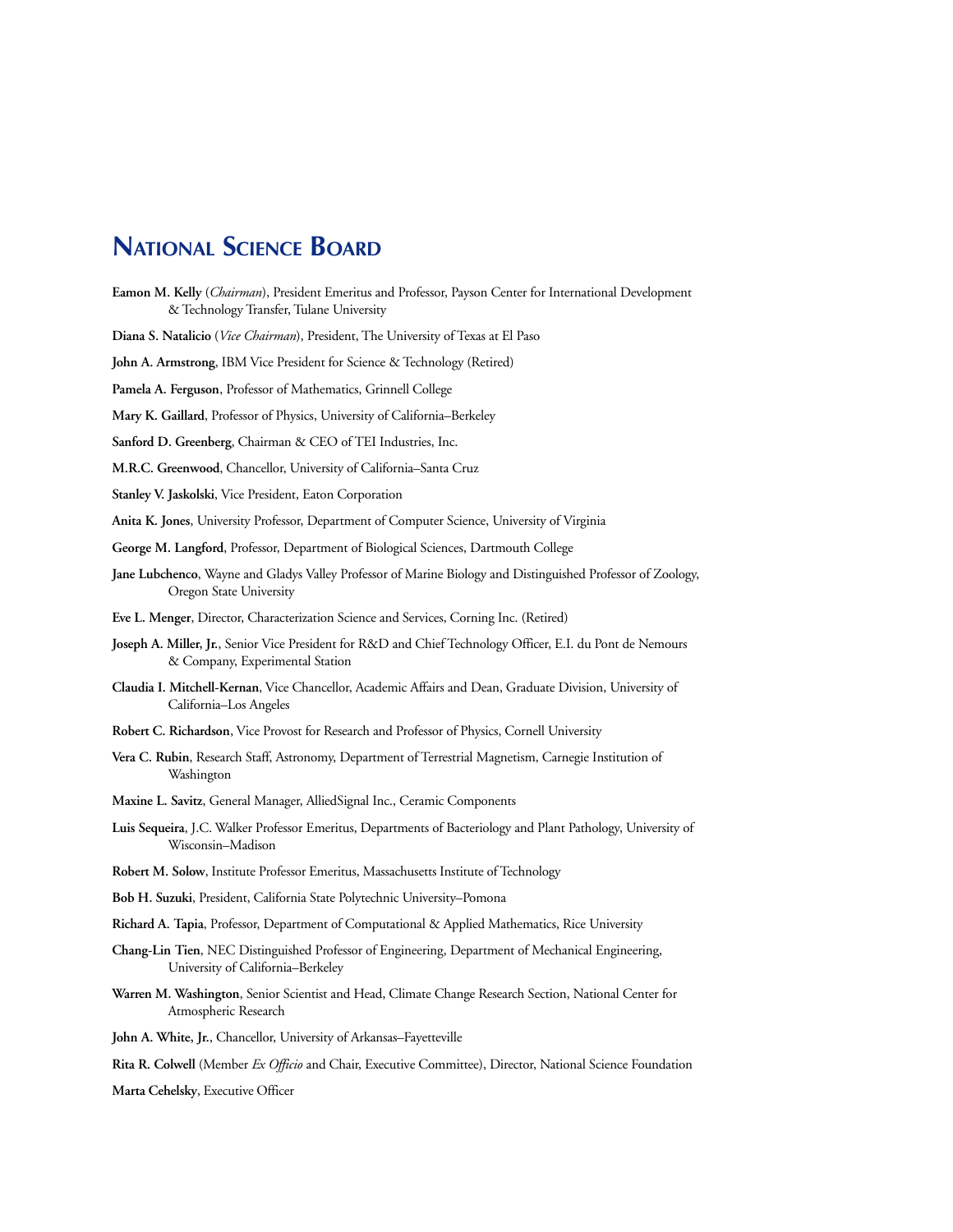# **NATIONAL SCIENCE BOARD COMMITTEE ON PROGRAMS AND PLANS TASK FORCE ON THE ENVIRONMENT**

Jane Lubchenco, *Chair*

Mary K. Gaillard Mary E. Clutter Assistant Director, Biological Sciences, NSF Robert M. Solow Robert Corell Assistant Director, Geosciences, NSF

Warren M. Washington

Penelope Firth, *Executive Secretary*

John A. Armstrong, *ex officio* Chairman, Committee on Programs and Plans

Eamon M. Kelly, *ex officio* Chairman, National Science Board

Rita R. Colwell, *ex officio* Director, National Science Foundation

The National Science Board consists of 24 members plus the Director of the National Science Foundation. Appointed by the President, the Board serves as the governing board of NSF and provides advice to the President and the Congress on matters of national science and engineering policy.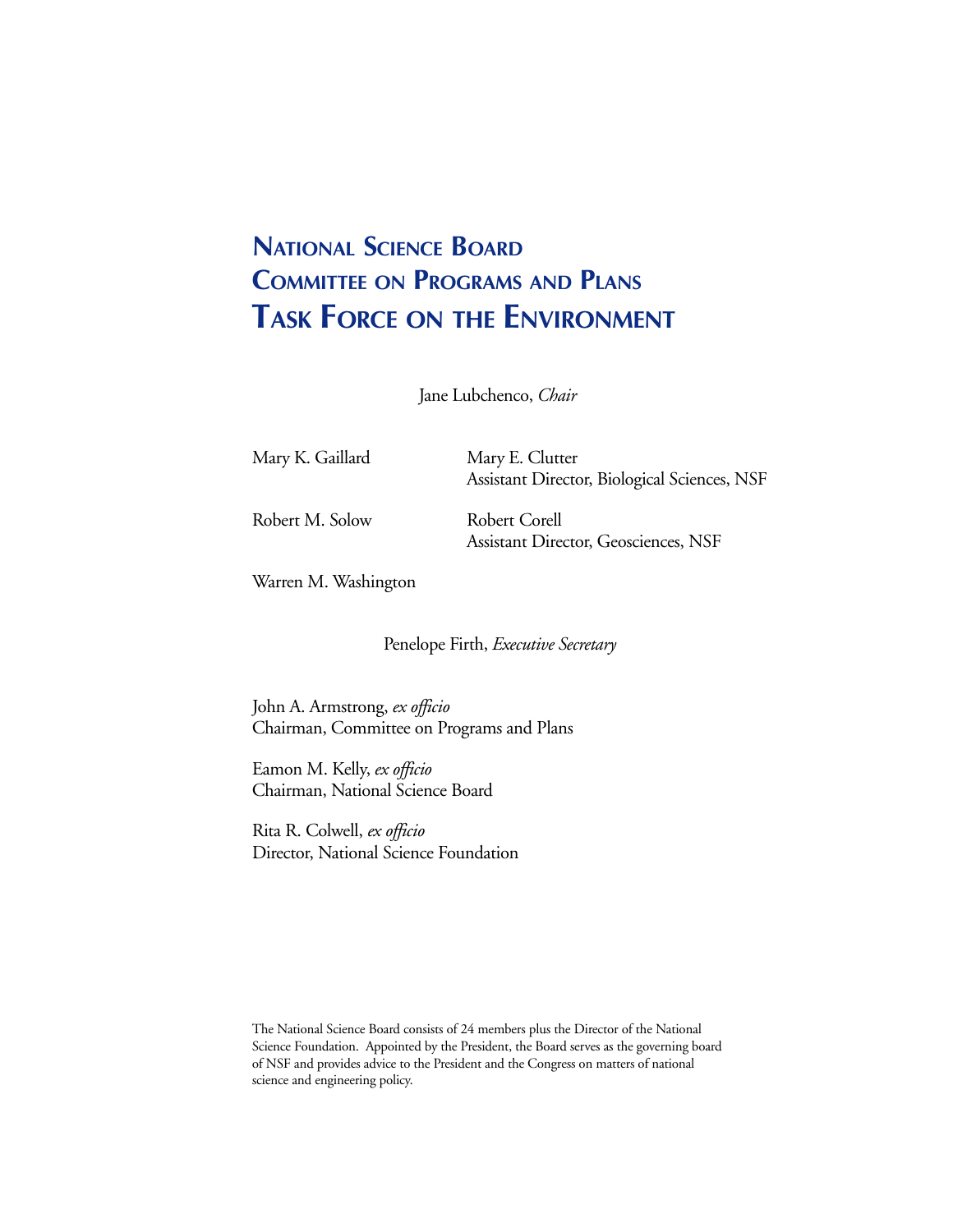# <span id="page-5-0"></span>**FOREWORD**

The quality of life in the  $21<sup>st</sup>$  century will depend in large measure on the generation of new wealth, on safeguarding the health of our planet, and on opportunities for enlightenment and individual development. The environment is a critical element of the knowledge base we need to live in a safe and prosperous world.

In August 1998, the National Science Board established the Task Force on the Environment within its Committee on Programs and Plans. The task force was created to provide guidance to the National Science Foundation (NSF) in defining the scope of its role with respect to environmental research, education, and scientific assessment and in determining the best means of implementing related activities. The task force was charged with:

- reviewing the scope of current NSF activities related to research, education, and scientific assessment on the environment; and
- developing guidance for NSF at the policy level that would be used to design an appropriate portfolio of activities consistent with the overall National Science and Technology Council strategy, the goals of the NSF Strategic Plan, and activities of other agencies and organizations that support related programs.

This report, *Environmental Science and Engineering for the 21st Century: The Role of the National Science Foundation*, presents the findings and recommendations developed by the Task Force on the Environment and approved unanimously by the National Science Board. The report is based on an extensive review of relevant policy documents and reports, a process of hearings and consultations with invested communities, invited commentary from a broad range of organizations and individuals, and feedback through a public web site [\(http://www.nsf.gov/nsb/tfe\).](http://www.nsf.gov/nsb/tfe) The task force also examined a wide variety of environmental programs at NSF to determine the factors most likely to result in effective new research and educational activities.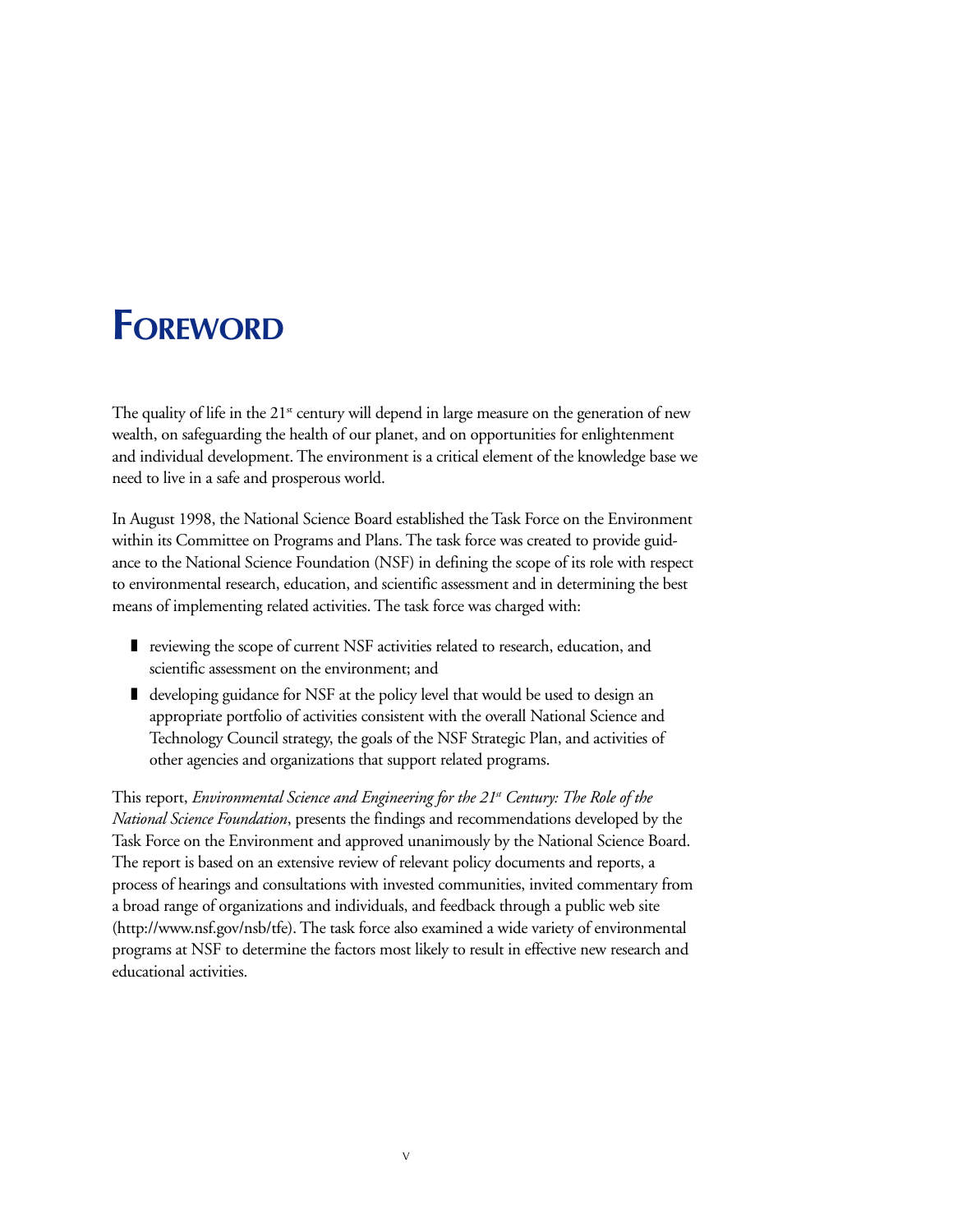On behalf of the National Science Board, I want to commend Dr. Jane Lubchenco, the chair of the task force, and the other task force members—Drs. Mary K. Gaillard, Robert M. Solow, and Warren M. Washington of the National Science Board; Dr. Mary Clutter, NSF Assistant Director for Biological Sciences; and Dr. Robert Corell, NSF Assistant Director for Geosciences—for their outstanding work in pulling together this important and complex report. Dr. Penelope Firth, Program Director for Ecosystem Studies, provided superb support as the Executive Secretary to the task force.

The Board is especially grateful for the strong support provided throughout by the Director of the National Science Foundation, Dr. Rita R. Colwell, and by NSF's Deputy Director, Dr. Joseph Bordogna.

> Eamon M. Kelly Chairman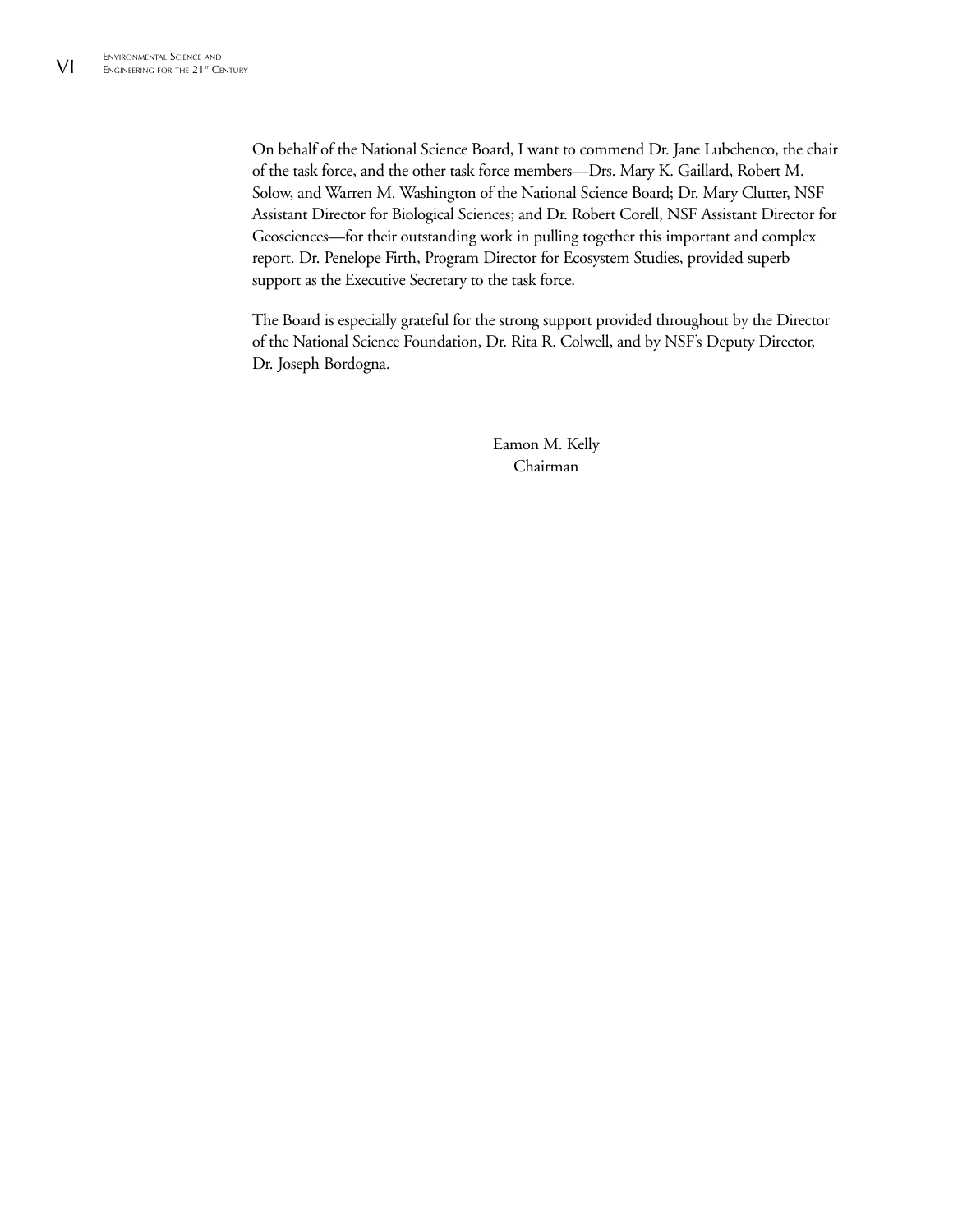# **ACKNOWLEDGMENTS**

Many NSF staff members, too numerous to mention individually, assisted the task force in its activities. The contributions of Dr. Robert Webber, Office of Information and Resource Management; Ms. Anne Tenney, Office of the Director; Dr. Marta Cehelsky and Ms. Jean Pomeroy, National Science Board Office; deserve special note, as do those of Dr. Margaret Cavanaugh, Program Director for Inorganic, Bioinorganic, and Organometallic Chemistry; Dr. David Campbell, Program Director for Elementary, Secondary and Informal Education; and Dr. Robert Eisenstein, Assistant Director for Mathematical and Physical Sciences.

We also wish to thank Dr. James Edwards, Executive Officer, Directorate for Biological Sciences; Ms. Keelin Kuipers, Presidential Management Intern, Directorate for Biological Sciences; Dr. Thomas Spence, Senior Associate for Science Programs and Coordination, Directorate for Geosciences; Mr. Joseph Kull, NSF Chief Financial Officer; and Ms. Diane Weisz, Staff Associate, Office of Budget, Finance, and Award Management, who were most helpful in developing NSF-focused materials used by the task force.

Formation of the final recommendations of this report benefited greatly from comments received from representatives of U.S. Federal agencies; nongovernmental organizations including in particular the Committee for the National Institute for the Environment; various professional science, engineering, and educational organizations; academic institutions; and members of the public.

The National Science Board is grateful to the many people who provided testimony at the hearings and symposia held by the task force, as well as those who assisted in making arrangements for these activities. The Board also thanks the diverse group of individuals who provided written comments to the task force via the web site and other mechanisms.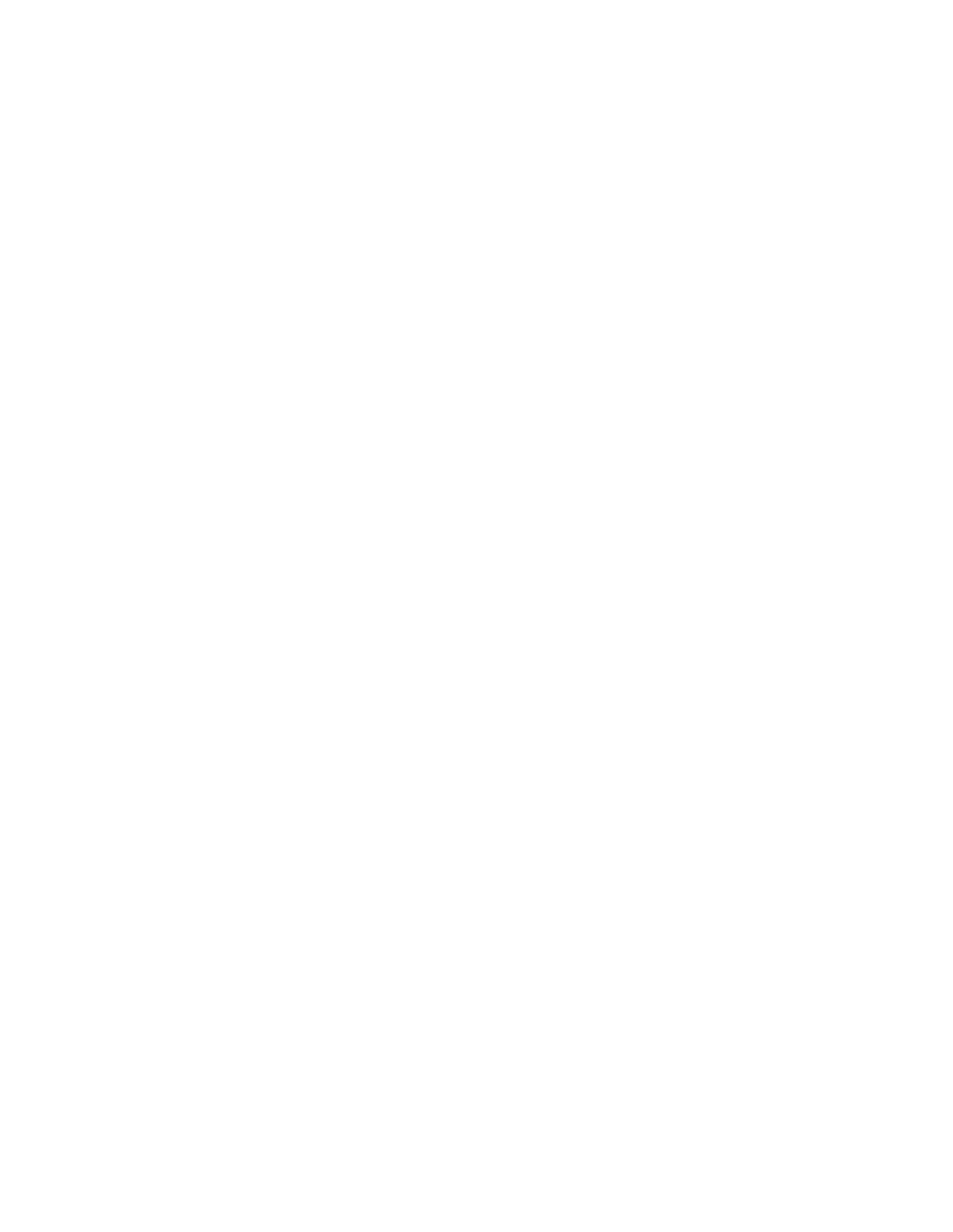# **CONTENTS**

| CHAPTER 2: THE LARGER CONTEXT FOR NSF-SUPPORTED ENVIRONMENTAL RESEARCH, |  |
|-------------------------------------------------------------------------|--|
|                                                                         |  |
|                                                                         |  |
|                                                                         |  |
|                                                                         |  |
|                                                                         |  |
|                                                                         |  |
| CHAPTER 3: SCOPE OF NSF'S CURRENT ENVIRONMENTAL ACTIVITIES  17          |  |
|                                                                         |  |
|                                                                         |  |
|                                                                         |  |
| CHAPTER 4: INPUT RECEIVED ABOUT UNMET NEEDS AND OPPORTUNITIES  29       |  |
|                                                                         |  |
|                                                                         |  |
|                                                                         |  |
|                                                                         |  |
|                                                                         |  |
|                                                                         |  |
|                                                                         |  |
|                                                                         |  |
|                                                                         |  |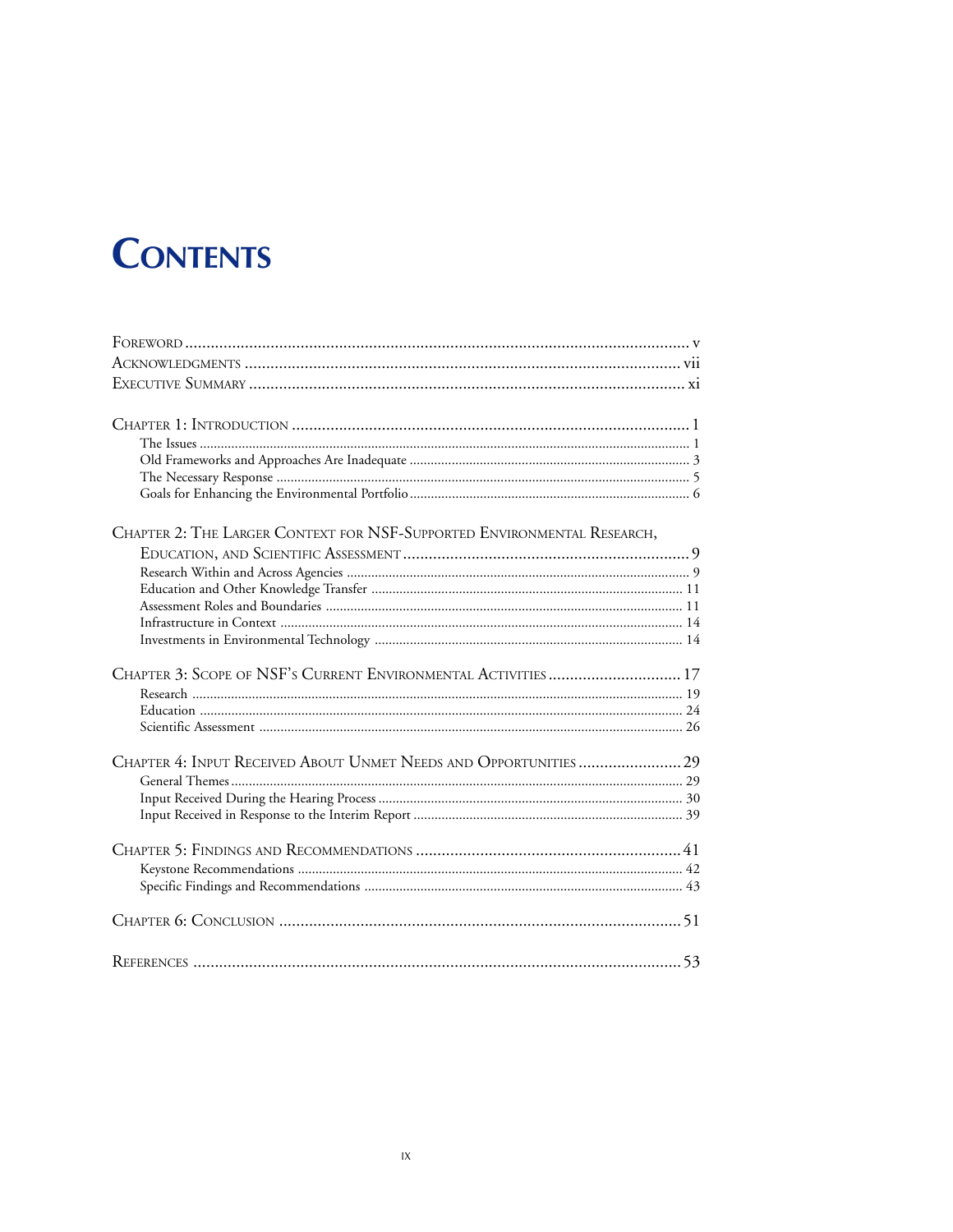#### **APPENDICES**

| E: Letter From the President's Committee of Advisors on Science and Technology  97 |  |
|------------------------------------------------------------------------------------|--|
|                                                                                    |  |
|                                                                                    |  |
|                                                                                    |  |

#### BOXES

| 1. Nature's Services: What Ecosystems Provide to People, What Is at Risk, and Why New |  |  |
|---------------------------------------------------------------------------------------|--|--|
|                                                                                       |  |  |
|                                                                                       |  |  |
|                                                                                       |  |  |
|                                                                                       |  |  |
|                                                                                       |  |  |
| 6. Nutrients: Newly Discovered Links Between Agriculture, Energy, Health, Fisheries,  |  |  |
|                                                                                       |  |  |
|                                                                                       |  |  |
|                                                                                       |  |  |
|                                                                                       |  |  |
|                                                                                       |  |  |
| 11. Integrated Natural-Socioeconomic Sciences: Some Priorities for Investigation  33  |  |  |
|                                                                                       |  |  |
| 13. New Insight Into Infectious Diseases: An Emerging Interface Between Health and    |  |  |
|                                                                                       |  |  |
|                                                                                       |  |  |

#### TABLES

|         | 4. Programmatic Gaps or Areas Needing Enhancement in the Current NSF Environment |  |
|---------|----------------------------------------------------------------------------------|--|
|         |                                                                                  |  |
|         |                                                                                  |  |
| FIGURES |                                                                                  |  |
|         |                                                                                  |  |
|         |                                                                                  |  |

3. Goals and Supporting Elements for NSF's Environmental Portfolio............................................. 7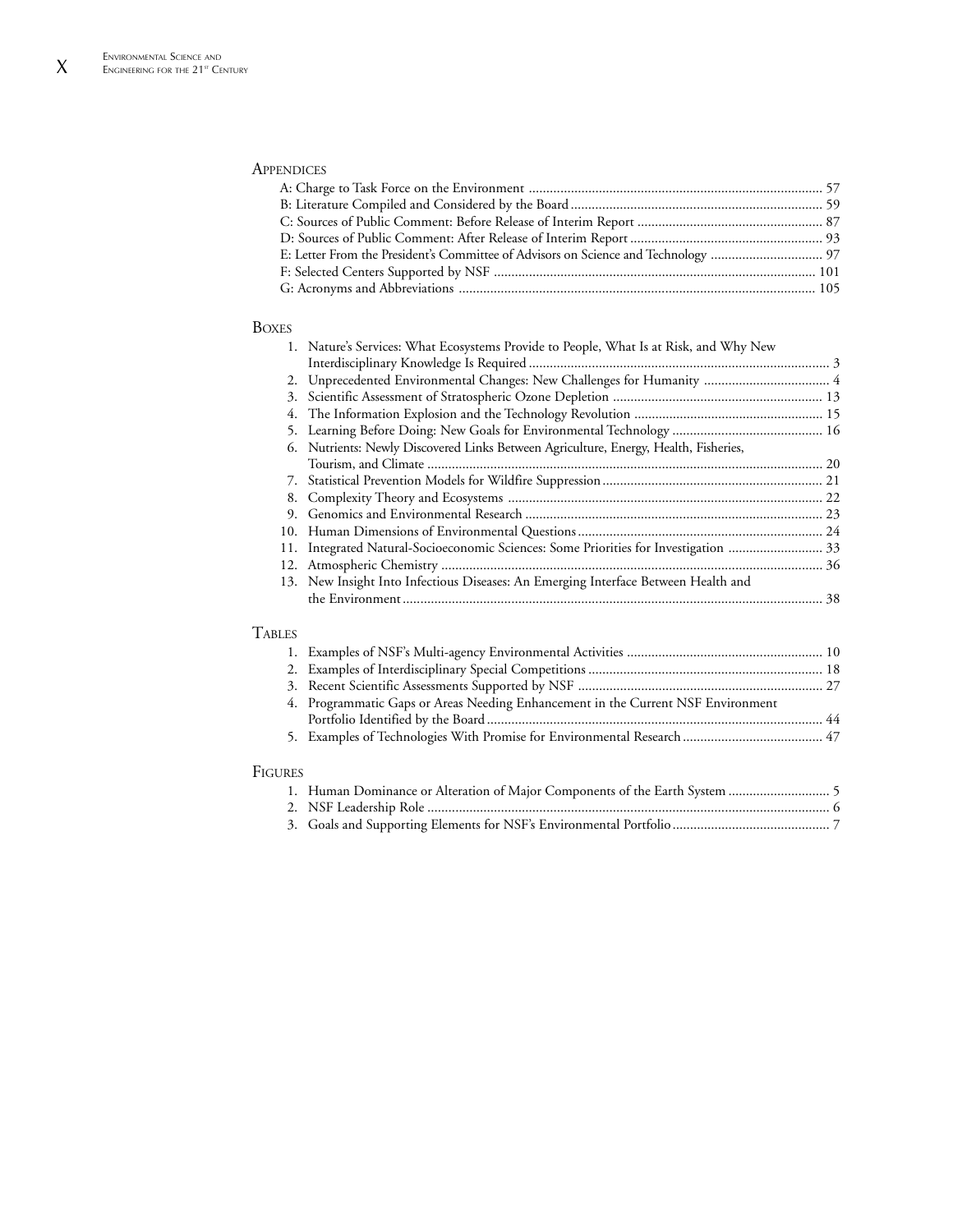# <span id="page-11-0"></span>**EXECUTIVE SUMMARY**

## **CONTEXT AND FRAMEWORK FOR THE STUDY**

The junction between present and future societies lies in the global commons: the shared physical, biological, and intellectual resources of the planet. The environment—specifically intact, functioning ecological systems—is essential to opportunities for individual development, the health and well-being of citizens and communities, and the generation of new wealth. Environmental science and technology are therefore a vital component of productive knowledge and thus a high priority for the Nation.

As connections between humans and the goods and services provided by the ecosystems of Earth become better understood, the scale and rate of modifications to these ecosystems are increasing. Environmental challenges are often exceedingly complex, requiring strengthened disciplinary inquiry as well as broadly interdisciplinary approaches that draw upon, integrate, and invigorate virtually all fields of science and engineering. Within the broad portfolio of science and engineering for the new century, the environment is emerging as a vigorous, essential, and central focus.

The National Science Foundation (NSF) is one of the largest supporters of environmental research in the Federal Government and the major supporter of environmental research conducted by the academic community. Consistent with NSF's mission, the agency primarily supports awards based on external, peer-reviewed national competition, and these investments drive advances in fundamental understanding of environmental systems. Therefore, because of its mission and record of accomplishment, NSF is primed to provide dynamic leadership in advancing the new insights and fundamental knowledge essential to addressing a range of emerging environmental issues.

NSF activities must complement and enhance, not duplicate or replace, the extant portfolio of other Federal activities in this area. The Foundation and other Federal agencies and interagency coordinating bodies, such as the National Science and Technology Council (NSTC), have responded to the need for research, education, and scientific assessment activities in many environmental areas. However, the scope and significance of the emerging environmental issues in our Nation and around the world suggest a need to evaluate the challenges and opportunities that these critical issues raise for NSF. Therefore, the National Science Board established a Task Force on the Environment, whose findings and recommen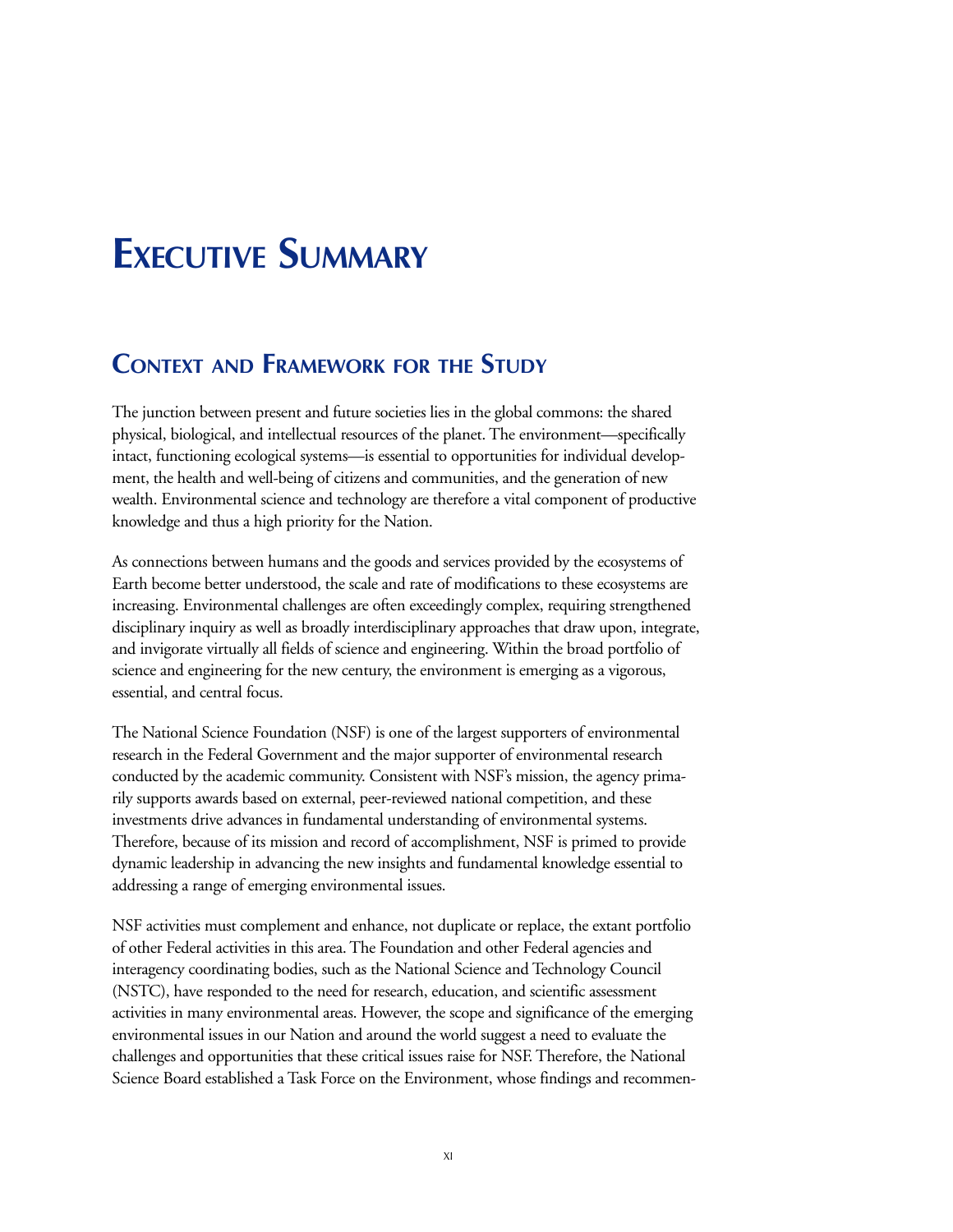dations are detailed in this report. The recommendations set the stage for a more vigorous NSF role in environmental research, education, and scientific assessment in the  $21<sup>st</sup>$  century.

### **STRATEGY FOR THE CONDUCT OF THE STUDY**

The Board, through its Task Force on the Environment, conducted hearings and town meetings; solicited input from scientists, government agencies, and the private sector; reviewed hundreds of reports and documents related to environmental research, education, and assessments; and sought suggestions through a public web site. Hundreds of suggestions and recommendations were received and considered. Scholars in every scientific discipline participated. Comments were received from community groups, local and Federal agency officials, professional scientific and engineering societies, nongovernmental organizations (NGOs), the private sector, and concerned citizens. In addition, the Board examined a variety of programs at NSF to determine the factors most likely to result in effective research, education, and scientific assessment activities. The Board focused on the overall level, scope, robustness, balance, funding, and organization of the Foundation's environmental activities.

## **PRINCIPAL FINDINGS**

A number of themes emerged from this diverse input. Foremost among them was a strong endorsement of the fundamental operating principles of NSF. At the same time, the Board heard many ideas that framed ways in which NSF could and should expand its environmental portfolio. The majority of these suggestions focus on enhancing both the disciplinary and interdisciplinary understanding of environmental systems and problems; improving the systematic acquisition, analysis, and synthesis of data; and improving the interpretation and dissemination of this information into understandable formats for multiple uses and users. Throughout the public input process, it was clear that citizens, government officials, other Federal agencies, professional scientific and engineering societies, and individual scientists look to NSF for leadership in environmental research, education, and scientific assessment. The strong message running through the input process was that NSF is poised and is expected to respond vigorously to the new challenges of providing and communicating the fundamental knowledge base and educating and training the workforce to meet the environmental challenges of the next century. A parallel message underscored the necessity of significant new resources to accomplish these goals and an effective organizational structure to implement NSF's total environmental portfolio.

### **RECOMMENDATIONS**

NSF is supporting significantly more environmental research and education than is generally appreciated. However, the Nation's need for fundamental environmental knowledge and understanding requires further attention. To expand and strengthen the Foundation's environmental portfolio, the Board developed 12 recommendations: 2 overarching keystone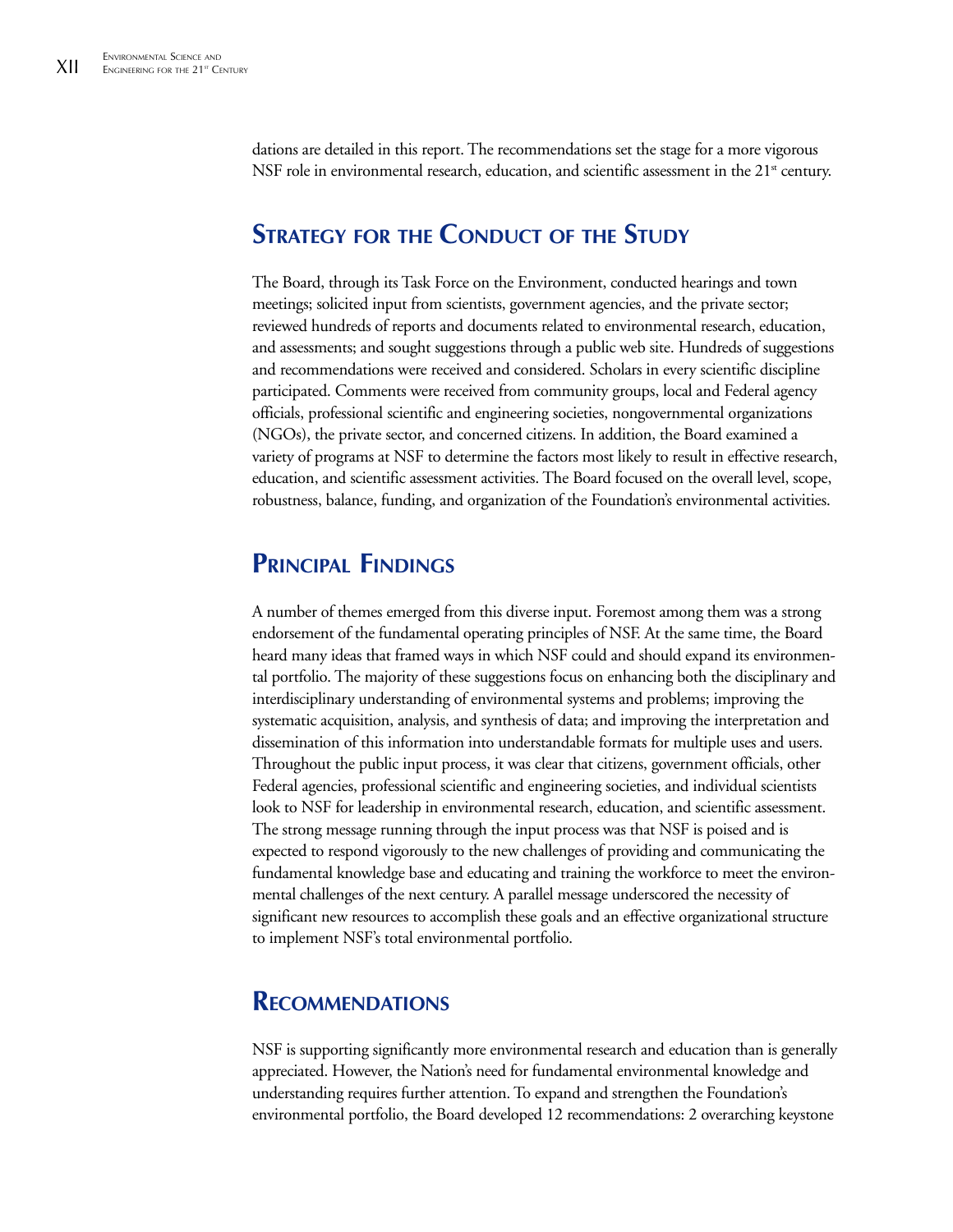recommendations addressing critical funding and organizational issues; 5 recommendations on research, education, and scientific assessment; 4 crosscutting recommendations focusing on the requisite physical, technological, and information infrastructure; and 1 recommendation emphasizing the importance of partnerships, coordination, and collaborations to NSF's programs and activities in research, education, and scientific assessment.

#### **KEYSTONE RECOMMENDATIONS**

#### **Recommendation 1: Resources and Funding.**

**Environmental research, education, and scientific assessment should be one of NSF's highest priorities. The current environmental portfolio represents an expenditure of approximately \$600 million per year. In view of the overwhelming importance of, and exciting opportunities for, progress in the environmental arena, and because existing resources are fully and appropriately utilized, new funding will be required. We recommend that support for environmental research, education, and scientific assessment at NSF be increased by an additional \$1 billion, phased in over the next 5 years, to reach an annual expenditure of approximately \$1.6 billion.**

The Board expects NSF management and staff to develop budget requests and funding priorities for the coming years that are consistent with this and the following recommendations. It further expects that, consistent with its normal way of operating, NSF will involve the scientific community in identifying specific priority programmatic areas and in elaborating the specific recommendations below.

#### **Recommendation 2: Organizational Approach.**

**NSF management should develop an effective organizational approach that meets all of the criteria required to ensure a well-integrated, high-priority, high-visibility, cohesive, and sustained environmental portfolio within the Foundation. These criteria include:**

- A high-visibility, NSF-wide organizational focal point with:
	- **principal responsibility for identifying gaps, opportunities, and priorities, particularly in interdisciplinary areas;**
	- **budgetary authority for enabling integration across research, education, and scientific assessment, and across areas of inquiry;**
	- **responsibility for assembling and publicizing, within the context of the Foundation's normal reporting, a clear statement of NSF's environmental activities; and**
	- **a formal advisory process specifically for environmental activities.**
- Continuity of funding opportunities, in particular in interdisciplinary areas.
- **■** Integration, cooperation, and collaboration with and across established program**matic areas, within NSF and between NSF and other Federal agencies.**

The Board recognizes that it is a challenging task to satisfy all of the criteria specified in the organizational recommendation. Nonetheless, we are confident that it can and should be done. The Board further acknowledges the attention and priority that the Foundation recently has placed on identifying possible new organizational structures. The unprecedented emphasis on integrative, sustained, interdisciplinary activities called for in this report requires the establishment of a policy-driven strategy as well as a mechanistic approach to ensure effective implementation.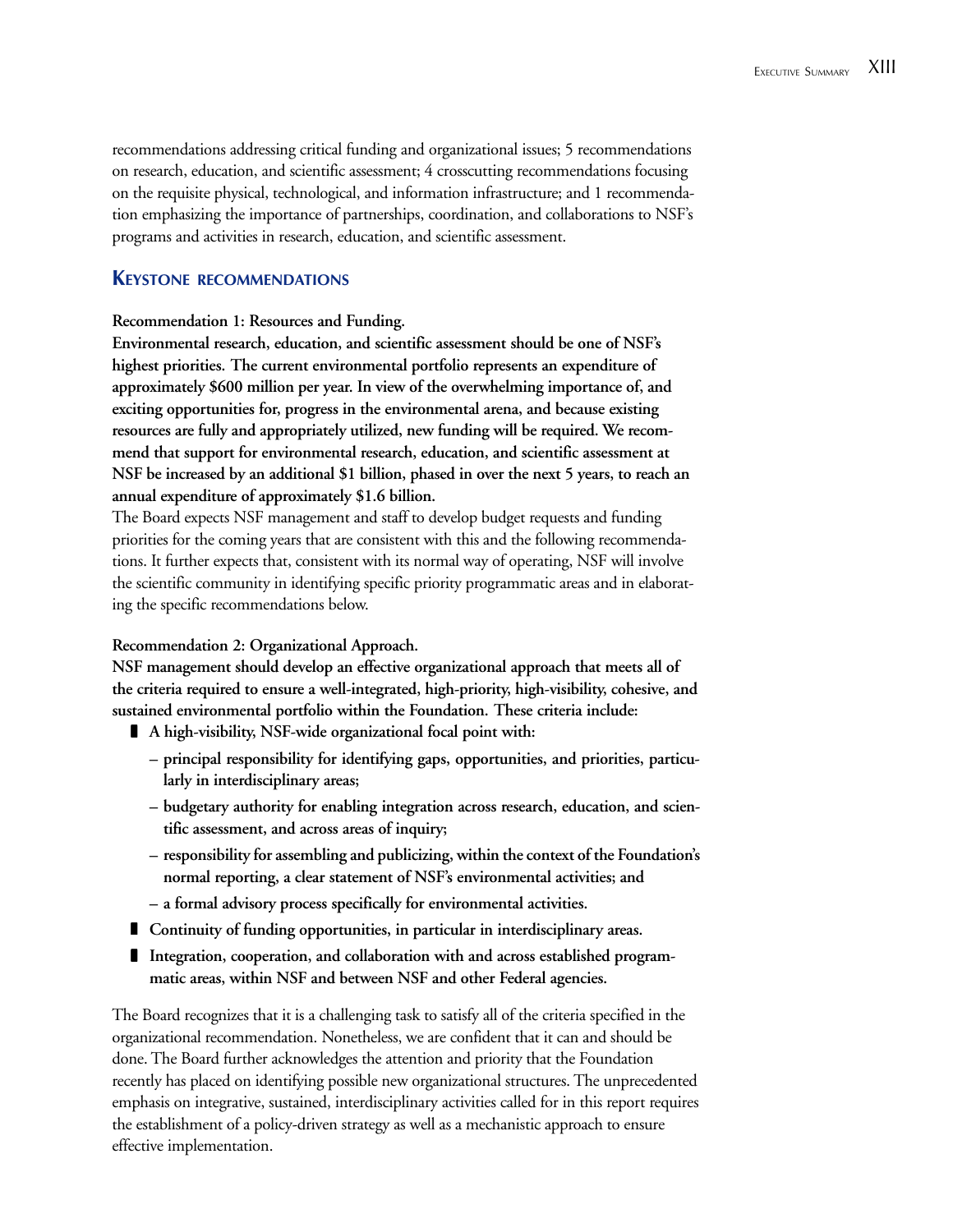#### **RESEARCH RECOMMENDATIONS**

As the fields of environmental research have matured intellectually, their requirements for knowledge across all scientific, engineering, and mathematics disciplines have increased. The Board finds that meeting this challenge will require increasing disciplinary research efforts across all environmental fields. Information and understanding from certain disciplines that are especially relevant to environmental problems are often lacking. Most environmental issues are interdisciplinary, and their drivers, indicators, and effects propagate across extended spatial and temporal scales. Increased resources are needed for interdisciplinary, long-term, large-scale, problem-based research and monitoring efforts. In addition, special mechanisms will be required to facilitate successful interdisciplinary programs.

#### **Recommendation 3: Disciplinary Research.**

**Environmental research within all relevant disciplines should be enhanced, with significant new investments in research critical to understanding biocomplexity, including the biological/ecological and social sciences and environmental technology.**

**Recommendation 4: Interdisciplinary Research.**

**Interdisciplinary research requires significantly greater investment, more effective support mechanisms, and strengthened capabilities for identifying research needs, prioritizing across disciplines, and providing for their long-term support.**

**Recommendation 5: Long-Term Research.**

**The Foundation should significantly increase its investments in existing long-term programs and establish new support mechanisms for additional long-term research.**

#### **EDUCATION RECOMMENDATION**

NSF's role is to create educational and training opportunities that enhance scientific and technological capacity associated with the environment, across both formal and informal educational enterprises. Environmental education and training should be science based, but should be given a renewed focus on preparing students for broad career horizons and should integrate new technologies, especially information technologies, as much as possible. The twin goals of learning are to gain knowledge and to acquire skills such as problem solving, consensus building, information management, communication, and critical and creative thinking.

#### **Recommendation 6: Environmental Education.**

**The Foundation should encourage proposals that capitalize on student interest in environmental areas while supporting significantly more environmental education efforts through informal vehicles. All Foundation-supported education activities should at their core recognize potential and develop the capacity for excellence in all segments of society, regardless of whether they have been part of the scientific and engineering traditions.**

#### **SCIENTIFIC ASSESSMENT RECOMMENDATION**

Scientific assessment, as used here, is defined as inquiry-based synthesis, evaluation, and communication of understanding of relevant biological, socioeconomic, and physical environmental scientific information to provide an informed basis for (1) prioritizing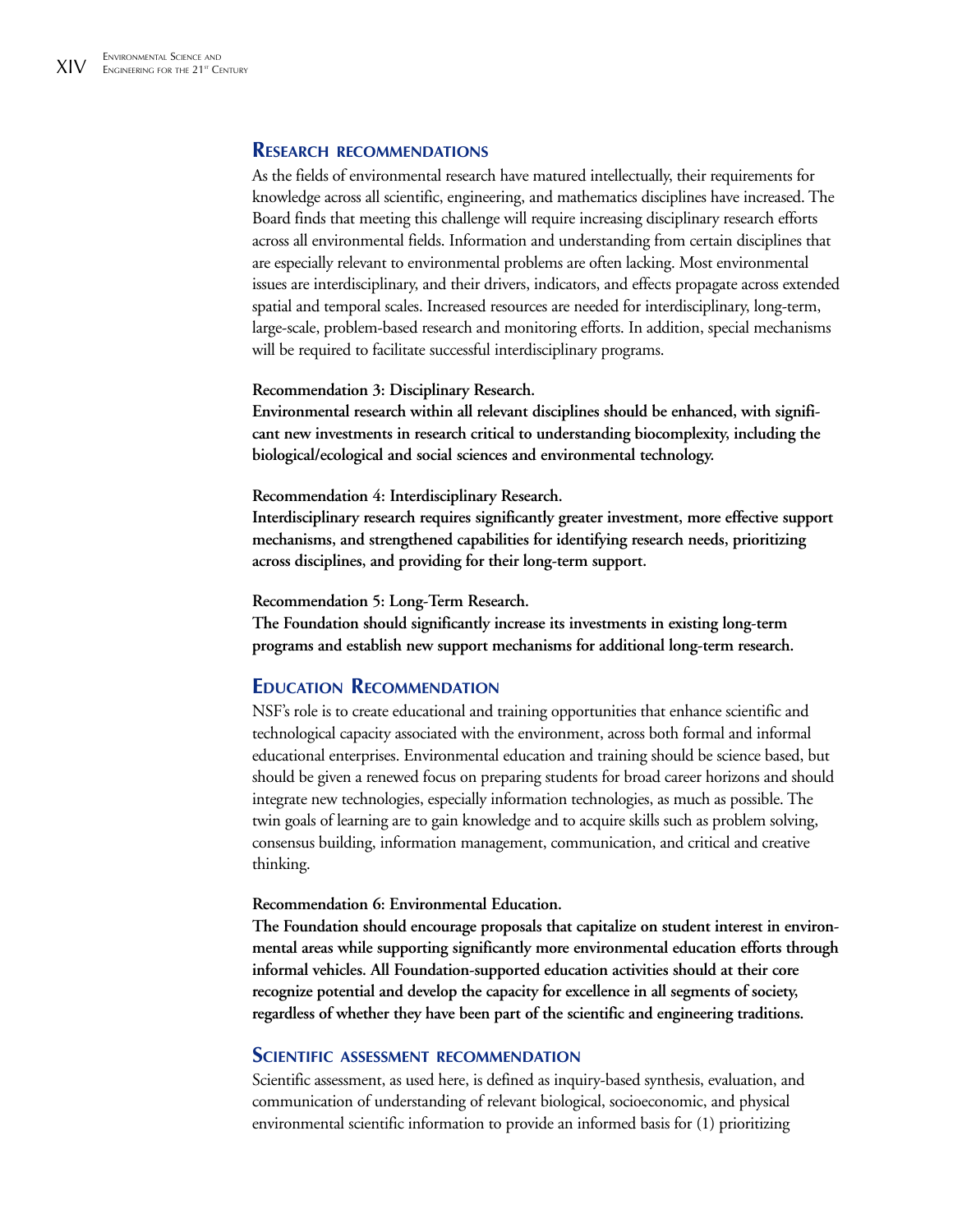scientific investments and (2) addressing environmental issues. Research on how to do effective, credible, and helpful scientific assessments is timely. Approaches to scientific assessment need to be refined, and made more transferable between environmental issues. In addition, the Board finds that there is an identified need for a credible, unbiased approach to defining the status and trends, or trajectory, of environmental patterns and processes. The Board acknowledges the ongoing scientific assessment activities of other agencies and urges that additional scientific assessment efforts by NSF complement present efforts.

#### **Recommendation 7: Scientific Assessments.**

**The Foundation should significantly increase its research on the methods and models used in scientific assessment. In addition, NSF should, with due cognizance of the activities of other agencies, enable an increased portfolio of scientific assessments for the purpose of prioritizing research investments and for synthesizing scientific knowledge in a fashion useful for policy- and decision-making.**

#### **INFRASTRUCTURE RECOMMENDATIONS**

Environmental research depends heavily on effective physical infrastructure. These include environmental observatories complemented by high-speed communications links, powerful computers, well-constructed databases, natural history collections that provide a baseline against which to measure environmental change, and both traditional and virtual centers. The Board finds that an important NSF role is to facilitate the development of instrumentation, facilities, and other infrastructure that enables discovery, including the study of processes and interactions that occur over long time scales.

#### **Recommendation 8: Enabling Infrastructure.**

**NSF should give high priority to enhancing infrastructure for environmental observations and collections as well as new information networking capacity. The agency should create a suite of environmental research and education hubs, on the scale of present Science and Technology Centers and Engineering Research Centers, that might include physical and/ or virtual centers, site-focused and/or problem-focused collaboratories, and additional environmental information synthesis and forecasting centers.**

The Board finds that a critical NSF role is to foster research that seeks to develop innovative technologies and approaches that assist the Nation in conserving its environmental assets and services. NSF should facilitate an effort to identify technologies that represent order-ofmagnitude improvements over existing environmental technologies, and—in communication with other Federal agencies, the academic community, and the private sector—define the scientific and engineering research needed to underpin these technologies.

#### **Recommendation 9: Environmental Technology.**

**The Foundation should vigorously support research on environmental technologies, including those that can help both the public and private sectors avoid environmental harm and permit wise utilization of natural resources.**

The Board further finds that technological advances are often keystone enabling elements that profoundly advance scientific research. The future of scientific research, education, and assessment will increasingly depend on new and advanced technological developments in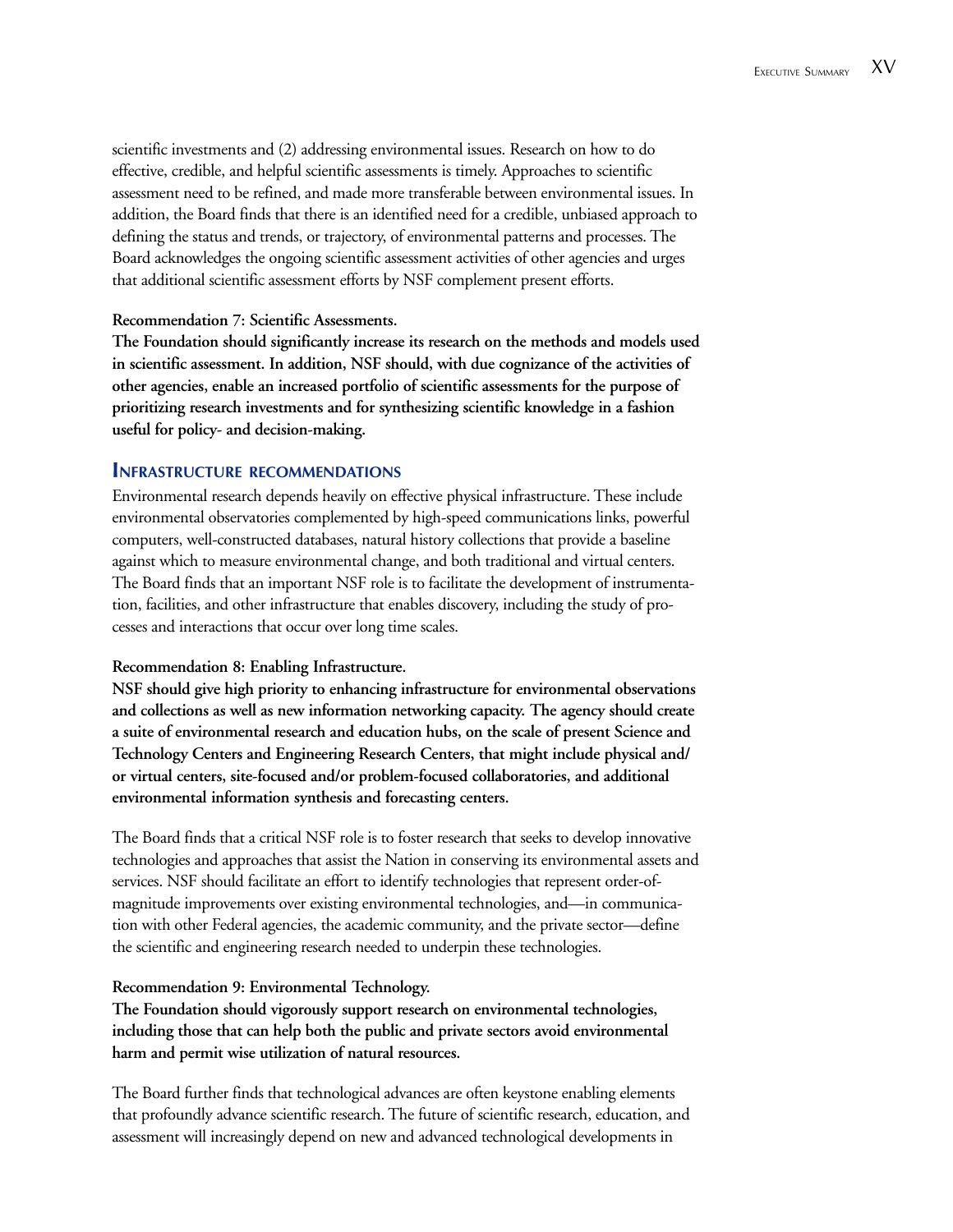instrumentation, information technologies, facilities, observational platforms, and innovative tools for science and engineering.

**Recommendation 10: Enabling Technologies.**

**The Foundation should enable and encourage the use of new and appropriate technologies in environmental research and education.**

The Board finds that the role of NSF, in partnership with other Federal agencies, is to stimulate the development of mechanisms and infrastructure to synthesize and aggregate scientific environmental information and to make it more accessible to the public.

**Recommendation 11: Environmental Information.**

**The Foundation should take the lead in enabling a coordinated, digital, environmental information network. In addition, NSF should catalyze a study to frame a central source that compiles comparable, quality-controlled time-series measurements of the state of the environment.**

#### **PARTNERSHIPS, COORDINATION, AND COLLABORATIONS RECOMMENDATION**

The Board finds that collaborations and partnerships are essential to important and highpriority environmental research, education, and scientific assessment efforts. Furthermore, collaborations are most effective when they are based on intellectual needs. Partnerships among Federal agencies, with nongovernmental bodies (e.g., private sector entities, NGOs, and others), and with international organizations can provide the intellectual and financial leveraging to address environmental questions at the local, regional, and international levels. There are thus many opportunities to partner in bilateral/multilateral agreements or via NSTC science and engineering initiatives. The Board endorses strong NSF participation in the coordinating mechanism provided through NSTC.

The most effective partnerships involve the evolution of trust among participants, strategic thinking processes to identify and evaluate common interests and objectives, and relatively simple, flexible administrative arrangements. They also require sufficient staff, resources, and time to mature.

#### **Recommendation 12: Implementation Partnerships.**

**NSF should actively seek and provide stable support for research, education, and assessment partnerships that correspond to the location, scale, and nature of the environmental issues. Such partnerships and interagency coordination should include both domestic and international collaborations that foster joint implementation including joint financing when appropriate. This report clearly establishes the need for an expanded national portfolio of environmental R&D. Therefore, the Board suggests that NSTC, with advice from the President's Committee of Advisors on Science and Technology, reevaluate the national environmental R&D portfolio, including identification of research gaps and setting of priorities, and the respective roles of different Federal agencies in fundamental environmental research, education, and scientific assessment.**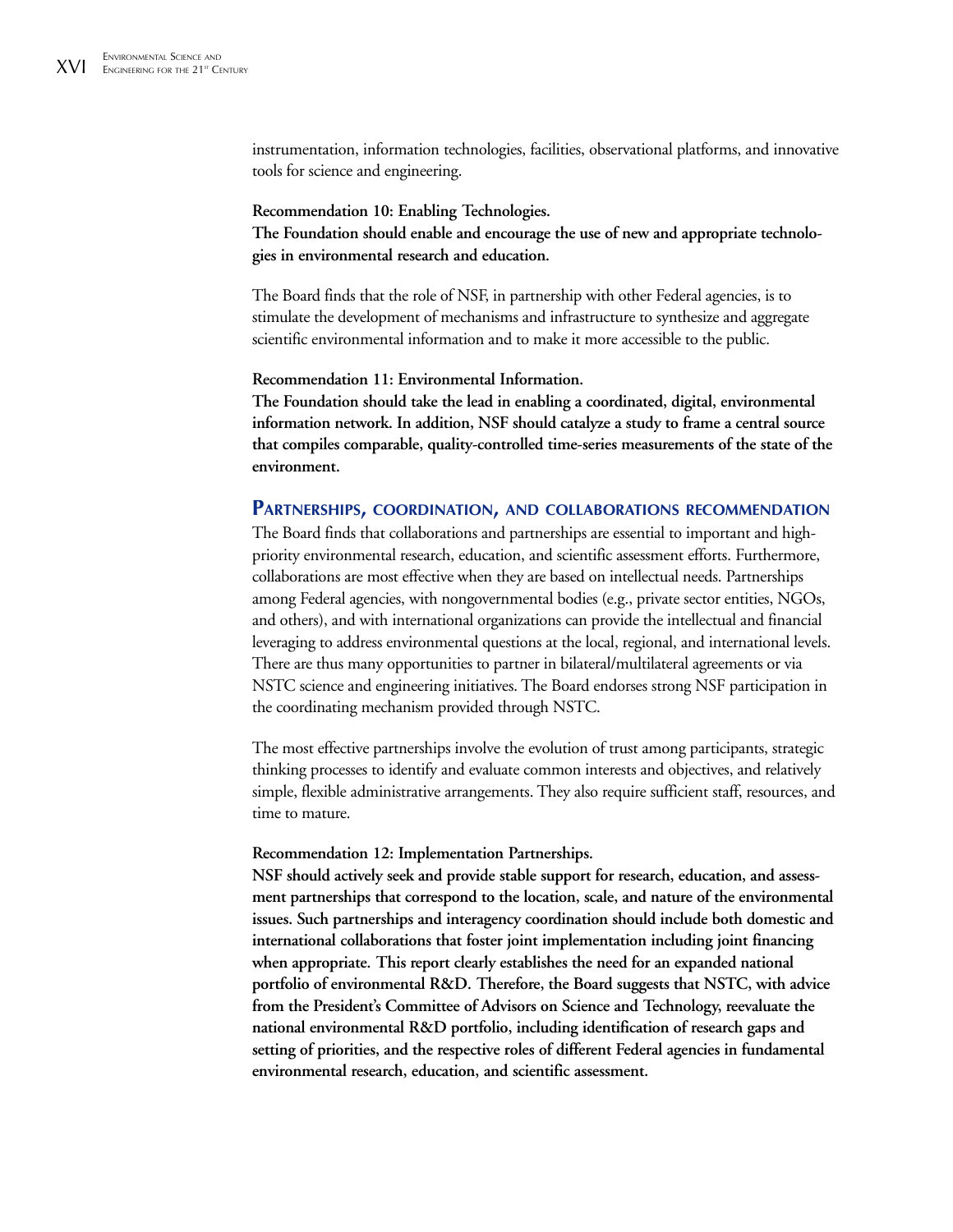# **CONCLUSION**

Scientific understanding of the environment, together with an informed, scientifically literate citizenry, is requisite to improved quality of life for generations to come. As the interdependencies of fundamental and applied environmental research become more evident, NSF should capitalize on the momentum gained in its past support for premium scholarship and emerging new research areas and technologies. The time is ripe to accelerate progress for the benefit of the Nation.

With regard to the NSB report overall, we applaud the Board's recommendation that environmental research be made one of NSF's highest priorities and agree that funding should be substantially augmented. — President's Committee of Advisors on Science and Technology, 1999 (appendix E)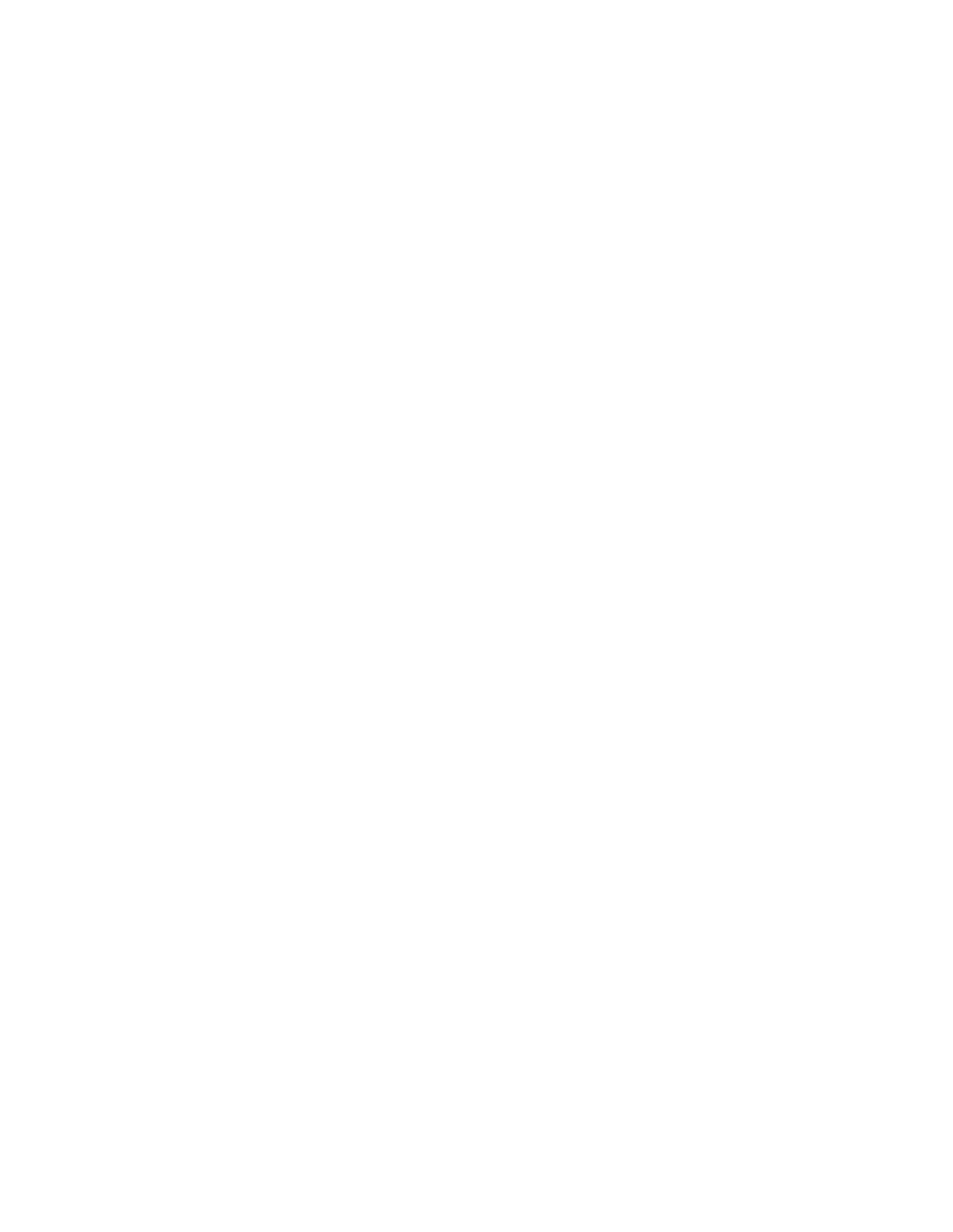# <span id="page-19-0"></span>CHAPTER 1 **INTRODUCTION**

Within the broad portfolio of science and engineering for the new century, the environment is emerging as a vigorous, essential, and central focus. At the same time that connections

between humans and the goods and services provided by the ecosystems of Earth become better understood, the scale and rate of modifications to these ecosystems are increasing. Our growing understanding of the complex connectedness and vulnerability of Earth's ecosystems and of human dependence on them is changing how we view environmental research. The environment is no longer simply a background against which research is conducted, but rather the prime target for enhanced understanding.

# **THE ISSUES**

New discoveries have highlighted unappreciated linkages between the environment and human health, prosperity, and well-being (e.g., Arrow et al. 1995, Lubchenco 1998, WMO/UNEP 1998). Simply put, the ecological systems of the planet—including forests, grasslands, kelp forests, deserts, wetlands, rivers, estuaries, coral reefs, lakes, and open oceans—provide us with goods and services. The goods are familiar: food, fiber, medicines, genes. Only recently have we begun to understand and appreciate the essential local, regional, and even global services provided by ecological systems (Daily 1997, Daily et al. 1997). Examples include purification of water and air, partial regulation of climate, provision of fertile soil, cycling of nutrients, decomposition, provision of pollinators, control of pests and pathogens, storage of water, and modulation of floods. Ecosystems provide yet another type of service: as places for recreation, enjoyment, inspiration, and learning. It has become clear in recent years that these services are provided as a byproduct of the functioning of intact ecological systems (see box 1). In many cases, we are becoming aware of these ecological services only because they are being disrupted or lost.

Ecological goods and services constitute the life support systems of and for life on Earth (WMO/UNEP 1998, Levin 1999). Over the last century, increased global population pressures and a broad spectrum of human activities have inadvertently resulted in substantial

If in the  $20<sup>th</sup>$  century science and technology moved to the center of the stage, in the  $21<sup>st</sup>$  century they will command it. Quality of life will depend in large measure on the generation of new wealth, on safeguarding the health of our planet, and on opportunities for enlightenment and individual development. The contributions of research and education in science and engineering make possible advances in all these areas. — National Science Board Strategic Plan, 1998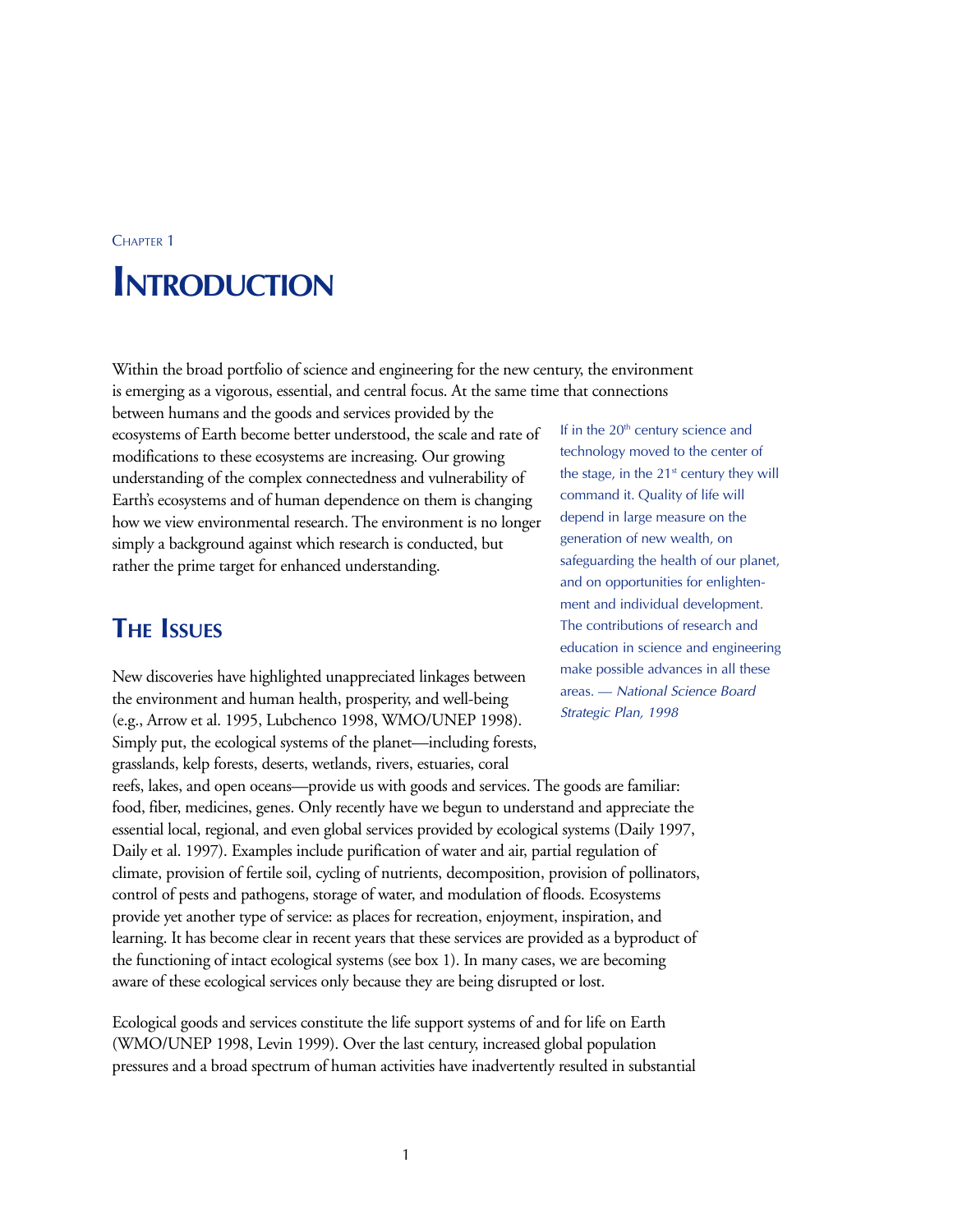#### THE PROCESS USED TO PRODUCE THIS REPORT

On August 12, 1998, the National Science Board established the Task Force on the Environment under its Committee on Programs and Plans. The task force was created to assist the Foundation in defining the scope of its role with respect to environmental research, education, and scientific assessment, and in determining the best means of implementing activities related to this area (NSB 1998; reprinted here in appendix A).

The task force initially carried out four parallel activities to meet the objectives of hearing from invested communities and gathering data to inform its deliberations:

- 1. Reviewed and considered recommendations from approximately 250 reports and policy documents concerning the scientific and engineering aspects of environmental research, education, and scientific assessment; this included outreach to underrepresented communities to ensure that the reports consulted were as balanced as possible. This literature list appears in appendix B.
- 2. Received input and feedback from invested communities via:
	- a public hearing in Portland, Oregon, on January 14, 1999;
	- a public National Science Board symposium in Los Angeles, February 17-18, 1999;
	- a public town hall meeting in Arlington, Virginia, on March 8, 1999; and
	- a web site launched to communicate the activities of the task force and provide a vehicle for public input and electronic registry of comments [\(http://www.nsf.gov/nsb/tfe\).](http://www.nsf.gov/nsb/tfe)

The task force also invited written views from a number of relevant organizations and individuals. Appendix C lists all the people and institutions that provided formal input to the task force prior to the release of the Interim Report.

- 3. Inventoried the current portfolio of and reviewed the current approach to environmental activities at the National Science Foundation.
- 4. Examined a variety of environmental programs at the Foundation to determine the factors most likely to result in effective new research and educational activities.

Information from these sources was considered by the task force and synthesized into an Interim Report that, following several iterations, was unanimously approved by the Board on July 29, 1999.

The Interim Report was then released publicly and posted on the task force web site. During the next several months, almost 7,000 hits were recorded for the web site, and several dozen specific comments were received, a number from professional organizations representing thousands of environmental scientists, engineers, and educators. Appendix D lists the people and institutions that provided formal input following the release of the Interim Report.

Presentations of the rationale, key findings, and recommendations of the Interim Report were made by members of the task force, Board, and Foundation staff to other federal agencies, the Office of Science and Technology Policy, the President's Committee of Advisors on Science and Technology, and the National Science and Technology Council's Committee on Environment and Natural Resources.

The President's Committee of Advisors on Science and Technology reviewed the Interim Report, endorsed its recommendations, and made several key suggestions that greatly improved the document. Its letter to the Chair of the National Science Board is reprinted in appendix E.

Feedback from this wide range of sources was carefully considered in revising the Interim Report to produce the final report. The National Science Board unanimously approved the report (NSB 00-22) on February 2, 2000.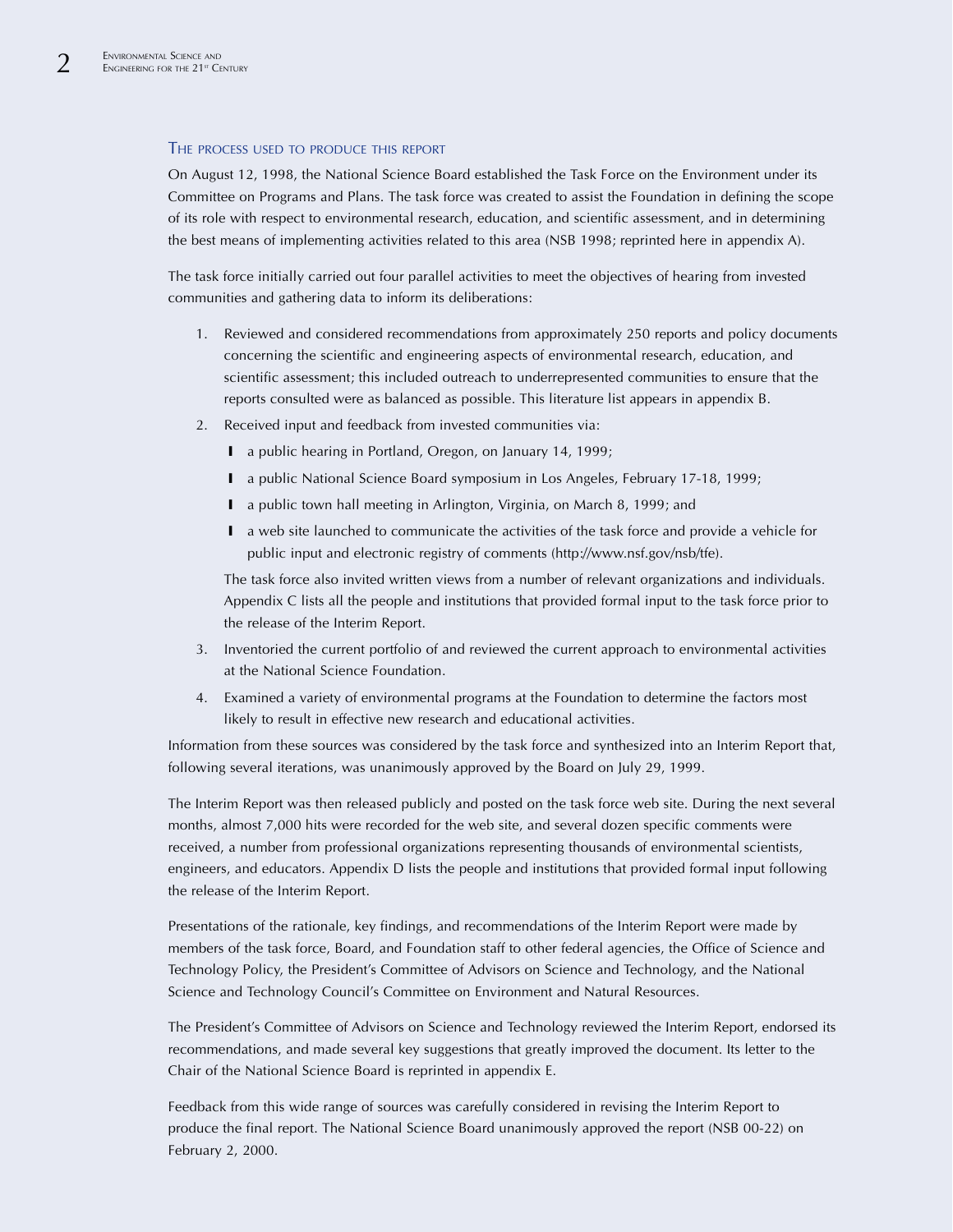BOX 1. NATURE'S SERVICES: WHAT ECOSYSTEMS PROVIDE TO PEOPLE, WHAT IS AT RISK, AND WHY NEW INTERDISCIPLINARY KNOWLEDGE IS REQUIRED

Individual organisms or species provide familiar services—trees provide shade or windbreaks, marigolds discourage garden pests. Ecosystems, too, provide a multitude of services, though they are generally less appreciated. Recent widespread conversion of many ecosystems from former forest or grassland to agricultural, industrial, or urban use has brought to light the concomitant alteration or loss of the services formerly provided by those ecosystems. In some cases, the altered system may be preferred, but a complete assessment of the tradeoffs, including services lost or gained, will enhance informed decisions.

A recent example highlights the potential threats to vital services, the economic consequences of disruption, and the potential for restoration efforts to conserve essential services (Chichilnisky and Heal 1998). Historically, the watershed of the Catskill Mountains provided a plethora of ecosystem services including air purification, flood control, pest control, nutrient recycling, carbon sequestration, the provision of places for recreation and education, as well as a particularly high-profile service—water filtration and purification. As recently as 1948, New York City had what was billed as the purest water in the world. Over time, this watershed ecosystem became overwhelmed by incremental development and the accompanying land conversion and generation of sewage, industrial waste, and agricultural runoff. As a consequence, the water quality in the city fell below Environmental Protection Agency drinking water standards. An economic analysis provided comparative costs of two alternatives for restoring water quality. The cost of purchasing and restoring the watershed so that it could continue to provide the service of purification and filtration was calculated at approximately \$1 billion. The cost of building and maintaining a water purification and filtration plant was \$6 to \$8 billion in capital costs, plus annual operating expenses of \$300 million. The city has opted to buy and restore the watershed, i.e., to let nature work for people. An additional benefit of this choice is that the watershed also provides multiple other services not included in the analysis. As this example illustrates, ecosystem services provide fertile ground for new collaborations between economists and ecologists (PCAST 1998; Dasgupta, Levin, and Lubchenco 2000).

changes to many ecosystems (Vitousek et al. 1997b; see box 2). As land is transformed, as ecosystems are fragmented, reduced in size, or lost, or as species become extinct or are transplanted, the functioning of the system is frequently disrupted or lost, and the provision of services is often impaired (UNEP 1995). Both imperceptible and broad-scale alterations to the biology, chemistry, and physical structure of the land, air, and water of the planet will continue to pose formidable challenges for the quality of human life and the environmental sustainability of the biosphere. This in turn intensifies the need to focus on the environment as an area of study, in particular to achieve a fundamental understanding of environmental systems commensurate with the consequences of alterations transforming them (Lubchenco et al. 1991).

# **OLD FRAMEWORKS AND APPROACHES ARE INADEQUATE**

The environmental challenges facing the Nation and the world have emerged relatively recently and rapidly. Moreover, they are often exceedingly complex, requiring strengthened disciplinary inquiry as well as broadly interdisciplinary approaches that draw upon, integrate, and invigorate virtually all fields of science and engineering. The current level of effort and existing conceptual approaches are proving to be insufficient. New approaches and frameworks are needed to provide the requisite understanding, guidance, and tools. In particular, solutions will require credible information about the rates, scales, and kinds of changes; improved understanding of the underlying dynamics of the relevant biogeophysical and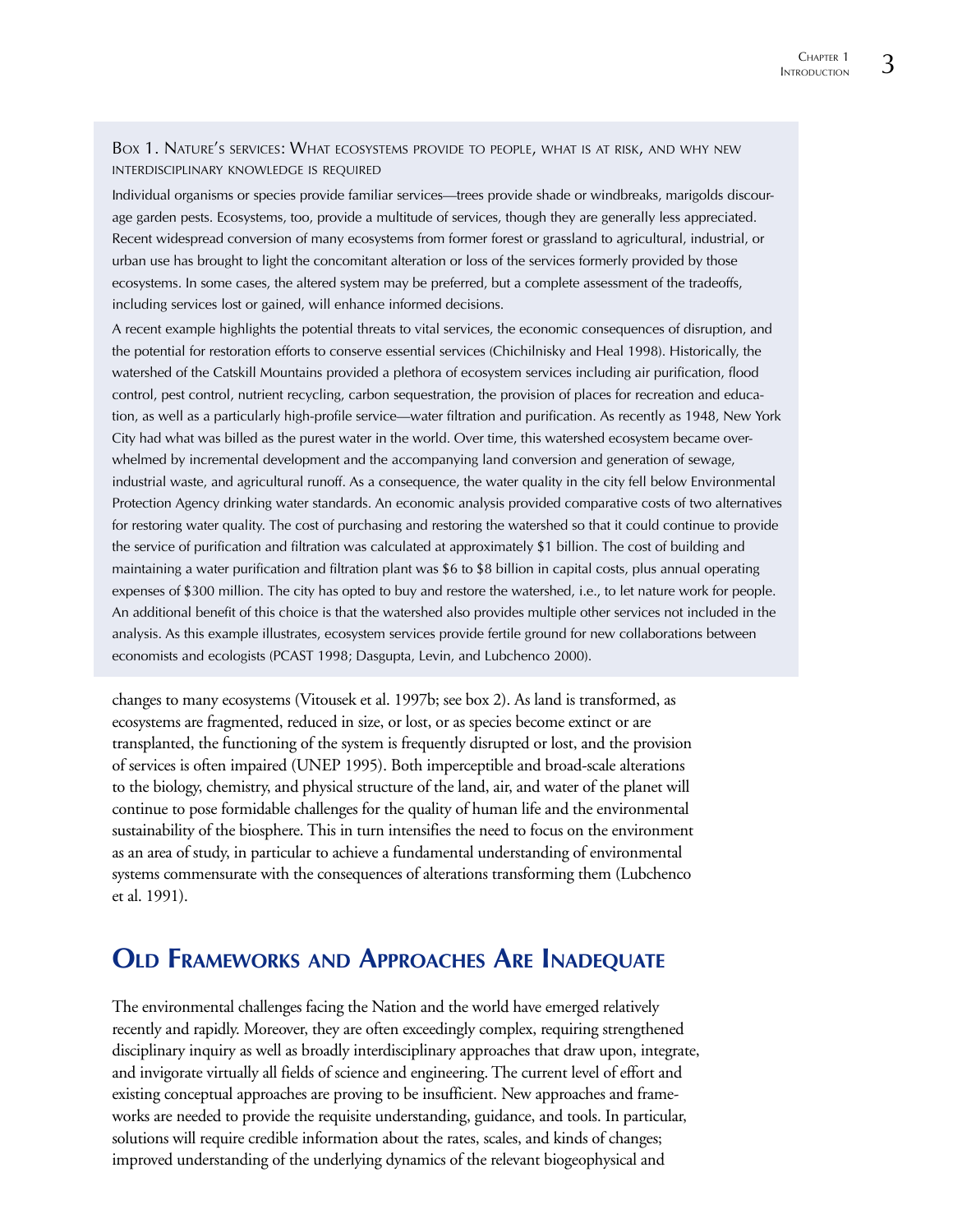social systems and their interactions; new analyses of alternative technologies or methodologies and their tradeoffs; new institutional mechanisms and conceptual frameworks for

The problems that exist in the world today cannot be solved by the level of thinking that created them. — Generally attributed to Albert Einstein making decisions; and more. Meeting these challenges will require significant scientific and technological advances, and rapid communication of our new understandings to the private and public sectors as well as to the electorate. An improved understanding of the dynamics of complex systems, especially complex biological systems, will be essential to future progress. Finally, emerging

interdisciplinary perspectives must enrich not only the research enterprise, but educational and scientific assessment approaches as well.

#### BOX 2. UNPRECEDENTED ENVIRONMENTAL CHANGES: NEW CHALLENGES FOR HUMANITY

Assertions about environmental changes grab headlines. Sorting out fact from fiction, however, is frequently problematic. Fortunately, credible information is available for some important phenomena. The following summary highlights a number of global-scale changes where the information is quantitative and welldocumented, the rates of change are known, and the causes are understood (Vitousek et al. 1997b and references therein). These global-scale indicators of change provide a credible platform for discussing environmental challenges.

- **1. Between 40 and 50 percent of the land surface of the planet has been transformed by human action.** Examples include the conversion of wetlands and forests to urban and industrial areas or of grasslands to pastures and agricultural fields. These transformations affect climate, biodiversity, human health, and the delivery of critical ecosystem services.
- **2. The concentration of carbon dioxide in the atmosphere has increased by 30 percent since the beginning of the Industrial Revolution.** Because we can "fingerprint" this heat-trapping, greenhouse gas, we are certain that the increase is a direct result of human activities, primarily the burning of fossil fuels.
- **3. Humanity currently utilizes over half the available surface freshwater of the planet.** About 70 percent of that amount is used in agriculture. Diversions and impoundments have altered river systems substantially, with only 2 percent of U.S. rivers now running unimpeded. Demands for clean water are expected to rise as the human population grows exponentially.
- **4. Human actions have doubled the amount of fixed nitrogen annually since the beginning of the** 20<sup>th</sup> century. This additional fixed nitrogen—produced deliberately by the making of fertilizers and inadvertently as a byproduct of fossil fuel combustion—affects human health, climate, biodiversity, urban smog, acid rain, fish kills, dead zones, and harmful algal blooms in coastal waters (see box 4).
- **5. Invasions of nonnative species are increasing globally, with more than half of the plant species on islands and 20 percent or more on continental areas frequently nonindigenous.** This rearrangement of the biota of the planet is occurring at vastly greater rates due to human activities. Most biological invasions are irreversible; some have serious economic and ecological consequences.
- **6. One-quarter of the bird species on the planet have gone extinct, due primarily to human actions (hunting, introduction of invasive species, and habitat destruction).** Birds are one taxon for which reliable information about extinctions exists. For lesser known taxa, credible estimates suggest that rates of species extinctions are approximately 100 to 1,000 times those before humanity's dominance of Earth.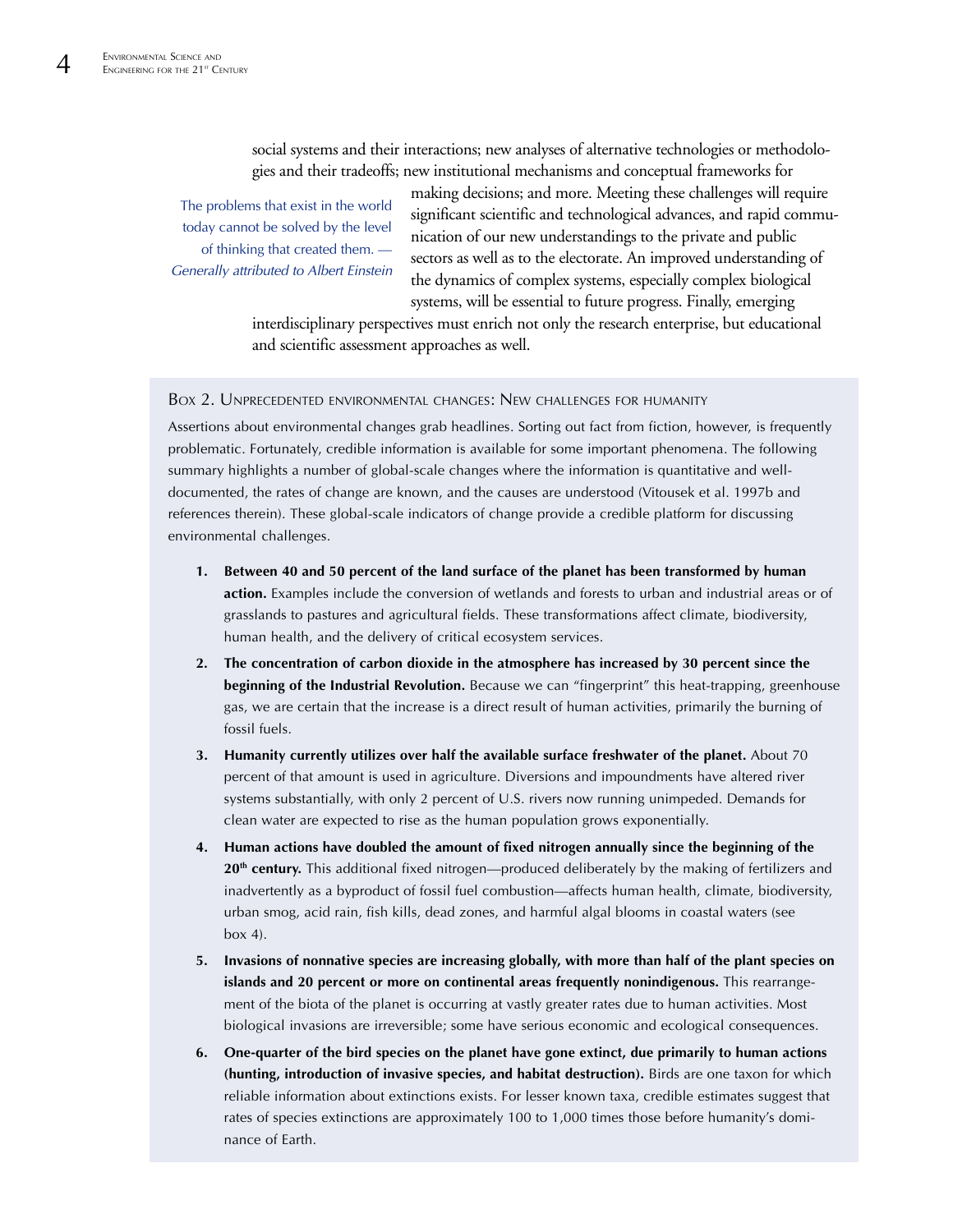# **THE NECESSARY RESPONSE**

Today, the National Science Foundation (NSF), several other Federal agencies, and interagency coordinating bodies such as the Committee on Environment and Natural Resources (CENR) of the National Science and Technology Council (NSTC) are responding to the need for research, education, and scientific assessment activities in many environmental areas. But the magnitude of the challenges cited above and the urgent time scale required for many of these opportunities demand a whole new level of integrated activities and programs (see, for example, PCAST 1998). Implementation of such activities and programs will require significant new scientific advances, improved public understanding of environmental topics, more effective communication of new knowledge, and incorporation of new knowl-

**7. Two-thirds of the major marine fisheries are now fully exploited, overexploited, or depleted. Just over 40 years ago, this figure stood at less than 5 percent.** Currently, 22 percent are overexploited or already depleted, and 44 percent are at their limit of exploitation. In addition to the reported biomass of landed catches, an additional 27 million tons of bycatch are discarded annually, nearly one-third as much as total landings.



FIGURE 1. Human dominance or alteration of major components of the Earth system. Data are expressed as (from left to right) percentage of the land surface transformed; percentage of the current atmospheric CO<sub>2</sub> concentration that results from human action; percentage of accessible surface freshwater used; percentage of terrestrial N fixation that is human-caused; percentage of plant species in Canada that humanity has introduced from elsewhere; percentage of bird species on Earth that have become extinct in the past 2 millennia, almost all of them as a consequence of human activity; and percentage of major marine fisheries that are fully exploited, overexploited, or depleted. Figure is reprinted with permission from Vitousek et al. (1997b).

It is clear from these seven global-scale indicators of change that human activities are transforming the planet in new ways and combinations at faster rates, and over broader scales than ever before in the history of humans on Earth. Our activities are inadvertently changing the chemistry, the physical structure, and the biology of the planet. Accelerated efforts to understand Earth's ecosystems and how they interact with the numerous components of human-caused global changes are timely and wise.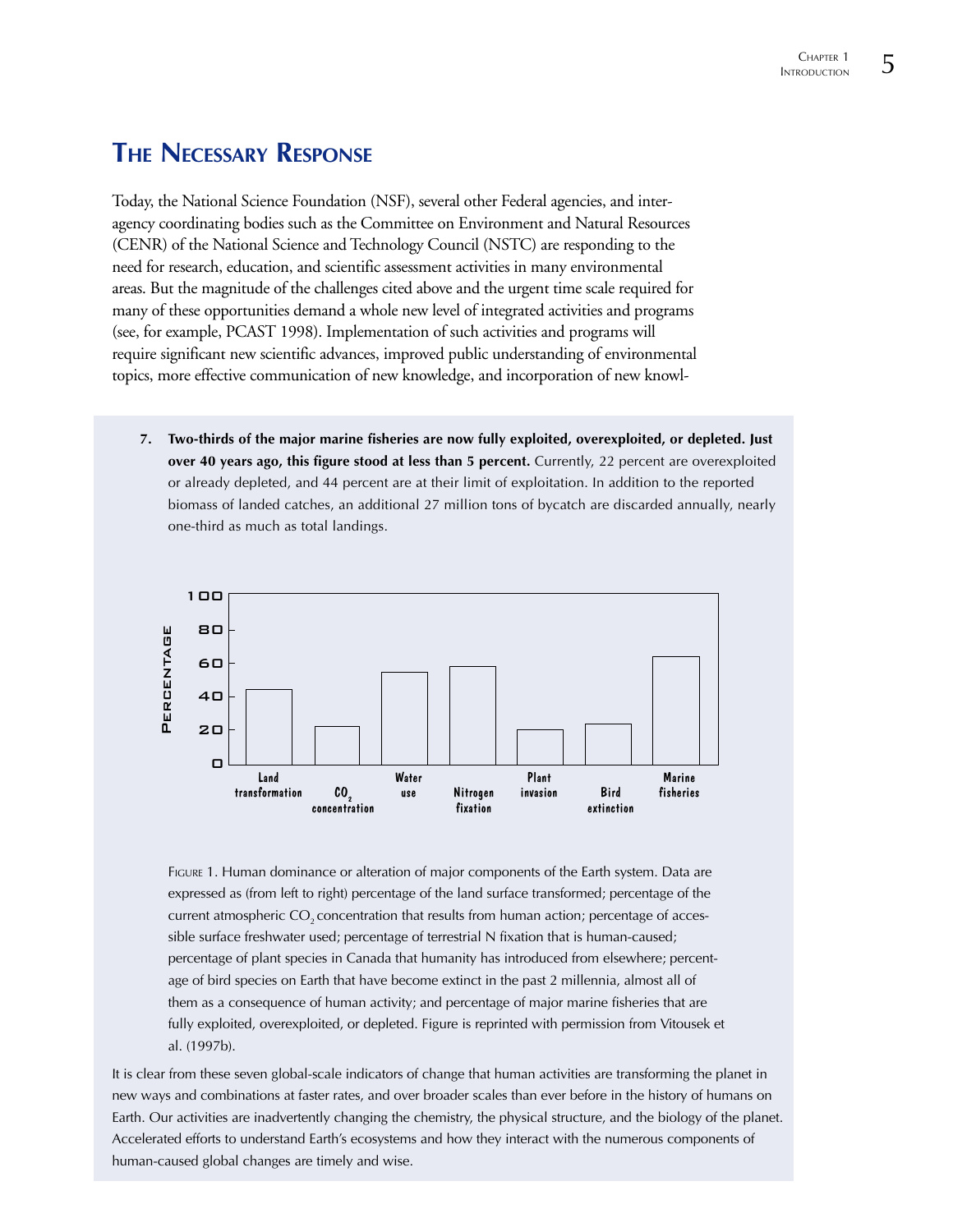<span id="page-24-0"></span>edge into policies and practices. NSF has significant responsibilities in the first three of these areas (see figure 2).

By virtue of its mission and track record, NSF is poised to provide a more vigorous and intellectual leadership role. The Foundation can provide the fundamental understanding of the complexity of Earth's environmental envelope and its human interactions through discovery, focused education and training, information dissemination, and scientific assessment. This role is consistent with its mission, as stated in the National Science Foundation Act of 1950: "To promote the progress of science; to advance the national health, prosperity, and welfare; to secure the national defense..."

# **NSF Leadership Role**



FIGURE 2. Of the four challenges in environmental research, education and assessment identified above, NSF makes its greatest contribution in the first three.

To this end, the National Science Board posed the question: *What should the environmental portfolio of NSF look like, in the context of external activities*, *in order to provide and communicate the knowledge required to respond to current and future environmental challenges?* In developing this answer, the Board focused on the overall level, balance, and organization of environmental activities within NSF and within the context of other Federal programs and activities. This report provides the answer to the question, beginning with a description

of the goals to be accomplished, a summary of current and anticipated activities within the Foundation, a synopsis of suggestions and information received by the Board during its review, and the Board's findings and recommendations.

# **GOALS FOR ENHANCING THE ENVIRONMENTAL PORTFOLIO**

Three goals should guide the design and implementation of the Foundation's environmental portfolio (see figure 3):

■ Provide an integrated understanding of the natural status and dynamics of, and the anthropogenic influences on, Earth's environmental envelope. Achieve this through *discovery* across the fields of science and engineering to elucidate the processes and interactions among the atmosphere, biosphere, cryosphere, hydrosphere, lithosphere, and socioeconomic systems.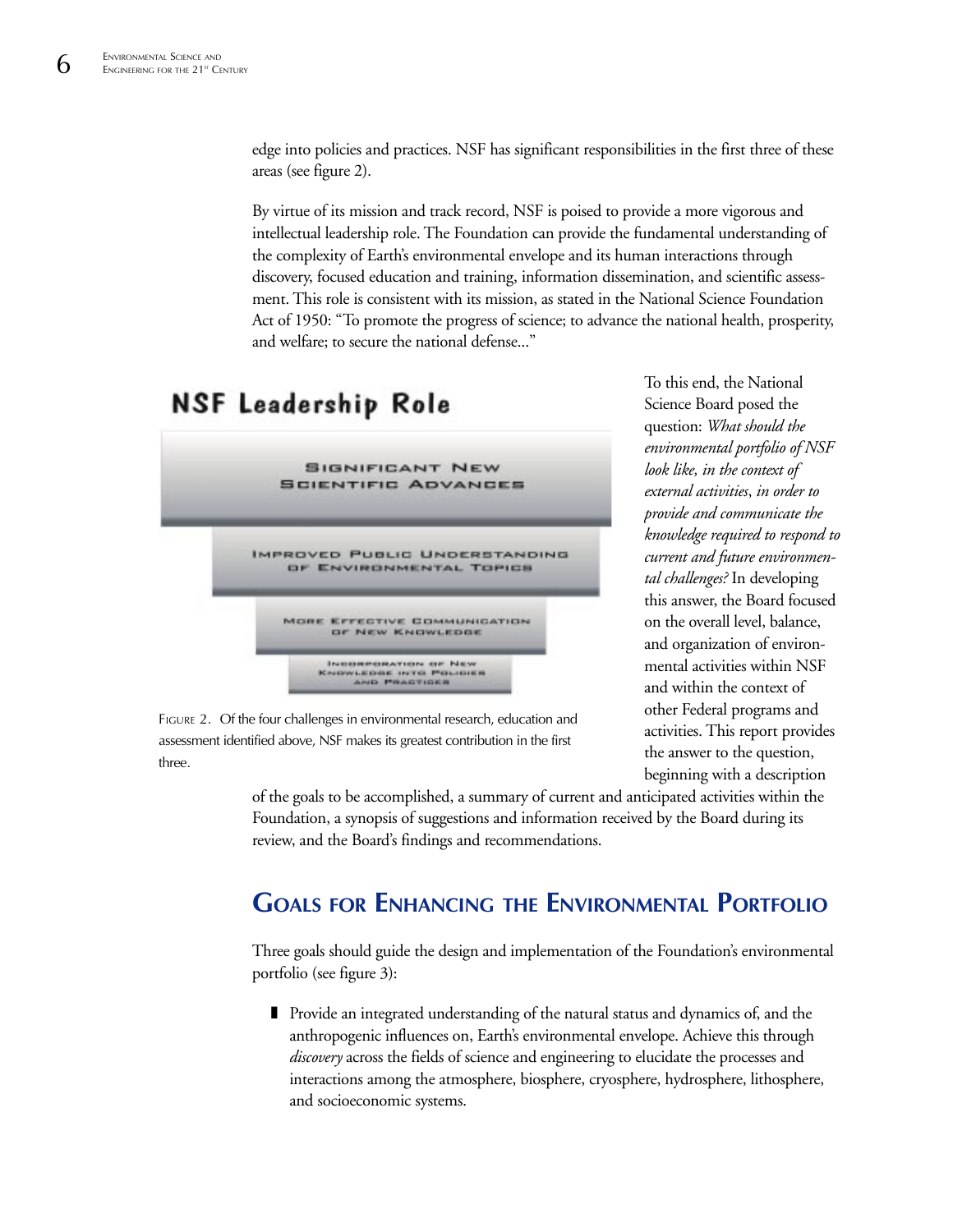- Provide for *education and training* that enhance scientific and technological capacity associated with the environment, across both formal and informal educational enterprises.
- *Integrate and disseminate research results* effectively to multiple audiences—including scientific, public, and policy audiences, and the private sector—via credible scientific assessments of broad environmental phenomena and the transfer of technological knowledge.

Achieving these goals will require several supporting elements:

- facilities, instrumentation, and other *infrastructure* that enable discovery, including the study of processes and interactions that occur over long time scales;
- research to develop *innovative technologies* and approaches that will help the Nation conserve and wisely use its environmental assets and services;
- mechanisms and infrastructure to synthesize and aggregate scientific environmental *information* and provide open access to these informational materials; and
- *partnerships* with other Federal agencies, state and local governments, citizens' groups, the private sector, and other nations to advance knowledge, understanding, and solutions.

In view of these goals and enabling infrastructural needs, the remainder of this report presents the Board's analysis of current and anticipated environmental activities within the Foundation.



FIGURE 3. Goals and supporting elements for NSF's environmental portfolio.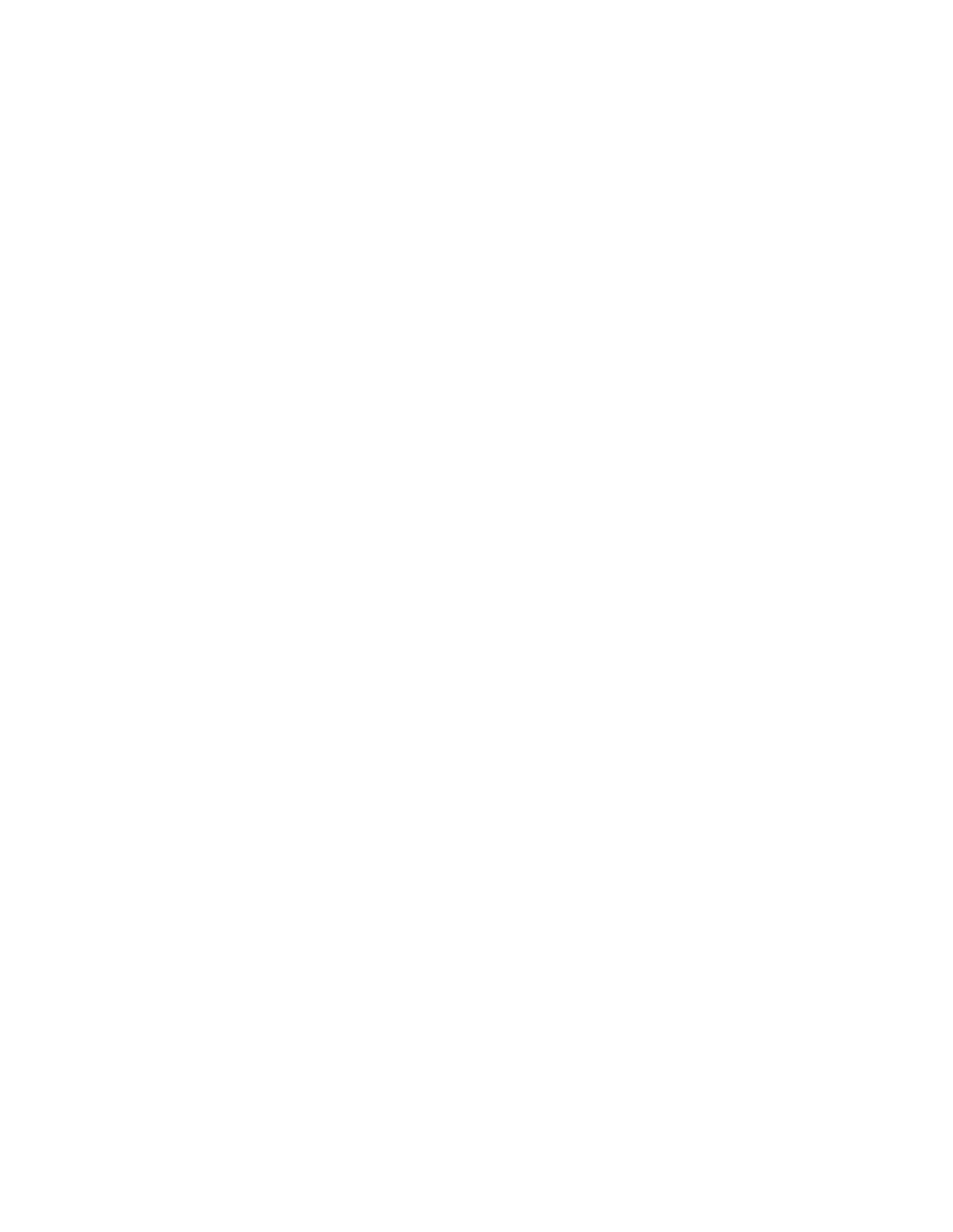<span id="page-27-0"></span>CHAPTER 2

# **THE LARGER CONTEXT FOR NSF-SUPPORTED ENVIRONMENTAL RESEARCH, EDUCATION, AND SCIENTIFIC ASSESSMENT**

# **RESEARCH WITHIN AND ACROSS AGENCIES**

The national investment in science and engineering R&D produces a wide variety of benefits ranging from new knowledge and new technologies to better inform policies and practices. Many Federal agencies contribute to the national investment in environmental science and technology. Overall, the Federal Government supports an environmental R&D portfolio estimated in excess of \$5 billion per year ([http://www.nnic.noaa.gov/CENR/](http://www.nnic.noaa.gov/CENR/cenr.html) [cenr.html](http://www.nnic.noaa.gov/CENR/cenr.html)).

Collaboration and cooperation across agencies is enabled through multiple mechanisms. Many efforts have been coordinated through the White House. NSTC's Committee on

Environment and Natural Resources, operating through the President's Office of Science and Technology Policy, coordinates several interagency environmental R&D activities. The President's Committee of Advisors on Science and Technology provides complementary advice on the roles of science and technology in achieving national goals.

Established in 1993 and chaired by the President, the cabinetlevel NSTC serves as an initiator and coordinator of interagency science and technology R&D. CENR is one of five committees under NSTC. With respect to NSF, CENR informs and influences the process by which the Foundation establishes research

Current annual Federal R&D spending on environmental research is only 5 percent of annual expenditures on environmental management. Thus the achievement of even a small improvement in management efficiency would pay for the incremental research many times over. — CENR, 1995, Preparing for the Future Through Science and Technology (paraphrased)

priorities and responds to policy concerns. NSF plays an active role in a variety of important multi-agency CENR activities, including the successful U.S. Global Change Research Program (USGCRP) [\(http://www.usgcrp.gov\)](http://www.usgcrp.gov), the new Integrated Science for Ecosystem Challenges activity, and the National Biological Information Infrastructure [\(http://www.](http://www.its.nbs.gov:8000/cbi/programs/nbii.html) [its.nbs.gov:8000/cbi/programs/nbii.html\)](http://www.its.nbs.gov:8000/cbi/programs/nbii.html), a CENR effort to set standards for environ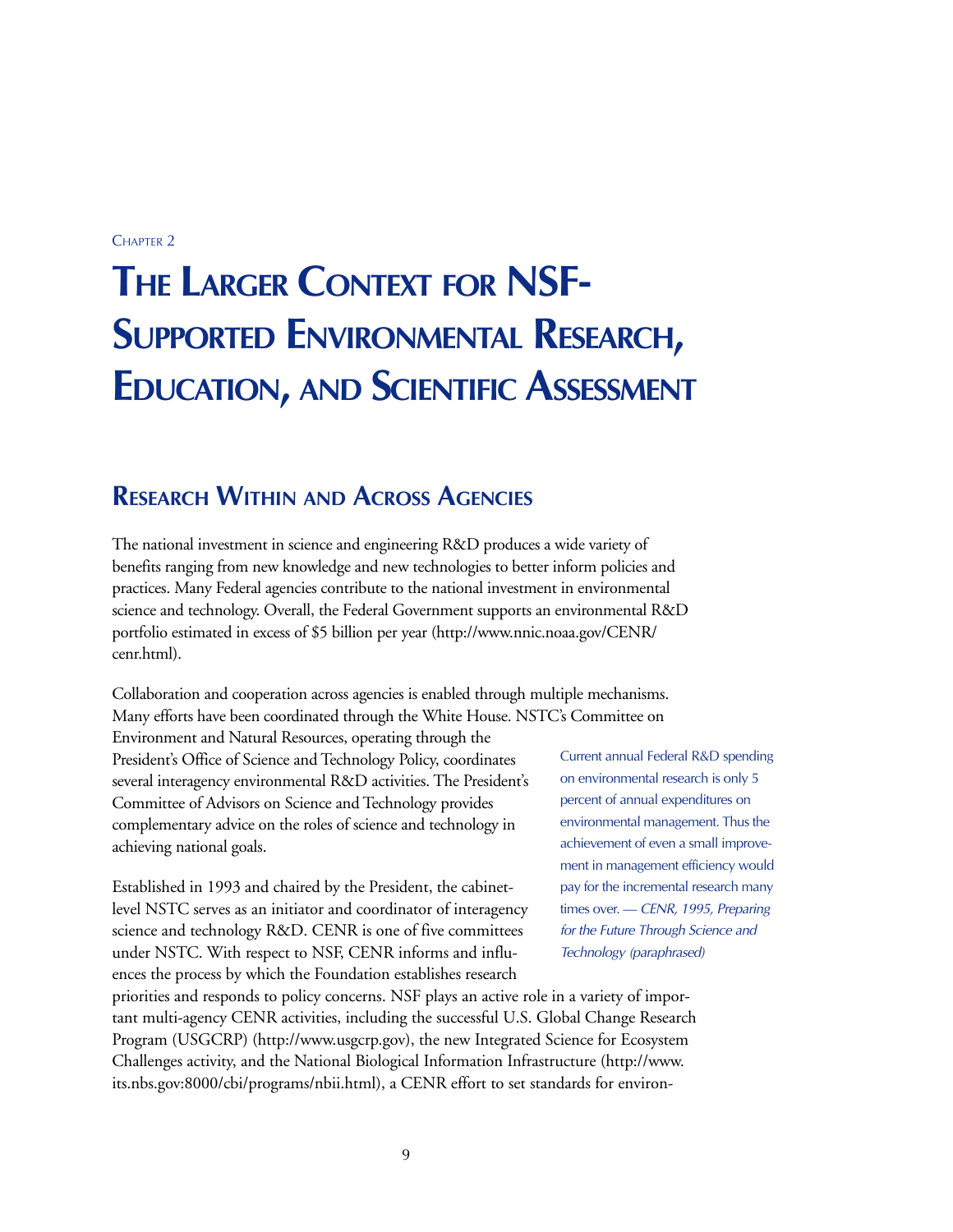<span id="page-28-0"></span>mental information and make that information available to researchers, industry, and the general public.

The CENR research agenda, published in 1995, provided the initial framework for coordinating agency research programs to address environmental issues in an integrated manner ([http://www.whitehouse.gov/WH/EOP/OSTP/NSTC/html/enr/enr-plan.html\).](http://www.whitehouse.gov/WH/EOP/OSTP/NSTC/html/enr/enr-plan.html) CENR has sought, and continues to seek, advice from academia, industry, other private sector groups, Congress, and state and local governments. CENR seeks to involve experts from all stakeholder groups in conducting broad and credible national scientific and technical assessments of the state of knowledge. The point of these assessments is to develop consensus that explicitly acknowledges what is known, what is unknown, and what is uncertain. The consensus understanding can then be used to project the implications of alternative policy options and to involve stakeholders and policy-makers in understanding the basis, uncertainties, and likely consequences of those projections.

CENR has also encouraged increased extramural R&D in the overall mix of Federal R&D. In addition, CENR recognizes the diversity of strengths afforded by the Federal laboratories, national laboratories (government owned, contractor operated), universities, and private industry in environmental research. As CENR works to ensure that the capabilities and resources of each of these sectors are appropriately integrated, it looks to NSF for leadership in supporting fundamental academic environmental research, in ensuring that our academic institutions continue to provide an adequate supply of well-trained scientists and engineers, and in laying the foundation for a scientifically literate citizenry.

A number of bi- and multi-agency environmental activities complement the CENR initiatives (see table 1). NSF's unique relationship with the university-based science and engineering community allows it to bring a valuable outside perspective from the researchers themselves.

| Activity                                                                    | <b>Participating Agencies</b>                               |
|-----------------------------------------------------------------------------|-------------------------------------------------------------|
| International Cooperative Biodiversity Groups                               | NSF, NIH, USDA                                              |
| Joint Program on Bioremediation                                             | NSF, EPA, DOE, ONR                                          |
| National Earthquake Hazard Reduction Program                                | NSF, USGS, FEMA, NIST                                       |
| Partnership for Environmental Research, including four grants competitions: | NSF, EPA, USDA                                              |
| Decision-making and Valuation for Environmental Policy                      | NSF, EPA                                                    |
| <b>Environmental Statistics</b>                                             | NSF, EPA                                                    |
| Technology for a Sustainable Environment                                    | NSF, EPA                                                    |
| Water and Watersheds                                                        | NSF, EPA, USDA                                              |
| U.S. Global Change Research Program                                         | NSF, USDA, DOC/NOAA,<br>DOE, HHS/NIH, DOI, EPA,<br>NASA, SI |
| U.S. Weather Research Program                                               | NSF, NOAA, NASA, DOD                                        |

TABLE 1. EXAMPLES OF NSF'S MULTI-AGENCY ENVIRONMENTAL ACTIVITIES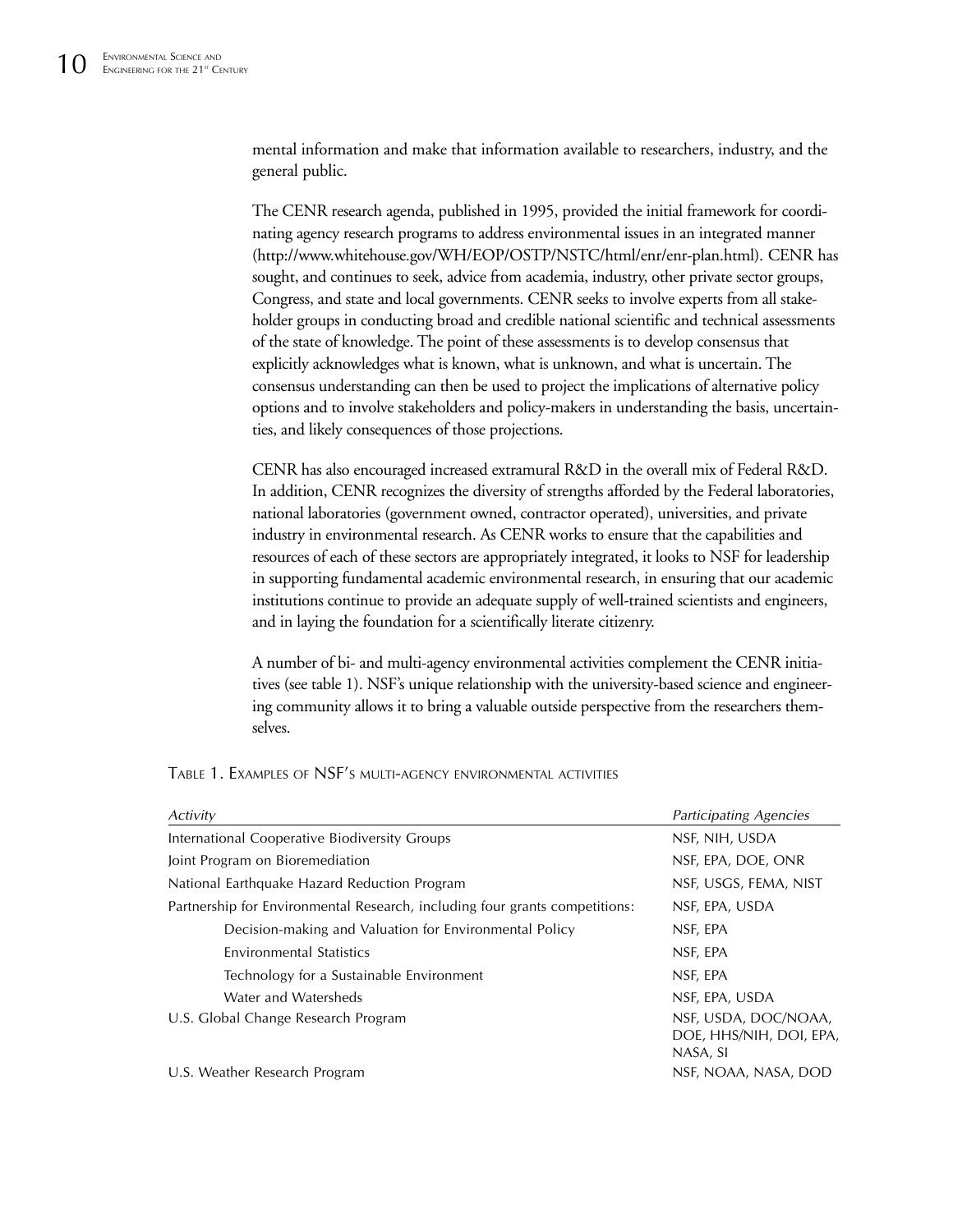# <span id="page-29-0"></span>**EDUCATION AND OTHER KNOWLEDGE TRANSFER**

Just as the inability to read puts a child at risk of truancy and becoming a school dropout, deficiencies in mathematics and science have become a barrier to higher education and the 21st century workplace. In the recently released National Science Board report *Preparing Our Children: Math and Science Education in the National Interest* (NSB 1999), the Board urges a Nation-wide consensus on a core of knowledge and competency in mathematics and science. The Board believes it is both possible and imperative to develop national strategies that serve the national interest while respecting local responsibility for K-12 teaching and learning. NSF support for integrated environmental research and education in this context emphasizes the involvement of the science and engineering communities—both individually and through their institutions—as a special resource for local schools, teachers, and students. Together with elected officials, school administrators, classroom teachers, parents, and employers, scientists and engineers bring a valuable perspective on mathematics and science as a way of knowing, a transferable skill, and a citizenship tool as we enter a new millennium.

New knowledge is perhaps the single most important driver of economic growth and the most precious and fully renewable resource available to individuals and societies to advance their material well-being (NSB 1999). An important approach to carrying out NSF's mission is to help the Nation use new knowledge in science and engineering for the benefit of society. The transfer of such knowledge is a vital ingredient in enhancing the Nation's industrial competitiveness. NSF's knowledge transfer activities are focused on building working relationships at the research project level between academia, industry, and other potential users, such as local and state governments (NSF 1995).

# **ASSESSMENT ROLES AND BOUNDARIES**

NSF's involvement in environmental activities is directed toward discovery, with the goal of achieving a more comprehensive understanding of environmental systems. Discovery alone is insufficient, however. New knowledge must be integrated and communicated, both to other scientists and to society at large. The Foundation, as well as other agencies, thus has a role in "scientific assessment," which the Board uses to mean the synthesis, evaluation, and communication of scientific understanding.

The Board distinguishes scientific assessment from other types of assessment, including:

- *Resource assessment*, which is the evaluation of the quality and/or quantity of a particular natural resource such as timber, water, or fisheries. This type of assessment is usually done by the relevant Federal management or regulatory agencies in cooperation with the cities, states, or regional entities that are naturally involved. NSF is not routinely involved in support of resource assessments.
- *Human health risk assessment*, which refers to the process that scientists and government officials use to estimate the increased risk of health problems in people who are exposed to different amounts of specific toxic or other harmful substances, for example, persistent organic pollutants.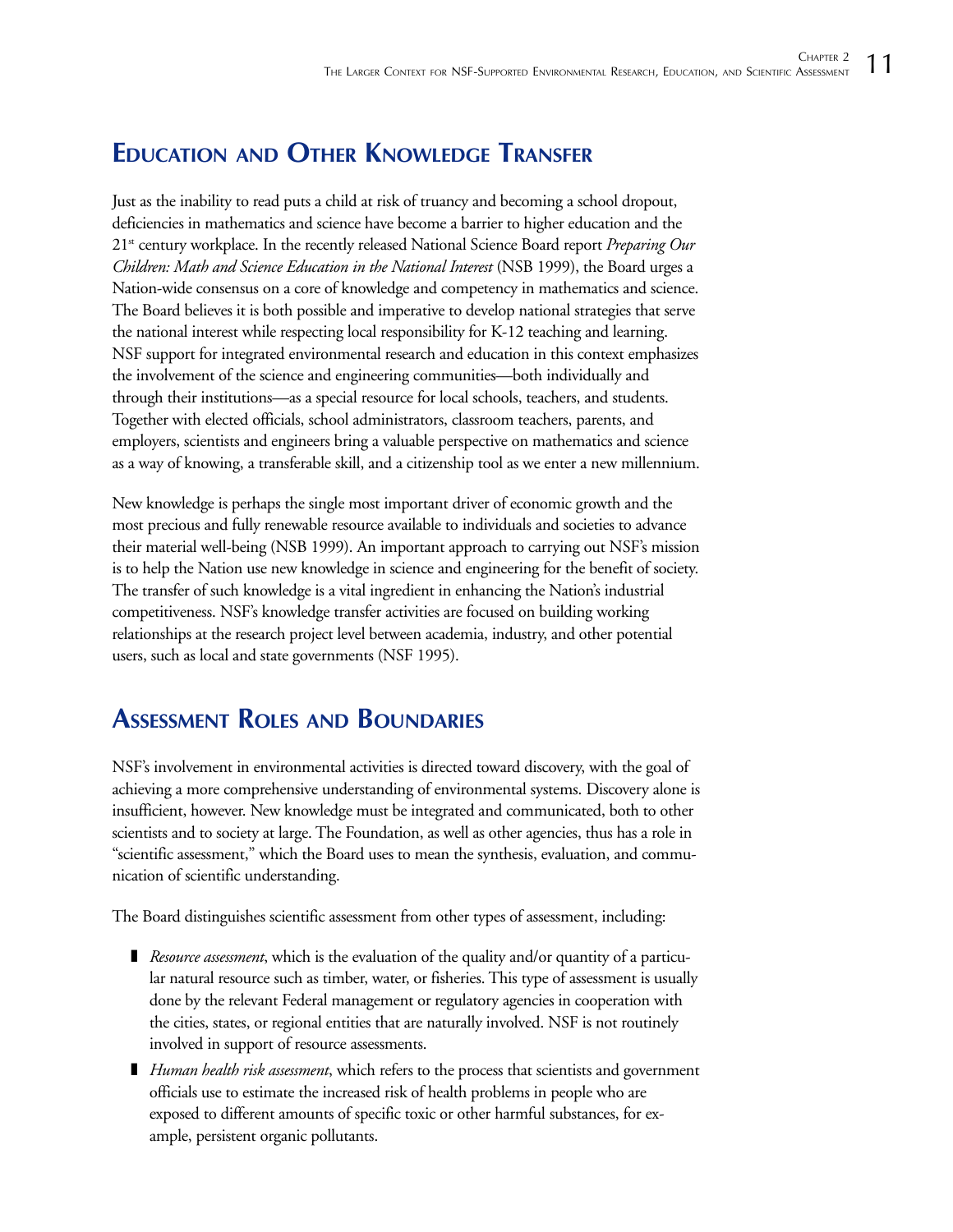<span id="page-30-0"></span>■ *Ecological risk assessment*, which is the process of analyzing data, assumptions, and uncertainties to evaluate the likelihood of adverse ecological effects resulting from a particular activity, e.g., a chemical spill. These types of assessments are extensively used by the U.S. Environmental Protection Agency (EPA) as tools in risk management and are an integral part of EPA's regulatory approach. NSF is not involved in support of risk assessments.

These other kinds of assessments are important, but beyond NSF's scope. Many fall within the purview of other agencies or are tied explicitly to their missions.

Although scientific assessments do not constitute a major suite of activities at NSF, the Foundation does fund two kinds of assessment activity. NSF currently provides (1) support for research on the conduct of assessments and (2) grants for specific scientific assessments (often in partnership with other agencies—see "Scientific Assessment" section in chapter 3). Both activities are funded by grants to parties outside NSF, as opposed to being conducted by NSF personnel. For example, some scientific assessments are conducted by the National Research Council; others by independent panels of experts assembled for that purpose.

The purpose of a particular scientific assessment may vary. Some are intended to summarize the state of knowledge of a particular scientific field, with the goal of identifying new research opportunities and setting priorities. Other scientific assessments are designed to evaluate the knowledge about a particular topic with the goal of informing policy decisions. Scientific assessment may also be called knowledge assessment. A scientific assessment may pose a range of questions, depending on the intended purpose of the assessment. For example, it may ask:

- 1. What is known at present and with what degree of certainty?
- 2. What is not known?
- 3. What types of additional research would likely lead to significant scientific gains?
- 4. What additional knowledge would be useful for decision-makers?
- 5. In view of the answers to questions 1 and 2, what are the likely consequences of different alternative societal or policy options?

In many cases, a scientific assessment may combine elements of both an assessment of the state of knowledge in a scientific field as well as an assessment of the relevance of that knowledge to policy decisions and societal welfare (see box 3).

For a study analyzing the methodology of integrated assessments and their application to global environmental concerns, see the Organisation for Economic Co-operation and Development's report on a Workshop on Global-scale Issues (OECD 1998). Some scientific assessments are particularly appropriate for an interagency partnership approach, especially when the agencies involved share responsibility for a topic or must be prepared to act on the information resulting from the assessments. NSF has a responsibility to engage in assessments, enabling the synthesis, analysis, and clear communication of research findings—particularly basic research findings—in a timely fashion. In addition, NSF can provide a valuable service to other agencies and to the scientific and engineering community by supporting the development of explicit research agendas and by providing for improved understanding of the actual process of conducting assessments.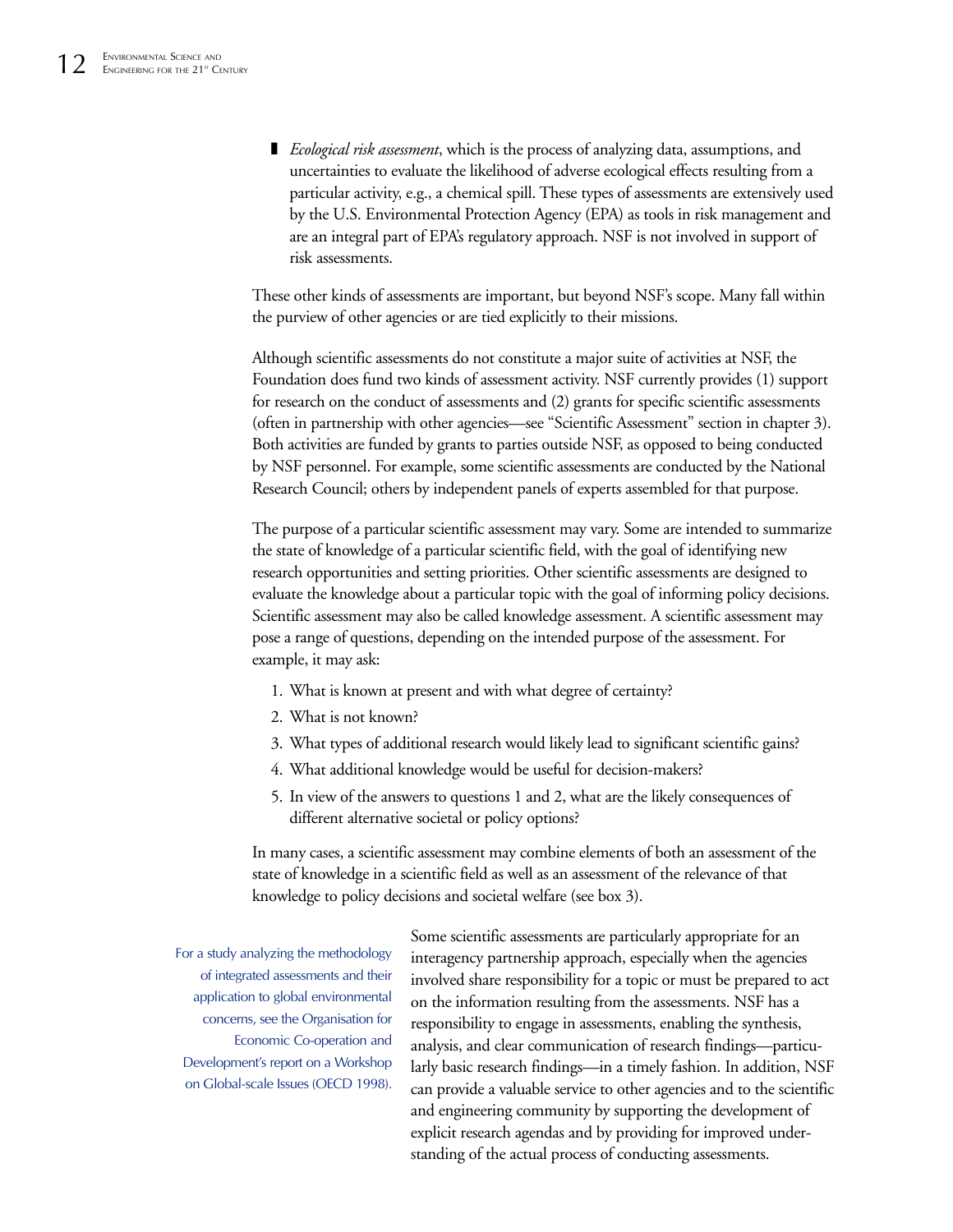#### BOX 3. SCIENTIFIC ASSESSMENT OF STRATOSPHERIC OZONE DEPLETION

Some recent scientific assessments have played critical roles in summarizing the state of scientific knowledge in a fashion that allowed policy-makers to make informed decisions and that stimulated the acquisition of additional knowledge (questions 1-5 in the text). For example, a series of international scientific assessments on stratospheric ozone articulated the dimensions of a formerly unappreciated environmental problem; indicated the certainties, uncertainties, and priority areas for further research; and evaluated the likely consequences of various policy options. These assessments led to international agreements to limit production of stratospheric ozone-reducing compounds, a major environmental success story.

A series of international scientific assessments between 1985 and 1998 provided credible and integrated summaries of the state of knowledge on stratospheric ozone. During this interval and driven in part by the assessment process, significant advances were made in the understanding of the impact of human activities on the ozone layer, the influence of changes in chemical composition on the radiative balance of Earth's climate, and the coupling of the ozone layer and the climate system itself.

The fifth scientific assessment of ozone depletion was published in 1998 (WMO/UNEP 1998) in response to provisions of the 1987 Montreal Protocol on Substances That Deplete the Ozone Layer. The protocol required that future decisions be based on the available scientific, environmental, technical, and economic information as assessed by worldwide expert communities. The scientific assessment articulates 11 major scientific findings and observations, among them:

- The abundance of ozone-depleting compounds in the lower atmosphere peaked in about 1994 and is now slowly declining.
- **Ⅰ** The springtime Antarctic ozone hole continues unabated.
- **I** Stratospheric ozone losses have caused a cooling of the global lower stratosphere and may have offset about 30 percent of the climate forcing due to increases in the well-mixed greenhouse gases such as carbon dioxide and methane.

The assessment details the supporting scientific evidence for its findings and discusses related issues and needed research. It then provides an analysis of implications for policy formulation, including discussion of the following:

- **I** The Montreal Protocol is working.
- The ozone layer is currently in its most vulnerable state.
- The ozone layer will slowly recover over the next 50 years.
- Few policy options are available to enhance the recovery of the ozone layer.
- The issues of ozone depletion and climate change are interconnected; hence, so are the Montreal and Kyoto Protocols.

The scientific assessment of ozone depletion is an excellent example of a scientific assessment whose outcome was a significant benefit to the world.

The scale and nature of the problem or information being assessed should dictate the scale of the assessment. Some scientific assessments need to be performed at an international level, while others can and should be conducted at the national level. NSF has a role in both. In the international arena, NSF should award grants to the coordinating entity as well as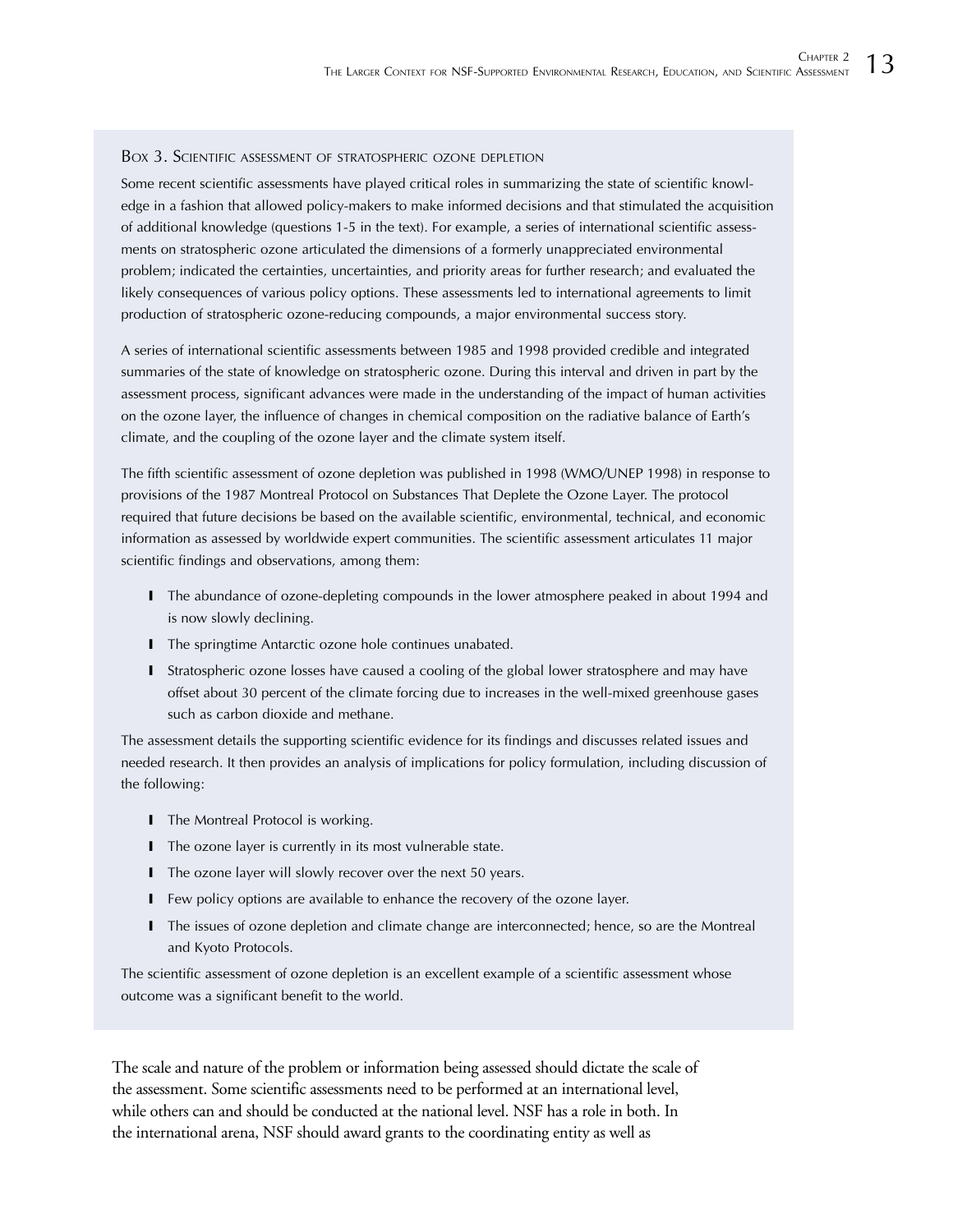<span id="page-32-0"></span>allocate funds to sponsor U.S. scientists to participate in assessments. A number of international and national scientific assessments would be beneficial; many would involve partnerships with other agencies or international bodies. One international scientific assessment that has been proposed and that is well within the purview of NSF's mission is the Millennium Assessment of the World's Ecosystems (Ayensu et al. 1999).

## **INFRASTRUCTURE IN CONTEXT**

In addition to physical infrastructure provided directly by NSF, an international array of research sites, facilities, centers, and platforms provide immense benefit for the NSFsupported researchers who use them. These physical infrastructure capabilities are provided by a variety of entities: other nations; other U.S. Federal agencies; tribal, state, and local governments; and, in some cases, NGOs and the private sector. For example, several Federal agencies are committed to maintaining infrastructure and monitoring efforts that provide long-term data sets for our lands and waters.

Information infrastructure is a special type of physical infrastructure (see box 4). The recent report of the President's Information Technology Advisory Committee (PITAC 1998) highlights not only the inadequacy of Federal information technology R&D investment, but also the drawback that it is focused too heavily on near-term problems. In the environmental area, the information infrastructure has been tuned to several different needs and opportunities. For example, the National Biological Information Infrastructure and the National Spatial Data Infrastructure represent critical pieces of a larger need. Similarly, the National Aeronautics and Space Administration's (NASA's) Earth Observing System Data and Information System provides important lessons on the efficiency and effectiveness of a centralized mechanism for collecting and providing specific information. NSF has a legitimate role, in partnership with other agencies, to support the infrastructure needed to synthesize and aggregate environmental information and make it more accessible to the public. Further, NSF can focus on the long-term, fundamental environmental information infrastructure needs that more mission-focused agencies are unable to support.

Numerous initial efforts have identified the kinds of information infrastructure required to track environmental topics. For example, the Heinz Center (1999) has recently released "Designing a Report on the State of the Nation's Ecosystems," which takes important steps toward identifying and describing environmental indicators in a scientifically credible, nonpartisan way for use by decision-makers. This kind of synthetic activity depends heavily on information infrastructure.

## **INVESTMENTS IN ENVIRONMENTAL TECHNOLOGY**

Immense advances in science and engineering have been made possible by national policies that promote research at the frontiers of knowledge. A concomitant policy is to ensure that discovery in science and engineering is used to benefit all citizens, promote economic growth, improve the quality of life, and ensure national security. In many areas of science and engineering, the interval between discovery and industrial innovation is becoming shorter. As a consequence, there is a need for stronger university-industry partnerships in order to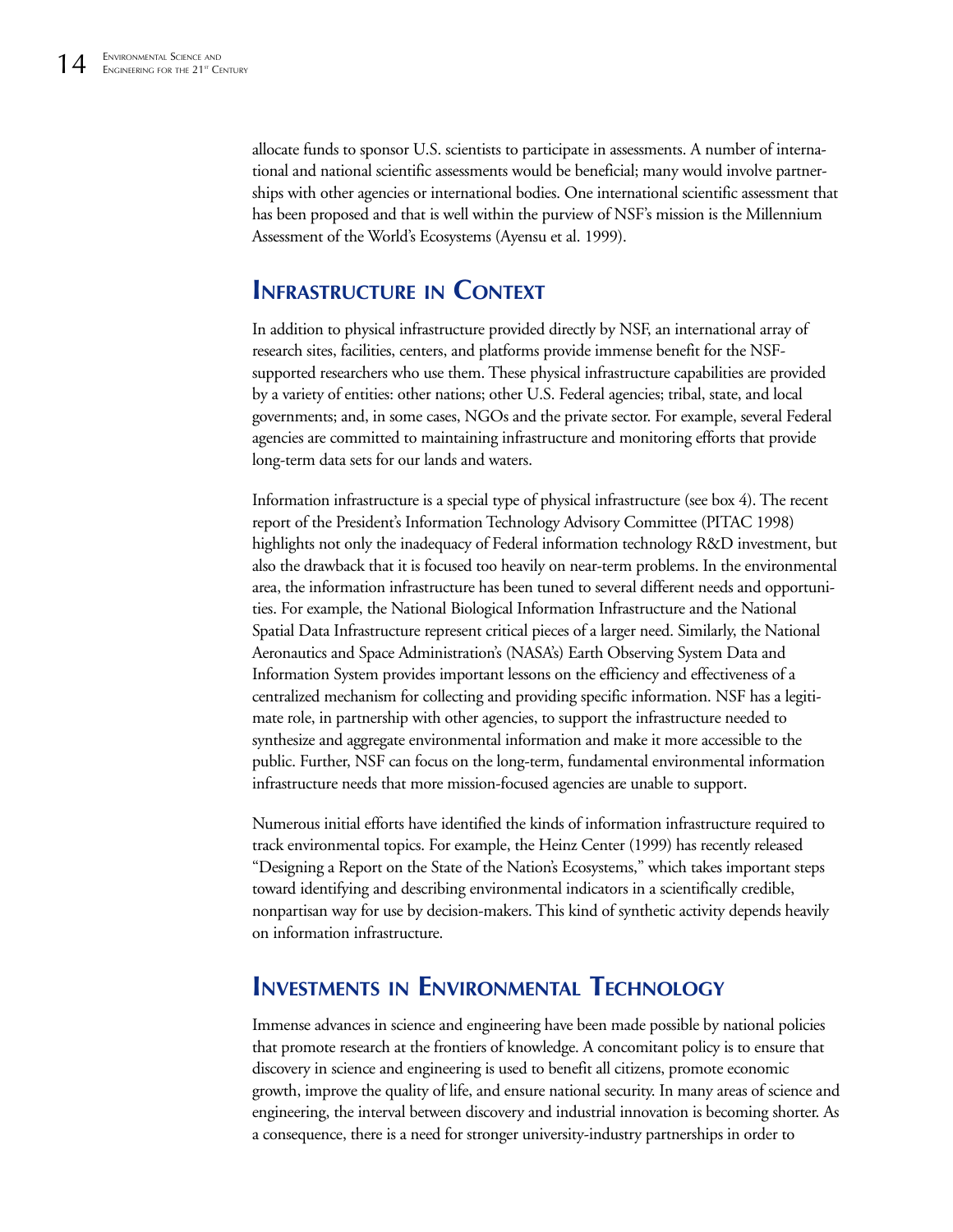#### BOX 4. THE INFORMATION EXPLOSION AND THE TECHNOLOGY REVOLUTION

Understandable, credible, and easily accessible information is essential for managing our environment and natural resources. Recent revolutionary changes in computation and communications capabilities have opened up previously unimagined possibilities in the field of information technology. These trends are expected to continue for the foreseeable future. Simultaneously, the amount of data beaming down from satellites, emerging from laboratories, and arriving from environmental research of all kinds is exploding—the equivalent of more than a Library of Congress worth of data every day. Research and development are needed to harness the power of the new information technologies, capture the wealth of new information, and provide new and invaluable information for decision-making and future research (PCAST 1998).

Acquiring data is no longer the major hurdle—managing, validating, and understanding the data are the new challenges. The web and Internet connectivity have fueled expectations by citizens, policy-makers, scientists, and managers for ready access to on-line data and metadata (i.e., documentation essential for understanding the who, what, where, and how of the data). While knowledge about environmental systems, even though incomplete, is a vast and complex information domain, a second source of complexity in this information is sociologically generated. This type of complexity includes problems of communication and coordination between agencies; between divergent interests; and across groups of people from different regions, different backgrounds (academia, industry, government), and different views and requirements. The kinds of data that have been collected vary in precision, accuracy, and numerous other ways. New methodologies for converting raw data into comprehensible information are now feasible.

The relatively new field of informatics is developing tools to manage the complexity of scope of modern databases. The biodiversity databases in museums, for example, are an untapped rich source of knowledge, representing more than 750 million specimens of animals and plants nationwide and 3 billion worldwide. A "next generation" National Biological Information Infrastructure is presently being planned to address the needs of this community of scientists (Frondorf and Waggoner 1996, PCAST 1998). High-performance computer tools that could integrate access to information from museum collections with ecological, genomic, weather, and geographical data would be immediately useful for studies of emerging diseases, exotic species, and ecological restoration.

Much of the talent needed to invent better means of converting data to useful information is currently employed in the private sector. The potential benefit arising from public-private partnerships that would bring together software and hardware designers with environmental scientists and engineers is prodigious.

exploit new opportunities that will arise in environmental technologies and supporting fields. At the same time, a rich base of fundamental research in science and engineering must be maintained to ensure future innovations in environmental technology (see box 5). Overall, industry sees strength in its ability to link inventions to markets and to commercialize new technologies (Resetar et al. 1999).

The environmental market is increasingly technology-driven, indicating that suppliers must make continuing substantial R&D expenditures. The large multinational environment companies are most R&D intensive, spending 8 to 10 percent of turnover on research; smaller firms in lower technology environmental sectors may spend less than 2 percent of turnover on R&D (OECD 1998). According to Resetar et al. (1999), from a company's point of view, collaborative research on environmental technologies may be an opportunity to share expenses for technologies necessary to comply with environmental regulations. They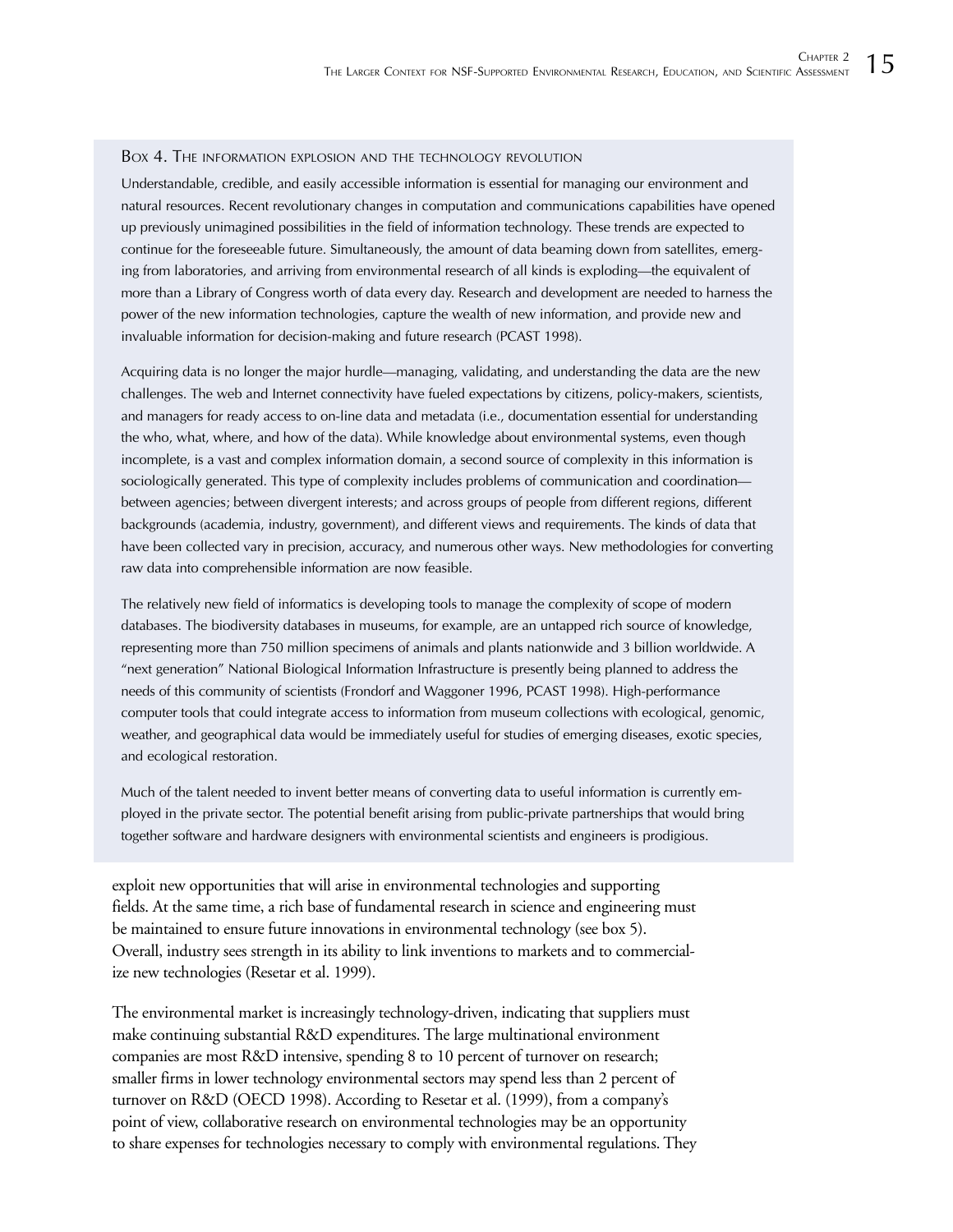may also be a way to reduce the risks associated with introducing new technologies to comply with regulations and the risks of environmental liability.

The Federal role in fostering R&D to advance environmental technologies was articulated by NSTC (1994):

- Appropriately balance avoidance, monitoring, control, and remediation technologies, stressing the need for a shift toward technologies that emphasize sustainable use of natural resources and avoidance of environmental harm while still maintaining the commitment to remediate past environmental damages.
- Focus Federal R&D support on viable technologies that require assistance to attract private sector investment because of high technical risk, long payback horizons, or instances in which the anticipated returns are not evident to individual firms or distinct industrial sectors.
- Foster international cooperation on understanding, monitoring, and assessing environmental changes and impacts on a global or multinational scale.

#### BOX 5. LEARNING BEFORE DOING: NEW GOALS FOR ENVIRONMENTAL TECHNOLOGY

For many years, the dominant environmental paradigm has been learning too late. Waste streams from every sector of society have necessitated after-the-fact treatment and remediation, often at tremendous cost and effort. Ozone-destroying chlorofluorocarbons, brain-damaging metals such as mercury and lead, reproductivesystem-impairing persistent organic pollutants such as DDT and PCBs are a few familiar examples of learning too late. A new goal for environmental technology is to "learn more before doing."

For example, the development of microarray technology for simultaneously analyzing the total component of genome-encoded messenger RNA holds promise in allowing biologists to evaluate gene expression, protein function, and metabolism at the whole-genome level. Microarray analysis is being adapted to evaluate microbial community diversity and speciation. Research is needed to couple this technology to quantitative models so that it can be used to help understand the likely responses of microorganisms to environmental perturbations, how compounds travel through ecosystems, and how species interact.

In another example, as the rate of synthesis of new chemicals grows, screening compounds early and anticipating possible environmental interactions will be key. Presently we are able to learn about potential environmental impacts as a part of production. Can we use computer simulation modeling together with an increasingly sophisticated understanding of atmospheric, aquatic, and terrestrial systems to "learn more before doing"? Scientists and engineers would like to explore virtual prototyping, molecular modeling, and retrosynthesis in order to help design environmentally benign production processes and products.

The integration of informatics, molecular biology, robotics, and ecology also has rich potential for environmental technologies that increase efficiency, dematerialization, and recyclability and may drop costs substantially. A new and vigorous fundamental science and engineering research agenda that highlights the promise and the priorities emerging from the intersection of systems and complexity theory, quantitative modeling, and environmentally benign technology development would be a smart investment.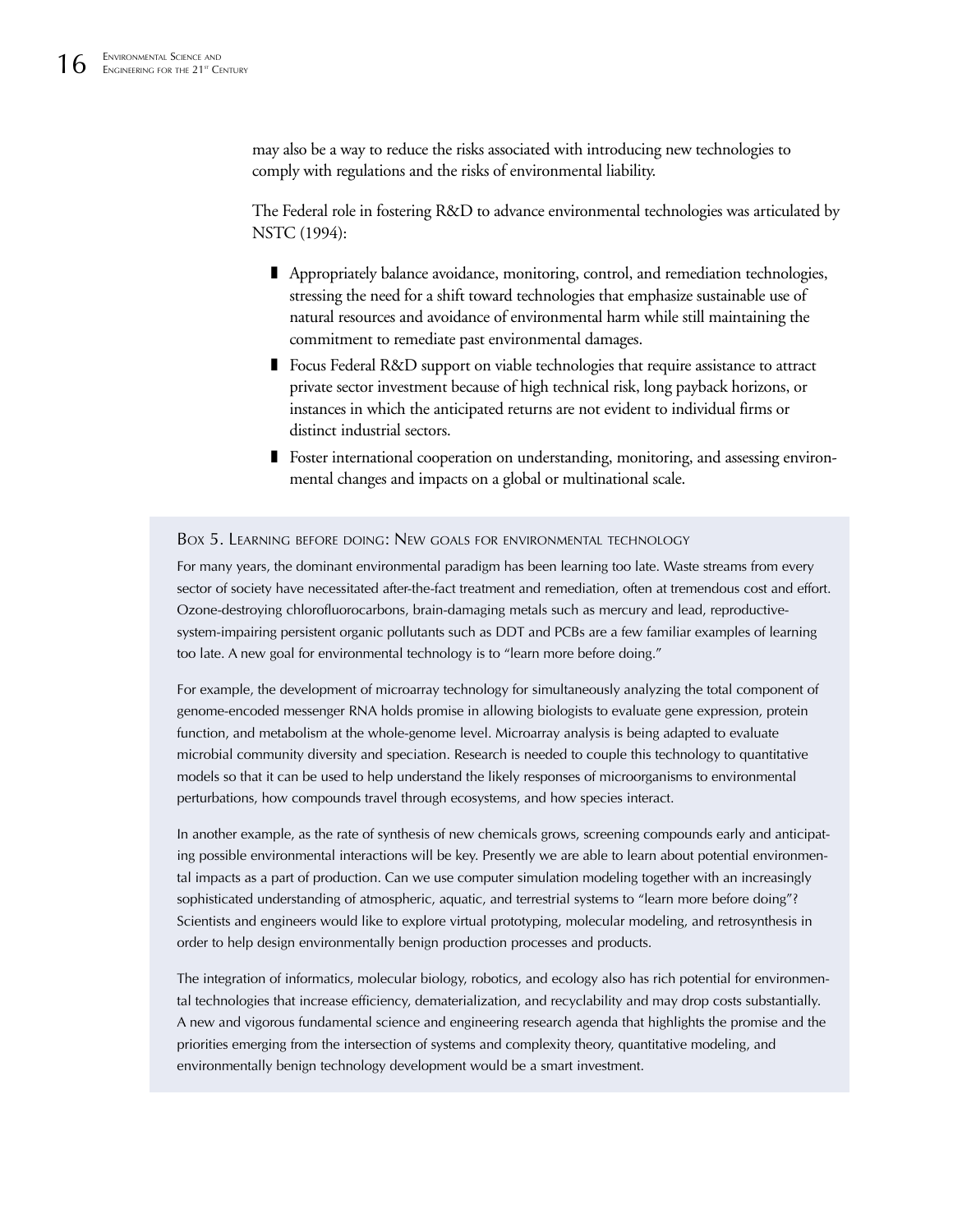#### <span id="page-35-0"></span>CHAPTER 3

# **SCOPE OF NSF'S CURRENT ENVIRONMENTAL ACTIVITIES**

NSF is a Federal funding agency that provides support to enable and facilitate scientific and engineering research and education. The Foundation makes merit-based awards to individual researchers and groups in partnership with colleges, universities, and other institutions public, private, local, state, and Federal—throughout the Nation. These awards are made based on peer-reviewed national competition.

NSF plays a pivotal role in the Nation's investment in environmental R&D. It is one of the largest supporters of environmental research in the Federal Government and the major supporter of environmental research conducted by the academic community. About 20 percent of NSF's total 1998 budget—\$542 million—was dedicated to environmental activities in a broad range of disciplines. The FY 1999 investment in this area totaled \$595 million; \$659 million is estimated for environmental activities in FY 2000. Consistent with NSF's primary mission, the majority of these funds go to integrated research and education projects, with scientific assessment receiving more modest support. By way of context, the larger Federal investment in environmental R&D was approximately \$5.3 billion in FY 1995 according to the most recent budget crosscut published by CENR (1995).

In the environmental arena, the Foundation works with outside experts, primarily representing the academic community, to identify the Nation's most important environmental research needs. A cogent argument for maintaining a vigorous fundamental research effort in environmental science and engineering is for the country to have information available that can be used to address as yet unknown environmental problems likely to arise. Moreover, the significance of particular research in advancing specific fields of study has been a prime criterion for inclusion in the agency's portfolio. The relevance of such research to societal issues is also vital.

In line with these objectives, NSF has recently promulgated revised review criteria that address both the intellectual merit as well as the broader impacts of work it supports:

**1. What is the intellectual merit of the proposed activity?** How important is the proposed activity to advancing knowledge and understanding within its own field or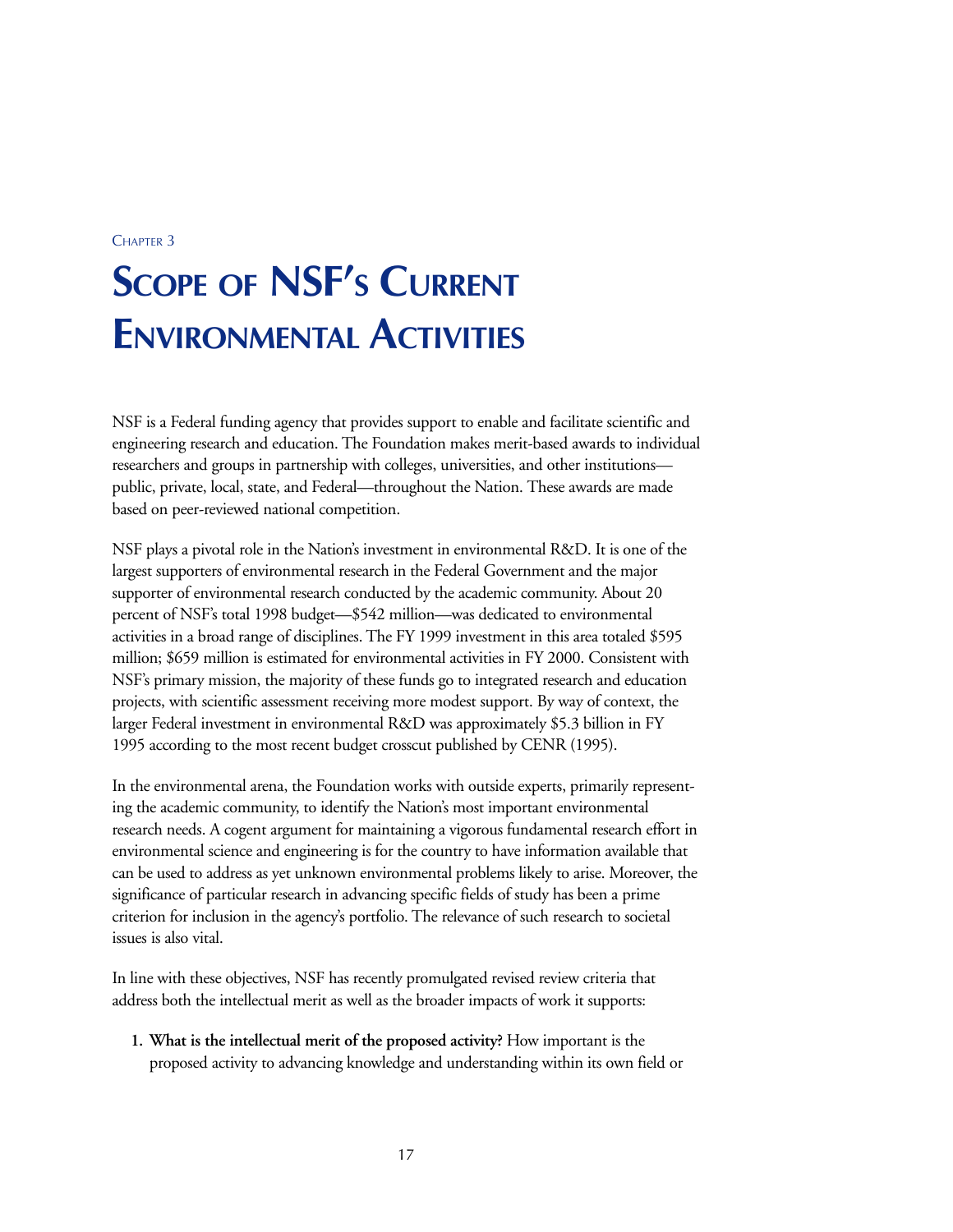across different fields? How qualified is the proposer (individual or team) to conduct the project? To what extent does the proposed activity suggest and explore creative and original concepts? How well conceived and organized is the proposed activity? Is there sufficient access to resources?

**2. What are the broader impacts of the proposed activity?** How well does the activity advance discovery and understanding while promoting teaching, training, and learning? How well does the proposed activity broaden the participation of underrepresented groups (in terms of gender, ethnicity, disability, geography, etc.)? To what extent will it enhance the infrastructure for research and education, such as facilities, instrumentation, networks, and partnerships? Will the results be disseminated broadly to enhance scientific and technological understanding? What might be the benefits of the proposed activity to society?

As discussed in the previous sections, the challenges and opportunities required to study and understand the environment demand a broad range of disciplinary and interdisciplinary research approaches. This diversity is reflected in NSF's broad environmental portfolio and in the multiple approaches it employs for funding work in this area. These include:

- *Ongoing core programs* that define areas of interest and are continually revitalized by new ideas from individuals or small groups of investigators whose proposals are subjected to the rigors of the merit review process.
- *Special competitions* that respond to new topical areas, are often interdisciplinary in nature, and provide opportunities for interagency cooperation (see table 2). NSF's approach has been to enable these topical areas to mature and to foster connections among participating investigators; it may then fold the area into ongoing programs, allowing new areas to emerge.
- *Center or large group activities* that provide a framework for long-term studies of complex, cutting-edge topics. NSF supports several centers that have environmental work as all or part of their portfolio (appendix F).

| <b>Special Competition</b> | <i>Objective</i>                                                                  |  |
|----------------------------|-----------------------------------------------------------------------------------|--|
| Environmental              | Supports research on the chemical processes that determine the behavior and       |  |
| Geochemistry and           | distribution of inorganic and organic materials in environments near Earth's      |  |
| Biogeochemistry            | surface                                                                           |  |
| Life in Extreme            | Addresses such fundamental questions as determining the evolutionary and          |  |
| Environments               | physiological processes that led to the formation and adaptation of life on Earth |  |
| Water and Watersheds       | Integrated socioeconomic, physical, and ecological research that takes a systems  |  |
| (with EPA and USDA)        | approach to questions of pattern and process at the whole-watershed scale         |  |

TABLE 2. EXAMPLES OF INTERDISCIPLINARY SPECIAL COMPETITIONS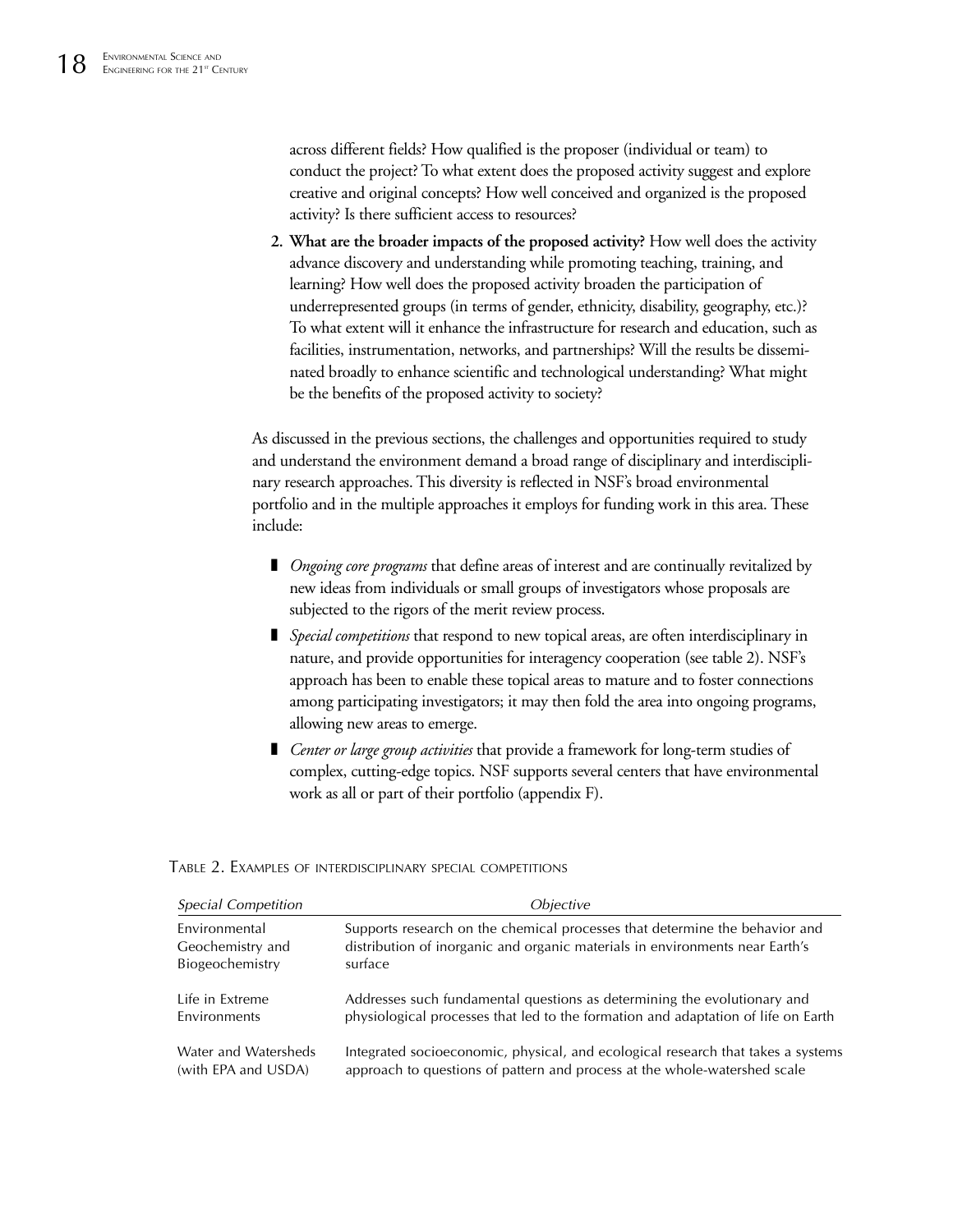# **RESEARCH**

As in other scientific and engineering arenas, NSF's environmental research activities serve as the fulcrum for advances by other Federal agencies, state and local governments, the private sector, and individual citizens. The knowledge derived from NSF-sponsored research fosters advances in our fundamental understanding of environmental systems. This knowledge in turn drives new technologies and other applications; enables sound policy and management decisions; and provides the basis for improved human health, prosperity, and well-being.

### **A DIVERSE PORTFOLIO ACROSS THE FOUNDATION**

From the search for understanding microbial processes in Antarctic ice to tracing contaminant effects in the Arctic ocean, from investigation of nanoscale interactions on mineral surfaces to the influence of solar flares, from the turnings of DNA to changes in animal migration patterns, researchers supported by NSF attempt to understand Earth's life forms and their complex relationship to their physical habitat. In the last few years, that search has been augmented by new tools for discovery—including new genomic methods, increased computational capacities, and more sensitive and versatile analytical instrumentation—and by increasing interest in interdisciplinary research. Concerns about the effects of human activity have focused greater attention on the development of environmentally benign advanced technologies and a deeper understanding of the socioeconomic dimensions of environmental systems.

Terrestrial, freshwater, and marine ecosystems around the world are probed, sometimes through interdisciplinary approaches. Of note in this area are the opportunities for long-term studies essential to understanding ecosystem dynamics and the impact of stressors. Many long-term studies are carried out under the Long Term Ecological Research (LTER) program [\(http://](http://) lternet.edu/), which is celebrating its  $20<sup>th</sup>$  anniversary. NSF also supports a multiplicity of biological and biogeochemical research areas, including but not limited to: the patterns and causes of biological diversity at levels of organization ranging from genes to the biosphere; experimental, theoretical, and modeling studies on the structure and functioning of complex biotic-abiotic associations; the conceptual and synthetic linkages between scales of organization; and molecular evolution and organismal adaptation to changing environments.

Research on *physical processes in the environment* is a major current effort. Cycling of carbon, nitrogen, and other elements is under active investigation and is driven not only by curiosity but also by societal concerns about biogeochemical and climatic changes (see box 6). New space-based and remote-sensing technologies have enabled large-scale measurement and informative visualization. NSF supports research in integrated interagency programs such as Climate Modeling, Analysis and Prediction, and the World Ocean Circulation Experiment [\(http://www.nsf.gov/geo/egch/\).](http://www.nsf.gov/geo/egch/) Ongoing programs support studies of ocean, Earth, and atmospheric systems.

NSF is interested in the *role that humans play in contributing to changes in the environment and to mitigating the effects of environmental harm*. Engineering, computational and mathematical sciences, materials, and chemistry programs at NSF support work on environmentally friendly industrial processes, materials synthesis, natural hazards, and development of environmentally relevant sensors, simulation methods, and database strategies [\(http://](http://)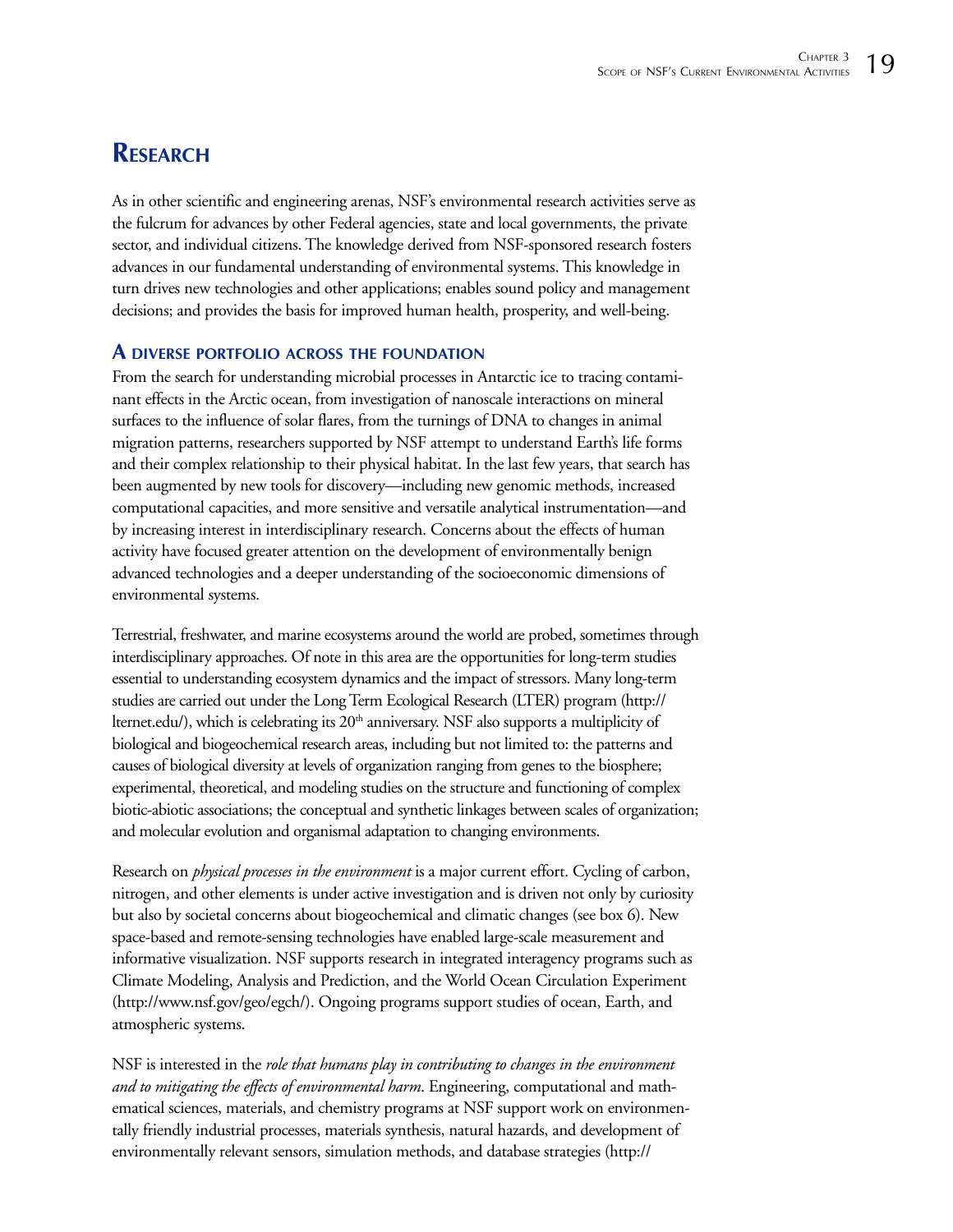BOX 6. NUTRIENTS: NEWLY DISCOVERED LINKS BETWEEN AGRICULTURE, ENERGY, HEALTH, FISHERIES, TOUR-ISM, AND CLIMATE

After thousands of years of stability, the chemistry of the surface of the Earth is changing rapidly (Schlesinger 1997). Changes in the cycles of nitrogen and phosphorus are substantial and linked in complex ways to changes in agriculture and energy (Vitousek et al. 1997a and 1997b, Carpenter et al. 1998a and 1998b).

Until the beginning of this century, microbes and lightning were the primary sources of fixed nitrogen (the form usable by plants), and human contributions were negligible. These non-anthropogenic sources currently generate approximately 140 TG fixed N/y. Humans contribute to nitrogen fixation by making fertilizers, burning fossil fuels, and planting legumes widely. Human activities now produce more than an additional 140 TG fixed N/y. As a result, the total amount of terrestrial nitrogen fixed each year has more than doubled.

Until the advent of extensive mining activity, new phosphorus was made available primarily through weathering of rock. Mining and land disturbances have now more than tripled the rate of phosphorus mobilization (from about 10 to more than 30 Tg/y) and the rate of phosphorus flow from the continents to the coastal oceans (from about 8 to 22 Tg/y).

When nitrogen and phosphorus were only scantily available to the biological world, they served as limiting factors that controlled the dynamics, biodiversity, and functioning of many ecosystems. Ecosystems now flush with excess fixed nutrients are changing rapidly. Nutrients unused by crops and lawns, livestock waste and sewage, and airborne nitrogen resulting from the burning of fossil fuels are disrupting a wide range of downstream and downwind systems. Excess nutrients stimulate the growth of algae and can lead to eutrophication, harmful algal blooms, loss of oxygen ("dead zones") in lakes and coastal waters, fish kills, loss of seagrass beds, degradation of coral reefs, and loss of commercial and sport fisheries and shellfish industries (Carpenter et al. 1998a and 1998b). In addition, the chemistry of the atmosphere is being altered by human-driven changes in the nitrogen cycle, with serious implications for the greenhouse effect, smog, and acid precipitation. Nitrate contamination is also a potential concern for human health, particularly in drinking water drawn from relatively shallow aquifers in agricultural areas (USGS 1999a).

Scientific uncertainties include the controls on nitrogen fixation and denitrification processes in ocean waters; triggers of harmful algal blooms; transport of nutrients across the landscape and among air, soil, and water; evolutionary consequences of long-term nutrient enrichment; and controls of nutrient-retention processes in ecosystems. Particularly important questions address the control points that could allow us to mitigate the flows or effects of excess nutrients. For example, how can floodplains and shorelines be configured to minimize nutrient flow to surface waters? Also, we need to understand the role of large reservoirs of nutrients in the control of regional and global cycles. For example, what is the rate of phosphorus buildup in agricultural soils, and what are the implications of this buildup for freshwaters and coastal oceans?

> www.nsf.gov/home/crssprgm/be/). Some special initiatives in these areas take advantage of opportunities to collaborate with other agencies. A joint NSF-EPA venture on environmental statistics is developing algorithms for use on environmental problems (see box 7); another competition on decision-making and valuation focuses on choices made by humans about the environment. Research on urban communities attempts to identify the set of complex factors that give rise to vigorous, healthy communities and sustainable growth.

> A growing trend is the synthetic *integration of data sets and greater use of modeling*. Such integration takes place both at large NSF-funded centers such as the National Center for Atmospheric Research (NCAR) [\(http://www.ncar.ucar.edu/\)and](http://www.ncar.ucar.edu/)and) the National Center for Ecological Analysis and Synthesis (NCEAS) [\(http://www.nceas.ucsb.edu\),](http://www.nceas.ucsb.edu) and increasingly within individual investigator projects. These trends are facilitated by high-speed computers,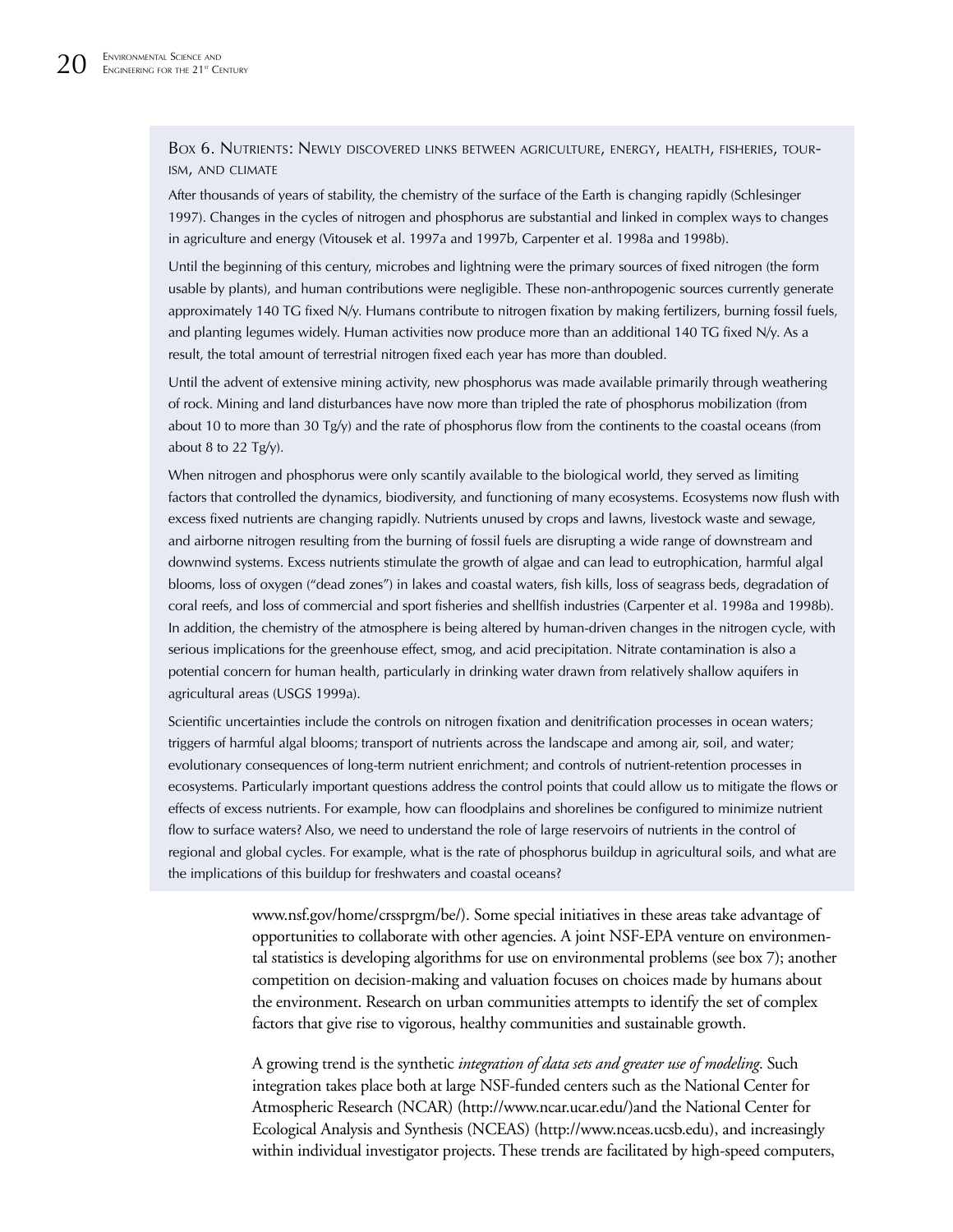#### BOX 7. STATISTICAL PREVENTION MODELS FOR WILDFIRE SUPPRESSION

Some of the most devastating natural disasters in the history of the United States have been caused by wildfires. Environmental statistical research models fire occurrence as a marked spatial-temporal point process whose conditional rate depends not only on the record of previous fires, but on other covariates including environmental factors such as temperature, altitude, humidity, precipitation, vegetation, and soil characteristics. Using advanced statistical research, investigators are constructing quantitative predictions of local fire hazard accompanied by estimates of uncertainties in these predictions. In particular, research in the Los Angeles basin will integrate these predicted hazards into detailed, regularly updated maps of risk that are available to the public. The strategy is to exploit local trends in fire occurrence and the relationships between the incidence of fires and other environmental factors. This basic research could have important public policy implications relating to more aggressive fire suppression and prescribed burning.

new software and modeling methodologies that allow integration of disparate data sets, and the use of integrated assessment techniques. New software and hardware for computational analysis, modeling, and simulation are leading to more reliable models for ecosystem complexity across scales, integrated assessments, forecasting, and analysis of management options (see box 8).

#### **IMPORTANCE OF PARTNERSHIPS AND COLLABORATIONS**

As NSF and other organizations move into a new era that calls for greater contributions to national and global well-being and more efficient use of resources, the potential for a more effective use of partnerships is extraordinary. NSF presently cooperates with other Federal agencies, state and local governments, private sector firms, organizations and foundations, nongovernmental organizations (NGOs), and scholarly associations in carrying out its science and engineering portfolio. Outside the United States, NSF works with counterpart agencies of foreign governments, intergovernmental organizations such as the United Nations, and NGOs such as the International Council of Scientific Unions.

NSTC/CENR provides a mechanism to facilitate and foster interagency research. CENR has highlighted the importance of coordinating research relevant to national initiatives and priorities, environmental statutes, and regional and global agreements and conventions. CENR also notes areas for improvement for such research, including the need to strengthen extramural academic research programs, encourage external peer review of all Federal R&D programs, and invest in future human resource and technical research capabilities.

Building on the success of the U.S. Global Change Research Program in developing a successful interagency initiative, NSTC is overseeing similar efforts in several other areas. Two of these are the Federal Geographic Data Committee, which is developing common standards for geographically based research and observation; and Integrated Science for Ecosystem Challenges, which features multidisciplinary approaches to such problems as invasive species and harmful algal blooms. NSF has also developed a wide range of bi- and multilateral interagency environmental activities that are not specifically part of the larger NSTC efforts. Additionally, the Foundation has helped other agencies develop NSF-style peer review systems.

The need to understand our global environment, its natural variability, and the changes imposed on it through human activities is recognized internationally. Environmental processes occur over a wide range of spatial scales. Some environmental problems are local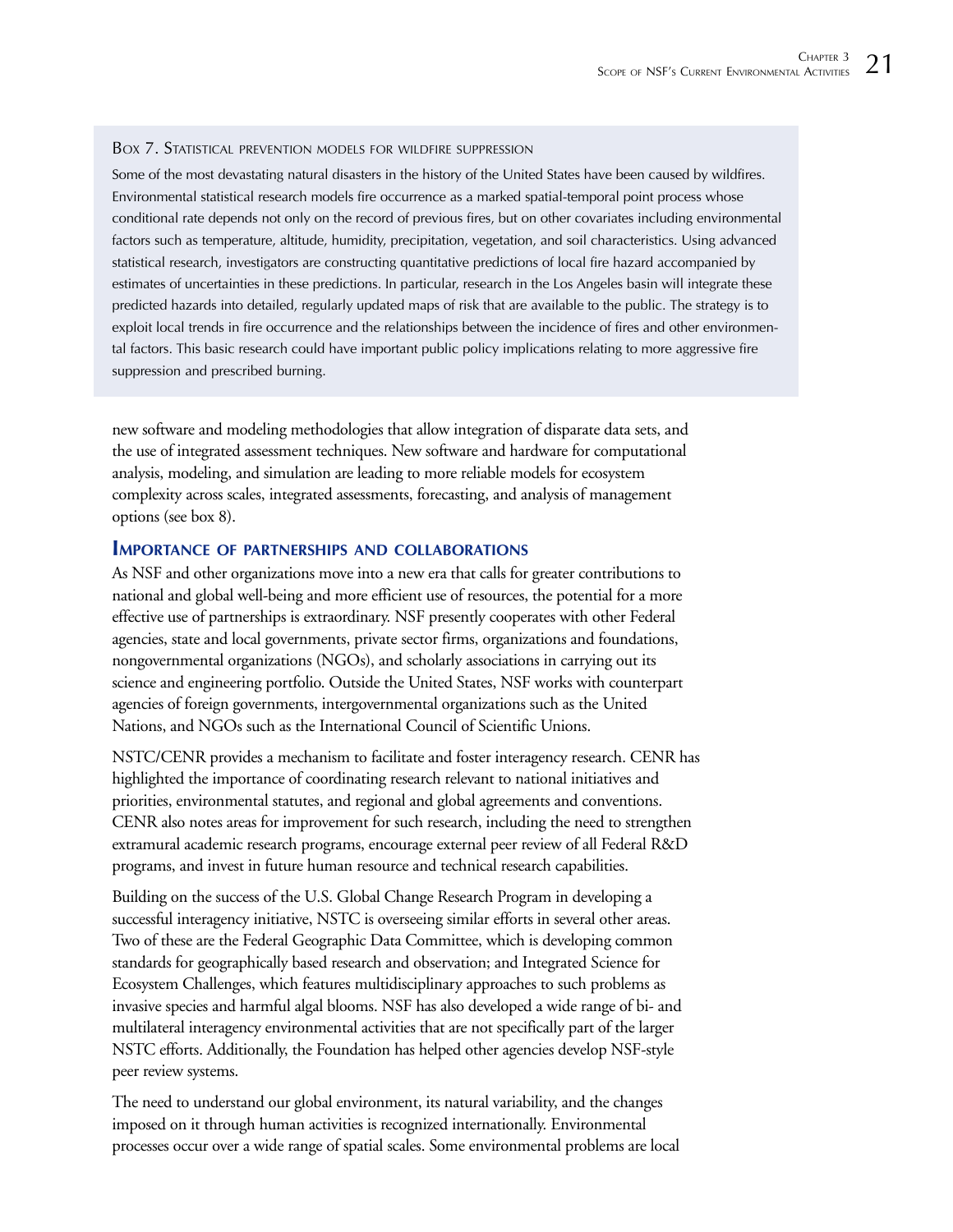#### BOX 8. COMPLEXITY THEORY AND ECOSYSTEMS

Ecologist Gene Likens recently said that a major intellectual limitation for environmental studies is the false assumption that there will be simple, all-inclusive answers (Pace and Groffman 1998). He went on to say that we must confront the complexity of ecosystems and incorporate that complexity into our scientific endeavors.

Ecological systems are highly nonlinear, characterized by abrupt thresholds in dynamics and possibly chaotic behavior. It is unreasonable to expect consistently accurate predictions for these systems—even with additional resources for generating scientific information combined with the prodigious computing power now available. On the other hand, conceptual and analytical progress is accelerating, and we can increasingly expect serviceable forecasts of the range of likely behaviors and the probabilities of various outcomes. The key in this regard lies in viewing systems as complex and not as the simple sum of their parts.

Ecosystem theory encompasses a wide range of approaches to understanding complex systems: Empirical work, including experimental manipulation of natural and model systems, as well as mathematical methods drawn from other disciplines such as cybernetics, control theory, information theory, network theory, thermodynamics, selforganization, and emergence and hierarchy theory (Muller 1992, 1997). A fundamental issue is to integrate systems behavior across levels of resolution in space and time to address the generation and maintenance of biological complexity across multiple spatio-temporal levels of resolution.

Scientists have learned that even simple rules can generate very complex behaviors and that systems can be very sensitive to initial conditions. This means that making precise long-term or large-scale predictions may be much more difficult than we initially thought—if not impossible in some cases. Complex systems are probably not understandable in the same way as simple systems, although sometimes complex rules can generate simple behavior, arguing the need to extract the "knowable" from the "unknowable" (Levin 1999). Also, small variations may lead to large changes that are not always predictable. So-called "exceptional" events turn out to be not all that rare. This new understanding is leading to fundamentally new approaches that will provide essential insight and guidance to members of the public and policy-makers. Improved understanding of the behavior of complex biological systems will greatly facilitate ecological forecasting and environmental decision-making.

> (waste disposal), some are regional (loss of migratory species due to habitat destruction in one seasonal habitat), and some are global (stratospheric ozone depletion). Therefore, certain environmental research and scientific assessment efforts demand international collaboration and cooperation.

#### **NEW DIRECTIONS**

NSF's activities in environmental science and engineering reflect the evolution of the Foundation's thinking as to how agency activities can best exploit opportunities provided by recent research advances and best contribute to the overall program of Federal activities related to the environment. The full portfolio of environmental science and engineering activities at NSF is described on the web at [http://www.nsf.gov/home/crssprgm/be/.](http://www.nsf.gov/home/crssprgm/be/)

NSF's FY 2000 budget for an initiative in Biocomplexity in the Environment represents the beginning of an increased investment in environmental science and engineering. This initiative will build on the broad environmental portfolio by addressing specific areas of opportunity in both disciplinary and interdisciplinary studies that promise to advance our ability to understand the complex interactive processes that occur in environmental systems. These opportunities will emphasize the use and further development of cutting-edge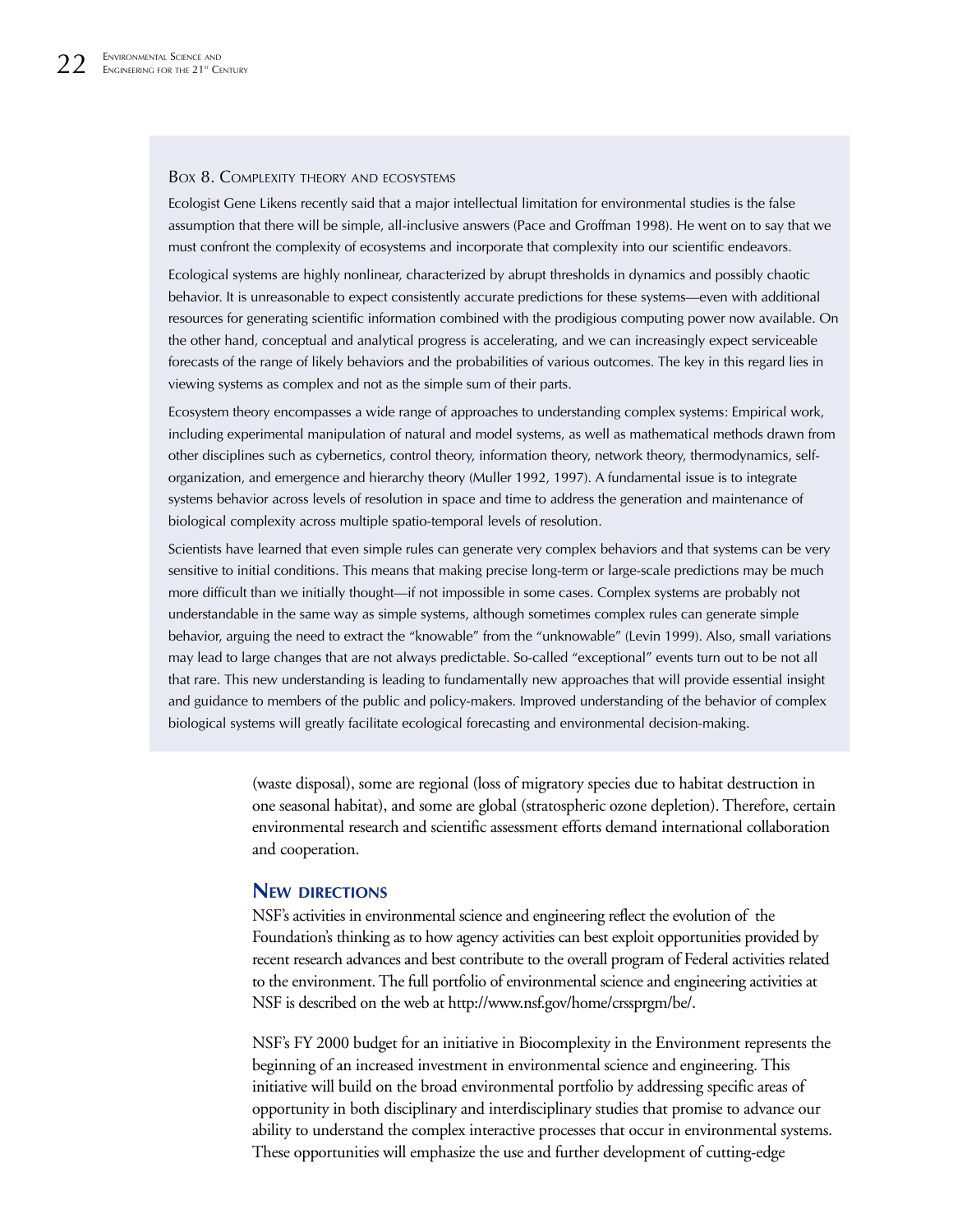technologies such as genomics, molecular sequencing, informatics, robotics, remote sensing, new computational algorithms, newly developed x-ray scattering and surface spectroscopic methods, and advanced mathematics and modeling to enable new approaches to understanding these interrelationships (see box 9).

The term "biocomplexity" refers to phenomena that arise as a result of dynamic interactions that occur within living systems, including human beings, and between these systems and the physical environment, both natural and human-made. These systems, which range from microscopic to global in scale, exhibit properties that depend not only on the individual actions of their components, but also on the interactions among these components. Biocomplexity in the Environment is a timely area for intensified research because understanding of many system components is sufficiently advanced to provide the intellectual platform for addressing how these components interact in complex systems. Studying biocomplexity in investigations of the environment will engender a more complete understanding of natural processes and the interactions between humans and their environment (see box 10). Individual research and education activities in NSF's broad environmental science and engineering portfolio contribute knowledge toward the understanding of biocomplexity at all levels of aggregation.

#### BOX 9. GENOMICS AND ENVIRONMENTAL RESEARCH

The first sequence of the entire genome of an organism was published in 1995. Since then, more than 20 entire genomes have been published; many more are in progress. With the exception of one nematode worm, all of the published sequences have been from microbes. But what scientists are learning from the analysis of these microbes is fueling a scientific revolution.

Some of the unanticipated findings were that in the genomes sequenced thus far, about 40 to 60 percent of the putative genes encode proteins that had not been seen or studied before, and approximately 25 percent of the putative genes in each organism were unique to that organism. The large number of unknown and unique genes led to the realization that the number of microbial species thought to exist on Earth had been vastly underestimated: At most, we have identified only about 0.01 percent of them.

Another startling finding is that relatively large pieces of DNA may be transmitted from microbe to microbe—even across distantly related phylogenetic domains such as the bacteria and the archaea (Nelson et al. 1999). Movement of DNA between these groups shatters the long-held assumption of strict linear descent during species evolution. Systemacists and evolutionary biologists are now developing new algorithms to analyze microbial evolution that will take into account the lateral transfer of DNA (Pennisi 1999). Scientists are also reevaluating the evolution of genetic processes and metabolism in this new light. Inclusion of lateral gene transfer may help us understand the evolution of complex biological processes as well as multicellular organisms.

Thus far, the genomic revolution has touched only the tip of microbial life. We have at least as much to learn from the genomic analysis of more complex organisms—work that is only now just beginning—plants, fungi, and animals, including humans. For environmental biologists, the ability to understand how an organism responds at the level of the whole genome will open up new areas of analysis of host-pathogen interactions, environmental stress, evolution of complex traits, population dynamics, and signal transduction at all levels. Ultimately, genomicscale analysis should allow us to dramatically improve some predictive models, including those dealing with community dynamics as a function of environment and genotype:phenotype relationships.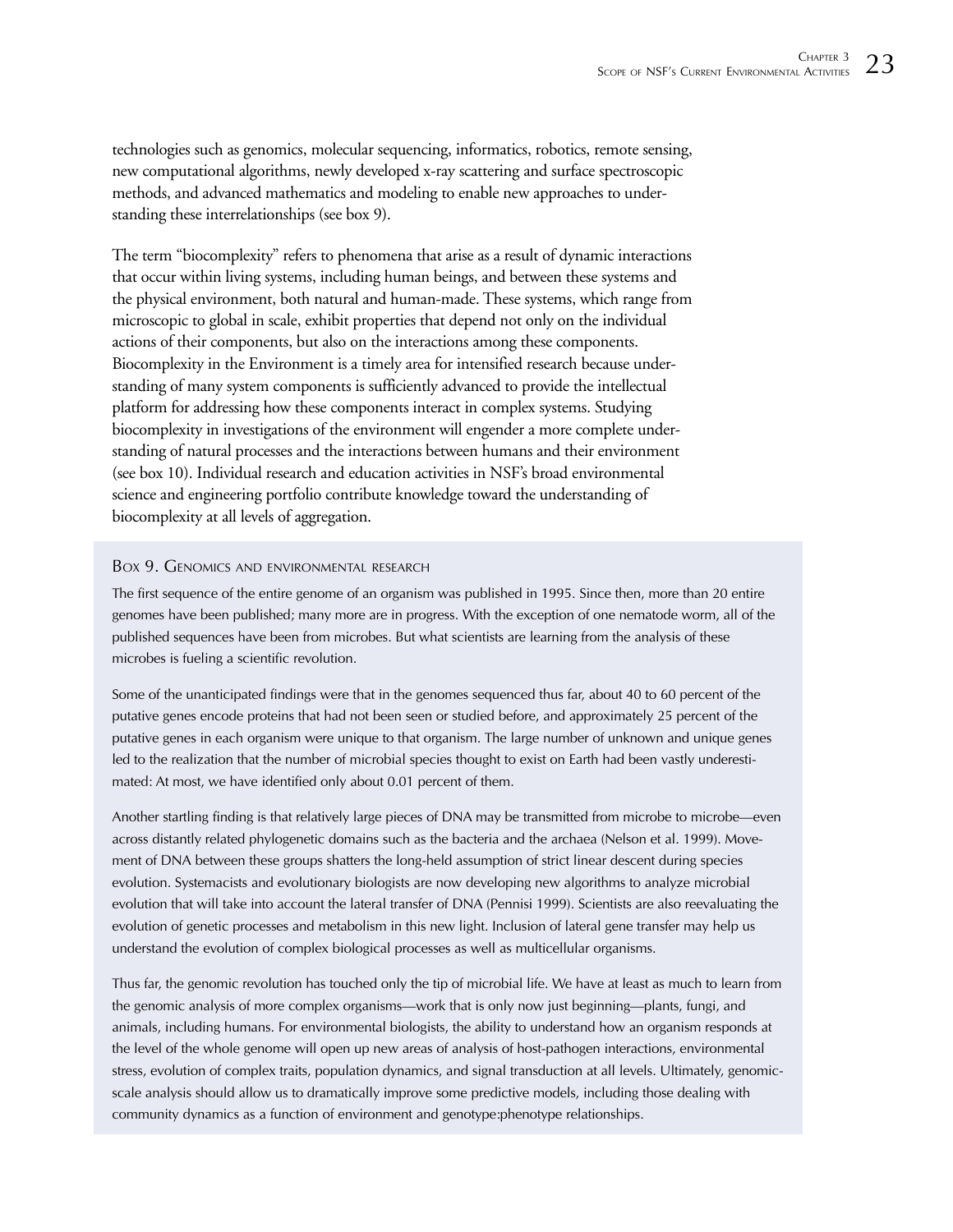#### BOX 10. HUMAN DIMENSIONS OF ENVIRONMENTAL QUESTIONS

Humans have always played a large role in forming and modifying the environment. Environmental degradation, in turn, usually carries a high human cost. In this regard, historical ecology is emerging as a field of study that can provide lessons applicable to current problems (DieffenbacherKrall 1996, Hammett 1992). Historical evidence records past human choices and responses in which the effects of environmental change can be understood. While unfamiliarity with environmental patterns and processes can lead to disastrous choices and actions, local knowledge about the environment, culture, and history can serve both as a practical basis for regionally appropriate solutions and as a means of increasing familiarity with and support for eventual policies (Crumley 1993).

Studies of the biosphere and society also reach to the future to address such topics as system dynamics; growth, regulation, and sustainable consumption; and participatory processes in the management of natural resources. For example, to better understand the human dimensions of deforestation and reforestation, an interdisciplinary team of demographers, geographers, earth scientists, ecologists, anthropologists, and political scientists has combined theories of human decision-making about land cover conditions with detailed analyses of field sites. In a careful empirical design focusing on three major types of forest ownership, the researchers can identify the differential impact of social processes on sites. Preliminary findings include the identification of key variables associated with rates of forest regrowth and more extensive understanding of the relationship between forest conditions and property rights systems (Sohn, Moran, and Gurri 1999).

All societies face decisions about the relationship between environmental protection and economic development—and all societies differ in the cultural, historical, and political context in which those decisions must occur. Attempts to generalize across systems have been illuminating but inconclusive, in part because study designs often have focused on comparisons across similar systems or because underlying theory was poorly addressed. To complement and energize interdisciplinary empirical studies of society and biosphere, investigators must develop a strong theoretical framework for such research (Ostrom et al. 1999, Low et al. 1999).

# **EDUCATION**

As part of its mission to promote the progress of science and engineering, NSF supports individuals and groups working to ensure a scientifically literate populace and a well-trained cadre of scientists and engineers to study present and future environmental issues. Some of these activities take place in the context of projects aimed at advancing the frontiers of knowledge; others take the form of projects dedicated to education and human resource development.

#### **EDUCATION THROUGH RESEARCH**

Many—if not most—NSF-supported environmental research projects support graduate students and/or postdoctoral fellows. Many also support undergraduates via NSF's Research Experiences for Undergraduates program (NSB 1999). Moreover, a growing number of activities primarily focused on research are adding education components. For example:

■ The Long Term Ecological Research program has begun a broad-scale, long-term effort to combine scientific research and K-12 science education. Projects include using LTER resources to enhance hands-on science learning for students; developing longterm research sites on or near schoolyards; and facilitating communication between scientists, science educators, and school teachers.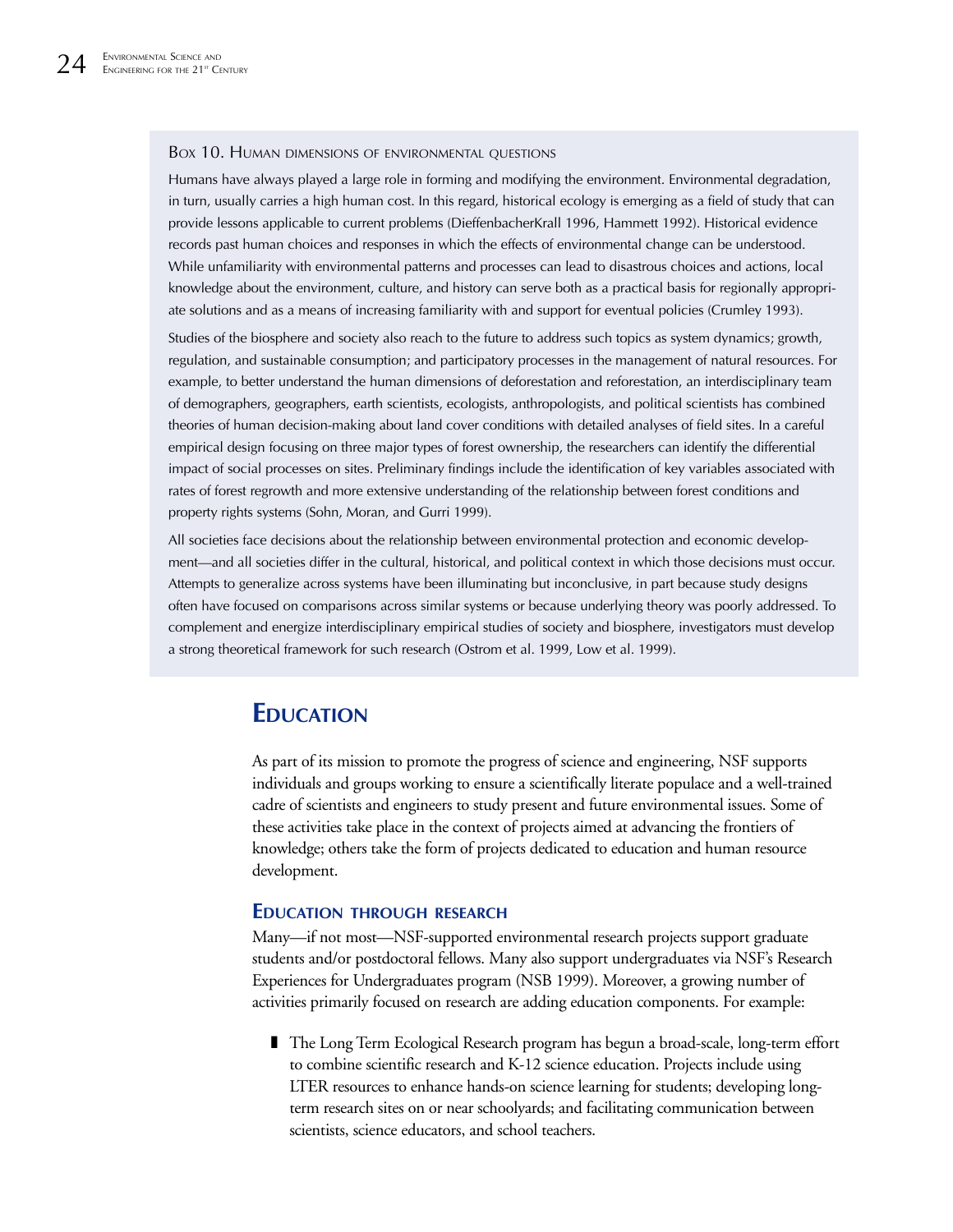- The National Center for Ecological Analysis and Synthesis has established a partnership based on a science curriculum developed by the Santa Barbara, California, school system called Los Marineros (Spanish for "The Mariners"). Under this partnership, NSF-supported scientist volunteers from NCEAS adopt a fifth grade class and develop an ecology experiment which the class conducts during the school year.
- The Environmental Molecular Science Institutes were established in 1997 through an NSF Division of Chemistry and U.S. Department of Energy competition to support collaborative research on the molecular behavior of complex, dynamic environmental systems (NSF 1997). The proposals were evaluated, in part, on the quality of their education and training components, especially their plans to involve students and underrepresented groups including women, minorities, and people with disabilities.
- The NSF-EPA-U.S. Department of Agriculture Water and Watersheds special competition has added an education and outreach element. Investigators are encouraged to include involvement of local school groups in field sampling, lab analyses, or other project activities. In addition, projects must demonstrate involvement of local governments and/or community groups from inception (developing the research questions) to completion of the project and dissemination of the results.

#### **INFORMAL AND FORMAL EDUCATION**

Beyond the education accomplished through research project support, approximately \$29 million was spent in FY 1998 on environment-related projects funded by NSF's Directorate for Education and Human Resources (EHR). In line with an increasing public awareness of environmental issues, more environmental courses and placement exams at the secondary school level, and a growing demand for undergraduate environmental science degrees, EHR has been receiving an increasing number of education proposals related to the environment. These trends have also fueled an increase in the number of teachers seeking professional development in the field.

EHR provides support for science and mathematics education across all levels of formal education as well as for informal education approaches. Funds are not targeted at specific topical areas, such as the environment; however, a significant number of environment-related projects are funded via the standard proposal process. Types of activities funded by EHR that relate to the environment include:

- teacher preparation and professional development projects;
- development and dissemination of educational materials and experiences such as textbooks, CD-ROM interactive programs, classroom science kits, laboratory and field equipment, web-based curricula, video lessons, and exercises; and
- informal education projects such as the development of museum exhibits, video documentaries, radio programs, large-format IMAX films, and television series.

Other NSF directorates have been joining with EHR to fund education projects—a trend that has been increasing in recent years. For example, EHR collaborates with the Directorate for Geosciences, along with NASA and the National Oceanic and Atmospheric Administration, in funding the Global Learning and Observations to Benefit the Environment (GLOBE) program. GLOBE is a worldwide network of students, teachers, and scientists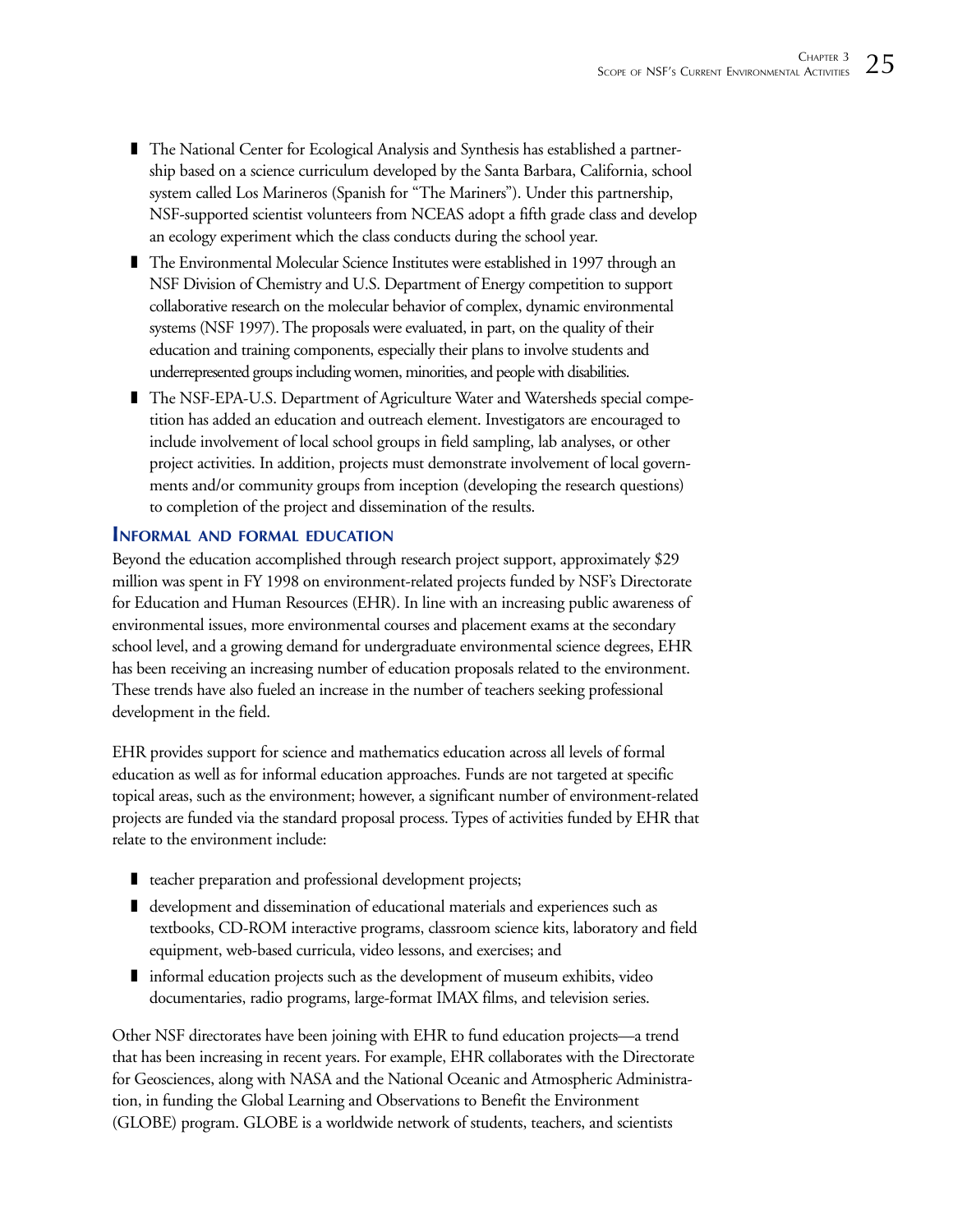from over 6,000 schools working together to study and understand the global environment. Scientists use GLOBE data in their research and provide feedback to the students to enrich their science education. NSF invests approximately \$2 million per year on GLOBE awards [\(http://globeint.org/\).](http://globeint.org/)

A project on Arctic Connections, co-funded by EHR and the Office of Polar Programs, will produce a CD-ROM that incorporates an inquiry-based approach designed to stimulate interest in science among Alaskan Native middle school students. The CD-ROM will contain story modules that discuss both scientific and Native ways of understanding, teaching modules with classroom lessons followed by adventure stories with scientific content and problem-solving activities relevant to Arctic communities, and laboratory activities.

Additionally, a joint effort between EHR and the Plant Genome Venture Fund in NSF's Biology Directorate is developing instructional kits to help biology students in grades 6-12 make the conceptual connection between molecular genetics and gene expression in plants. The kits will let students make a visual connection between the results of DNA analysis and observations of plant morphology.

# **SCIENTIFIC ASSESSMENT**

Scientific assessment, as used by the Board, refers to the synthesis, evaluation, and communication of scientific understanding. Such activities are vital to the effective integration and communication of scientific research findings, since the results of individual and team research efforts rarely themselves provide the synthesis needed to set research priorities or provide guidance for environmental policy or management decisions. Scientific assessment is particularly desirable where there are complex data sets and results from multiple research sites, disparate time intervals, or varying environmental conditions. Scientific analysis, synthesis, and modeling—all proven techniques of scientific assessment—provide rational mechanisms for integrating and evaluating results or for defining the most productive research avenues to pursue.

NSF currently funds only a small number of assessment activities, totaling about \$4 million annually (see table 3). Some of these focus on the science of assessments—they provide grants to analyze the process of conducting effective assessments (i.e., the USGCRP Methods and Models for Integrated Assessments special competition). Other activities involve grants to groups of recognized experts with the goal of synthesizing information and reporting it in a credible and useful fashion. In this regard, it is useful to remember that the traditional audience for the vast majority of scientific research has been the scientific community, and publication in scientific journals has been the communication vehicle of choice. Alternative avenues of communication also can be employed, taking findings from peer-reviewed journals and making them accessible to a broader audience.

Most of the innovative science and engineering research funded by NSF is by its nature anticipatory. Pioneering research often identifies environmental problems that later—in the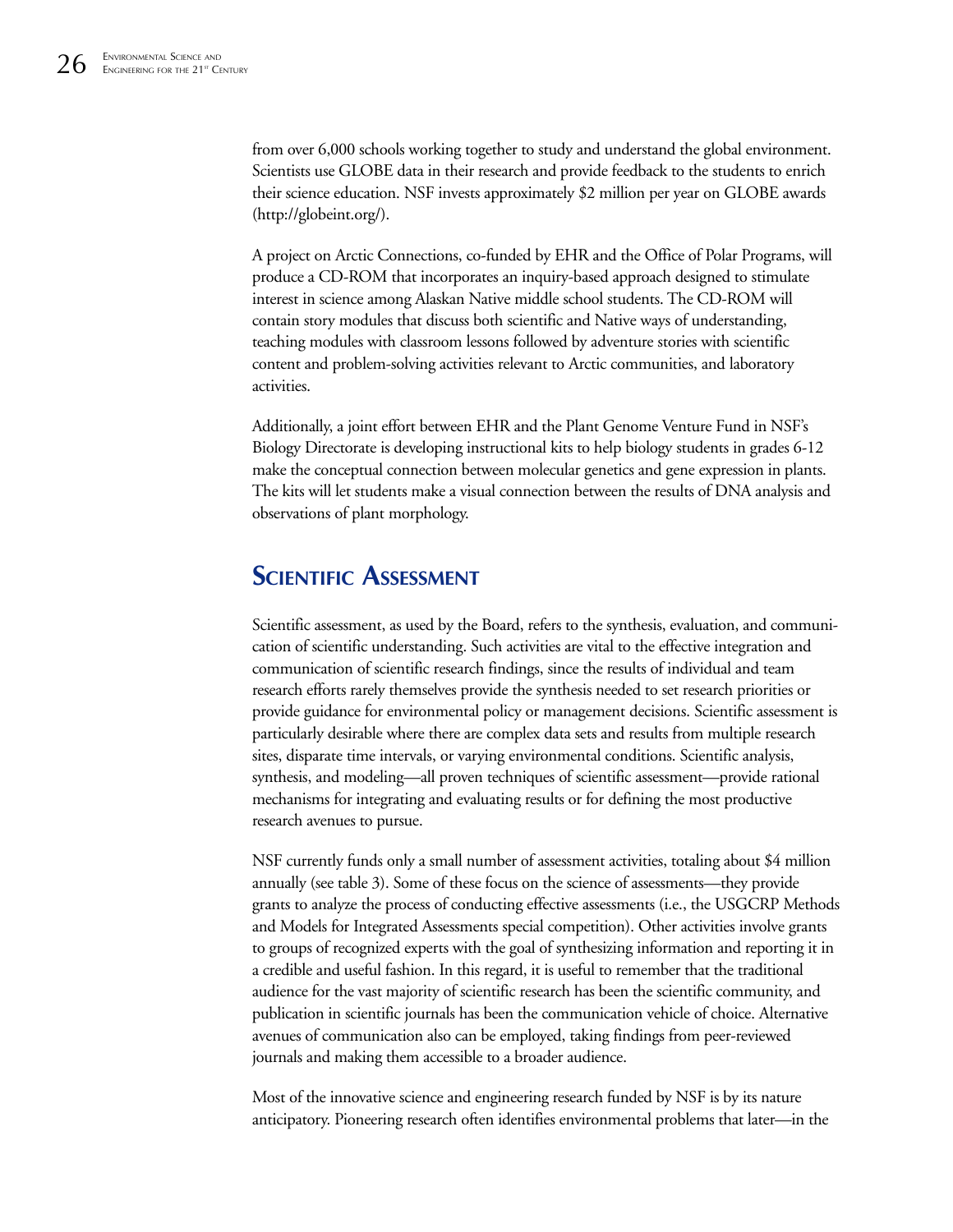| Assessment                                     | Scope                                                                                                                       | Description                                                                                                                                                                                                                                                                                                                                                                            |
|------------------------------------------------|-----------------------------------------------------------------------------------------------------------------------------|----------------------------------------------------------------------------------------------------------------------------------------------------------------------------------------------------------------------------------------------------------------------------------------------------------------------------------------------------------------------------------------|
| <b>USGCRP</b> National<br>Assessment           | United States; interagency                                                                                                  | To analyze and evaluate the potential consequences of<br>global change for the United States. Focuses on the<br>consequences of climate variability and change; timed to<br>provide input to the third Assessment Report of the<br>Intergovernmental Panel on Climate Change.                                                                                                          |
| <b>Habitat Conservation</b><br>Plan Assessment | Nationwide graduate<br>seminar funded through<br>NCEAS: 106 graduate<br>students & 13 faculty<br>advisors at 8 universities | To examine the role of science in habitat conservation<br>plans (HCPs). Private landowners are legally<br>required to provide HCPs that outline how they<br>intend to minimize the impact of planned activities on<br>endangered species and habitats. The 90,000-entry peer-<br>reviewed HCP database was used by the U.S. Fish and<br>Wildlife Service in revising its HCP handbook. |
| Grand Environmental<br>Challenges              | Interdisciplinary; National<br>Research Council Project                                                                     | To identify and prioritize grand challenge research<br>opportunities in environmental sciences. Focuses on<br>identifying on a scientific basis the most important and<br>challenging questions in environmental sciences,<br>including social sciences and engineering.                                                                                                               |

#### TABLE 3. RECENT SCIENTIFIC ASSESSMENTS SUPPORTED BY NSF

short or long term—become established as specific research areas (e.g., carbon dioxide increase, ozone hole, acid rain, species extinction rates, exotic species invasions). The ability to anticipate future environmental problems can help prevent them from happening or keep them from becoming prohibitively expensive and difficult to address. NSF has just begun to tap opportunities for coupling its support of anticipatory research to scientific assessment activities.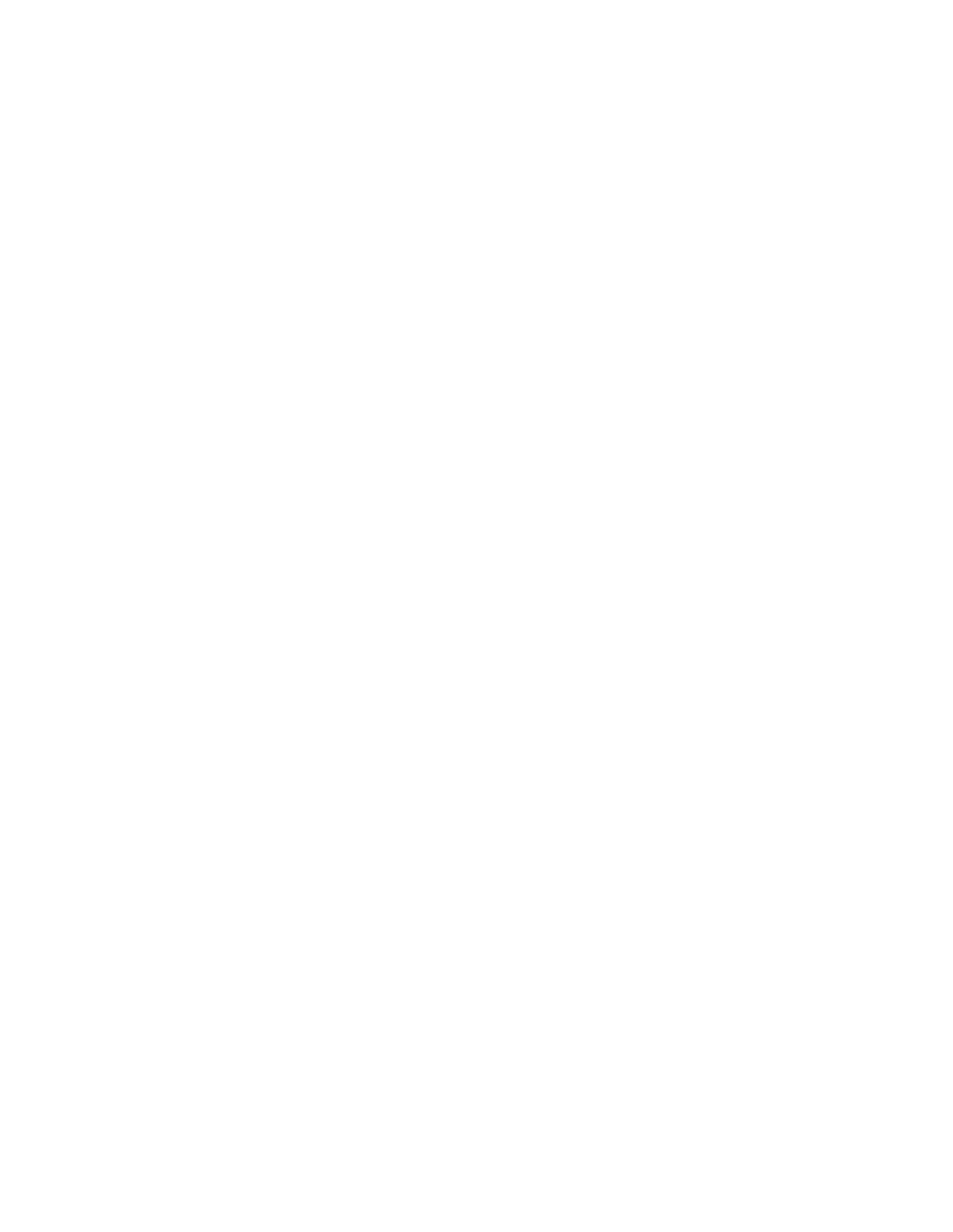#### CHAPTER 4

# **INPUT RECEIVED ABOUT UNMET NEEDS AND OPPORTUNITIES**

# **GENERAL THEMES**

The Board reviewed and considered hundreds of recommendations from reports and policy documents; from scholars in every scientific discipline and a broad range of professional

societies; from local and Federal agency officials; and from nongovernmental organizations, community groups, and concerned citizens (see appendices B, C, and D). Many of the suggestions transcend NSF's mission and relate more properly to the entire Federal portfolio of environmental activities. Nonetheless, we include them as a record of those points made repeatedly and as a basis for many of the findings and recommendations presented in this report. In addition, the Board examined a variety of programs at NSF to determine the factors most likely to result in effective research, education, and scientific assessment activities.

Several themes emerged from this diverse input. Foremost among them was a strong endorsement of NSF's fundamental operating principles. In particular, the following strengths were highlighted:

- **Credibility.** NSF's merit review approach is considered key to the credibility of its environment portfolio.
- **Program flexibility.** The ability of core NSF programs to evolve over time as different fields of study emerge, change, and combine is widely supported.
- **Emphasis on education.** NSF gets positive marks for its support of education and the integration of education with research.

#### ■ Leadership. One of NSF's major strengths is its ability to activate the intellectual assets of the research and education communities and to mobilize resources for addressing substantive scientific and engineering challenges.

#### A NOTE OF THANKS

The Board is grateful to all of the individuals and organizations that provided comments during the process of developing this report. The thought and care that went into these responses were obvious, and this report has benefited accordingly. The Board does not endorse all of the comments received, but appreciates the intent behind them and the perspectives that were brought to the table. The findings and recommendations offered in this report reflect a careful process of developing coherent policy guidance for the Foundation that has necessitated difficult choices. The context for this consideration is evident throughout the report.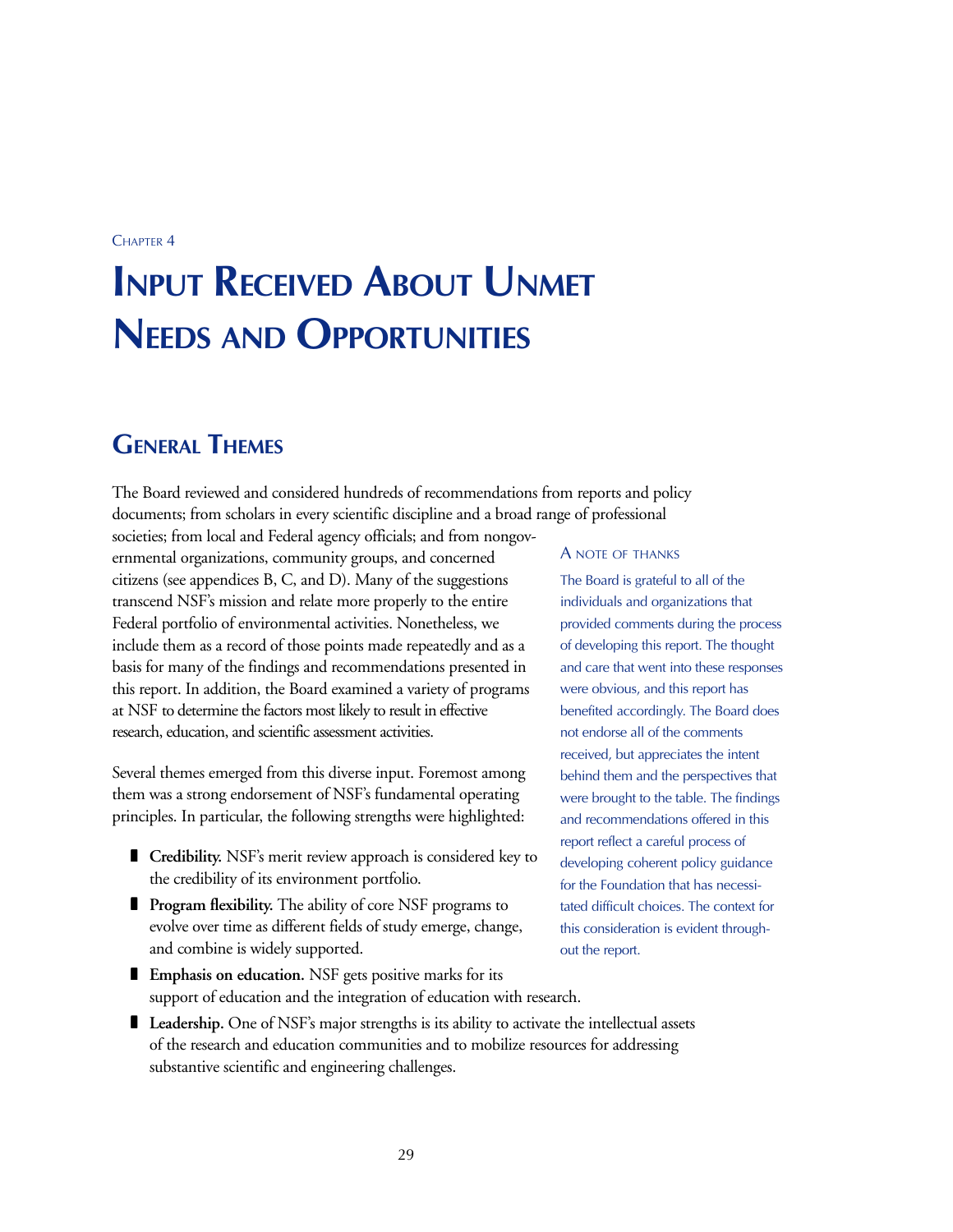■ Flexible funding. The ability of program officers to allocate funds to facilitate the early development of emerging fields is both beneficial to nascent disciplines and an excellent mechanism for attracting outstanding scientists to serve in the critical role of program officers.

These strengths place the Foundation in a unique position to expand its efforts to enable a broad spectrum of advances in the research community and to strengthen and expand its partnerships with other Federal agencies in support of environmental research, education, and scientific assessment.

Also from this input, the Board heard many ideas that framed ways in which NSF could and should develop its environmental portfolio. The repeated suggestions are summarized below.

# **INPUT RECEIVED DURING THE HEARING PROCESS**\*

## **ENABLE SIGNIFICANTLY MORE INTERDISCIPLINARY AND MULTIDISCIPLINARY RESEARCH TO ADDRESS ENVIRONMENTAL ISSUES AND PROBLEMS**

This recommendation has been repeated frequently over a number of years as researchers have grappled with the extraordinary complexity of environmental systems and the factors influencing those systems. For example, the Corson Report (NRC 1993) notes that "the research establishment is poorly structured to deal with complex, interdisciplinary research…" Expertise from multiple disciplines—including the physical, biological, and social sciences and engineering—is required to advance understanding and solve environmental problems. Many of the individuals who spoke to the Board in its public events or via its web site emphasized this as an area that NSF needs to strengthen, and a sizable fraction of the approximately 250 reports in appendix B also mentions this issue. Many also emphasized the inherent difficulties in establishing interdisciplinary and multidisciplinary projects within the context of disciplinary programs through which funding is presently available.

The best interdisciplinary science must be firmly grounded in rigorous disciplinary research. Enabling productive interdisciplinary efforts, however, requires significantly more than simply assembling outstanding disciplinary researchers. Successful interdisciplinary research requires different ways of conceptualizing problems; an openness and respect for other disciplines; and the availability of time for the development and maturation of new interactions, language, understanding, methodologies, and concepts. Fostering interdisciplinary research thus needs to occur in parallel to the conduct of disciplinary research. The report of the USGS Workshop on Enhancing Integrated Science explores this area and suggests a draft set of principles for the conduct of interdisciplinary science endeavors (USGS 1999b).

The Board heard that interdisciplinary grant competitions at NSF suffer from weak continuing institutional commitment and planning. Environmental research takes at least a 2- or 3 year startup period to become fully effective. Once a competition is announced, program officers within NSF and researchers in outside communities must assemble new alliances and learn to work together. It takes a couple of times through the process to learn it well. The

<sup>\*</sup>Prior to the July 1999 release of the Interim Report.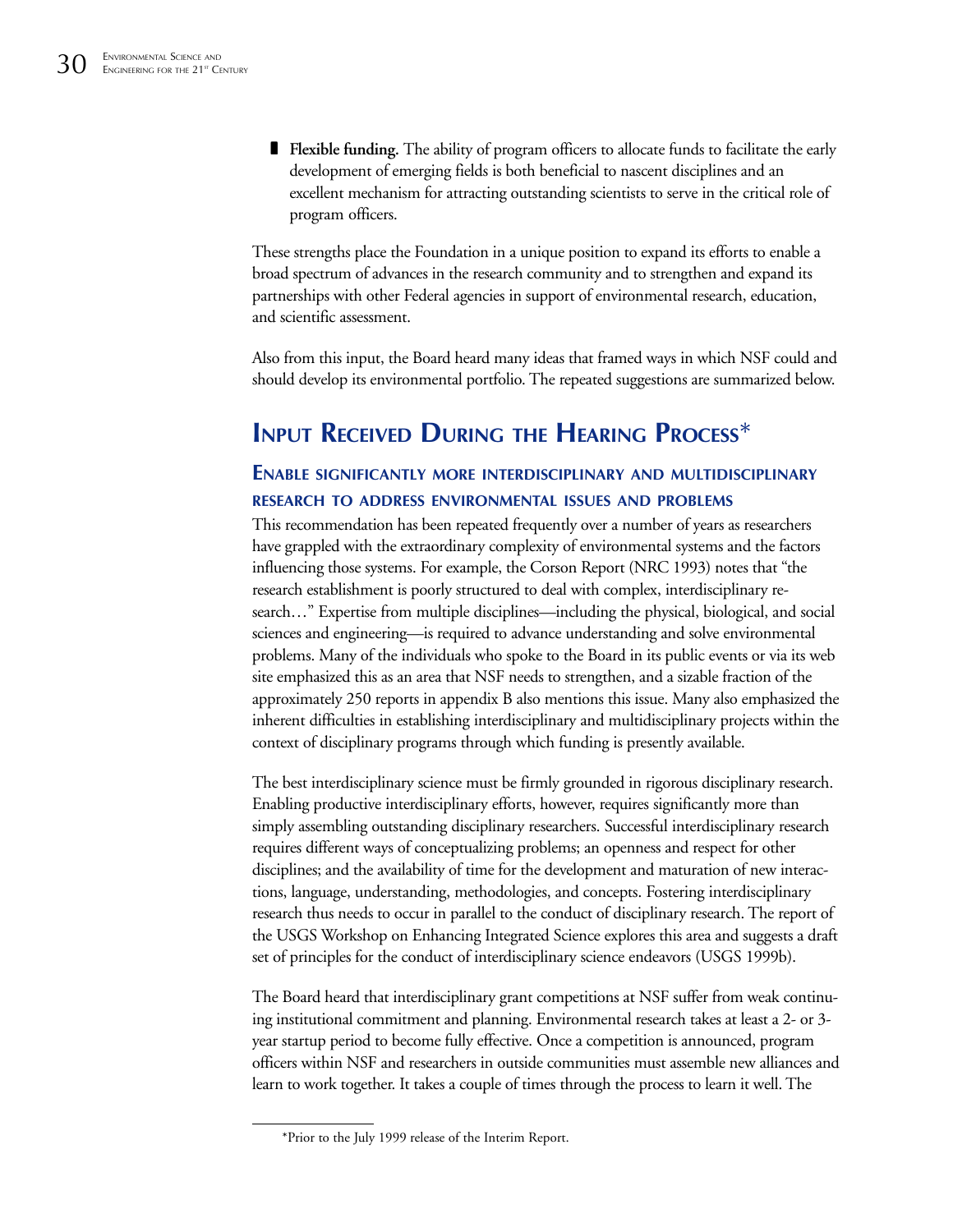Board heard that by the time the process becomes well focused, changes within the Foundation shift budgets to other priorities and personnel rotate out or are reassigned elsewhere. Many NSF interdisciplinary programs operate in only startup or lame duck mode, and this obstructs real progress toward addressing important, interdisciplinary environmental issues.

The Board also heard endorsements of the core programs at NSF and was urged to secure funding for environmental research that complements and expands existing activities. There has been, and continues to be, a tremendous amount of important knowledge that has been generated by the solid foundation that the core programs at NSF provide. Environmental research that has major political elements has the potential to substantially diminish the stability of NSF's environmental research efforts. While it would be very helpful to strengthen and expand existing NSF programs and to increase the capacity for interdisciplinary environmental research, such expansions should not be made at the cost of the longterm stability of disciplinary environmental research at the Foundation.

## **RECOGNIZE THE INHERENT COMPLEXITY AND NONLINEARITY OF MOST ENVIRONMENTAL SYSTEMS**

Many individuals suggested that NSF's new focus on biocomplexity is timely and urgently needed, but felt that support for a far greater effort in this area is required. They pointed out the importance of recognizing the inherent differences between reductionist approaches (which focus on smaller and smaller units of a process or system) and more synthetic approaches (which emphasize interactions among components, complex behaviors, and emergent properties). Significant advances in synthetic, holistic approaches are required to understand environmental systems.

Environmental issues are often characterized by both interdisciplinarity and complexity. For example, scholars concerned with conservation of biodiversity must synthesize advances in evolutionary systematics, biogeography, and ecological genetics in order to understand genetic diversity and how it can be conserved.

In another example, the Board learned that synthesis of advanced process understanding in atmospheric science, hydrology, and geology is necessary to quantify mass flux and energy balance in certain natural systems. This is specifically important to our understanding of the complexities of flow in the "vadose zone": the region of soil and fractured rock where we are intentionally (Yucca Mountain) and inadvertently (Hanford and other sites) storing highlevel radioactive waste.

The Board also heard testimony urging NSF not to make biocomplexity the lens through which all environmental research should be focused. The concern was that it risks making the term so broad as to be meaningless and could devalue disciplinary research not central to understanding biocomplexity.

**CONSIDER QUESTIONS AT THE APPROPRIATE TEMPORAL AND PHYSICAL SCALE BY TAKING INTO ACCOUNT LONG-TERM AND LARGE-SCALE RESEARCH NEEDS** The Board heard from a variety of sources that the need for long-term research, monitoring, and assessment of environmental trends far exceeds what is generally being delivered. A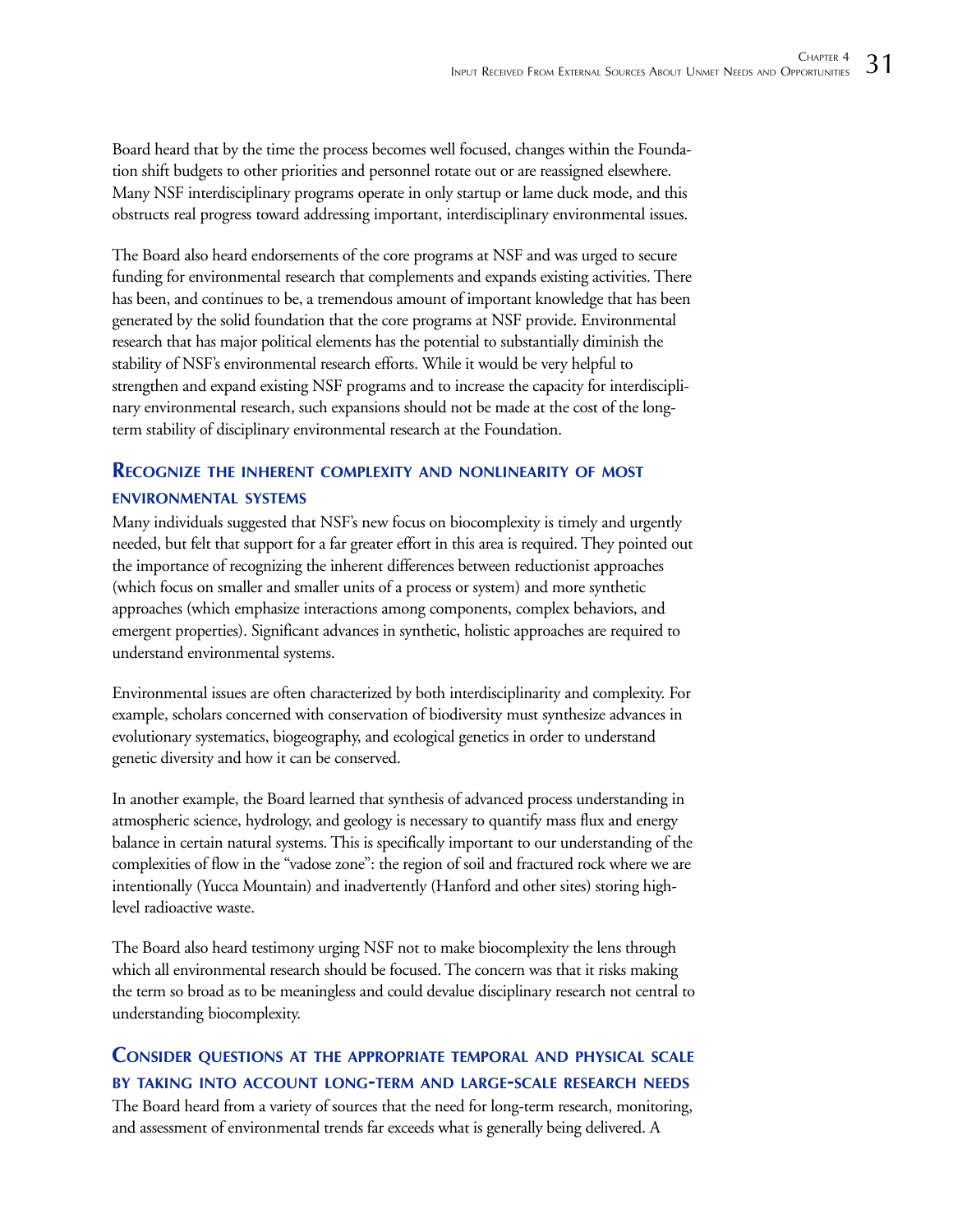whole new level of effort is needed to complement the excellent examples of long-term, large-spatial-scale research that were identified (e.g., certain Global Change Research endeavors and the LTER program).

The vast majority of field studies are of insufficient duration or spatial scale, or both, to capture important phenomena. For example, in a survey of the duration of research projects published in the journal *Ecology* between 1977 and 1987, Tilman (1989) found that 40 percent of those studies had time periods of less than 1 year and that more than 92 percent of experimental field studies had durations of 5 years or fewer. Given that many organisms require more than a few years to complete their life span and that most ecological processes require a long period to exhibit their potential range, an emphasis on shorter term projects can substantially constrain the development of environmental understanding. Similarly, the spatial scale of most research projects does not approach the scale at which whole system patterns and processes begin to emerge.

The idea of environmental research and education hubs—physical and/or virtual centers, or collaboratories—was advanced as one way by which researchers could synthesize the findings from long-term and large-scale research. A parallel goal for such hubs could be the integration of research with education.

The Board also heard that long-term and large-scale research offers opportunities for partnerships with other Federal agencies as well as state, tribal, and local agencies and NGOs. The LTER program could serve as a model for how such partnerships might be established and maintained.

## **INCLUDE APPROPRIATE HUMAN COMPONENTS (E.G., ECONOMICS AND SOCIAL SCIENCES) IN ENVIRONMENTAL RESEARCH AND EDUCATION**

Over the last decade or so, an increasing number of environment-related reports have noted that great leaps in our understanding of environmental systems will be made as system paradigms expand to include human sciences. New areas encompass theoretical and empirical research to develop measures of sustainable consumption levels; quantitative studies on the efficient use of resources; research on the relationships between environmental regulations, private sector investment decisions, and productivity growth; and research on participatory processes, scientific and technological innovation, and resource management.

A particularly critical area of study, research on environmental valuing and decision-making, has shown that humans weigh concerns for social justice, aesthetics, history, and economic factors in assessing the merits of policy and practice. Further research is needed to identify the kinds of participatory processes and educational approaches that enhance human ability to make good use of scientific information in developing stable, sustainable environmental policies, frequently in the face of substantial scientific uncertainty (see box 11).

The Board heard testimony that the human sciences have developed with impoverished spatial information, in part because until recently the capacity to create such large data sets was constrained by enormous costs and the capacity to analyze such data was poor. Information technology has now advanced to the point that spatially explicit problem solving in the human sciences can be integrated meaningfully with similar approaches in ecology, the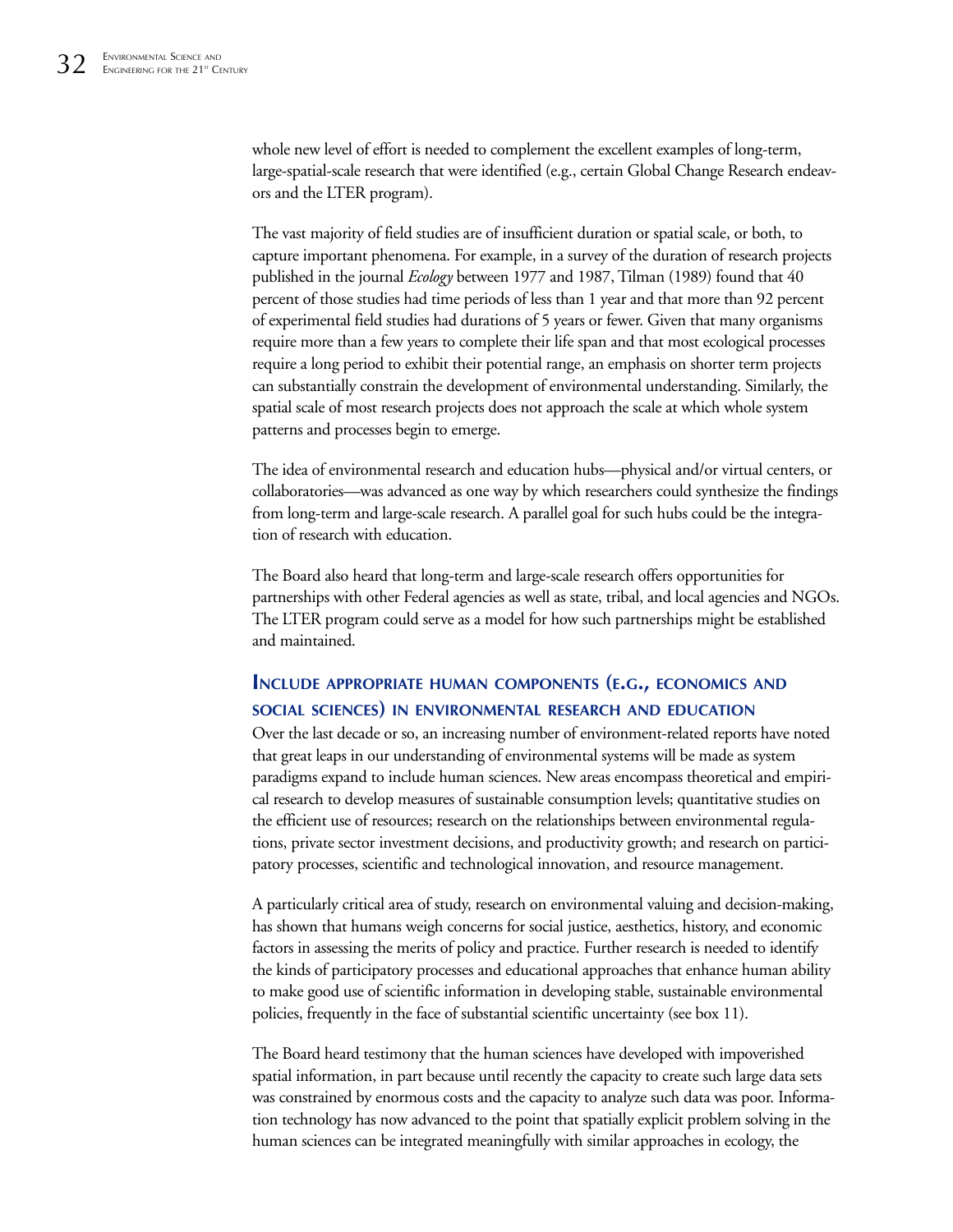#### BOX 11. INTEGRATED NATURAL-SOCIOECONOMIC SCIENCES: SOME PRIORITIES FOR INVESTIGATION

Challenges of understanding integrated natural-socioeconomic systems are neither purely ecological nor purely economic. Each discipline has essential knowledge, but each discipline alone is insufficient. To understand and predict natural-socioeconomic systems, we require genuine interdisciplinary collaboration, which builds from the foundations of the individual disciplines to create a new, integrative body of knowledge. In studies of water quality, for example, an interdisciplinary team comprised of an ecologist, an economist, and a mathematician has discovered that economically optimal management goals are radically different from the status quo when the economic analyses account for nonlinear dynamics of lakes (Carpenter et al. 1999b). Integrated ecological-socioeconomic models of watersheds behave in ways that are similar to case histories of watershed management, yet unexpected from the behavior of isolated models of ecosystems or social systems (Carpenter et al. 1999a). This example shows remarkable new insights sparked by an interdisciplinary collaboration rooted firmly in the knowledge of the parent disciplines.

Ecology has made great strides in understanding complex interactions among processes that change slowly or infrequently (such as evolution, soil development, or populations of long-lived organisms like trees and whales) and processes that change rapidly (such as pest outbreaks, some species invasions, and blooms of toxic algae). Yet integrating people into an ecological understanding of nature in a rigorous fashion remains a challenge. Economists have made enormous progress in understanding how decisions made by vast numbers of people lead to equilibrial patterns of markets and economies that shape our lives. Yet economic theory has so far been unable to account for the slow dynamics, multiple stable cycles, contingent evolution, and intrinsic variability of ecological systems. The time is right to build on the strengths of the two disciplines and bridge the gaps between them. Some research priorities include:

- identification and quantification of ecosystem services and natural capital, including their contributions to human welfare and their economic valuation (see box 1);
- management of complex systems characterized by interactions across scales of time and space, multistable oscillatory attractors, and the capacity to create novelty;
- **I** improved capacity to forecast ecological dynamics under given management scenarios, with explicitly quantified uncertainties;
- analysis of the role of uncertainty and its dynamics in environmental decision-making, including the reduction of uncertainty via experimental management; and
- dynamics of learning and the role of bounded rationality in ecological-socioeconomic systems.

geosciences, and other fields. For example, these capabilities could be applied to concerted, long-term research into the historical effects of human communities on local environments. This type of research could provide fine-grained, spatially explicit, historical data on changing ecosystems and on the dynamic relationship of human communities and ecosystems.

# **CREATE A MORE EFFECTIVE INFORMATION INFRASTRUCTURE TO FACILITATE SIGNIFICANT ADVANCES IN INFORMATICS, DATA MANAGEMENT, MODELING, SYNTHESIS, AND DISSEMINATION OF INFORMATION**

It is generally acknowledged that effectively addressing environmental issues requires utilizing the powerful new tools of information technology to manage, use, and communicate the scientific data and information already in existence and to be generated by future research and monitoring.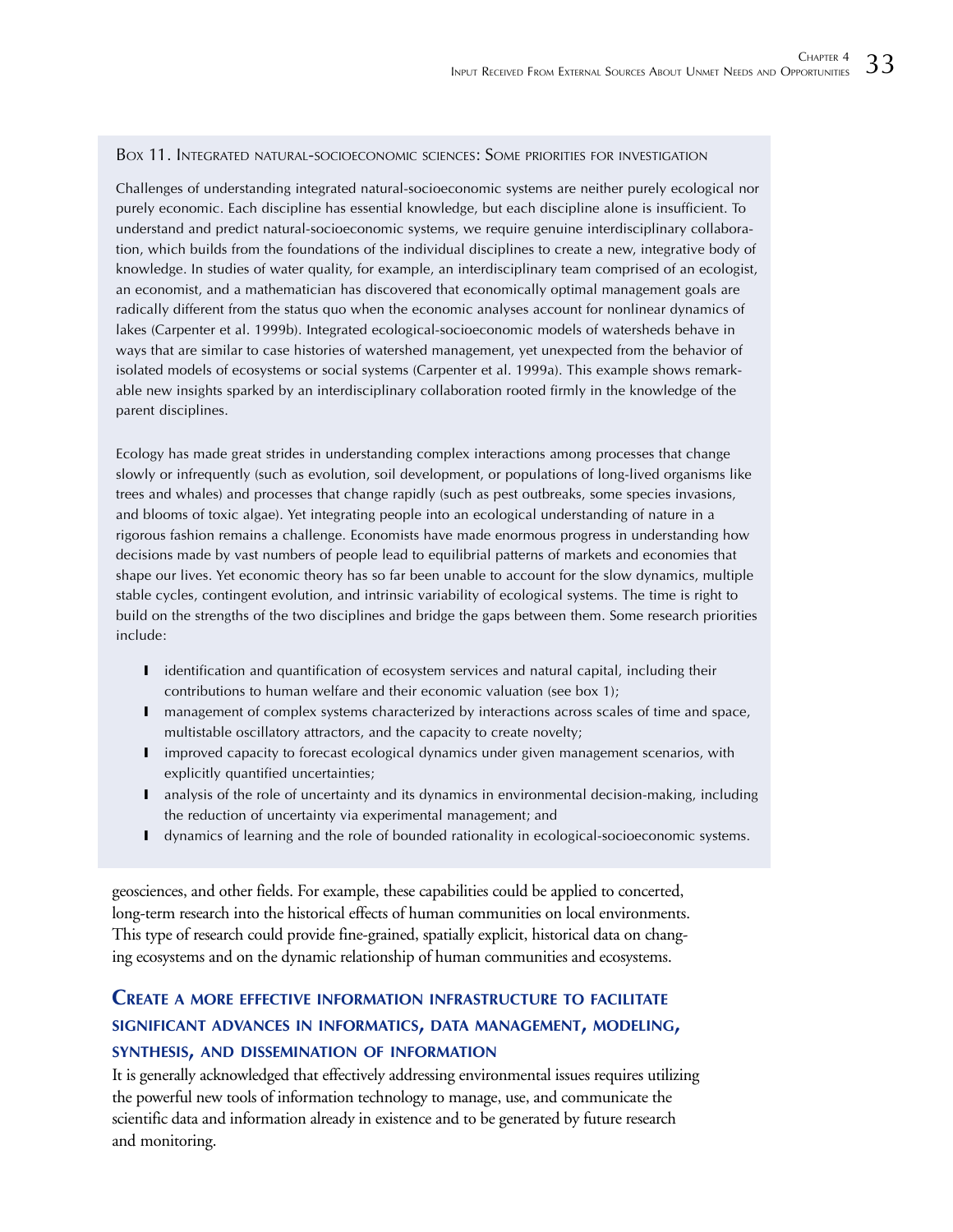The Board learned that approximately \$600 million per year is spent on environmental information generation through research, data collected by monitoring efforts, and the storage and analysis of data (PCAST 1998). But existing high-quality information is not currently being incorporated into management decisions because of lack of electronic availability of the information and inadequate capabilities to interpret, synthesize, and analyze that information.

For example, the United States possesses approximately 750 million biological specimens in its natural history museums and herbaria. The georeferenced data (geographic coordinate data attached to the biological information) from these specimens are urgently needed as a tool to study the status and trends of ecological systems, but the vast majority of this information has not been digitized.

The Committee for the National Institute for the Environment, in testimony to the Board,

Today we speak easily of collaborations between molecular biosciences and ecology. What we quickly forget is the sometimes long period of incubation before such collaborations take hold and lead environmental science in new directions. To realize the Nation's environmental research agenda, we need to understand the process of scientific collaboration better. Perhaps the vehicle here is information. Therefore, the Board could well explore how we bring information technology more fully to the environmental research agenda. — W. Franklin Harris, University of Tennessee called for an overarching electronic network for this spectrum of information activities. This network would feature the combined use of Internet-centered information technology, services, products, existing organizations and systems, and information specialists organized into an environmental information infrastructure. The recommended network would facilitate linkage of distributed information and databases, improved quality control of databases, increased support for data standardization and information management, and improved access to information for the public.

The Digital Library Interoperability project at the University of California–Santa Barbara, Stanford University, and the University of California–Berkeley may provide lessons. The Internet allows computers to exchange data, and the web gives computer users interactive access to information. But users of digital libraries and information grids need services to help them manage raw information and organize data. This NSF-NASA-Defense Advanced Research Projects Agency-supported project is building tools and services to allow people to exploit the remarkable opportunities for

collaborative creation and sharing of knowledge that a digital world makes possible.

### **DEVELOP AND EXPLOIT STATE-OF-THE-ART TECHNOLOGY TO ADVANCE ENVIRONMENTAL STUDIES AND ADDRESS ENVIRONMENTAL PROBLEMS**

New computational algorithms, remote sensing, new kinds of sensors, genome sequencing, laser technologies, and other advanced approaches are moving environmental research into a new era. Previously inconceivable advances are being suggested. A variety of tools from molecular biology (e.g., oligonucleotide probes) are letting us interrogate microbial assemblages to find out what microbial types are present, what they can do, and what they are doing. One scientist testified to the Board, for example, that genomic bar-coding of the pathogen *Pfiesteria* in the Chesapeake Bay may become a reality thanks to microchips that will identify the organism's genome as quickly as a supermarket scanner. Tools from molecu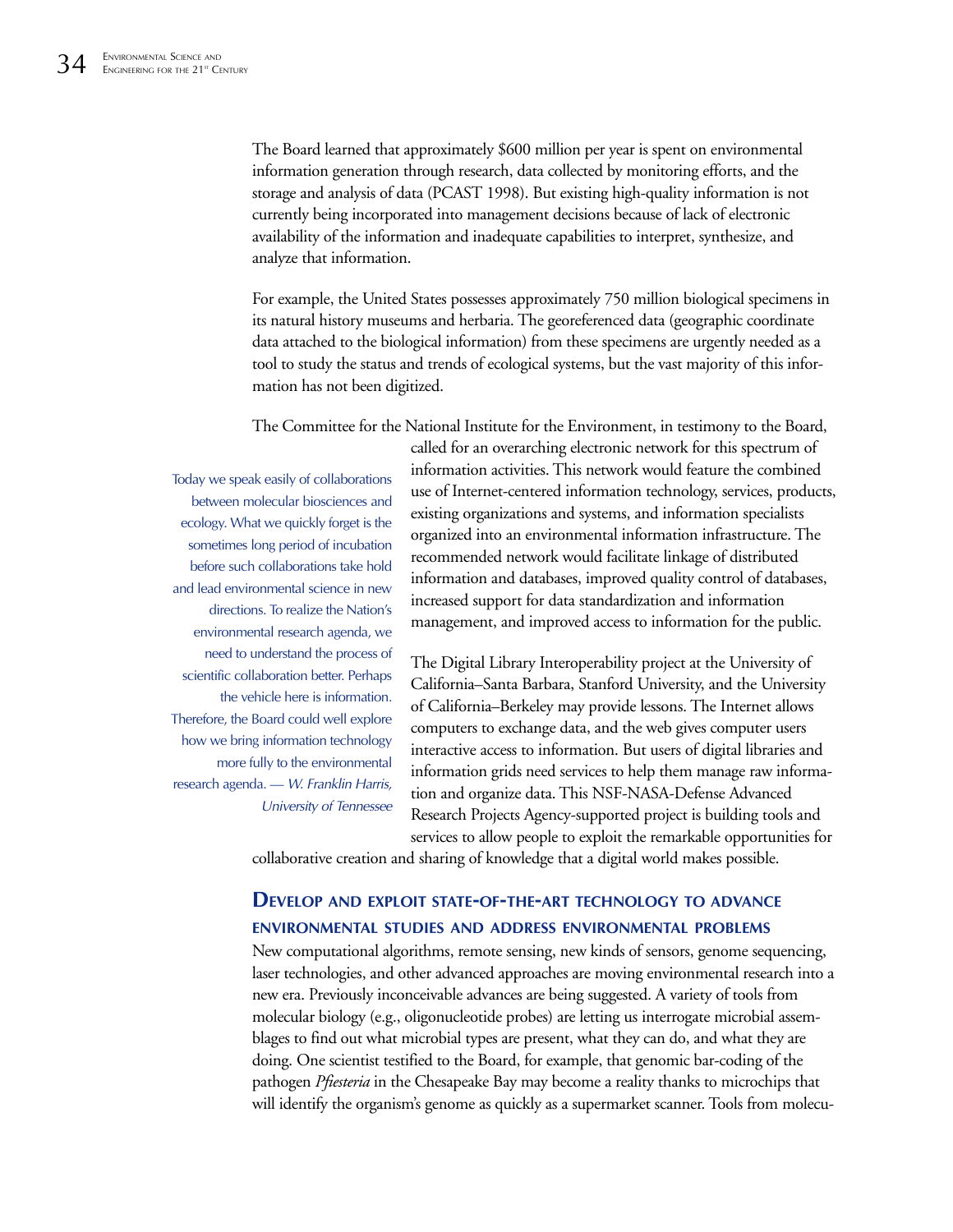lar chemistry (e.g., advanced x-ray methods) allow scientists to collect unprecedented kinds of information about geochemical environments at the microbe scale.

Powerful new computers and algorithms are letting scientists construct models that include the true complexity of biogeochemical systems. We are beginning to access the information processing capability to connect the many processes of environmental and human systems coherently so that we achieve a comprehensive understanding. But the kinds of profound advances that we foresee require integrated research and application of these advanced tools across a broad front of fundamental questions and environmental issues.

Other kinds of advances should be supported in the newly emerging environmental technology area of industrial ecology, a field that takes a systems view of the use and environmental implications of materials, energy, and products in industrial societies. Specifically, it places industrial activity in its environmental context and draws on nature as a model for the processes involved in industrial activity. The rich research agenda for industrial ecology has grown from more traditional research on particular materials and economic sectors to include needs for cross-sector and multiscale approaches.

The Board also heard that fundamental research is needed to enable the shift from waste management and remediation to avoidance of environmental harm. For example, fundamental studies in chemistry and engineering have led to environmentally benign alternatives to chlorinated hydrocarbons for use in the synthesis of chemicals and pharmaceuticals and in manufacturing processes. Industries have been quick to adopt new products such as these, as well as new approaches to polymer production, drycleaning, and paint application that prevent pollution and thereby avoid environmental harm.

# **SUPPORT INVENTORY AND MONITORING PROGRAMS TO CHARACTERIZE ANIMAL AND PLANT RESOURCES AND TO DETERMINE THEIR STATUS AND TRENDS**

Plant, animal, and microbial species provide the basis for economically productive enterprises, including crop and timber agriculture, livestock husbandry, fishing, and consumptive and nonconsumptive wildlife recreation. The Board learned that protecting the basis of these endeavors calls for a more extensive understanding of the wild relatives of these species (as rich sources of new genes), of threats from invasive species including pests and pathogens, and of the ways in which the relevant ecosystems will respond to the plethora of ongoing global changes. In addition, studies of genetic diversity and the rich array of chemicals and structures found in plants, animals, and microbes contribute directly to many facets of the biotechnology industry and biomedical research. The need for evaluation of patterns and causes of change goes beyond the need for information on individual species. Assessing the status and trends of ecosystems providing essential services is increasingly recognized as vital to economic and health interests. Ecosystem services of particular interest include pollination, pest control, water purification, and flood control (PCAST 1998).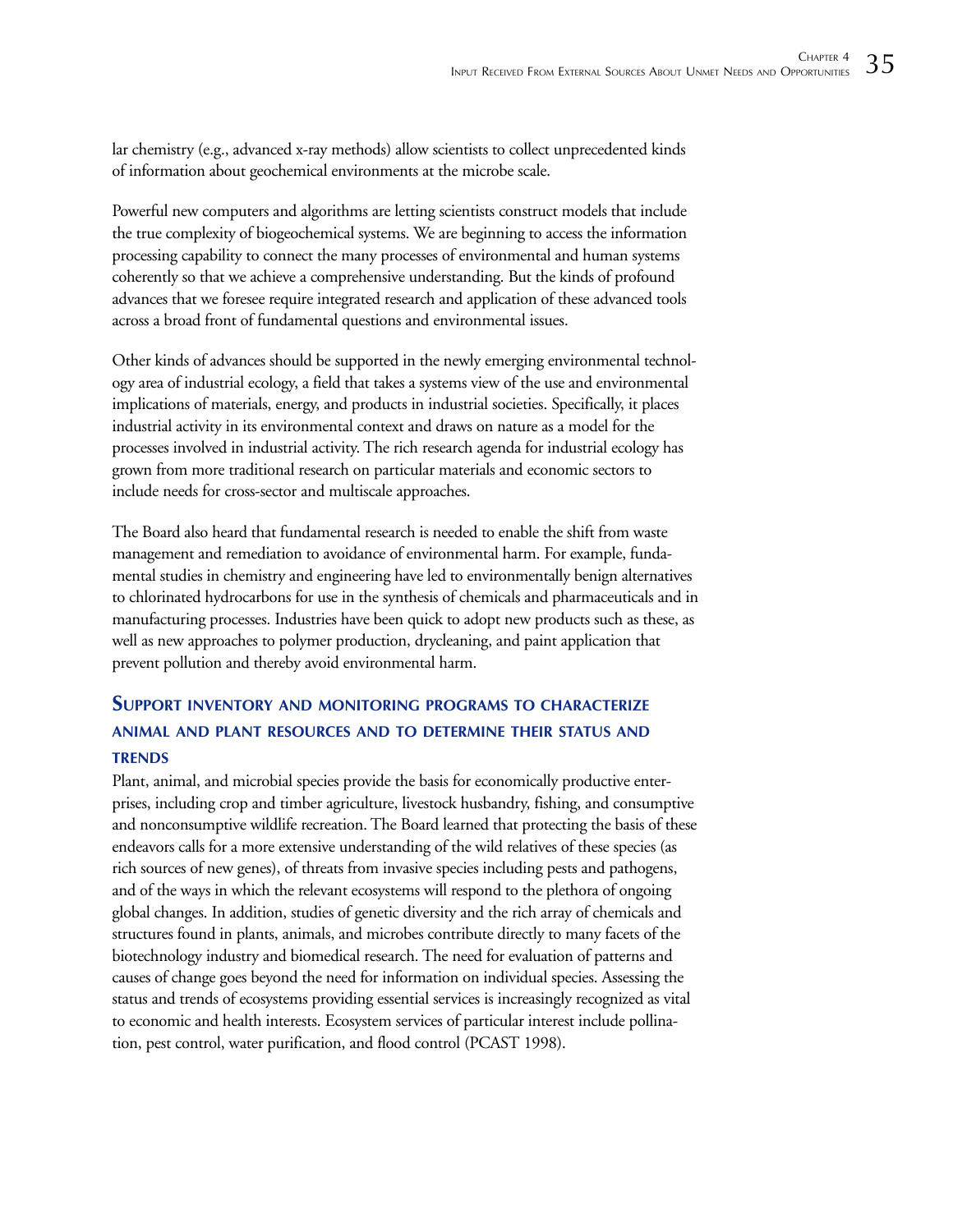# **SUPPORT RESEARCH THAT CONNECTS MORE EFFECTIVELY WITH DECISION-MAKING (POLICY, REGULATORY, MANAGEMENT, INSTITUTIONAL, AND INDIVIDUAL)**

There has been a growing interest over the last decade in improving the scientific basis of environmental decision-making. Several recommendations the Board heard and read on this topic are of relevance here: (1) research results should be communicated to potential users in a useful and understandable form; (2) research should include a focus on those environmental problems where users need better information (see box 12); and (3) public understanding of science, in particular in the environmental area, needs to be improved.

Knowledge assessments are one route toward providing a common base of understanding. A model for such knowledge assessments might be the *Issues in Ecology* series produced by the

> Ecological Society of America. These peer-reviewed publications report, in lay language, the consensus of a panel of scientific experts on issues relevant to the environment.

Unlocking Our Future, the Report to Congress of the House Committee on Science (1998), emphasizes that the role for science in helping society make good decisions will take on increasing importance, particularly as we face difficult decisions related to the environment.

The Corson Report, the Committee for the National Institute for the Environment, the American Institute of Biological Sciences, and the Ecological Society of America, among others, suggest specific ways to improve the use and usefulness of knowledge resulting from the research enterprise (see e.g., NRC 1993, CNIE 1994, Blockstein 1997). Suggestions include: improved coordination across the environmental research portfolio; setting priorities to

produce a more comprehensive knowledge base; better mechanisms for the communication of urgent societal needs to the research community; better communication of research results to multiple audiences; improved mechanisms for organization, management, and distribution of data; and improved public understanding of science and environmental issues.

#### **INCLUDE EDUCATIONAL ELEMENTS IN ENVIRONMENTAL PROGRAMS AND PLANS**

The Board heard that education and training in the Nation's universities are strongly disciplinary, whereas solution of environmental problems also requires broadly trained

#### BOX 12. ATMOSPHERIC CHEMISTRY

The chemistry of the atmosphere, Earth's ecosystems, human health, and economic systems are inextricably linked, often in complex ways. Research supported by NSF and other Federal agencies has created tremendous progress in understanding stratospheric chemistry. However, many questions remain unresolved, such as the exact nature of stratospheric aerosols and the detailed linkages between their chemistry and dynamics. Current areas of interest also include the connection between stratospheric ozone depletion and climate change—the stratosphere is actually cooling. The lower stratosphere/upper troposphere—previously not easily accessible to direct observation—has recently come into focus since much of its chemistry and dynamics, including stratosphere/troposphere exchange, are poorly understood. Tropospheric chemistry remains full of challenges: defining its oxidative capacity (which in turn determines the ozone depletion potentials and global warming potentials of harmful compounds); understanding the factors affecting regional and global air quality; feedback mechanisms between global climate change and the chemical processes; and a complete understanding of biogeochemical cycles that link atmospheric, oceanic, and biological processes.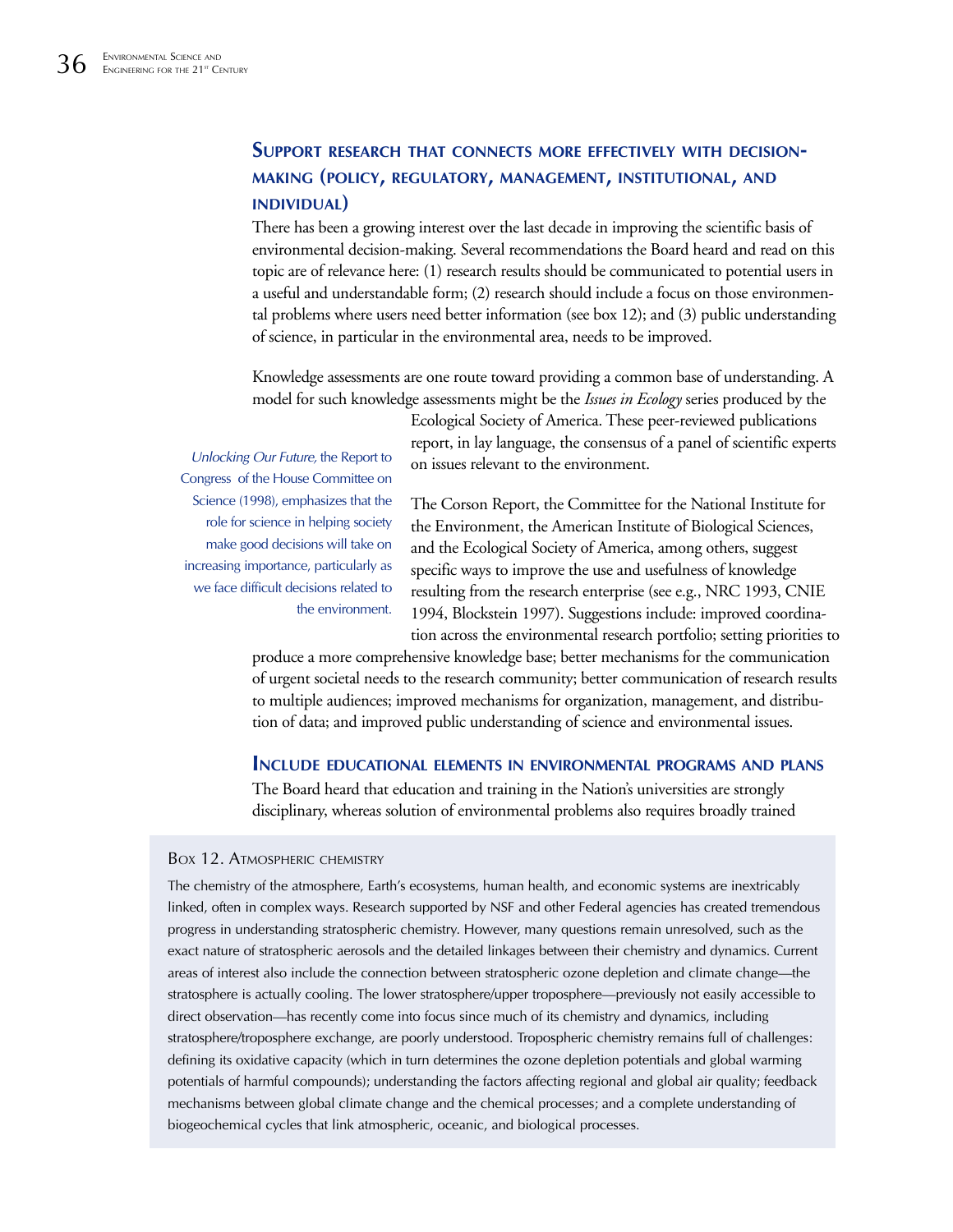people and multidisciplinary approaches. Opportunities for broadly based interdisciplinary graduate degrees are few, and faculty are often not as well rewarded for interdisciplinary activities as they are for disciplinary work. Additionally, environmental scientists are often not appropriately trained to address pressing needs and fill positions in career paths outside academe.

Complexity, and biocomplexity in particular, offers roadmaps for training the next generation of scientists. Creativity in building the educational support system for this new integrative environmental science is an especially important challenge. It will require new models of institutional cooperation and new degrees of freedom on the part of NSF program officers to assess and build creative, integrative research/educational programs.

#### **IMPROVE COORDINATION AMONG PROGRAMS AND AGENCIES**

The need for good communication and coordination across agencies was highlighted as an ongoing challenge (see box 13). CENR provides a mechanism for this coordination and has overseen a variety of highly successful interagency activities. For example, USGCRP has for a decade focused multiple Federal agencies on understanding the components of the Earth system and modeling at the global scale. Within a coordinated framework, progress has been made in understanding the loss of stratospheric ozone, the important roles of terrestrial and marine ecosystems in the overall carbon cycle, and past changes in the Earth's environment that provide a context for anthropogenic changes now ongoing. USGCRP has also provided predictive information about El Niño that has been useful to natural resource management and agencies concerned with human health and safety.

Not all testimony supported coordination of Federal agency activities through a committee structure. The Board heard testimony that interagency programs may lack the necessary ownership within each agency and can lead to renaming of existing activities rather than major new initiatives.

The Board also learned of excellent examples of interagency coordination that have not involved CENR. One example is NSF's interaction with universities and other Federal agencies to develop and implement the network of LTER sites. Many of these projects involve complex partnerships with mission agencies, and the scientific yield has been extraordinary. The Board heard that NSF must continue its leadership role and its partnering efforts with other agencies.

Finally, the Board heard that scientific assessments, by establishing and communicating a base of scientific knowledge on a given topic, can provide a mechanism for improving collaborations between Federal agencies and between the Federal and private sectors.

#### **IMPROVE PREDICTIVE CAPABILITIES IN A VARIETY OF ENVIRONMENTAL AREAS**

Our ability to predict the behavior of environmental systems has grown steadily with an increase in understanding of many of these complex systems. For example, interdisciplinary paleoclimatic research is improving our understanding of the Holocene climate. This is important because it is within the Holocene that the boundary conditions for modern natural climate variability can be identified and from which the relative importance of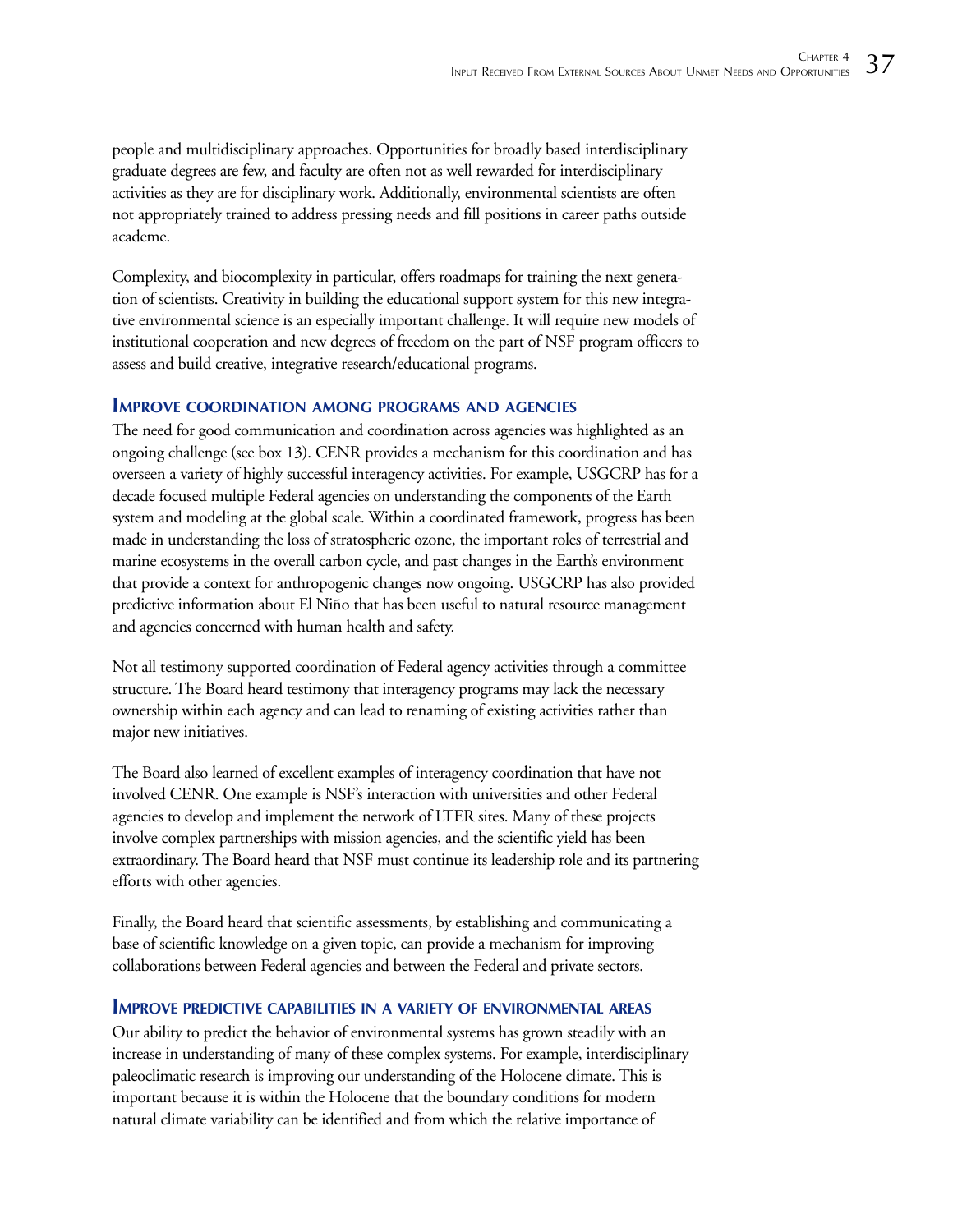BOX 13. NEW INSIGHT INTO INFECTIOUS DISEASES: AN EMERGING INTERFACE BETWEEN HEALTH AND THE ENVIRONMENT

In the early 1960s, Machupo virus, a new pathogen transmitted directly from rodents to humans, ultimately infected over one-third of the population of San Joaquin, Bolivia, and killed hundreds before it subsided.

Considered endemic to developing countries, Machupo virus and its sister pathogens remained more or less unstudied until 1993, when an outbreak of the related Hantavirus Cardio-Pulmonary Syndrome occurred in the Southwestern United States (Parmenter et al. 1993).

Hantaviruses are a group of RNA viruses, many of which are highly pathogenic to humans (Keller et al. 1998). This new virus was found to use the deer mouse as its primary reservoir and to be fatal in almost 50 percent of human cases. Since this discovery, almost 30 new Hantaviruses have been found in the New World, half of which are known to be pathogenic to humans (Hjelle et al. 1995). The specific origins of these new viruses and the cause of the 1993 outbreak appear to be due to a complex set of evolutionary and ecological factors. For example, El Niño events are now known to trigger population explosions of host rodent populations and eventually an increased incidence of infection in mice—and increased risk of infection in humans. Data from NSF-supported long-term ecological and biodiversity research have played a significant role in our growing understanding of these emerging viruses. This new understanding, improved remote-sensing capabilities, and modeling of complex systems are enabling improved prediction and prevention of Hantavirus outbreaks in the Western United States.

This understanding and other similar studies have led to a fundamental change in how we approach the study of diseases and is leading to the emergence of a field of study in the ecology of infectious diseases (Anderson and May 1991, Dobson and Carpenter 1996, Real 1996). These studies are multidisciplinary by design and require long-term data to be robust (Parmenter et al. 1999). They hold great potential for allowing the development of predictive models, not just for Hantaviruses, but for many other diseases. A clear understanding of the ecology and evolution of these pathogens will be needed if we are to respond effectively to emerging biological threats.

> natural versus anthropogenic climate forcing can be assessed. Understanding of modern climate and prediction of future climate will require a detailed understanding of Holocene climate forcing and response.

Most environmentally related scientific inquiry focuses on components of the environment or the individual effects of one component on others. Simulation and other models provide a framework within which to place our understanding of all the components simultaneously as they occur in nature. This framework allows quantitative accounting of the interaction of the component parts with factors outside the system and the sometimes surprising responses resulting from feedback among interacting components. For example, at the Central Plains Experimental Range LTER site, scientists have studied and modeled the long-term effects of grazing on vegetation succession dynamics. Surprisingly, heavy grazing in this system resulted in little change in annual net primary production, increased plant density, and decreased abundance of exotic invading species. LTER scientists speculate that this response reflects the importance of native herbivores in these ecosystems over evolutionary time. This particular response to grazing has not been generalizable to all grassland ecosystems, however: Sensitivity to grazing varies with gradients of productivity and environmental conditions.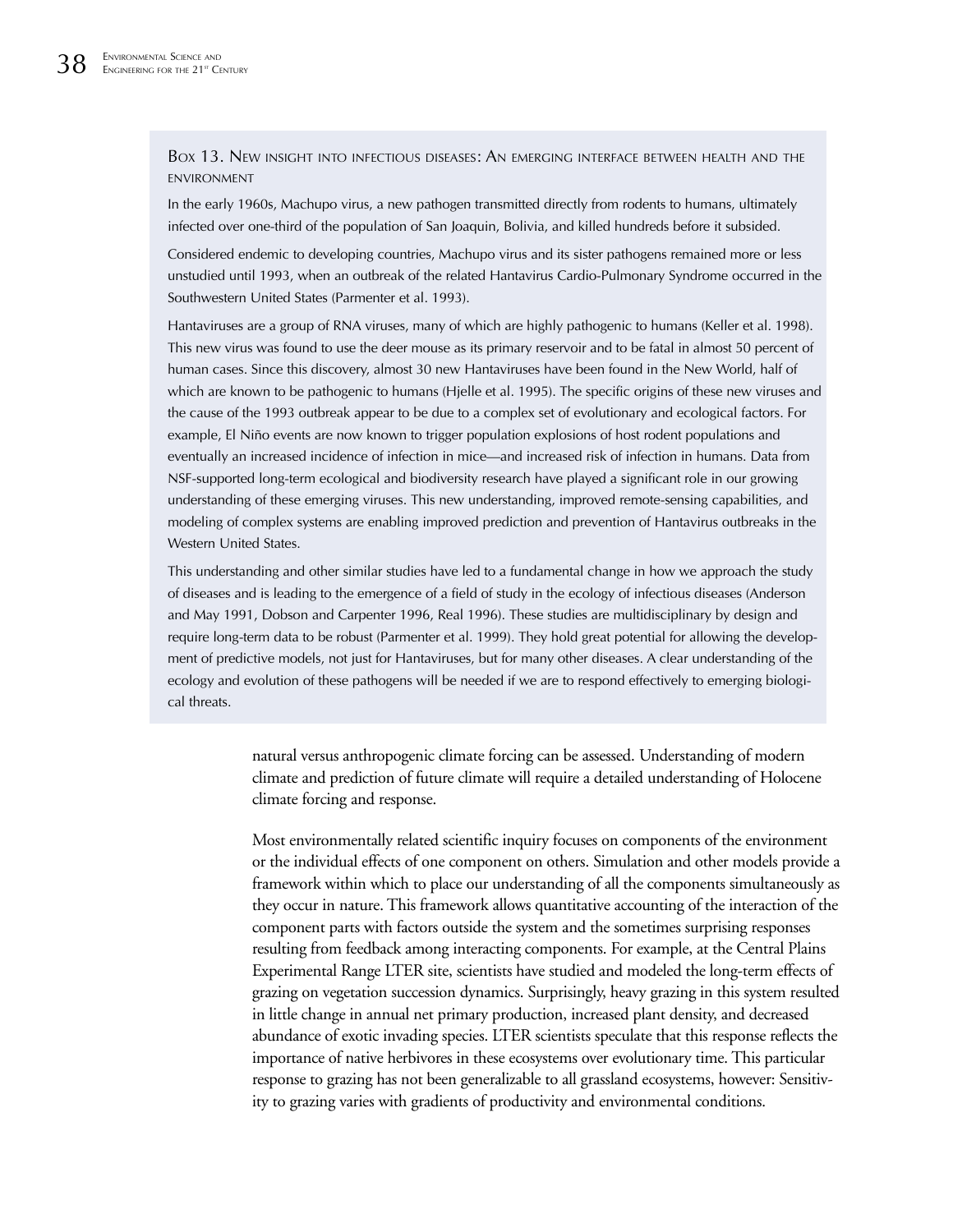Comparison of model output with data from environmental experiments indicates how much confidence can be placed in the models. And models that have been tested successfully in a variety of situations permit more robust predictions about the complex behavior of the environment. Modeling experiments can be conducted to help design research in unexplored areas. Additionally, sets of environmental drivers can be used in models to represent management or impact scenarios of particular interest to scientists or society. Simulation models have thus become tools of necessity for environmental research.

### **GET INPUT ON PRIORITY SETTING FROM PEOPLE AND ORGANIZATIONS FAMILIAR WITH RESEARCH, EDUCATION, AND ASSESSMENT ISSUES**

No multifaceted program can be accomplished without setting priorities. The Board examined several examples where research or education agendas were defined in an inclusive and integrated manner. For example, the Freshwater Imperative Research Agenda (Naiman et al. 1995) was developed with NSF support over a 2-year period of study and consensus building involving a broadly interdisciplinary array of scientists, managers, and educators. This research agenda sets priorities and develops detailed research questions as well as makes recommendations for implementation. Such research agendas are the exception rather than the rule, however, and it became clear to the Board that this is an area that needs much more attention, in particular where priorities are set in interdisciplinary areas.

Throughout the public input process, it became increasingly clear that citizens, government officials, representatives of other Federal agencies and of professional scientific and engineering societies, and individual scientists look to NSF for leadership in environmental research, education, and scientific assessment. The expectation that NSF will play a key role was highlighted for the Board in a number of ways and by groups ranging from National Research Council committees to advocacy groups. The strong message running throughout the hearings was that NSF can, and is expected to, respond vigorously to the new challenges of providing and communicating the fundamental knowledge base, and educating and training the workforce to meet the environmental challenges of the new century. A parallel message underscored the requirement for significant new resources to accomplish these goals.

# **INPUT RECEIVED IN RESPONSE TO THE INTERIM REPORT**

After the release of the report as an interim document in July 1999, the Task Force on the Environment web site received almost 7,000 "hits." The Task Force also received comments on the Interim Report from a variety of individuals and professional organizations representing several thousand environmental scientists, engineers, and educators (see appendix D). The vast majority of these comments were quite positive, reinforcing the input received earlier and supporting the recommendations. A number of the suggestions were very helpful to the task force in strengthening and clarifying the report. Several additional points were made by multiple respondents: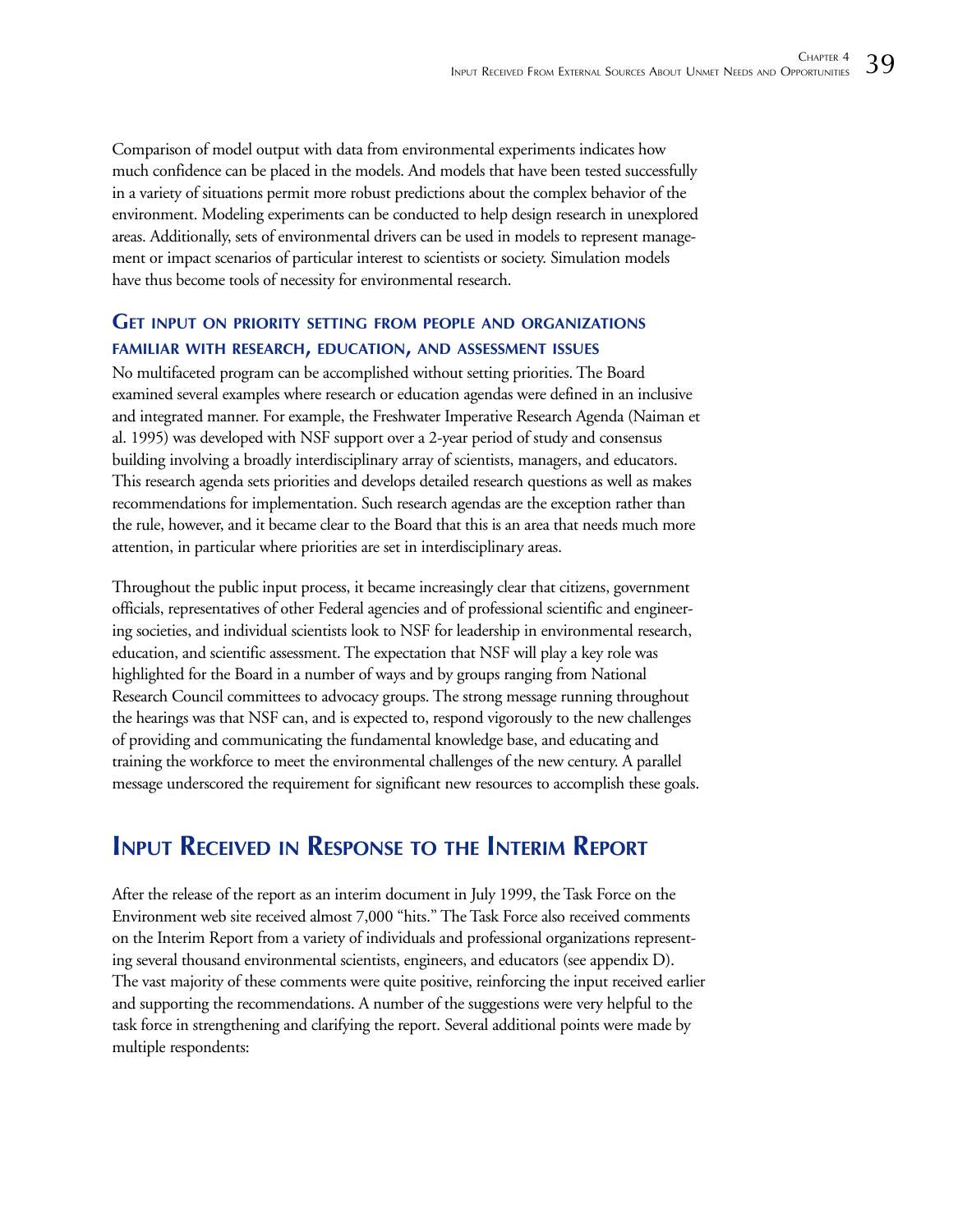# **THE REPORT SHOULD BE IMPLEMENTED IN <sup>A</sup> WAY THAT IS RECOGNIZABLE AS A NEW APPROACH IN ORDER TO BE SUCCESSFUL IN RECEIVING FUNDING AND PROVIDING SCIENTIFIC INFORMATION THAT WILL MAKE A DIFFERENCE**

In addition to this explicit point, several organizations commented that the report should be implemented as a cohesive program, not treated as a menu from which selections might be made. Several organizations were interested in how NSF would collaborate with interested parties to pursue implementation and in how NSF would integrate research, assessment, education, and information. The point was also made that outcome assessment tools should be developed by which the success of the report could be measured.

In recommending a unique implementing entity, multiple respondents suggested that interdisciplinary programs be established and separated from disciplinary units to most effectively nurture interdisciplinary approaches. The underlying concern expressed was that as long as interdisciplinary programs compete for resources within a single budgetary organization, they will be at a disadvantage for the simple reason that interdisciplinary proposals will be perceived as less relevant to the core goals of the disciplinary unit. This point was coupled to the observation that most interdisciplinary activities cannot be sustained over the necessary time periods without an organizational home within NSF. It was of interest to the Board that these comments were made multiple times and across virtually all disciplines.

### **NSF SHOULD CONSIDER DIFFERENT APPROACHES TO ESTABLISHING RESEARCH PRIORITIES**

Several respondents suggested that NSF include stakeholders—established environmental groups, scientists, policy-makers at all levels of government, and NGOs—in the process of

With regard to the NSB report overall, we applaud the Board's recommendation that environmental research be made one of NSF's highest priorities and agree that funding should be substantially augmented, particularly in five specific areas emphasized in the report: interdisciplinary research; environmental education; economic valuation of ecological goods and services; long-term, large-scale research; and improving environmental assessment capabilities.— President's Committee of Advisors on Science and Technology, 1999 (appendix E)

determining research priorities. Others suggested that priorities should be developed in large part through a series of scientific assessments. Several respondents advised NSF to place the discussion of research needs into a broader national context and fully consider leveraging opportunities.

### **NSF SHOULD WORK TO BREAK DOWN THE BARRIER BETWEEN APPLIED AND BASIC ENVIRONMENTAL RESEARCH**

Many respondents commented on what has emerged as a continuum between applied and basic research, and several suggested that NSF allow policy-relevant basic research to flourish alongside more traditional approaches. It was pointed out that the illustrative boxes in the Interim Report concentrated on problem-focused science and engineering, while the text emphasized fundamental research. Several respondents wondered if this was a disconnect or an intentional effort to highlight where the most exciting advances were occurring. Others asked if NSF would now support science that meets intellectual merit criteria but is primarily directed toward environmental improvement rather than scientific advancement.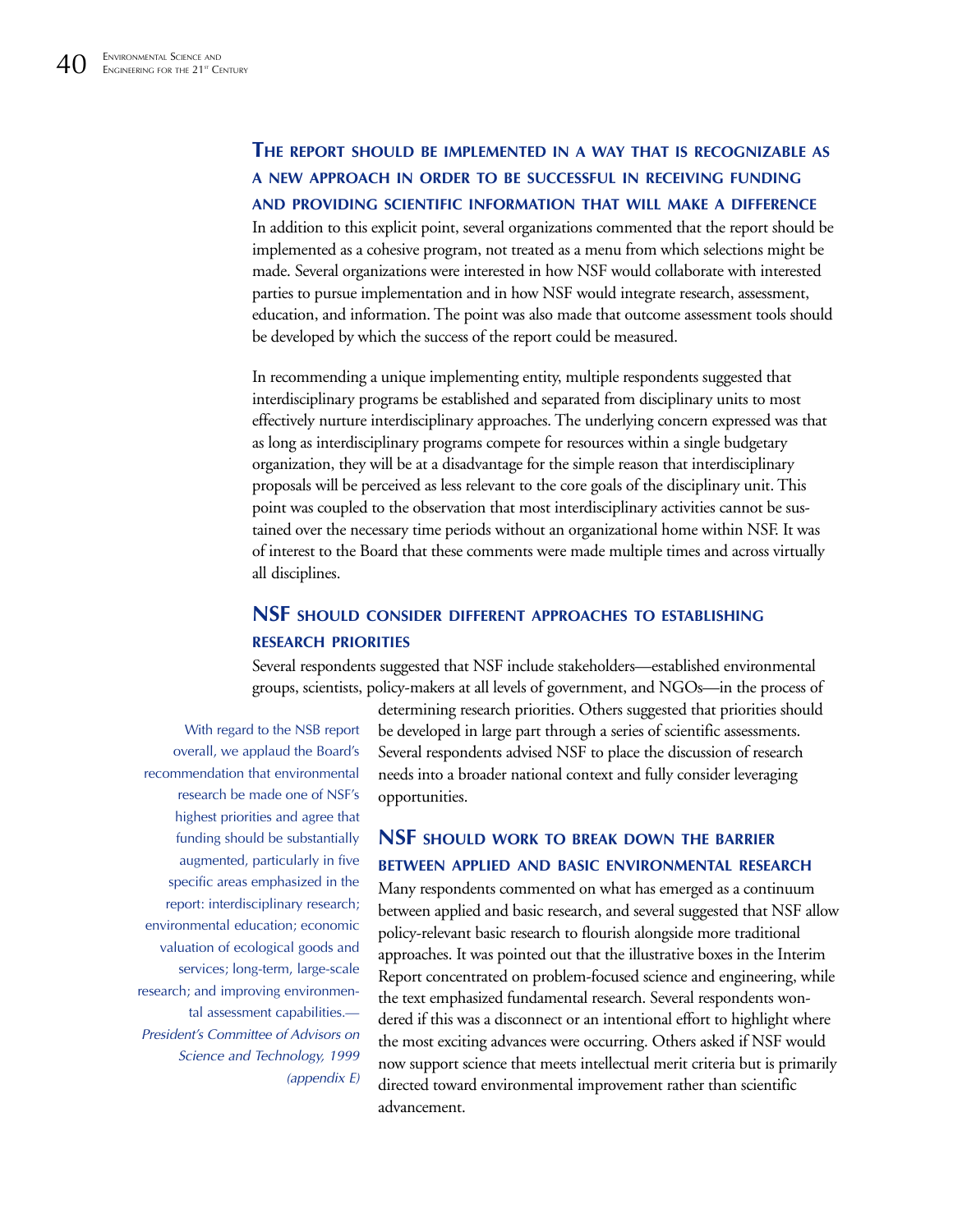#### CHAPTER 5

# **FINDINGS AND RECOMMENDATIONS**

Three interrelated conclusions provide a compelling rationale for making the environmental portfolio a central activity of the Foundation: (1) environmental issues are significant to national health, prosperity, equity, and well-being; (2) environmental research, education, and scientific assessment are essential to environmental problem solving; and (3) within the family of Federal agencies, NSF is positioned to play a leadership role in providing and communicating the fundamental knowledge base on environmental topics. To be effective in this role, NSF's activities must complement and enhance, not duplicate or replace, the extant portfolio of Federal activities in this area.

Environmental sciences and engineering have matured significantly over the last decade. New knowledge and new technologies have combined to bring the environmental sciences to an unprecedented threshold of discovery and understanding. Although NSF already supports more environmental research and education than is generally realized, the Nation's need for fundamental environmental knowledge and understanding requires further attention. To expand and strengthen the Foundation's environmental portfolio, environmental activities within NSF must:

- be organized more effectively, and
- receive greater funding.

The growing frustration with the lack of adequate scientific information about environmental issues has led to a plethora of reports and suggestions. The majority of these focus on enhancing the disciplinary and interdisciplinary fundamental understanding of environmental systems and problems, improving the systematic acquisition of data, the analysis and synthesis of these data into useful information, and the dissemination of this information into understandable formats for multiple uses. A number of these reports and policy documents examined by the Board made specific recommendations regarding the level of funding required to meet the Nation's needs in these areas (see appendix B). The Board received additional testimony during the hearing process on the scale and scope of the needed investments. These substantial inputs—together with a thorough review of NSF's current investment—form the basis for the Board's budget recommendation.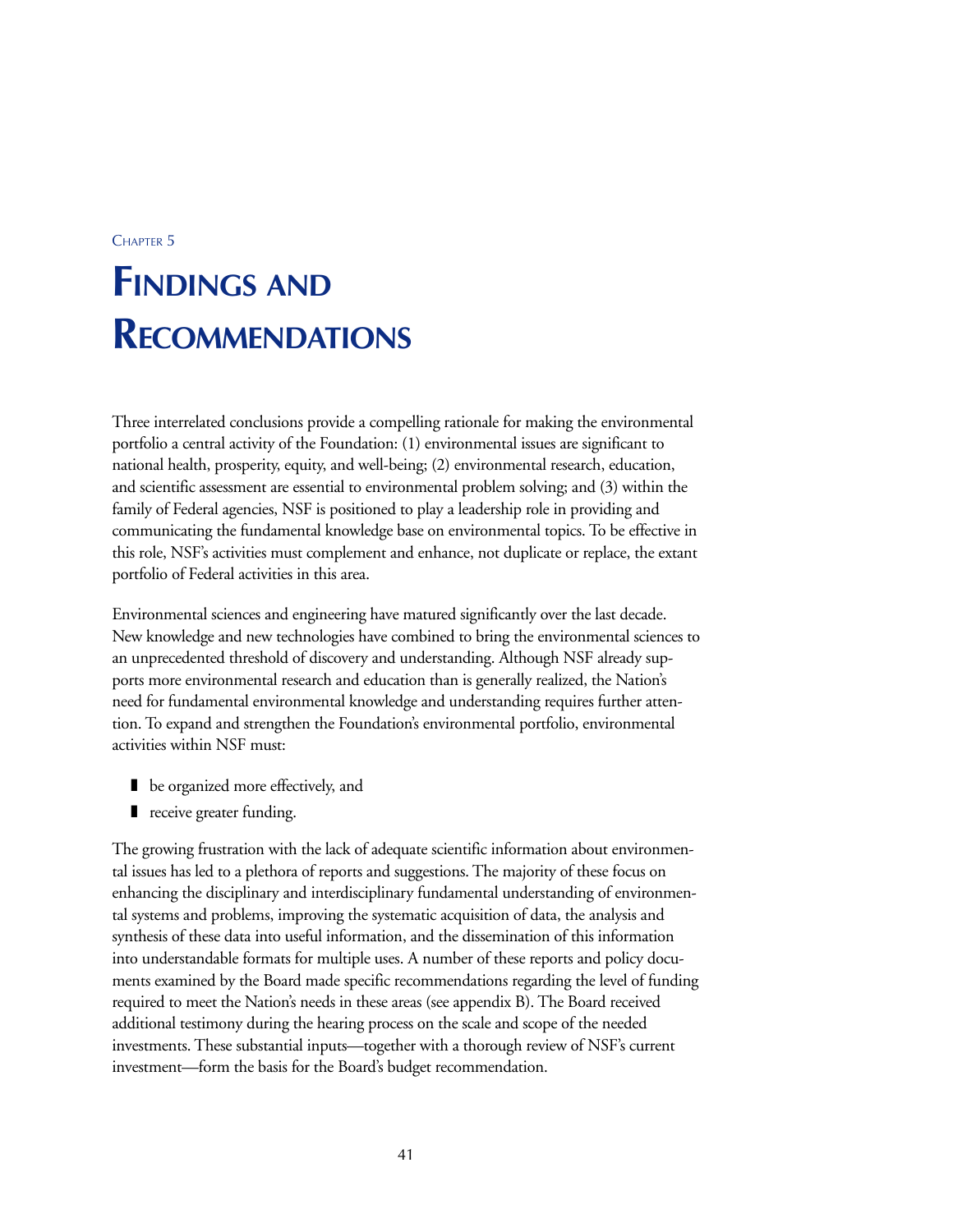Suggestions for Federal organizational changes have included the creation of a new Federal National Institute for the Environment, a strengthened interagency environmental committee that would involve NSF, an environmental institute within NSF, and a new directorate inside NSF. These suggestions have been tremendously helpful in promoting dialogue and raising awareness of the issues, and the Board considered these carefully in light of its immediate focus on environmental research, education, and scientific assessment within NSF. The suggestion of a new institute within NSF, for example, was deemed less desirable than a new mechanism that would simultaneously retain and strengthen existing disciplinary units but at the same time provide more effective integration, cooperation, visibility, and continuity across the Foundation.

Based on these reports and the broad input received by the task force, the Board identified the following characteristics as necessary for an effective organizational structure. NSF's environmental portfolio should be well-integrated, high priority, highly visible, cohesive, and sustained. It must work effectively with and enhance the current disciplinary structure and, simultaneously, provide more and more effective interdisciplinary efforts. Moreover, NSF's activities should continue to complement and enhance those of other Federal agencies. To this end, the Board made two overarching recommendations.

# **KEYSTONE RECOMMENDATIONS**

1

 $\mathcal{P}$ 

RESOURCES AND FUNDING

Environmental research, education, and scientific assessment should be one of NSF's highest priorities. The current environmental portfolio represents an expenditure of approximately \$600 million per year. In view of the overwhelming importance of, and exciting opportunities for progress in, the environmental arena, and

because existing resources are fully and appropriately utilized, new funding will be required. We recommend that support for environmental research, education, and scientific assessment at NSF be increased by an additional \$1 billion, phased in over the next 5 years, to reach an annual expenditure of approximately \$1.6 billion.

The Board expects NSF management and staff to develop budget requests and funding priorities for the coming years that are consistent with this and the following recommendations. It further expects that, consistent with its normal way of operating, NSF will involve the scientific community in identifying specific priority programmatic areas and in elaborating the specific recommendations below.

# **ORGANIZATIONAL** APPROACH

NSF management should develop an effective organizational approach that meets all of the criteria required to ensure a wellintegrated, high-priority, high-visibility, cohesive, and sustained environmental portfolio within the Foundation. These criteria include:

- A high-visibility, NSF-wide organizational focal point with:
	- principal responsibility for identifying gaps, opportunities, and priorities, particularly in interdisciplinary areas;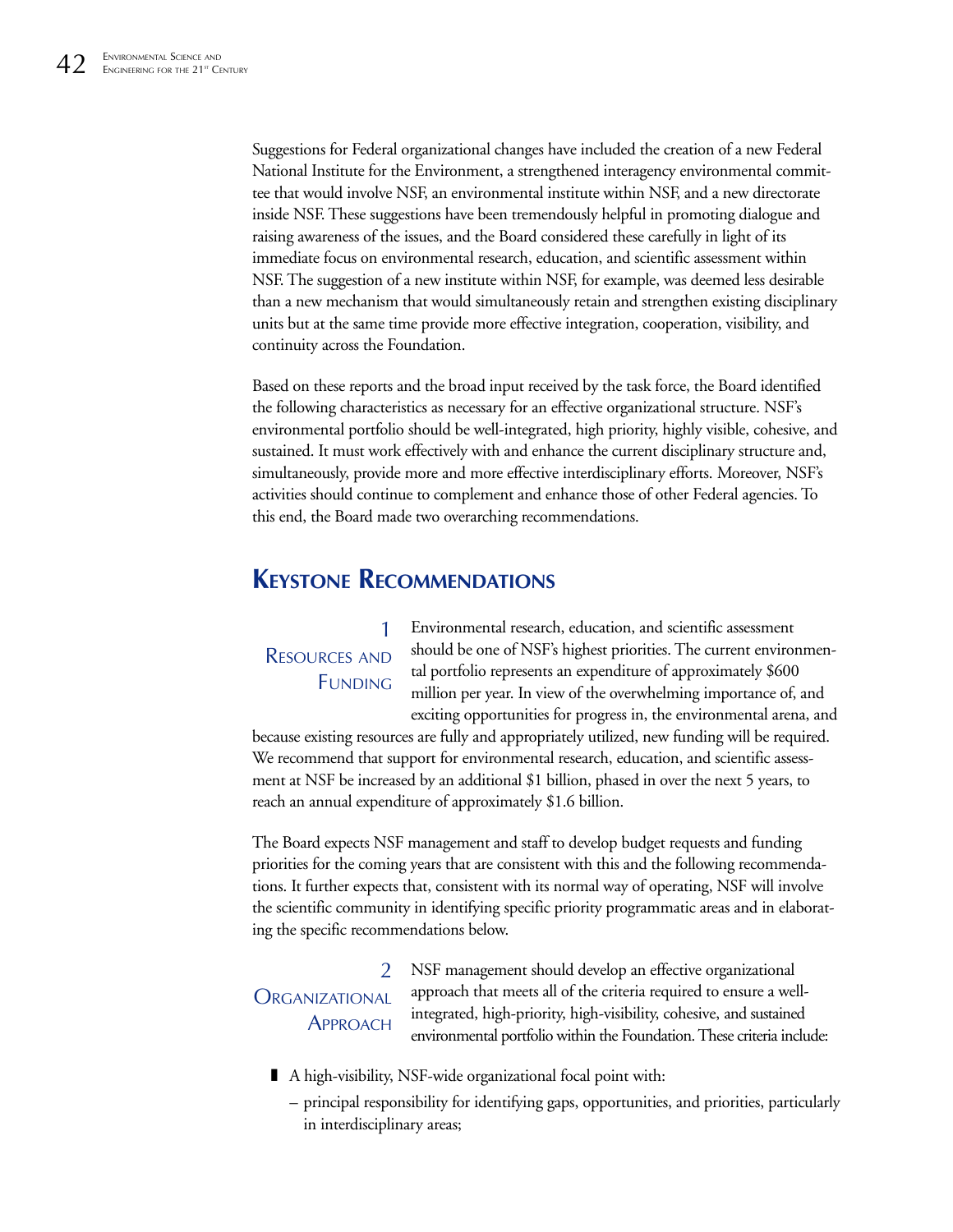- budgetary authority for enabling integration across research, education, and scientific assessment, and across areas of inquiry;
- responsibility for assembling and publicizing, within the context of the Foundation's normal reporting, a clear statement of NSF's environmental activities; and
- a formal advisory process specifically for environmental activities.
- Continuity of funding opportunities, in particular in interdisciplinary areas.
- Integration, cooperation, and collaboration with and across established programmatic areas, within NSF and between NSF and other Federal agencies.

The Board acknowledges the attention and priority that the Foundation recently has placed on identifying possible new organizational structures. The Board further recognizes that it is a challenging task to satisfy all of the criteria specified in the organizational recommendation. At the same time, it stresses the importance of doing so in order to respond effectively to the unprecedented emphasis on integrative, sustained, interdisciplinary activities called for in this report.

# **SPECIFIC FINDINGS AND RECOMMENDATIONS**

The above keystone recommendations are complemented by 10 more specific findings and recommendations. These are organized into three basic activity categories (research, education, and scientific assessment) and four crosscutting categories (physical infrastructure, technological infrastructure, information infrastructure, and partnerships).

### **RESEARCH**

The fundamental understanding of environmental pattern and process requires analysis in balance with synthesis to provide a foundation of knowledge upon which paradigm development and predictive modeling can be based. As the field of environmental research has matured intellectually, its requirements for knowledge across all scientific, engineering, and mathematics disciplines have increased. The Board finds that meeting this challenge will require increasing disciplinary research efforts across all environmental areas.

The role of the research component of NSF's environmental portfolio is to foster discovery across the fields of science and engineering that seeks to elucidate environmental processes and interactions, thereby providing an integrated understanding of the natural status of, and the anthropogenic influences on, Earth's environment. Information and understanding from certain disciplines are especially relevant to environmental problems, but are often lacking. The Board finds that lack of knowledge in biological/ecological and social sciences and environmental technology is limiting. Specific research areas needing enhancement in the NSF environment portfolio include ecosystem services, integrated environmental systems, biosphere and society, and strategic environmental technologies (see table 4). Note that these specific areas do not represent a comprehensive list of all high-priority unmet research needs. Rather, they illustrate examples of exciting, emerging areas ripe for advance and immediately relevant to environmental needs that were identified repeatedly in the task force's inquiry.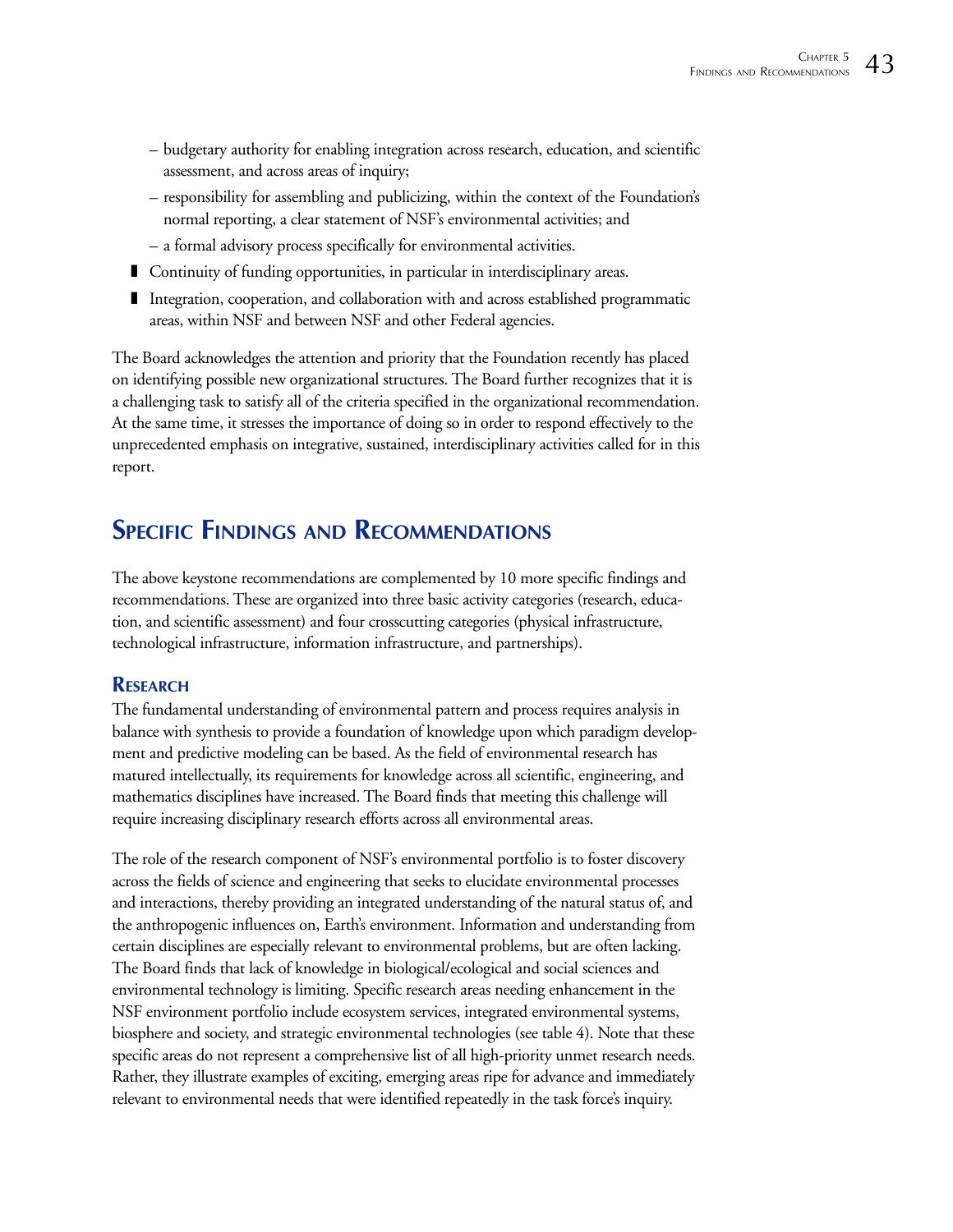Most environmental issues are interdisciplinary, and their drivers, indicators, and effects propagate across extended spatial and temporal scales. Increased resources are needed for interdisciplinary, long-term, large-scale, problem-based research and monitoring efforts. In addition, special mechanisms may be required to facilitate successful interdisciplinary programs. The current mechanism of establishing special competitions to address interdisci-

TABLE 4. PROGRAMMATIC GAPS OR AREAS NEEDING ENHANCEMENT IN THE CURRENT NSF ENVIRONMENT PORTFOLIO IDENTIFIED BY THE BOARD

| Programmatic Area                          | Description                                                                                                                                                                                                                                                         |
|--------------------------------------------|---------------------------------------------------------------------------------------------------------------------------------------------------------------------------------------------------------------------------------------------------------------------|
| <b>Ecosystem Services</b>                  | The interface between ecology and economics, especially mechanisms for incorporating<br>ecosystem services into market systems.                                                                                                                                     |
|                                            | Relationship between biological diversity, the area occupied by the ecosystem, and the<br>delivery of critical services.                                                                                                                                            |
|                                            | Biogeochemical cycles.                                                                                                                                                                                                                                              |
|                                            | Discovery of unknown species, understanding their relationships to known organisms,<br>and evaluation of their genetic and other potential for ecosystem functioning and<br>services to humans.                                                                     |
| Integrated<br>Environmental<br>Systems     | Carbon cycle connections: terrestrial-atmospheric-oceanic. Emphasis to improve<br>balance of knowledge among components.                                                                                                                                            |
|                                            | Coastal zone research and other interface areas: watersheds, coastal waters and<br>estuaries, large rivers.                                                                                                                                                         |
|                                            | Ecosystem experimentation and the systems theory/complexity theory interface.                                                                                                                                                                                       |
|                                            | Spatially explicit studies of biogeochemistry, land cover, and land use.                                                                                                                                                                                            |
|                                            | Ecology of infectious diseases.                                                                                                                                                                                                                                     |
|                                            | Integration of systematic biology with molecular and evolutionary approaches to<br>improve predictive understanding of invasive species, human disease, and other areas.                                                                                            |
|                                            | Climate and the hydrological cycle.                                                                                                                                                                                                                                 |
| Biosphere and<br>Society                   | Valuation and decision-making research on risk, existence values, ethics, and<br>intergenerational tradeoffs of well-being.                                                                                                                                         |
|                                            | Historical ecology: e.g., tracing human-environment relations by integrating evidence<br>from physical, biological, and social sciences and the humanities over space and time.                                                                                     |
|                                            | Social ecology: e.g., studies of social, cultural, and economic processes, societal<br>institutions, and public policies in relation to the environment and its spatial context.                                                                                    |
|                                            | Research on the innovation process for environmentally benign materials, designs, and<br>processes.                                                                                                                                                                 |
| Strategic<br>Environmental<br>Technologies | Integration of classic environmental technologies with new capabilities in molecular<br>biology, informatics, gene expression, robotics, observing capabilites, and other<br>enabling technologies.                                                                 |
|                                            | Industrial ecology: e.g., materials flow accounting, scale issues research including the<br>scale of human perturbations to natural material flows, studies of urbanization/<br>transportation and land use, and product/process life-cycle assessment<br>research. |
|                                            | Energy and environmental implications of emerging 21 <sup>st</sup> century patterns: e.g.,<br>service economies, movement of certain production processes to lesser developed<br>countries, and remanufacturing.                                                    |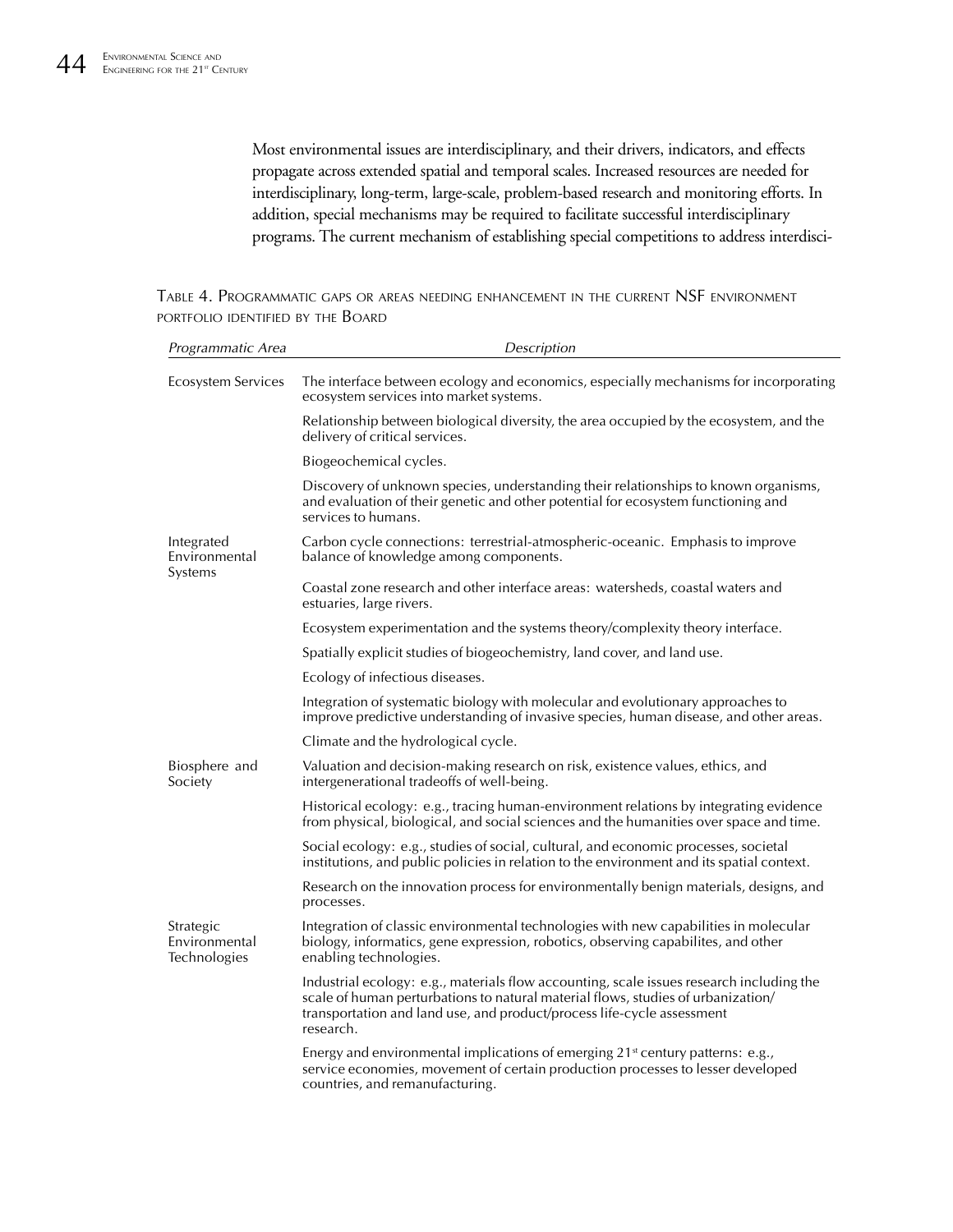plinary needs is useful to initiate programs, but does not address the need to provide longterm stability of interdisciplinary efforts.

The Board acknowledges that the time scales of environmental phenomena are much longer than funding cycles and program durations. Long-term databases, observations, and experiments are necessary to provide understanding of many environmental problems, yet insufficient support exists for sustained research efforts.

3 **DISCIPLINARY RESEARCH** 

4

Environmental research within all relevant disciplines should be enhanced, with significant new investments in research critical to understanding biocomplexity, including the biological/ecological and social sciences and environmental technology.

INTERDISCIPLINARY **RESEARCH**  Interdisciplinary research requires significantly greater investment, more effective support mechanisms, and strengthened capabilities for identifying research needs, prioritizing across disciplines, and providing for their long-term support.

5 LONG-TERM **RESEARCH** 

The Foundation should significantly increase its investments in existing long-term programs and establish new support mechanisms for additional long-term research.

## **EDUCATION**

The twin goals of learning are to gain knowledge and to acquire skills such as problem solving, consensus building, information management, communication, and critical and creative thinking. Environmental issues offer excellent vehicles for developing and exercising many of these skills using a systems approach. Moreover, environmental education and training should be science based, but should be given a renewed focus on preparing students for broad career horizons; they should also integrate new technologies, especially information technologies, as much as possible. Finally, changes should be made in the formal educational system to help all students, educators, and education administrators learn about the environment, the economy, and social equity as they relate to all academic disciplines and their daily lives.

To this end, NSF should create educational and training opportunities that enhance scientific and technological capacity associated with the environment. These opportunities should be made available not only through formal education channels, but also through more informal education channels such as science centers, aquariums, and similar facilities; television and radio programs; web sites; and other learning foci that are attractive to the public. In this way, the agency can help enhance the public's ability to deal with complex information in the environmental area and encourage access to information on, and opportunities to learn and make informed decisions about, the environment as it relates to citizens' personal, work, and community lives.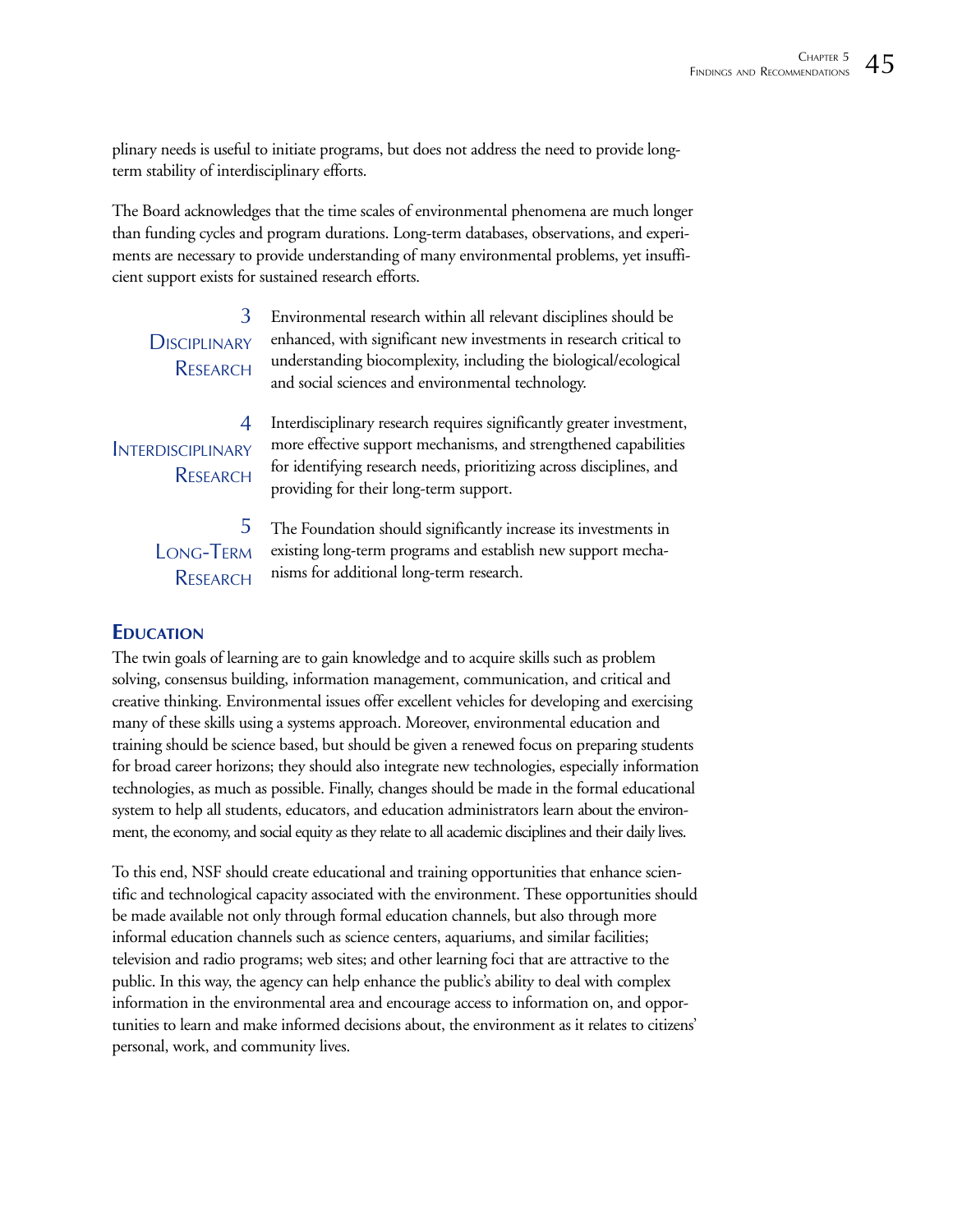# 6 ENVIRONMENTAL EDUCATION

The Foundation should encourage proposals that capitalize on student interest in environmental areas while supporting significantly more environmental education efforts through informal vehicles. All Foundation-supported education activities should at their core recognize potential and develop the capacity for excel-

lence in all segments of society, regardless of whether they have been part of the scientific and engineering traditions.

#### **SCIENTIFIC ASSESSMENT**

Scientific assessment, as used here, is defined as inquiry-based synthesis, evaluation, and communication of understanding of relevant biological, socioeconomic, and physical environmental scientific information to provide an informed basis for (1) prioritizing scientific investments and (2) addressing environmental issues. The Board finds that NSF's role is to facilitate the development of methods and models of scientific assessment and foster scientific assessment, both domestically and internationally.

Research on how to do effective, credible, and helpful scientific assessments is timely. Approaches to scientific assessment need to be refined, standardized, and made more transferable between environmental issues. In addition, the Board finds that there is an identified need for a credible, unbiased approach to defining the status and trends, or trajectory, of environmental patterns and processes. The Board acknowledges the ongoing scientific assessment activities of other agencies, and urges that additional scientific assessment efforts by NSF complement present efforts.

7 **SCIENTIFIC ASSESSMENTS** 

The Foundation should significantly increase its research on the methods and models used in scientific assessment. In addition, NSF should, with due cognizance of the activities of other agencies, enable an increased portfolio of scientific assessments for the purpose of prioritizing research investments and for synthesizing

scientific knowledge in a fashion useful for policy- and decision-making.

#### **PHYSICAL INFRASTRUCTURE**

Environmental research depends heavily on effective physical infrastructure. Environmental observatories, ranging from telescopes to undersea platforms to LTER sites are complemented by high-speed communications links, powerful computers, and well-constructed databases. Another category of physical infrastructure is natural history collections that provide a baseline against which to measure environmental change and provide essential resources for biology and biotechnology. Finally, centers—both traditional and virtual—are magnets for interdisciplinary teams that can address problem-focused issues and complement the types of activities that individual investigators perform. Consequently, NSF must foster the development of facilities, instrumentation, and other infrastructure that enable discovery, including the study of processes and interactions that occur over long time scales.

The physical and virtual infrastructure required for an effective environmental program should be enhanced. Some of this enhancement can be done in partnership with other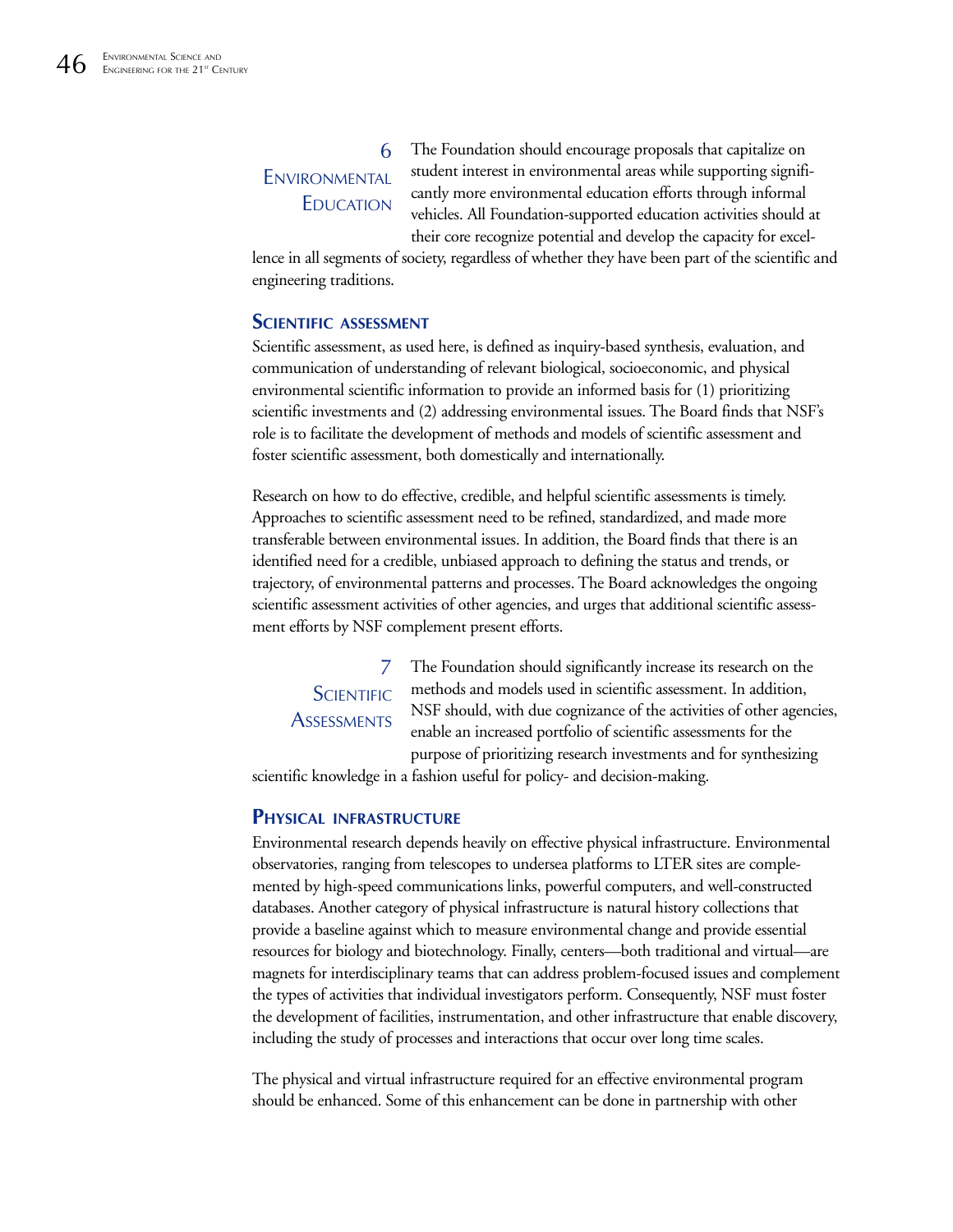agencies; some is primarily NSF's responsibility. In addition to traditional areas of physical infrastructure, more attention is needed to informatics, web accessibility of data sets, and maintenance of natural history specimens (extracted genetic, living, and preserved) to ensure that researchers and educators can leverage past and future investments.

# 8 **ENABLING INFRASTRUCTURE**

NSF should give high priority to enhancing infrastructure for environmental observations and collections as well as new information networking capacity. The agency should create a suite of environmental research and education hubs, on the scale of present Science and Technology Centers and Engineering Research Cen-

ters, that might include physical and/or virtual centers, site-focused and/or problem-focused collaboratories, and additional environmental information synthesis and forecasting centers.

### **TECHNOLOGICAL INFRASTRUCTURE**

The Board finds that a critical NSF role is to foster research that seeks to develop innovative technologies and approaches that help the Nation conserve its environmental assets and services.

The convergence of  $21<sup>st</sup>$  century science and technology with emerging paradigms of ecological understanding provides an unprecedented opportunity. Wholly new fields of inquiry and analysis that address complex ecosystem processes and resource stewardship have emerged in just the past few years. The Board finds that the thoughtfully planned integration of these sciences offers great promise for accelerating fundamental understanding of environmental principles and injecting contemporary science and technology into the study and management of ecological systems. Table 5 presents examples of technologies with promise for environmental research.

| Technology                                       | Description                                                                                                                                                                                                                                                           |
|--------------------------------------------------|-----------------------------------------------------------------------------------------------------------------------------------------------------------------------------------------------------------------------------------------------------------------------|
| Genome sequencing and derivative<br>technologies | DNA chips and other new biotechnologies to increase understanding of<br>how biological processes are controlled by genetic limitations and<br>environmental variables; design principles borrowed from biological<br>systems to guide biocatalysis and bioremediation |
| Networked observational systems                  | Data provided by robust sensors, autonomous ecological monitoring<br>devices, biochemical tracers, and satellite-based imaging of landscapes<br>and bodies of water are networked for better integrated and more accessible<br>information                            |
| Smart technology                                 | New molecular design methods and smart technology can lead to<br>environmentally benign materials, device miniaturization, and advanced<br>processing methods                                                                                                         |
| Software and statistics                          | New software for computational analysis, modeling, and simulation<br>combined with new statistical approaches to provide a better basis for<br>comparison of patterns emerging from data at different levels of detail                                                |

TABLE 5. EXAMPLES OF TECHNOLOGIES WITH PROMISE FOR ENVIRONMENTAL RESEARCH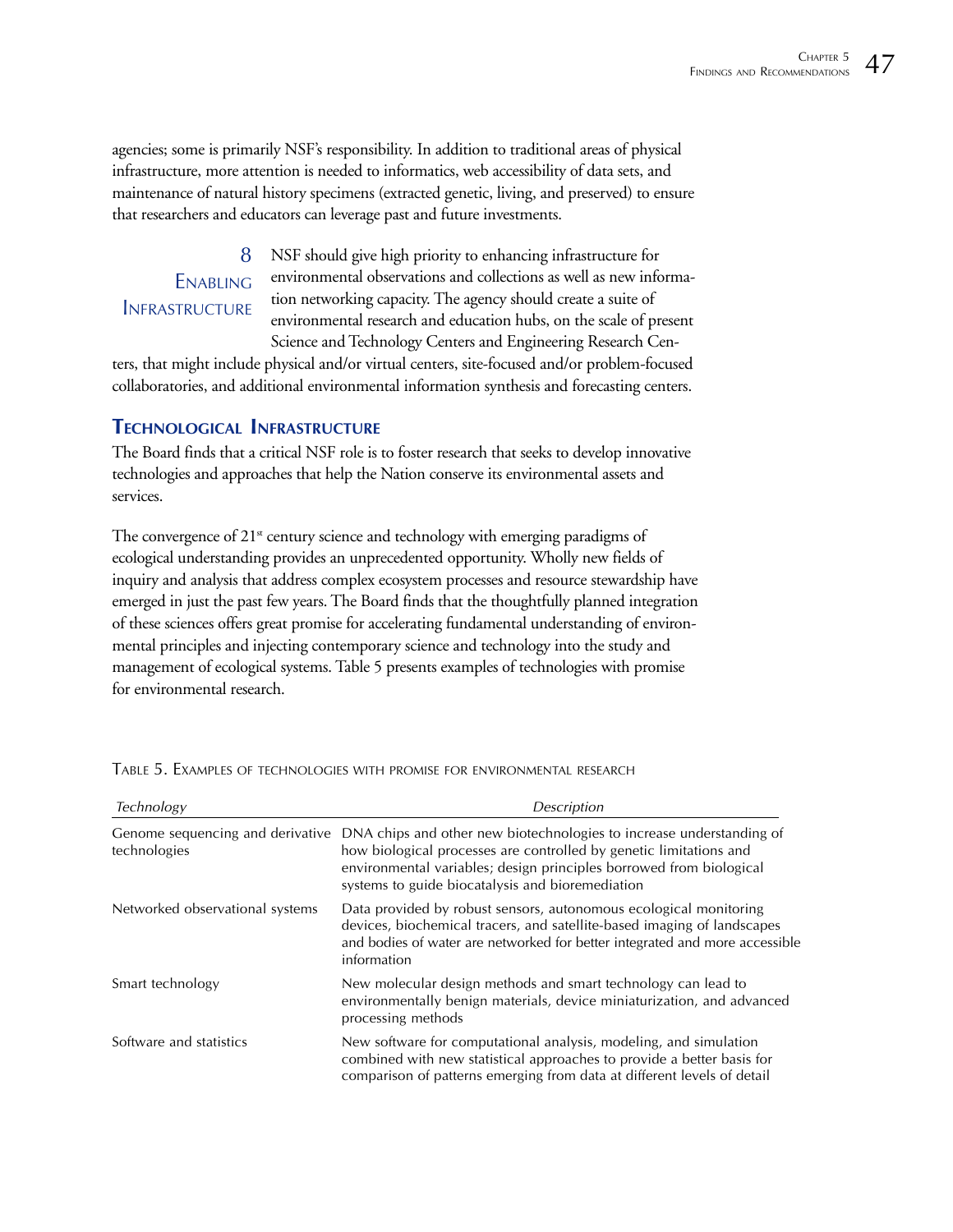NSF can play an important role in facilitating innovation and stimulating a shift from relatively small incremental advances to bold technological transformation in response to environmental problems. The Foundation should facilitate an effort to identify technologies that represent order-of-magnitude improvements over existing environmental technologies, and—in cooperation with other Federal agencies, the academic community, and the private sector—support the scientific and engineering research needed to underpin these technologies.

ENVIRONMENTAL **TECHNOLOGY**  The Foundation should vigorously support research on environmental technologies, including those that can help both public and private sectors avoid environmental harm and permit wise utilization of natural resources.

10 ENABLING T<sub>ECHNOLOGIES</sub>

 The Foundation should enable and encourage the use of new and appropriate technologies in environmental research and education.

#### **INFORMATION INFRASTRUCTURE**

9

Lack of knowledge and poor communication of existing information constrain both the progress of discovery and the processes of society. As good stewardship of environmental systems becomes increasingly vital, the need for ease of analysis and synthesis of information about them will become ever more important. NSF should, in partnership with other Federal agencies, stimulate the development of mechanisms and infrastructure to synthesize and aggregate scientific environmental information and make it more accessible to the public. A coordinated electronic network linking distributed information and databases at all levels is vital; this network must ensure efficient and effective information access by and transfer to the public.

The state of environmental monitoring is imperfect; even the data that exist are not routinely checked for comparability and quality, nor are they made conveniently available for analysis in the way in which labor statistics, for example, are managed by the Bureau of Labor Statistics. A central source of comparable, quality-controlled time-series measurements of the environment is needed.

ENVIRONMENTAL INFORMATION

11

The Foundation should take the lead in enabling a coordinated, digital, environmental information network. In addition, NSF should catalyze a study to frame a central source that compiles comparable, quality-controlled time-series measurements of the state of the environment.

#### **PARTNERSHIPS, COORDINATION, AND COLLABORATIONS**

Collaborations and partnerships are essential to high-priority environmental research, education, and scientific assessment efforts. Furthermore, collaborations are most effective when they are based on intellectual needs. The collective results should be greater than what could have been achieved independently. Partnerships among federal agencies, with nongov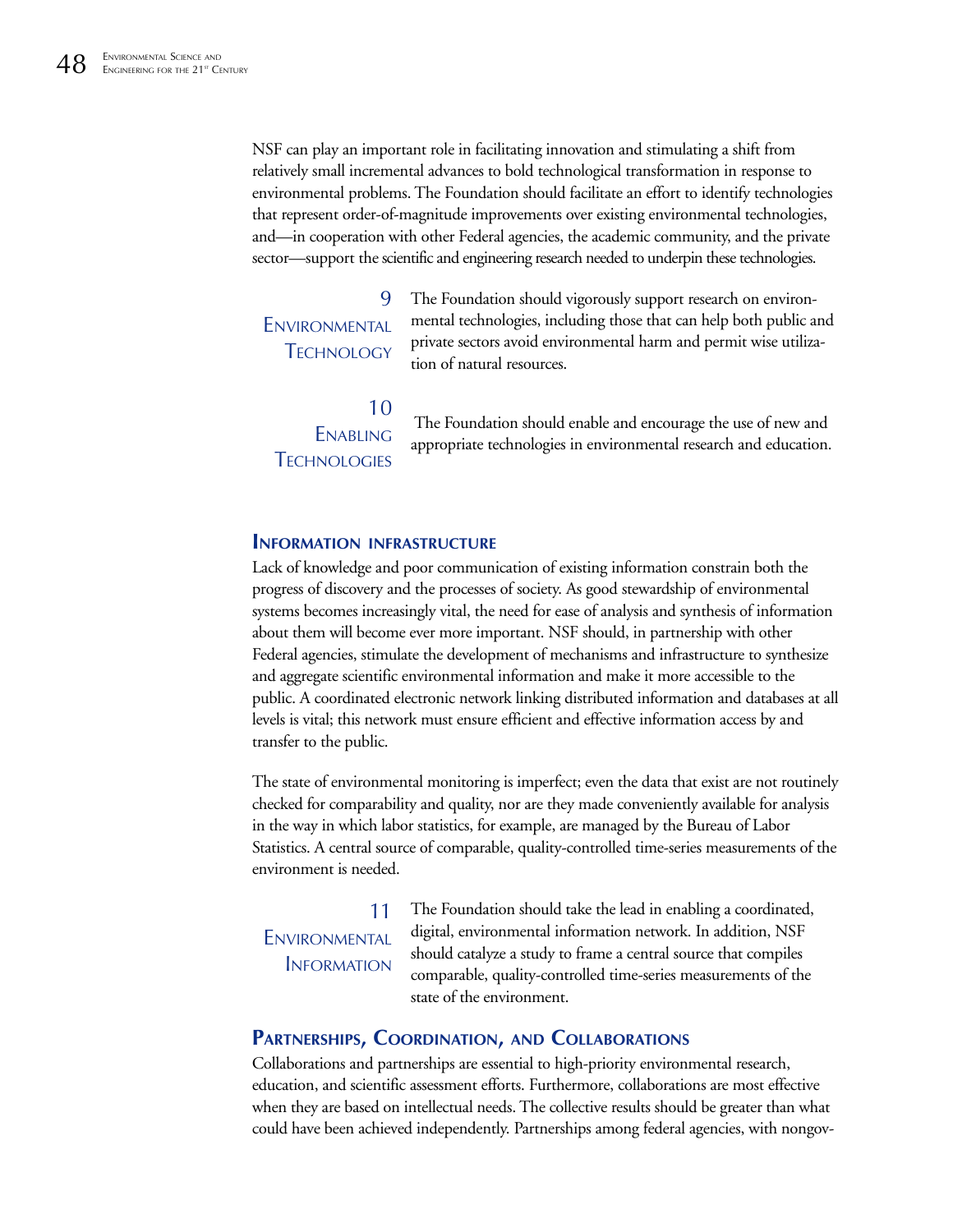ernmental bodies (e.g., private sector entities, NGOs, and others), and with international organizations can provide the intellectual and financial leveraging to address environmental questions at the local, regional, and international levels.

Within the Federal Government, many mission agencies conduct research, education, and assessment activities in the environmental arena. There are thus many opportunities to partner in bilateral agreements or via National Science and Technology Council science and engineering initiatives. In addition to bridging common interests and objectives, partnerships should provide for more effective coordination of complementary expertise and experience, and broadening of perspectives among participants. The Board endorses strong NSF participation in the NSTC coordinating mechanism.

On the international front, many of NSF's environmental research collaborations address fundamental scientific questions at the root of current environmental issues (e.g., the role the equatorial ocean plays in controlling the timing and magnitude of El Niño) and reflect the drive to develop an international scientific consensus for consideration by policy-makers (e.g., the scientific basis for the depletion of stratospheric ozone and the international policies within the Montreal Protocol). Just as research informs the policy dialogue within the United States, so research in which national policy-makers have confidence undergirds international policy negotiations. By collaborating with scientists from around the world including those in countries with limited means—NSF-funded projects help expand the knowledge base needed for scientific consensus.

The most effective partnerships involve the evolution of trust among participants, strategic thinking processes to identify and evaluate common interests and objectives, and relatively simple, flexible administrative arrangements. They also require sufficient staff, resources, and time to mature.

# 12 IMPLEMENTATION **PARTNERSHIPS**

NSF should actively seek and provide stable support for research, education, and assessment partnerships that correspond to the location, scale, and nature of the environmental issues. Such partnerships and interagency coordination should include both domestic and international collaborations that foster joint imple-

mentation including joint financing when appropriate. This report clearly establishes the need for an expanded national portfolio of environmental R&D. Therefore, the Board suggests that NSTC, with advice from the President's Committee of Advisors on Science and Technology, reevaluate the national environmental R&D portfolio, including identification of research gaps and setting of priorities, and the respective roles of different Federal agencies in fundamental environmental research, education, and scientific assessment.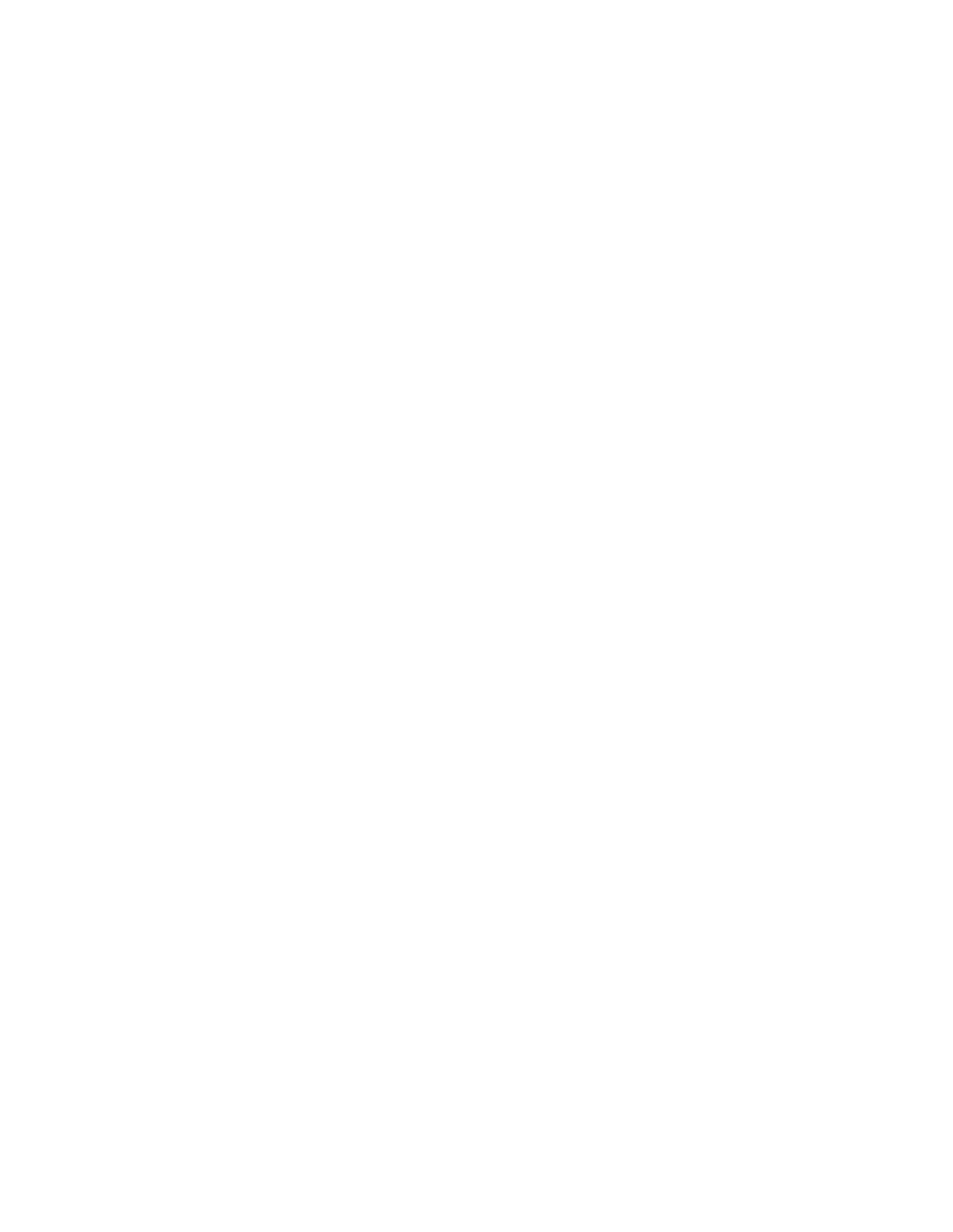# CHAPTER 6 **CONCLUSION**

Scientific understanding of the environment, together with an informed, scientifically literate citizenry, are requisite to improved quality of life for generations to come. As the interdependencies of fundamental and applied environmental research become more evident, NSF should capitalize on the momentum gained in its past support for premium scholarship and emerging new research areas and technologies. The time is ripe to accelerate progress.

This report provides guidance at the policy level for NSF. The 2 overarching and 10 topical recommendations frame a timely agenda for the Foundation's research, education, and scientific assessment activities. Fleshing out the specific new agendas will require intense effort by NSF staff, close coordination and communication with sister agencies and the Office of Science and Technology Policy, and vigorous participation by the scientific community. The Board eagerly awaits the construction of this new portfolio.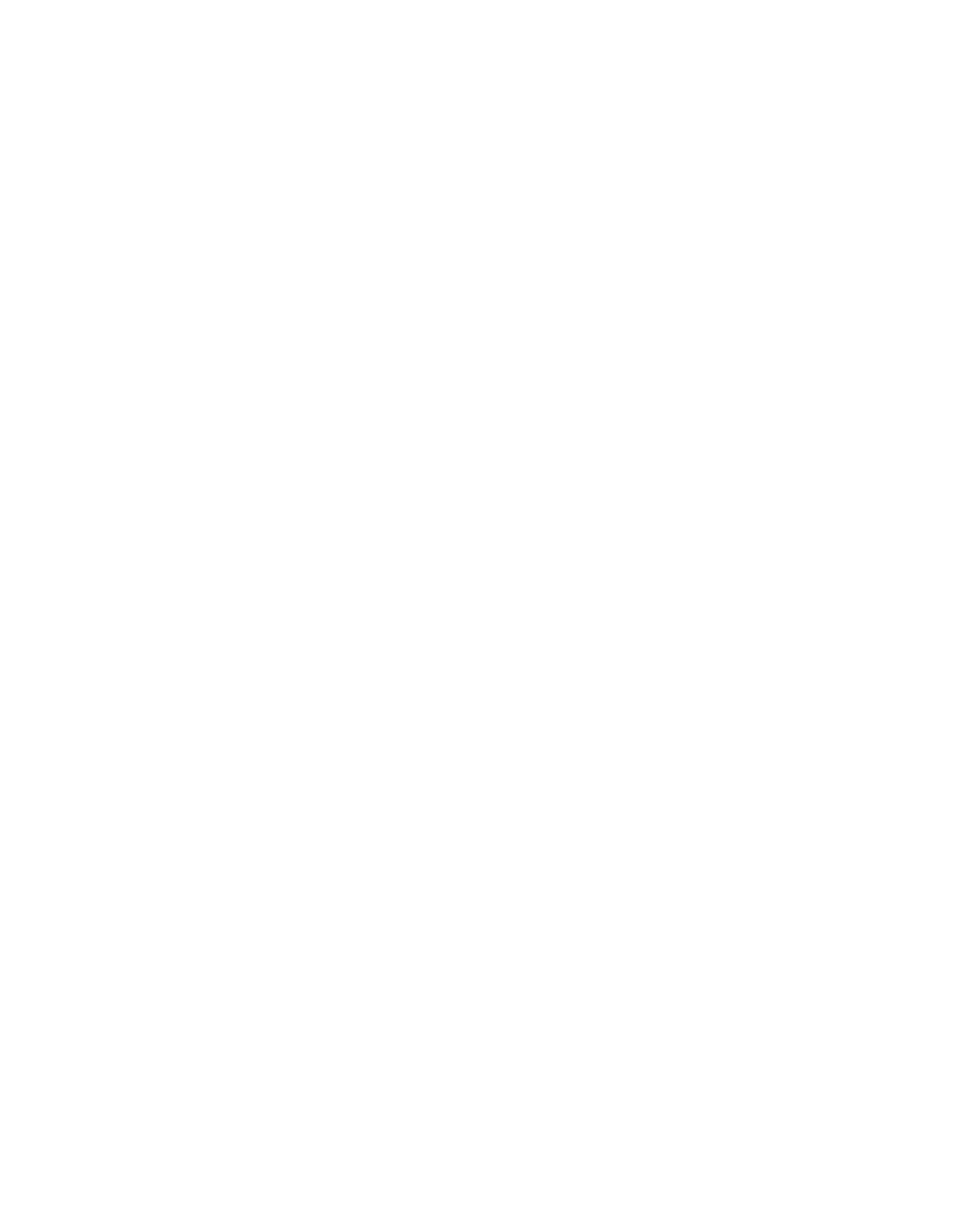# **REFERENCES**

Following are the works cited in this report. Appendix B contains a comprehensive listing of the literature reviewed by the Board.

- Anderson, R.M., and R.M. May. 1991. *Infectious Diseases of Humans: Dynamics and Control*. Oxford: Oxford University Press.
- Arrow, K., B. Bolin, R. Costanza, P. Dasgupta, C. Folke, C.S. Hollings, B.O. Jansson, S. Levin, K.G. Maler, C. Perrings, and D. Pimentel. 1995. Economic growth, carrying capacity, and the environment. *Science* 268:520-51.
- Ayensu, E., D. van R. Claasen, M. Collins, A. Dearing L., Fresco, M. Gadgil, H.Gitay, G. Glaser, C. Juma, J. Krebs, R. Lenton, J. Lubchenco, J.A. McNeely, H.A. Mooney, P. Pinstrup-Andersen, M. Ramos, P. Raven, W.V. Reid, C. Samper, J. Sarukhan, P. Schei, J.G. Tundisi, R.T. Watson, X. Guanhua, and A.H. Zakri. 1999. International ecosystem assessment. *Science* 286:685-86.
- Blockstein, D.E. 1997. New environmental institute needed to focus on emerging issues. *Forum for Applied Research and Public Policy* Winter: 133-37.
- Carpenter, S.R., N.F. Caraco, D.L. Correll, R.W. Howarth, A.N. Sharpley, and V.H. Smith. 1998a. Nonpoint pollution of surface waters with phosphorus and nitrogen. *Issues in Ecology* 3:1-12. Available at [http://](http://www.sdsc.edu/~ESA/) [www.sdsc.edu/~ESA/](http://www.sdsc.edu/~ESA/).
- \_\_\_\_\_ . 1998b. Nonpoint pollution of surface waters with phosphorus and nitrogen. *Ecological Applications* 8:559-68.
- Carpenter, S.R., W.A. Brock, and P.C. Hanson. 1999a. Ecological and social dynamics in simple models of ecosystem management. *Conservation Ecology* 3(2). Available a[t http://www.consecol.org/Journal/](http://www.consecol.org/Journal/vol3/iss2/art4) [vol3/iss2/art4](http://www.consecol.org/Journal/vol3/iss2/art4).
- Carpenter, S.R., D. Ludwig, and W.A. Brock. 1999b. Management of eutrophication for lakes subject to potentially irreversible change. *Ecological Applications* 9:751-71.
- Chichilnisky, G., and G. Heal. 1998. Economic returns from the biosphere—Commentary. *Nature* 391:629-30.
- Committee for the National Institute for the Environment (CNIE). 1994. A proposal for a National Institute for the Environment: Need, rationale, and structure. *The Environmental Professional* 16(2): 94-192.
- Committee on Environment and Natural Resources (CENR). 1995. *Preparing for the Future Through Science and Technology: An Agenda for Environmental and Natural Resources Research*. Available at [http://](http://www.whitehouse.gov/WH/EOP/OSTP/NSTC/html/enr/enr-plan.html) [www.whitehouse.gov/WH/EOP/OSTP/NSTC/html/enr/enr-plan.html](http://www.whitehouse.gov/WH/EOP/OSTP/NSTC/html/enr/enr-plan.html).
- Crumley, C.L. 1993. Analyzing historic ecotonal shifts. *Ecological Applications* 3:377-84.

Daily, G.C., ed. 1997. *Nature's Services*. Washington, DC: Island Press.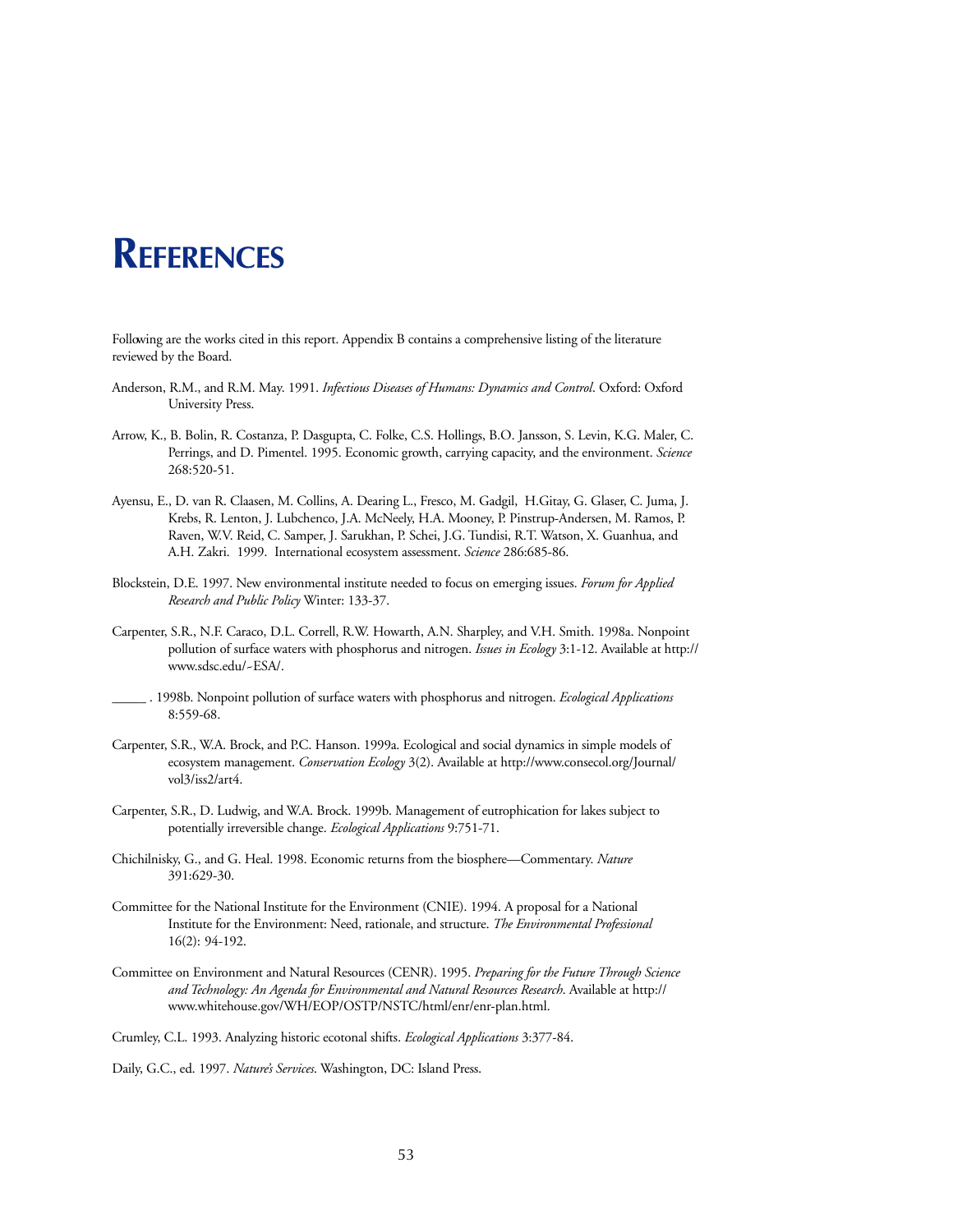- Daily, G.C., S. Alexander, P.R. Ehrlich, L. Goulder, J. Lubchenco, P.A. Matson, H.A. Mooney, S. Postel, S.H. Schneider, D. Tilman, and G.M. Woodwell. 1997. Ecosystem services: Benefits supplied to human societies by natural ecosystems. *Issues in Ecology* 2:1-16. Available at [http://www.sdsc.edu/~ESA/.](http://www.sdsc.edu/~ESA/)
- Dasgupta, P., S. Levin, and J. Lubchenco. 2000. Economic pathways to ecological sustainability: Challenges for the new millennium. *BioScience*. In press (April).
- DieffenbacherKrall, A.C. 1996. Paleo- and historical ecology of the Cutler grasslands, Cutler, Maine (USA): Implications for future management. *Natural Areas Journal* 16:3-13.
- Dobson, A.P., and E.R. Carpenter. 1996. Infectious diseases and human population history. *BioScience* 46:115-26.
- Frondorf, A., and G. Waggoner. 1996. Systematics information as a central component in the National Biological Information Infrastructure. *Annals of the Missouri Botanical Garden* 83:546-50.
- Hammett, J.E. 1992. The shapes of adaptation—historical ecology of anthropogenic landscapes in the Southeastern United States. *Landscape Ecology* 7:121-35.
- The Heinz Center. 1999. Designing a report on the state of the Nation's ecosystems. Available at [http://www.us](http://www.us-ecosystems.org)[ecosystems.org](http://www.us-ecosystems.org).
- Hjelle, B., B. Anderson, N. Torrez-Martinez, W. Song, W.L. Gannon, and T.L. Yates. 1995. Prevalence and geographic genetic variation of Hantaviruses of New World harvest mice (Reithrodontomys): Identification of a divergent genotype from a Costa Rican Reithrodontomys mexicanus. *Virology* 207:452-59.
- Keller, D., P. Ettestad, C.M. Sewell, R. Rains, S. Englender, T. Woods, J. Pape, D. Tanda, J. Reynolds, R. Hoffman, G. Mertz, G. Scully, D. Mapel, F. Koster, J. DeLury, C. Hansbarger, B. Hjelle, T. Yates, J. Iralu, C. Freeman, B. Hroch, A. Nunes, D. Loretto, D. Peter, R. Fulgham, L. Courtois, M. Mattson, R. Charleston, and J. Cheek. 1998. Hantavirus pulmonary syndrome—Colorado and New Mexico. *Journal of the American Medical Association* 280(6):504-05.
- Levin, S.A. 1999. *Fragile Dominion, Complexity and the Commons*. Cambridge: Perseus Publishing.
- Low, B., R. Costanza, E. Ostrom, J. Wilson, and C.P. Simon. 1999. Human-ecosystem interactions: A dynamic integrated model. *Ecological Economics* 31(2):227-42.
- Lubchenco, J. 1998. Entering the century of the environment: A new social contract for science. *Science* 279:491-97. Available a[t http://www.sciencemag.org/cgi/content/full/279/5350/491/.](http://www.sciencemag.org/cgi/content/full/279/5350/491/)
- Lubchenco, J., A.M. Olson, L.B. Brubaker, S.R. Carpenter, M.M. Holland, S.P. Hubbell, S.A. Levin, J.A. MacMahon, P.A. Matson, J.M. Melillo, H.A. Mooney, C.H. Peterson, H.R. Pulliam, L.A. Real, P.J. Regal, and P.G. Risser. 1991. The sustainable biosphere initiative: An ecological research agenda. *Ecology* 72(2):371-412.
- Muller, F. 1992. Hierarchical approaches to ecosystem theory. *Ecological Modeling* 63:215-42.
- \_\_\_\_\_ . 1997. State-of-the-art in ecosystem theory. *Ecological Modeling* 100:135-61.
- Naiman, R.J., J.J. Magnuson, D.M. McKnight, and J.A. Stanford. 1995. *The Freshwater Imperative: A Research Agenda*. Washington, DC: Island Press.
- National Research Council (NRC). 1993. *Research to Protect, Restore, and Manage the Environment*. ("The Corson Report.") Washington, DC: National Academy Press.
- National Science Board (NSB). 1998a. Charge, Committee on Programs and Plans, Task Force on the Environment. NSB 98-161. Arlington, VA: National Science Foundation.
	- \_\_\_\_\_ . 1998b. *National Science Board Strategic Plan*. NSB 98-215. Arlington, VA: National Science Foundation. Available at<http://www.nsf.gov/cgi-bin/getpub?nsb98215.>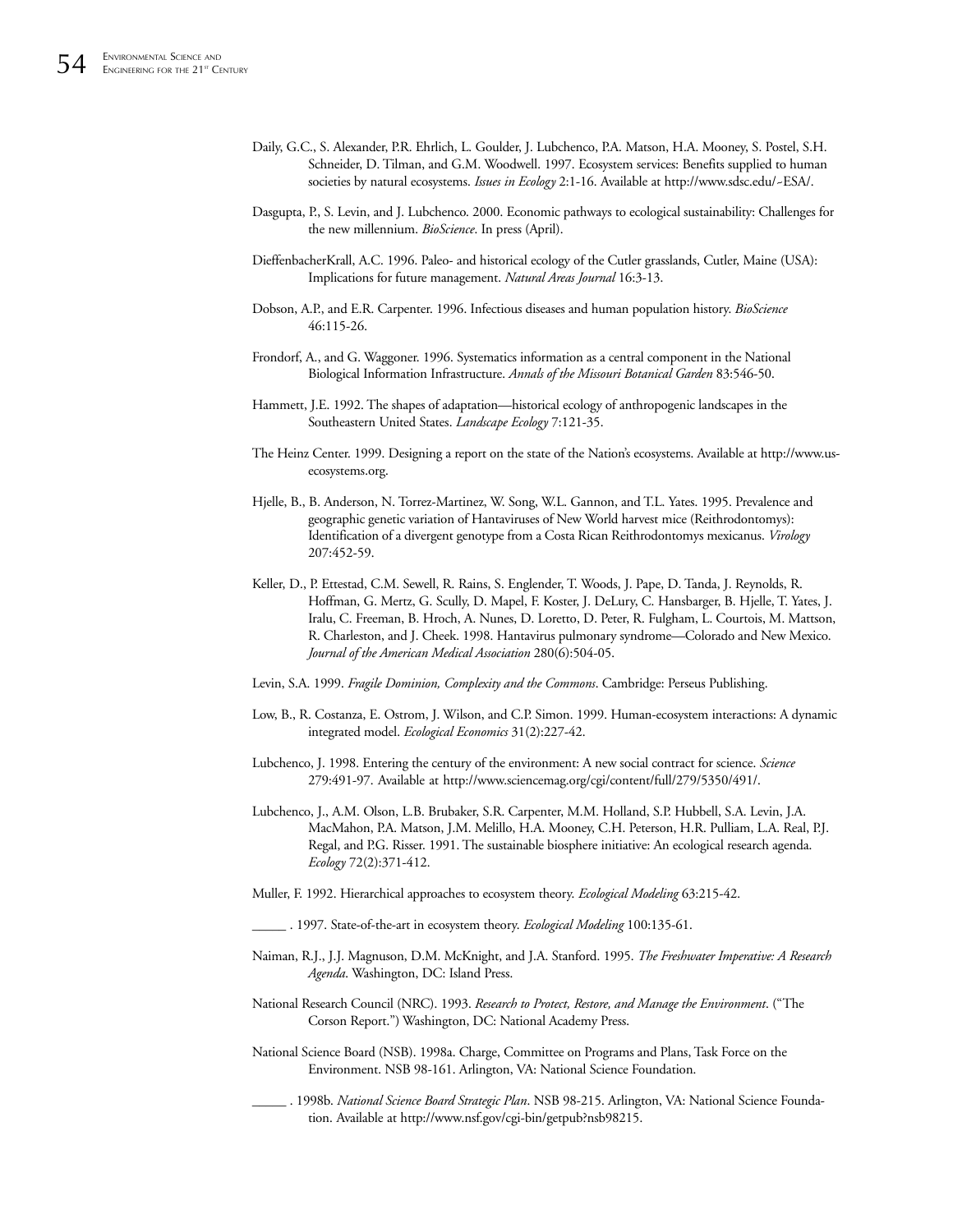- \_\_\_\_\_ . 1999. *Preparing Our Children: Math and Science Education in the National Interest*. NSB 99-31. Arlington, VA: National Science Foundation. Available [at http://www.nsf.gov/pubs/1999/nsb9931/](http://www.nsf.gov/cgi-bin/getpub?nsb9931a) [start.htm.](http://www.nsf.gov/cgi-bin/getpub?nsb9931a)
- National Science Foundation. 1995. *NSF in a Changing World: The National Science Foundation's Strategic Plan*. NSF 95-24. Arlington, VA.
- Nelson, K.E., R.A. Clayton, S.R. Gill, M.L. Gwinn, R.J. Dodson, D.H. Haft, E.K. Hickey, J.D. Peterson, W.C. Nelson, K.A. Ketchum, L. McDonald, T.R. Utterback, J.A. Malek, K.D. Linher, M.M. Garrett, A.M. Stewart, M.D. Cotton, M.S. Pratt, C.A. Phillips, D. Richardson, J. Heidelberg, G.G. Sutton, R.D. Fleischmann, J.A. Eisen, O. White, S.L. Salzberg, H.O. Smith, J.C. Venter, and C.M. Fraser. 1999. Evidence for lateral gene transfer between archaea and bacteria from genome sequence of *Thermotoga maritima*. *Nature* 399:323-29.
- National Science and Technology Council (NSTC). 1994. *Technology for a Sustainable Future*. Washington, DC.
- Organisation for Economic Co-operation and Development (OECD). 1998. *The OECD Megascience Forum: Workshop on Global-scale Issues*. Paris. Available at[: http://www.oecd.org//dsti/sti/s\\_t/ms/prod/](http://www.oecd.org//dsti/sti/s_t/ms/prod/GSI.pdf) [GSI.pdf.](http://www.oecd.org//dsti/sti/s_t/ms/prod/GSI.pdf)
- Ostrom, E., J. Burger, C.B. Field, R.B. Norgaard, and D. Policansky. 1999. Revisiting the commons: Local lessons, global challenges. *Science* 284(5412):278-82.
- Pace, M.L., and P.M. Groffman. 1998. Successes, limitations, and frontiers in ecosystem science: Reflections on the Seventh Cary Conference. *Ecosystems* 1:137-42.
- Parmenter, C.A., T.L. Yates, R.R. Parmenter, and J.L. Dunnum. 1999. Statistical sensitivity for detection of spatial and temporal patterns in rodent population densities. *Emerging Infectious Diseases* 5(1):118-25.
- Parmenter, R.R., J.W. Brunt, D.I. Moore, and S. Ernest. 1993. The Hantavirus epidemic in the Southwest: Rodent population dynamics and the implications for transmission of Hantavirus-associated Adult Respiratory Distress Syndrome (HARDS) in the Four Corners Region. Report to the Federal Centers for Disease Control and Prevention. Albuquerque: University of New Mexico.
- Pennisi, E. 1999. Is it time to uproot the tree of life? *Science* 284:1305-307.
- President's Committee of Advisers on Science and Technology (PCAST), Panel on Biodiversity and Ecosystems. 1998. *Teaming With Life: Investing in Science to Understand and Use America's Living Capital*. Washington, DC.
- President's Information Technology Advisory Committee (PITAC). 1998. *Interim Report to the President*. Washington, DC.
- Real, L.A. 1996. Sustainability and the ecology of infectious disease. *BioScience* 46:88-97.
- Resetar, S., B. Lachman, R. Lempert, and M. Pinto. 1999. *Technology Forces at Work: Profiles of Environmental Research and Development at DuPont, Intel, Monsanto, and Xerox*. MR-1068-OSTP. Washington, DC. RAND, Science and Technology Policy Institute.
- Schlesinger, W.H. 1997. *Biogeochemistry: An Analysis of Global Change, 2nd ed.* New York: Academic Press, Inc.
- Sohn, Y., E. Moran, and F. Gurri. 1999. Deforestation in North Central Yucatan, 1985-1995: Mapping secondary succession of forest and agricultural land use in Sotuta using the Cosine of the Angle Concept. *Photogrammetric Engineering and Remote Sensing* 65(8):947-58.
- Tilman, D. 1989. Ecological experimentation: Strengths and conceptual problems. In G.E. Likens, ed., *Long-Term Studies in Ecology: Approaches and Alternatives*, pp. 136-57. New York: Springer-Verlag.
- U.S. Geological Survey (USGS). 1999a. *The Quality of Our Nation's Waters—Nutrients and Pesticides*. U.S. Geological Survey Circular 1225. Washington, DC.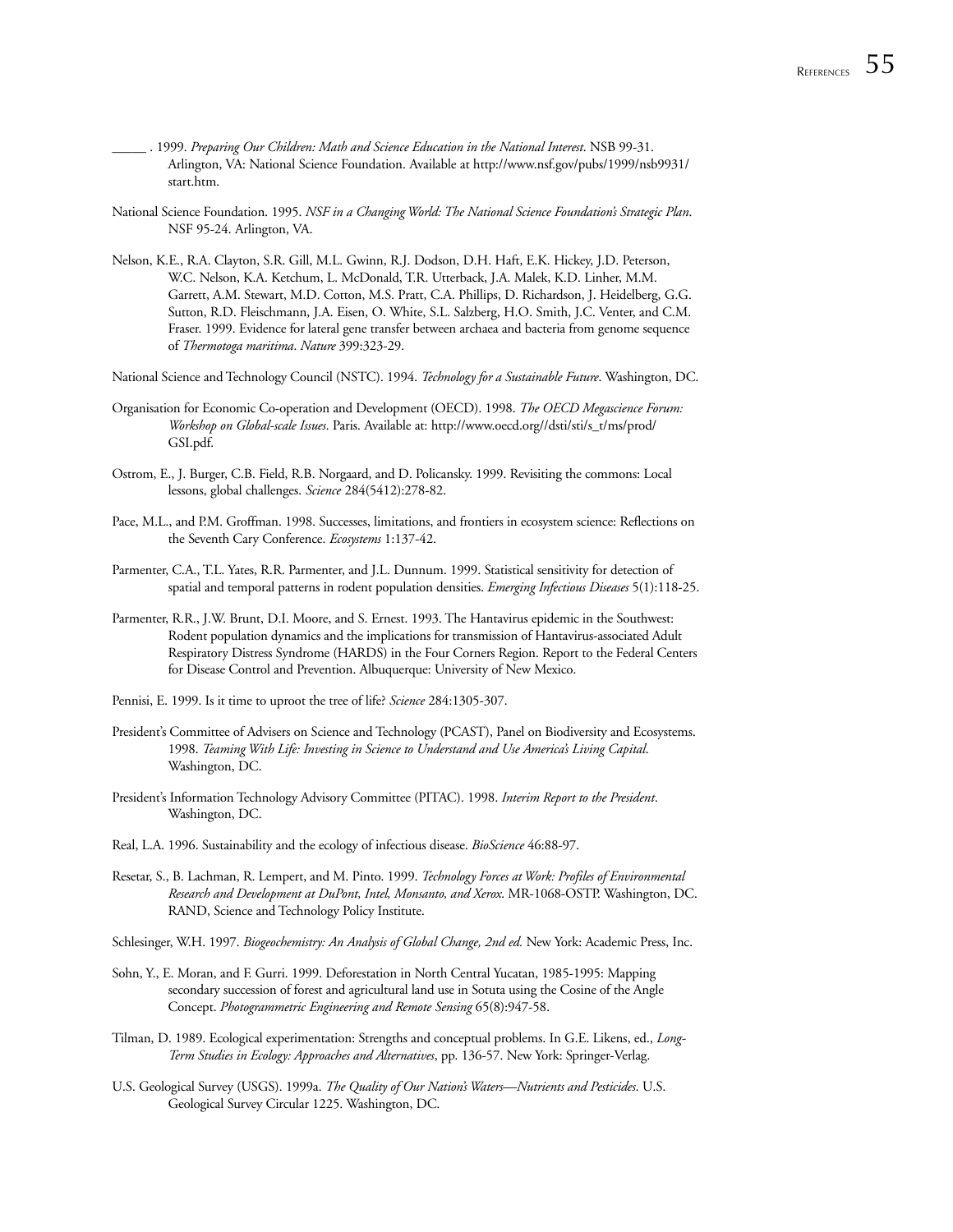- \_\_\_\_\_ . 1999b. *Summary Report of the Workshop on Enhcancing Integrated Science*. Available at [http://](http://www.usgs.gov/integrated_science/summaryrpt.pdf) [www.usgs.gov/integrated\\_science/summaryrpt.pdf](http://www.usgs.gov/integrated_science/summaryrpt.pdf).
- U.S. House of Representatives Committee on Science. 1998. Unlocking our future: Toward a new national science policy. Report to Congress. [http://www.house.gov/science/science\\_policy\\_study.htm.](http://www.house.gov/science/science_policy_study.htm)
- United Nations Environment Programme (UNEP). 1995. *Global Biodiversity Assessment*. Cambridge, UK: Cambridge University Press.
- Vitousek, P. M., J. Aber, R.W. Howarth, G.E. Likens, P. A. Matson, D.W. Schindler, W.H. Schlesinger, and G.D. Tilman. 1997a. Human alteration of the global nitrogen cycle: Causes and consequences. *Issues in Ecology* 1:1-15. Available a[t http://www.sdsc.edu/~ESA/.](http://www.sdsc.edu/~ESA/index.html)
- Vitousek, P.M., H.A. Mooney, J. Lubchenco, and J. M. Melillo. 1997b. Human domination of Earth's ecosystems. *Science* 277:494-99.
- World Meterorological Organization/United Nations Environment Programme (WMO/UNEP). 1998. *Scientific Assessment of Ozone Depletion*. Report No. 44. Geneva.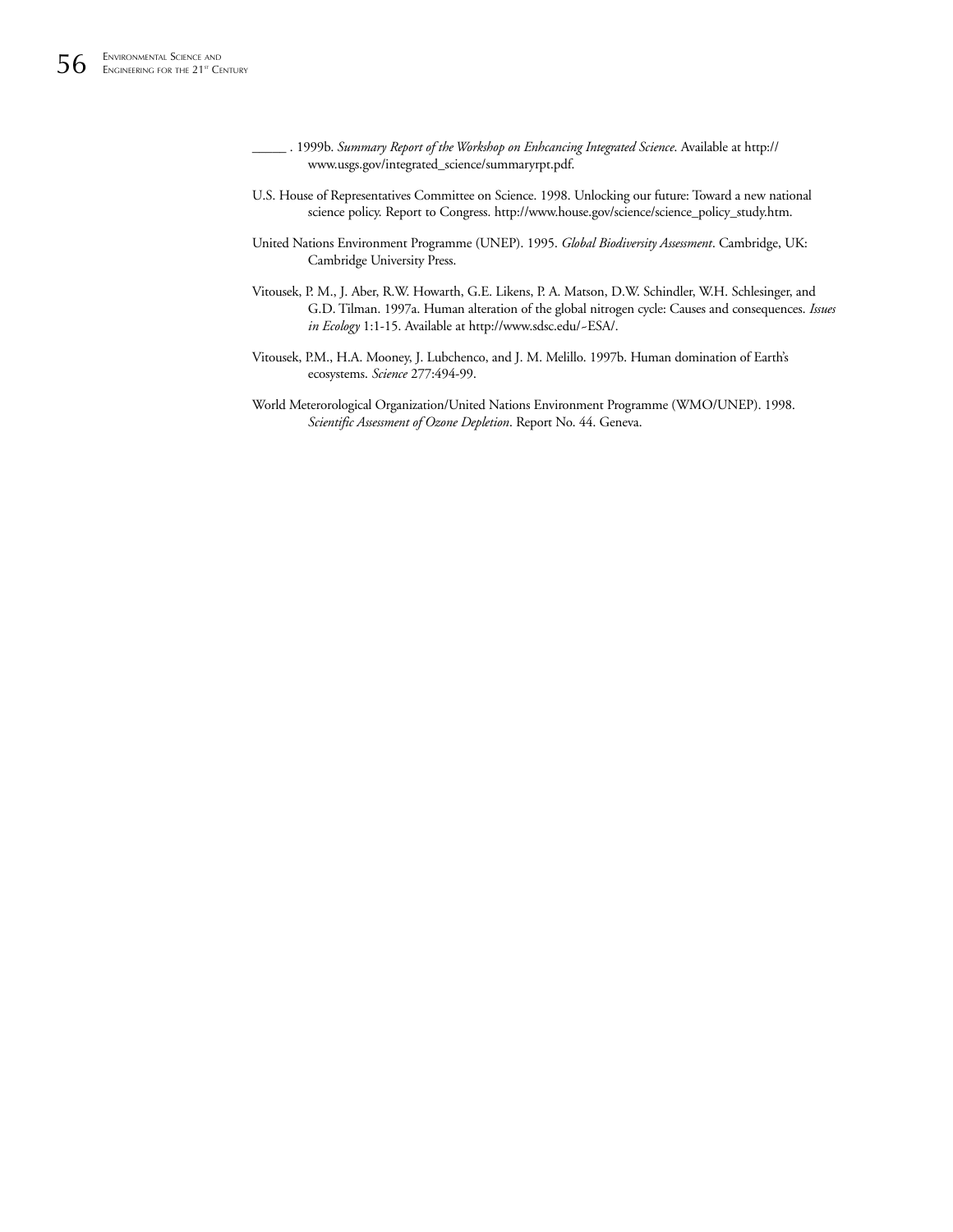APPENDIX A

# **CHARGE TO TASK FORCE ON THE ENVIRONMENT**

NSB-98-161 August 12, 1998 revised

#### **CHARGE** COMMITTEE ON PROGRAMS AND PLANS TASK FORCE ON THE ENVIRONMENT

On March 19, 1998, the National Science Board approved a resolution (NSB-98-65) in which it noted the need for expanded environmental research, education, and assessment. The resolution stated that NSF has a legitimate role in these activities, and that this role can be exercised most constructively in the context of a strategy coordinated by the White House agencies and the National Science and Technology Council (NSTC).

The Task Force on the Environment is established to assist the Foundation in defining the scope of its role with respect to environmental research, education, and assessment, and in determining the best means of implementing activities related to this area. The task force will report to the Committee on Programs and Plans (CPP) and will consist of Dr. Jane Lubchenco, Chair, Dr. Mary K. Gaillard, Dr. Solow, and Dr. Warren Washington, and will also include Dr. Mary Clutter, Assistant Director for Biological Sciences and Dr. Robert Corell, Assistant Director for Geosciences. Dr. John Hopcroft, NSB consultant, will serve as consultant to the task force.

The Task Force will:

Review the scope of current NSF activities related to research, education, and assessment on the environment;

Develop guidance for the National Science Foundation at the policy level that will be used for designing an appropriate portfolio of activities, consistent with the overall NSTC strategy, the goals of the NSF Strategic Plan, and activities of other agencies and organizations that support related programs; and

Complete a report, with final recommendations, to be submitted to the Board no later than its May 5–7, 1999 meeting.

> Eamon M. Kelly Chairman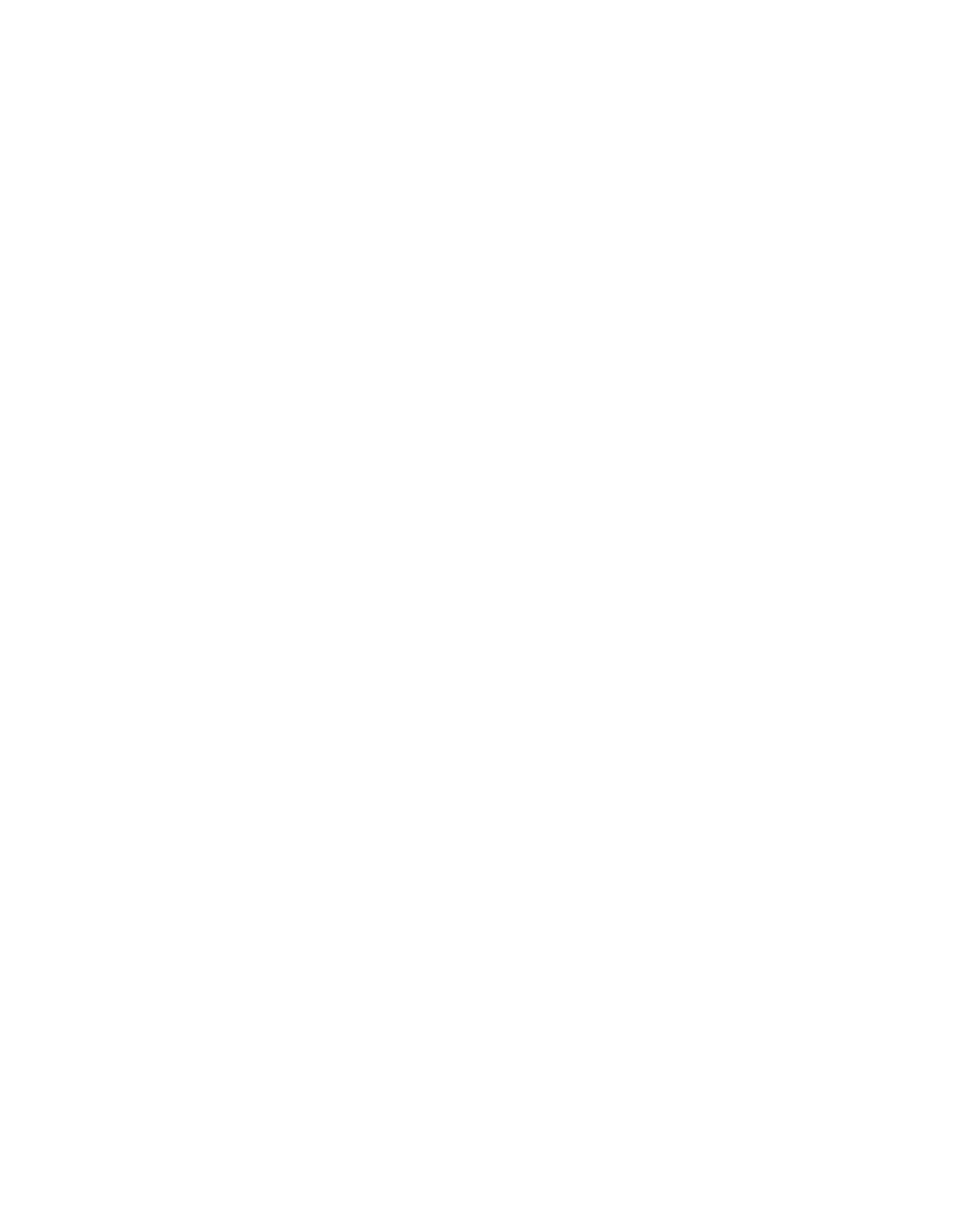APPENDIX B

# **LITERATURE COMPILED AND CONSIDERED BY THE BOARD**

The literature list illustrates the broad range of environmental concerns considered by the Board. Works are listed alphabetically by title, beginning with the most recent publications. Where available, the initiator/sponsor and publication information is provided to assist in locating the document. Although all documents are in the public domain, convenient access varies. The number of references on a particular issue should not be interpreted as a measure of the Board's priority for that issue.

|                | Title                                                                            | Date | Initiator/Sponsor                                                                                                                 | Publication Information                                                                                                    |
|----------------|----------------------------------------------------------------------------------|------|-----------------------------------------------------------------------------------------------------------------------------------|----------------------------------------------------------------------------------------------------------------------------|
| 1              | Benefits of Biodiversity                                                         | 1999 | Council for Agricultural<br>Science and Technology,<br>Ames, IA                                                                   | http://www.cast-science.org                                                                                                |
| $\overline{2}$ | Bioinformatics in the<br>$21st$ Century                                          | 1999 | NSTC: Committee on<br>Science: Subcommittee on<br>Biotechnology: Research<br>Resources and<br>Infrastructure Working<br>Group     | Krasnow Institute for<br>Advanced Study, George<br>Mason University, Fairfax, VA                                           |
| 3              | Bioregional Assessments:<br>Science at the<br>Crossroads of<br>Management Policy | 1999 |                                                                                                                                   | K. N. Johnson, F. Swanson,<br>M. Herring, and S. Greene,<br>Washington, DC: Island Press                                   |
| 4              | Designing a Report on<br>the State of the Nation's<br>Ecosystems                 | 1999 | Initiated by the Heinz<br>Center. Multiple Federal<br>and private sponsors                                                        | The H. John Heinz III Center,<br>Washington, DC;<br>http://www.us-ecosystems.org/                                          |
| 5              | Discounting and<br>Intergenerational Equity                                      | 1999 |                                                                                                                                   | P.R. Portney and J.P. Weyant,<br>Washington, DC: Resources<br>for the Future                                               |
| 6              | <b>Ecological Risk</b><br>Assessment in the<br>Federal Government                | 1999 | <b>NSTC: CENR</b>                                                                                                                 | CENR/5-99/001                                                                                                              |
| 7              | Environmental<br><b>Engineering and Science</b><br><b>Research Frontiers</b>     | 1999 | Association of<br>Environmental<br><b>Engineering and Science</b><br>Professors; NSF; and The<br>Pennsylvania State<br>University | B.E. Logan and F.S. Cannon,<br>eds., University Park, PA:<br>Association of Environmental<br><b>Engineering Professors</b> |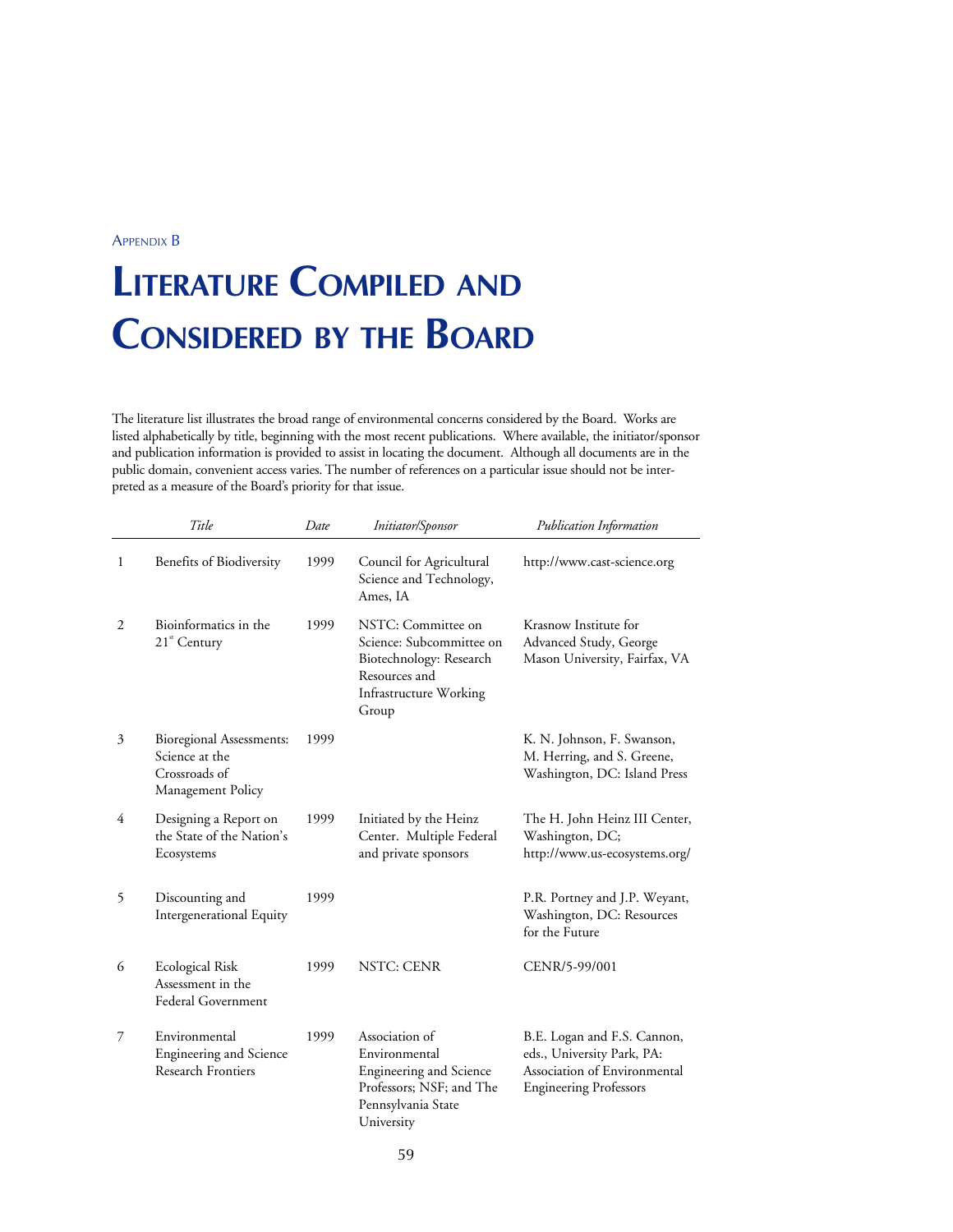|    | Title                                                                                                                              | Date | Initiator/Sponsor                                                                                                                                                              | Publication Information                                                                                                                                                        |
|----|------------------------------------------------------------------------------------------------------------------------------------|------|--------------------------------------------------------------------------------------------------------------------------------------------------------------------------------|--------------------------------------------------------------------------------------------------------------------------------------------------------------------------------|
| 8  | Evolution, Science, and<br>Society: Evolutionary<br>Biology and the<br>National Research<br>Agenda                                 | 1999 | A.P. Sloan Foundation and<br><b>NSF</b>                                                                                                                                        | Thomas R. Meagher, Rutgers,<br>The State University of New<br>Jersey; http://www.amnat.org/                                                                                    |
| 9  | Fragile Dominion,<br>Complexity and the<br>Commons                                                                                 | 1999 |                                                                                                                                                                                | Simon A. Levin, Cambridge:<br>Perseus Publishing                                                                                                                               |
| 10 | Global Environmental<br>Change: Research<br>Pathways for the Next<br>Decade                                                        | 1999 | NRC: Board on<br>Sustainable Development                                                                                                                                       | Washington, DC: National<br><b>Academy Press</b>                                                                                                                               |
| 11 | Hormonally Active<br>Agents in the<br>Environment                                                                                  | 1999 | NRC: Commission on Life<br>Sciences: Board on<br>Environmental Studies and<br>Toxicology                                                                                       | Washington, DC: National<br><b>Academy Press</b>                                                                                                                               |
| 12 | Nature's Numbers                                                                                                                   | 1999 | NRC: Commission on<br>Behavioral and Social<br>Sciences and Education:<br>Committee on National<br>Statistics: Panel on<br>Integrated Environmental<br>and Economic Accounting | W.D. Nordhaus and E.C.<br>Kokkelenberg, eds.,<br>Washington, DC: National<br><b>Academy Press</b>                                                                              |
| 13 | Our Common Journey:<br>A Transition Toward<br>Sustainability                                                                       | 1999 | NRC: Board on<br>Sustainable Development                                                                                                                                       | Washington, DC: National<br><b>Academy Press</b>                                                                                                                               |
| 14 | Preparing Our Children:<br>Math and Science<br>Education in the<br>National Interest                                               | 1999 | <b>NSB</b>                                                                                                                                                                     | NSB 99-31;<br>http://www.nsf.gov/pubs/1999<br>/nsb9931/start.htm                                                                                                               |
| 15 | Sharing the Fish,<br>Toward a National<br>Policy on Individual<br><b>Fishing Quotas</b>                                            | 1999 | NRC: Commission on<br>Geosciences, Environment<br>and Resources: Ocean<br>Studies Board                                                                                        | Washington, DC: National<br><b>Academy Press</b>                                                                                                                               |
| 16 | <b>Sustaining Marine</b><br>Fisheries                                                                                              | 1999 | NRC: Commission on<br>Geosciences, Environment<br>and Resources: Ocean<br>Studies Board                                                                                        | Washington, DC: National<br><b>Academy Press</b>                                                                                                                               |
| 17 | Technology Forces at<br>Work: Profiles of<br>Environmental Research<br>and Development at<br>DuPont, Intel,<br>Monsanto, and Xerox | 1999 | OSTP and RAND Science<br>and Technology Policy<br>Institute                                                                                                                    | S. Resetar, B. Lachman, R.<br>Lempert, and M. Pinto;<br>RAND, Science and<br>Technology Policy Institute;<br>#MR-1068-OSTP;<br>http://www.rand.org/publicati<br>ons/MR/MR1068/ |
| 18 | Toward Environmental<br>Justice: Research,<br><b>Education and Health</b><br>Policy Needs                                          | 1999 | IOM: Committee on<br>Environmental Justice                                                                                                                                     | Washington, DC: National<br><b>Academy Press</b>                                                                                                                               |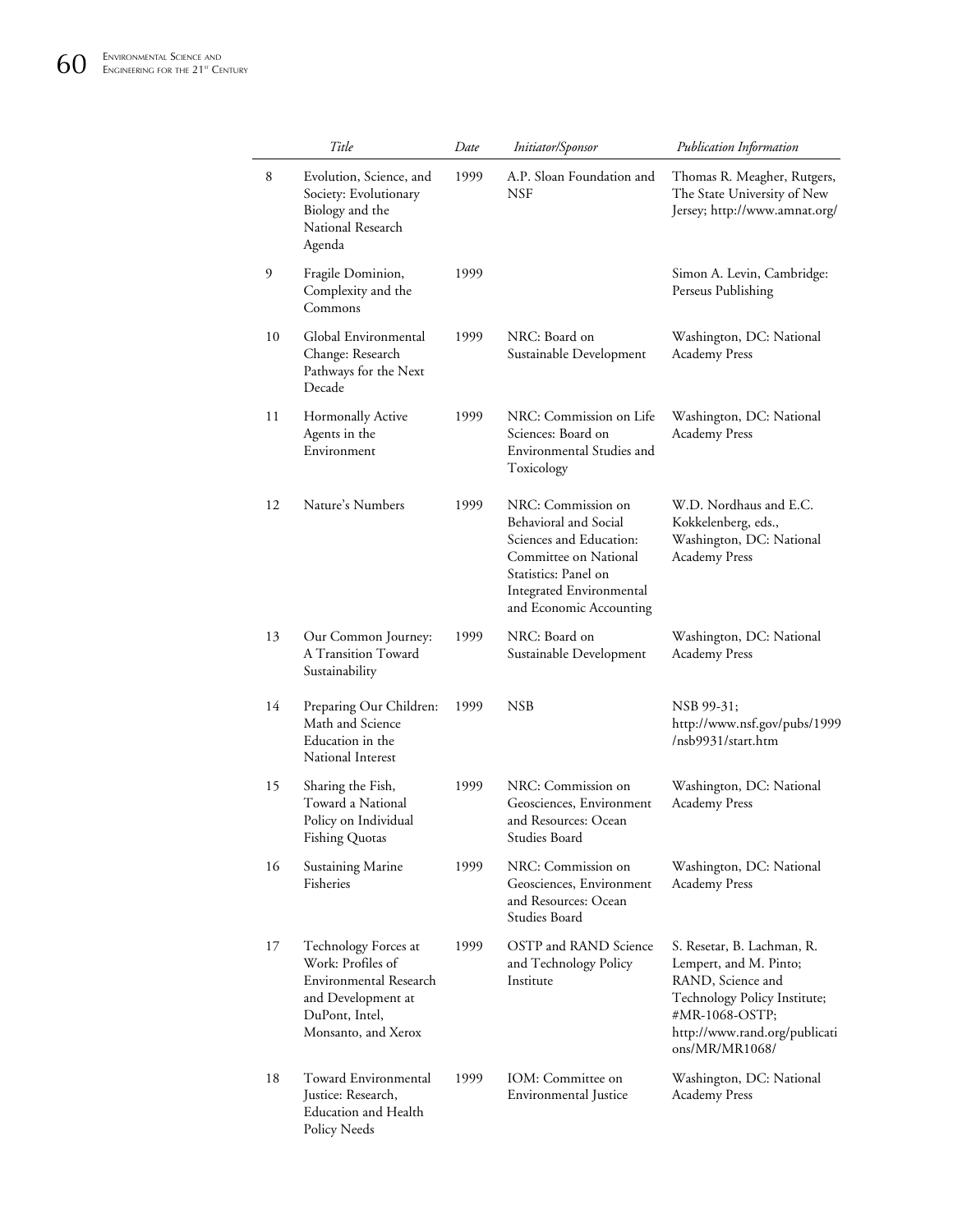|    | Title                                                                                                                                      | Date | Initiator/Sponsor                                                                             | Publication Information                                                                                                                        |
|----|--------------------------------------------------------------------------------------------------------------------------------------------|------|-----------------------------------------------------------------------------------------------|------------------------------------------------------------------------------------------------------------------------------------------------|
| 19 | Towards a Sustainable<br>America: Advancing<br>Prosperity, Opportunity<br>and a Healthy<br>Environment for the 21 <sup>st</sup><br>Century | 1999 | President's Council on<br>Sustainable Development                                             | http://www.whitehouse.gov/<br>PCSD                                                                                                             |
| 20 | Air Quality Research<br>Subcommittee Strategic<br>Plan                                                                                     | 1998 | NSTC: CENR                                                                                    | <b>CENR</b> Executive Secretariat,<br>202-482-5916                                                                                             |
| 21 | Basic Research Needs to<br>Achieve Sustainability:<br>The Carbon Problem                                                                   | 1998 | NSF and DOE                                                                                   | P. Eisenberger, Columbia<br>University, and M. Knotek,<br>DOE, Conference organizers;<br>conference held October 22-<br>24, 1998 in Tucson, AZ |
| 22 | Community-Based<br>Research in the United<br>States                                                                                        | 1998 | The Loka Institute                                                                            | R.E. Sclove, M.L. Scammell,<br>and B. Holland;<br>http://www.loka.org/crn/pubs/<br>comreprt.htm                                                |
| 23 | Consilience: The Unity<br>of Knowledge                                                                                                     | 1998 |                                                                                               | Edward O. Wilson, New York:<br>Alfred A. Knopf, Inc.                                                                                           |
| 24 | <b>Endocrine Disruptors:</b><br>Research Needs and<br>Priorities                                                                           | 1998 | NSTC: CENR                                                                                    | CENR Executive Secretariat,<br>202-482-5916                                                                                                    |
| 25 | Enhancing Integrated<br>Science                                                                                                            | 1998 | Ecological Society of<br>America; Geological<br>Society of America; U.S.<br>Geological Survey | Report of USGS Workshop;<br>http://www.usgs.gov/integrated<br>_science/                                                                        |
| 26 | Entering the Century of<br>the Environment: A<br>New Social Contract for<br>Science                                                        | 1998 |                                                                                               | J. Lubchenco, Science 279:491                                                                                                                  |
| 27 | Excellence in Ecology:<br>The Globalization of<br><b>Ecological Thought</b>                                                                | 1998 |                                                                                               | O. Kinne, Germany: Ecology<br>Institute                                                                                                        |
| 28 | Federal Funds for<br>Research and<br>Development: FY 1996,<br>1997, and 1998                                                               | 1998 | NSF: Division of Science<br><b>Resources Studies</b>                                          | NSF 97-335, Arlington, VA                                                                                                                      |
| 29 | Food Safety, Sufficiency,<br>and Security                                                                                                  | 1998 | Council for Agricultural<br>Science and Technology                                            | http://www.cast-science.org/                                                                                                                   |
| 30 | Foodborne Pathogens:<br>Review of<br>Recommendations                                                                                       | 1998 | Council for Agricultural<br>Science and Technology                                            | http://www.cast-science.org/                                                                                                                   |
| 31 | Future of Ocean<br>Chemistry in the U.S.<br>(FOCUS)                                                                                        | 1998 | NSF                                                                                           | Workshop report;<br>http://www.joss.ucar.edu/joss_<br>psg/project/oce_workshop/<br>focus/                                                      |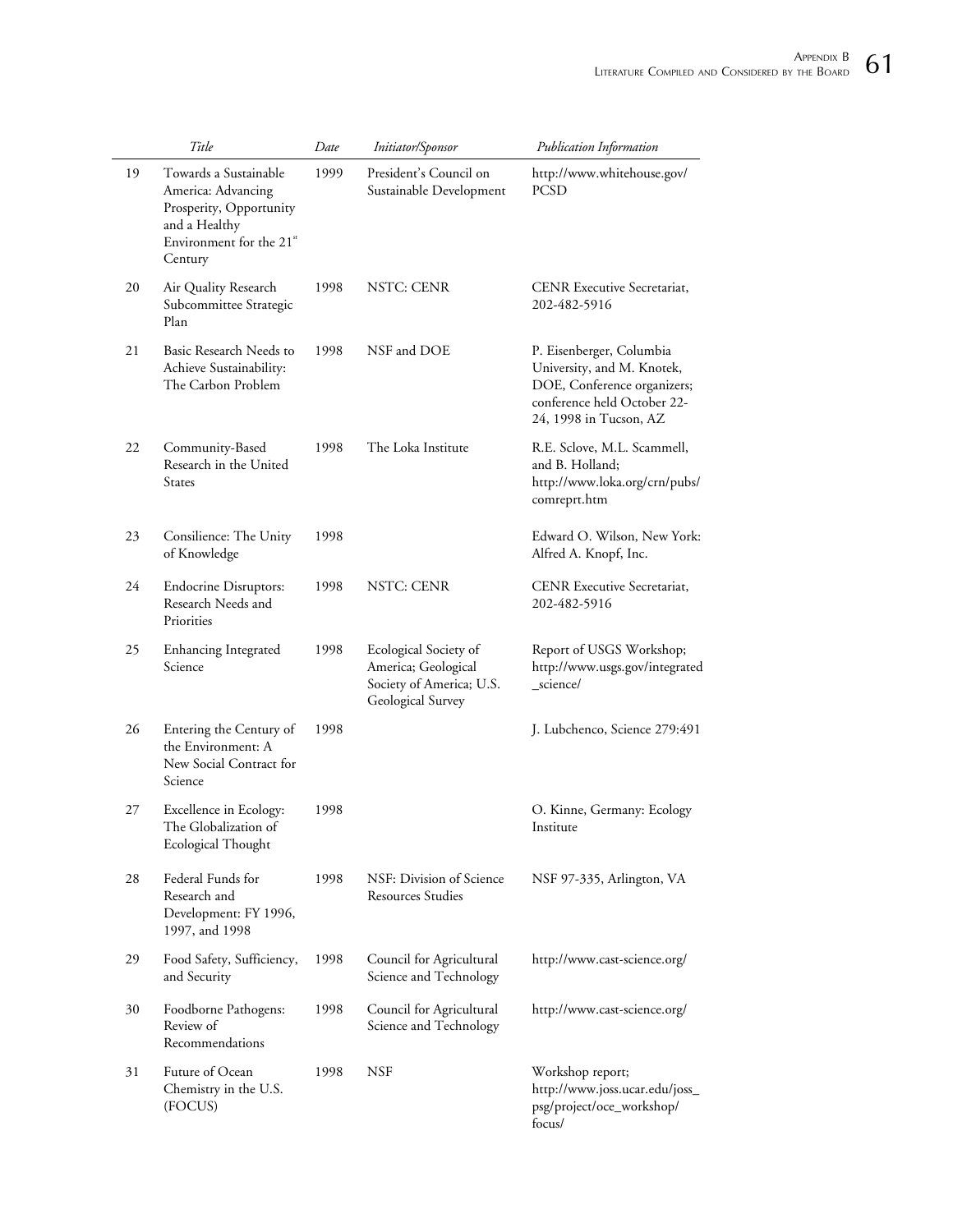|    | Title                                                                                 | Date | Initiator/Sponsor                                                                                          | Publication Information                                                                                                            |
|----|---------------------------------------------------------------------------------------|------|------------------------------------------------------------------------------------------------------------|------------------------------------------------------------------------------------------------------------------------------------|
| 32 | Future of Physical<br>Oceanography<br>(APROPOS)                                       | 1998 | NSF                                                                                                        | Workshop report;<br>http://www.joss.ucar.edu/joss_<br>psg/project/oce_workshop/apr<br>opos/                                        |
| 33 | Global Ecology and<br>Oceanography of<br>Harmful Algal Blooms<br>(GEOHAB)             | 1998 | Intergovernmental<br>Oceanographic<br>Commission: Scientific<br>Committee on Oceanic<br>Research           | Workshop report;<br>http://www.phys.ocean.dal.ca/<br>-jhurst/SCOR/GEOHAB/GE<br>OHAB.html                                           |
| 34 | Global Environmental<br>Change: Research<br>Pathways for the Next<br>Decade           | 1998 | NRC: Policy Division:<br>Board on Sustainable<br>Development: Committee<br>on Global Change<br>Research    | Washington, DC: National<br><b>Academy Press</b>                                                                                   |
| 35 | Global Ocean<br>Observing System<br>(GOOS): Prospectus<br>1998                        | 1998 | UNESCO: Joint Scientific<br>and Technical Committee<br>for the Global Ocean<br>Observing System            | Paris: Intergovernmental<br>Oceanographic Commission;<br>ISBN 0-904175-39-1; 168 pp.                                               |
| 36 | Hydrologic Sciences:<br>Taking Stock and<br>Looking Ahead                             | 1998 | NRC: Commission on<br>Geosciences, Environment,<br>and Resources: Water<br>Science and Technology<br>Board | Washington, DC: National<br>Academy Press; 138 pp.                                                                                 |
| 37 | International<br>Environmental Law and<br>Policy                                      | 1998 | <b>University Casebook Series</b>                                                                          | D. Hunter, J. Salzman, and D.<br>Zaelke, New York: Foundation<br>Press                                                             |
| 38 | Is Coastal<br>Eutrophication out of<br>Control?                                       | 1998 |                                                                                                            | J. Pelly, Environmental Science<br>& Technology 3(10):462-66                                                                       |
| 39 | Linking Industrial<br>Ecology to Public<br>Policy: Report of a<br>Workshop            | 1998 | NSF                                                                                                        | C. Andrews, D. Rejeski, R.<br>Socolow, and V. Thomas,<br>RU/EJBS Working Paper 4;<br>http://policy.rutgers.edu/projec<br>ts/ie.htm |
| 40 | Major U.S.<br>Oceanographic Research<br>Programs: Impacts,<br>Legacies and the Future | 1998 | Marine Technology<br>Society                                                                               | Marine Technology Society<br>Journal 32(3)                                                                                         |
| 41 | Monitoring for Fine<br>Particulate Matter                                             | 1998 | OSTP and RAND: CTI                                                                                         | Elisa Eiseman, Santa Monica:<br>Critical Technologies Institute,<br>RAND                                                           |
| 42 | Ocean Ecology:<br>Understanding and<br>Vision for Research<br>(OEUVRE)                | 1998 | NSF                                                                                                        | Workshop report;<br>http://www.joss.ucar.edu/joss_<br>psg/project/oce_workshop/oeu<br>vre/report/                                  |
| 43 | Opportunities in Ocean<br>Sciences: Challenges on<br>the Horizon                      | 1998 | NRC: Ocean Studies<br>Board (Kenneth Brink,<br>Chair)                                                      | Washington, DC: National<br><b>Academy Press</b>                                                                                   |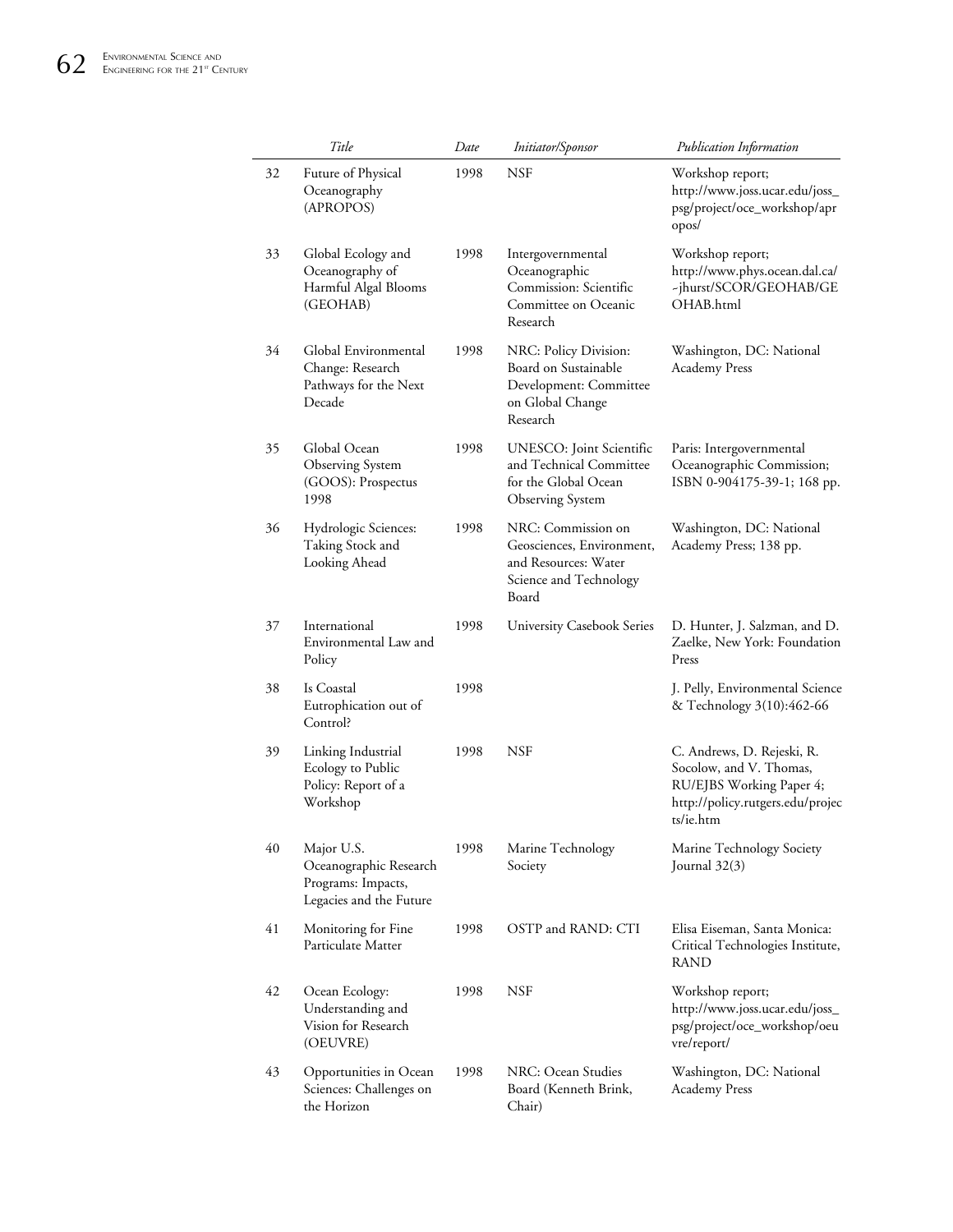|    | Title                                                                                                                     | Date | Initiator/Sponsor                                                            | Publication Information                                                                                                                |
|----|---------------------------------------------------------------------------------------------------------------------------|------|------------------------------------------------------------------------------|----------------------------------------------------------------------------------------------------------------------------------------|
| 44 | Our Changing Planet:<br>The FY 1999 U.S.<br>Global Change Research<br>Program                                             | 1998 | NSTC: CENR:<br>Subcommittee on Global<br>Change Research                     | Washington, DC: OSTP; 130<br>pp.                                                                                                       |
| 45 | Park Science:<br>Integrating Research &<br>Resource Management                                                            | 1998 | DOI: National Park<br>Service                                                | http://www.nature.nps.gov/par<br>ksci/                                                                                                 |
| 46 | Program Guide to<br>Federally Funded<br>Environment and<br>Natural Resources R&D                                          | 1998 | NSTC: CENR                                                                   | CENR Executive Secretariat,<br>202-482-5916 U.S. GPO                                                                                   |
| 47 | Protecting Our Planet,<br>Securing Our Future:<br>Linkages Among Global<br><b>Environmental Issues</b><br>and Human Needs | 1998 | UNEP; NASA; and the<br>World Bank                                            | Robert Watson et al.; UNEP                                                                                                             |
| 48 | Report of U.S. Southern<br>Ocean GLOBEC<br>Planning Workshop                                                              | 1998 | NSF                                                                          | Workshop report;<br>http://www.ccpo.odu.edu/Rese<br>arch/globec/dcmeeting/dcrept.<br>html                                              |
| 49 | Research Frontiers in<br>Environmental<br>Engineering                                                                     | 1998 | NSF and Association of<br>Environmental<br><b>Engineering Professors</b>     | B.E. Logan, C.R. O'Melia, and<br>B.E. Rittman, eds., Monterey,<br>CA: Association of<br><b>Environmental Engineering</b><br>Professors |
| 50 | Russian-American<br>Initiative on Shelf-Land<br>Environments in the<br>Arctic (RAISE) Program<br>Plan                     | 1998 | Arctic Research<br>Consortium of the U.S.                                    | http://www.arcus.org/Publicati<br>ons/index.html                                                                                       |
| 51 | Strategic Directions for<br>the U.S. Geological<br>Survey Ground-water<br>Resources Program                               | 1998 | USGS                                                                         | A Report to Congress;<br>http://water.usgs.gov/ogw/gwr<br>p/stratdir/                                                                  |
| 52 | Successes, Limitations,<br>and Frontiers in<br><b>Ecosystem Science</b>                                                   | 1998 |                                                                              | M.L. Pace and P.M. Groffman,<br>eds., New York: Springer-<br>Verlag; 499 pp.                                                           |
| 53 | Teaming With Life:<br>Investing in Science to<br>Understand and Use<br>America's Living Capital                           | 1998 | PCAST: Panel on<br>Biodiversity and<br>Ecosystems                            | http://www.whitehouse.gov/W<br>H/EOP/OSTP/html/OSTP_H<br>ome.html                                                                      |
| 54 | The Atmospheric<br>Sciences: Entering the<br>Twenty-first Century                                                         | 1998 | NRC: Board on<br>Atmospheric Sciences and<br>Climate (John Dutton,<br>Chair) | http://www.nap.edu/books/03<br>09064155/html/R1.html                                                                                   |
| 55 | The Global Observing<br>Systems                                                                                           | 1998 | <b>ICSU</b>                                                                  | http://www.icsu.org/                                                                                                                   |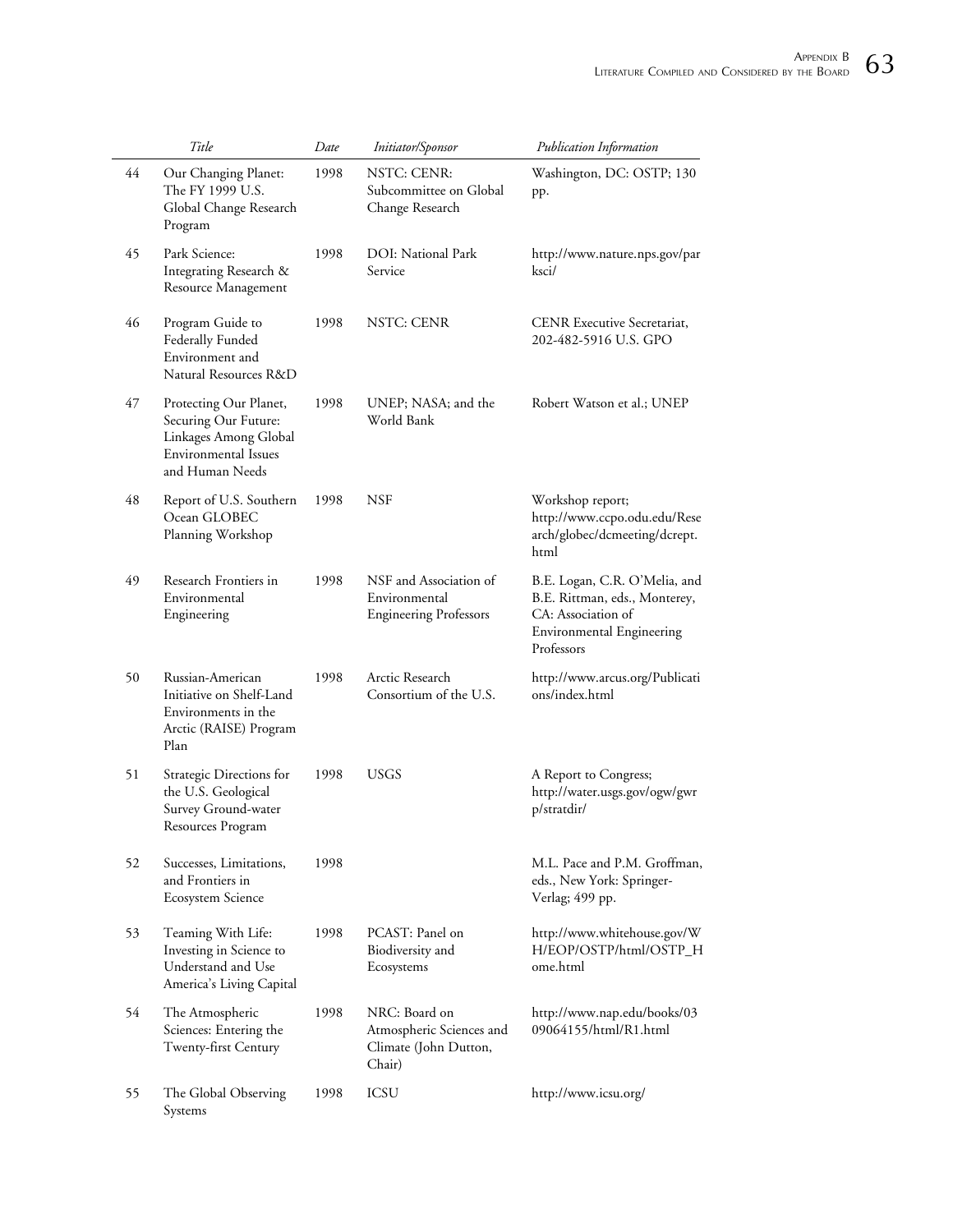|    | Title                                                                                                                                                                                                                | Date | Initiator/Sponsor                                                                           | <b>Publication Information</b>                                                                                                                     |
|----|----------------------------------------------------------------------------------------------------------------------------------------------------------------------------------------------------------------------|------|---------------------------------------------------------------------------------------------|----------------------------------------------------------------------------------------------------------------------------------------------------|
| 56 | The National Report<br>Card on Environmental<br>Knowledge, Attitudes<br>and Behaviors: The<br>Seventh Annual Survey<br>of Adult Americans                                                                            | 1998 | National Environment<br>Education & Training<br>Foundation and Roper<br>Starch Worldwide    | http://www.neetf.org/                                                                                                                              |
| 57 | The OECD<br>Megascience Forum:<br>Workshop on Global-<br>scale Issues                                                                                                                                                | 1998 | OECD                                                                                        | Summary of workshop held<br>March 4-6, 1998, in Sweden;<br>http://www.oecd.org/                                                                    |
| 58 | The Regional Impacts of<br>Climate Change: An<br>Assessment of<br>Vulnerability                                                                                                                                      | 1998 | WMO and UNEP: IPCC                                                                          | R.T. Watson, M.C.<br>Zinyowere, and R.H. Moss,<br>eds., Cambridge University<br>Press                                                              |
| 59 | The TOGA Decade:<br>Reviewing the Progress<br>of El Niño Research and<br>Prediction                                                                                                                                  | 1998 | American Geophysical<br>Union                                                               | D.L.T. Anderson, E.S.<br>Sarachik, and P.J. Webster,<br>eds., Washington, DC:<br>American Geophysical Union,<br>Journal of Geophysical<br>Research |
| 60 | Toward Prediction of<br>the Arctic System:<br>Predicting States of the<br>Arctic System on<br>Seasonal-to-Century<br>Time Scales by<br>Integrating<br>Observations, Process<br>Research, Modeling,<br>and Assessment | 1998 | Arctic Research<br>Consortium of the U.S.                                                   | http://www.arcus.org/Publicati<br>ons/index.html                                                                                                   |
| 61 | Unlocking Our Future:<br>Toward a New National<br>Science Policy ("Ehlers<br>Report")                                                                                                                                | 1998 | U.S. House of<br>Representatives:<br>Committee on Science                                   | Report to Congress;<br>http://www.house.gov/science/<br>science_policy_study.htm                                                                   |
| 62 | Visions for Natural<br>Resource Education and<br>Ecosystem Science for<br>the 21 <sup>st</sup> Century                                                                                                               | 1998 | Northwest Center for<br>Sustainable Resources;<br>Chemeketa Community<br>College, Salem, OR | Interim unpublished report                                                                                                                         |
| 63 | Weaving a Web of<br>Wealth: Biological<br>Informatics for Industry,<br>Science, and Health                                                                                                                           | 1998 | Australian Academy of<br>Science                                                            | GPO Box 783, Canberra ACT<br>2601; ISBN 0 85847 2147                                                                                               |
| 64 | Year of the Ocean:<br><b>Discussion Papers</b>                                                                                                                                                                       | 1998 | U.S. Federal agencies with<br>ocean-related programs                                        | NOAA: Office of the Chief<br>Scientist (W.S. Wilson,<br>Coordinator)                                                                               |
| 65 | A Research Programme<br>on Climate Variability<br>and Predictability for<br>the 21 <sup>st</sup> Century<br>(CLIVAR)                                                                                                 | 1997 | ICSU: World Climate<br>Research Programme (H.<br>Grassl, Director)                          | World Climate Research<br>Programme No. 101,<br>WMO/TD No. 853, ICPO<br>No.10                                                                      |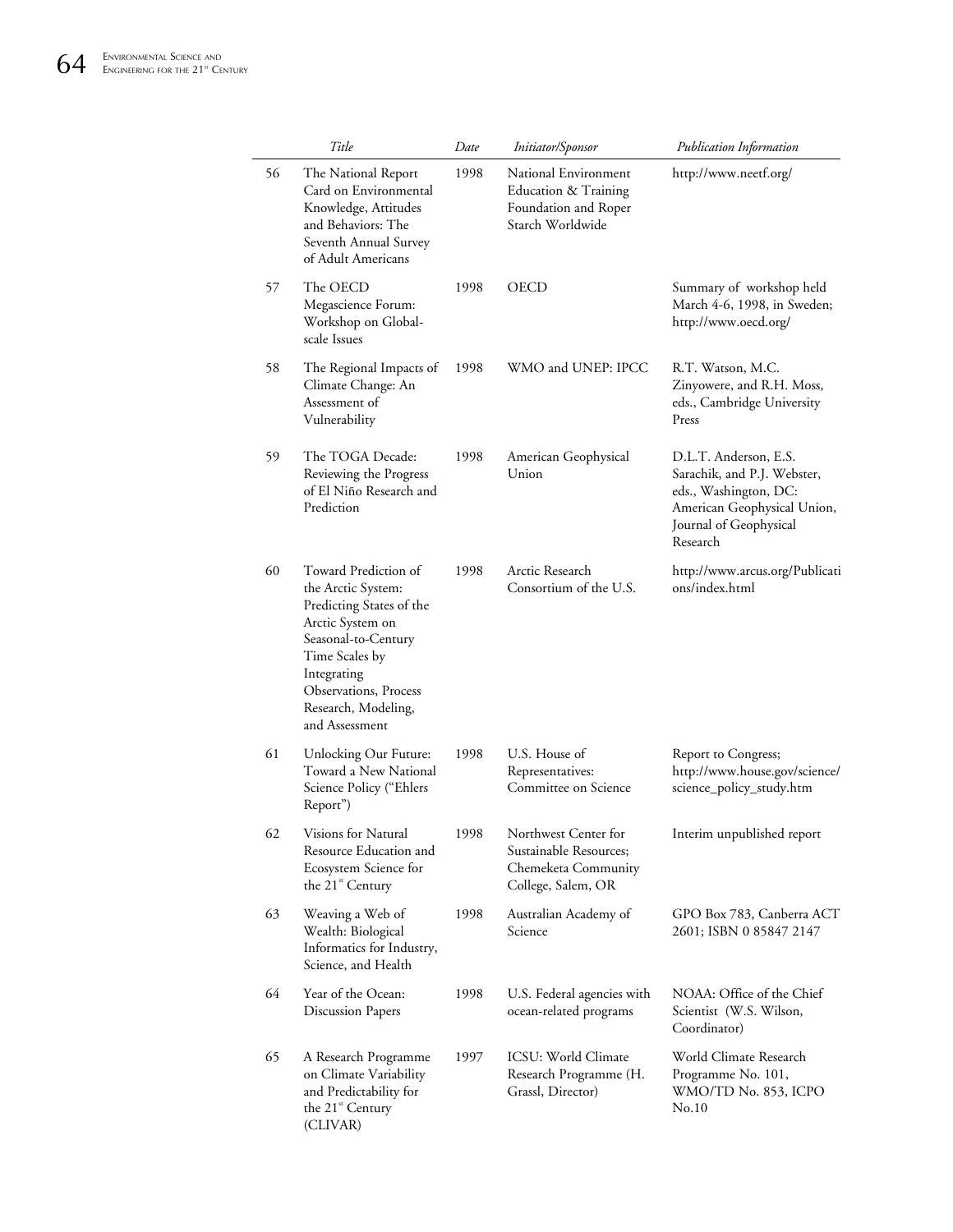|    | Title                                                                                               | Date | Initiator/Sponsor                                                                                            | Publication Information                                                                                                            |
|----|-----------------------------------------------------------------------------------------------------|------|--------------------------------------------------------------------------------------------------------------|------------------------------------------------------------------------------------------------------------------------------------|
| 66 | Arctic Pollution Issues:<br>A State of the Arctic<br><b>Environment Report</b>                      | 1997 | Arctic Monitoring and<br>Assessment Programme                                                                | http://www.grida.no/amap/                                                                                                          |
| 67 | Atmospheric Nitrogen<br>Deposition to Coastal<br>Wetlands                                           | 1997 | Ecological Society of<br>America: Sustainable<br><b>Biosphere Initiative</b>                                 | Workshop report;<br>http://esa.sdsc.edu/sbindep1.ht<br>m                                                                           |
| 68 | Building a Foundation<br>for Sound<br>Environmental<br>Decisions                                    | 1997 | NRC                                                                                                          | Washington, DC: National<br><b>Academy Press</b>                                                                                   |
| 69 | Climate Change: State<br>of Knowledge                                                               | 1997 | OSTP                                                                                                         | http://www.whitehouse.gov/W<br>H/EOP/OSTP/html/OSTP_H<br>ome.html                                                                  |
| 70 | Climate, Ecology, and<br>Human Health                                                               | 1997 | NOAA; NASA; and NSF                                                                                          | Paul R. Epstein, Consequences<br>3(2);<br>http://www.gcrio.org/CONSE<br>QUENCES/introCON.html                                      |
| 71 | Contribution of Animal<br>Products to Healthful<br>Diets                                            | 1997 | Council for Agricultural<br>Science and Technology                                                           | http://www.cast-science.org/                                                                                                       |
| 72 | Cooperative Ecosystem<br>Studies Units: Concept<br>Paper                                            | 1997 | Cooperative Ecosystem<br>Studies Units:<br><b>Implementation Working</b><br>Group                            | Gary Machlis, Chair                                                                                                                |
| 73 | Critical Issues in K-12<br>Environmental<br>Education                                               | 1997 | Morgan State University:<br>EPA Teacher Institute                                                            | Unpublished workshop report,<br>July 11, 1997                                                                                      |
| 74 | East Central Europe: An<br>Environment in<br>Transition                                             | 1997 |                                                                                                              | J.L. Schnoor, J.N. Galloway,<br>and B. Moldan, Environmental<br>Science & Technology<br>31(9):412-416                              |
| 75 | Environmentally<br>Significant<br>Consumption: Research<br>Directions                               | 1997 | NRC: Committee on the<br>Human Dimensions of<br>Global Change                                                | P.C. Stern, T. Dietz, V.W.<br>Ruttan, R.H. Socolow, and<br>J.L. Sweeney, eds.,<br>Washington, DC: National<br><b>Academy Press</b> |
| 76 | Federal Energy Research<br>and Development for<br>the Challenges of the<br>21 <sup>st</sup> Century | 1997 | <b>PCAST</b>                                                                                                 | OSTP;<br>http://www.whitehouse.gov/W<br>H/EOP/OSTP/html/OSTP_H<br>ome.html                                                         |
| 77 | Federal Environmental<br>Research and<br>Development: Status<br>Report With<br>Recommendations      | 1997 | Carnegie Commission on<br>Science, Technology, and<br>Government (David Z.<br>Robinson, Task Force<br>Chair) | Carnegie Commission on<br>Science, Technology and<br>Government, Memorandum<br>Author: Dan Sarewitz.<br>Washington, DC; 25 pp.     |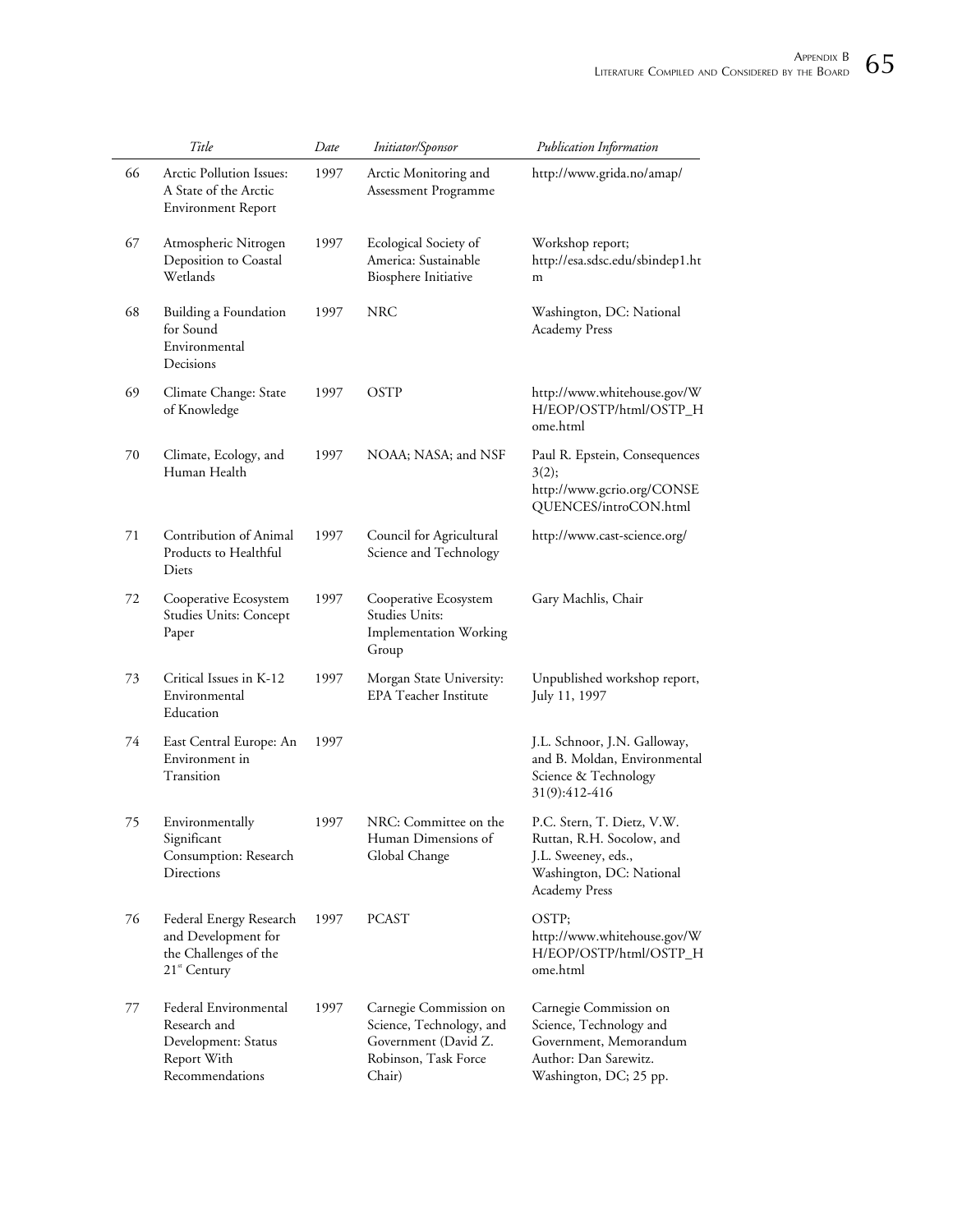|    | Title                                                                                                                     | Date | Initiator/Sponsor                                                                                           | Publication Information                                                                                                                                             |
|----|---------------------------------------------------------------------------------------------------------------------------|------|-------------------------------------------------------------------------------------------------------------|---------------------------------------------------------------------------------------------------------------------------------------------------------------------|
| 78 | From Classroom to<br>Community and<br>Beyond: Educating for a<br>Sustainable Future                                       | 1997 | President's Council on<br>Sustainable Development:<br>Public Linkage, Dialogue,<br>and Education Task Force | http://www.whitehouse.gov/P<br><b>CSD</b>                                                                                                                           |
| 79 | <b>Fuels Decarbonization</b><br>and Carbon<br>Sequestration: Report of<br>a Workshop                                      | 1997 | <b>DOE</b>                                                                                                  | Robert Socolow, ed., Report<br>No. 302; Princeton: Center for<br>Energy & Environmental<br>Studies, Princeton University;<br>http://www.princeton.edu/~cee<br>sdoe/ |
| 80 | Global Ocean<br>Ecosystem Dynamics<br>(GLOBEC) Science<br>Plan                                                            | 1997 | ICSU: Scientific<br>Committee on Oceanic<br>Research                                                        | The International Geosphere-<br>Biosphere Programme Report<br>40; B.J. Rothschild, Chair                                                                            |
| 81 | Human Alteration of<br>the Global Nitrogen<br>Cycle: Causes and<br>Consequences                                           | 1997 | Ecological Society of<br>America                                                                            | Issues in Ecology, No. 1<br>(Spring);<br>http://www.sdsc.edu/~ESA/                                                                                                  |
| 82 | Integrating the Nation's<br>Environmental<br>Monitoring and<br>Research Networks and<br>Programs: A Proposed<br>Framework | 1997 | NSTC: CENR:<br>Environmental<br>Monitoring Team (M.<br>Ruggiero and D. Scavia,<br>Team Leaders)             | <b>CENR</b> Executive Secretariat,<br>202-482-5916                                                                                                                  |
| 83 | Lessons From the<br>Montreal Protocol                                                                                     | 1997 | Environment Canada                                                                                          | Colloquium findings;<br>http://www.ec.gc.ca/ozone/tent<br>hann/coll_e.htm                                                                                           |
| 84 | Linking Sustainable<br><b>Community Activities</b><br>to Pollution Prevention:<br>A Sourcebook                            | 1997 | OSTP and RAND: CTI                                                                                          | Beth E. Lachman, Critical<br>Technologies Institute, RAND                                                                                                           |
| 85 | Modeling the Arctic<br>System                                                                                             | 1997 | Arctic Research<br>Consortium of the U.S.                                                                   | http://www.arcus.org/Publicati<br>ons/index.html                                                                                                                    |
| 86 | Nature's Services:<br>Societal Dependence on<br>Natural Ecosystems                                                        | 1997 |                                                                                                             | Gretchen C. Daily,<br>Washington, DC: Island Press                                                                                                                  |
| 87 | Organizing for Research<br>and Development in the<br>21 <sup>st</sup> Century                                             | 1997 | NSF and DOE                                                                                                 | P.M. Eisenberger, A.R. Faust,<br>and M. Knotek, eds.,<br>Princeton: Princeton Materials<br>Institute, Princeton University.<br>http://pmi.princeton.edu/            |
| 88 | Our Changing Climate                                                                                                      | 1997 | NOAA and UCAR                                                                                               | Reports to the Nation, NOAA<br>Office of Global Programs and<br><b>UCAR</b>                                                                                         |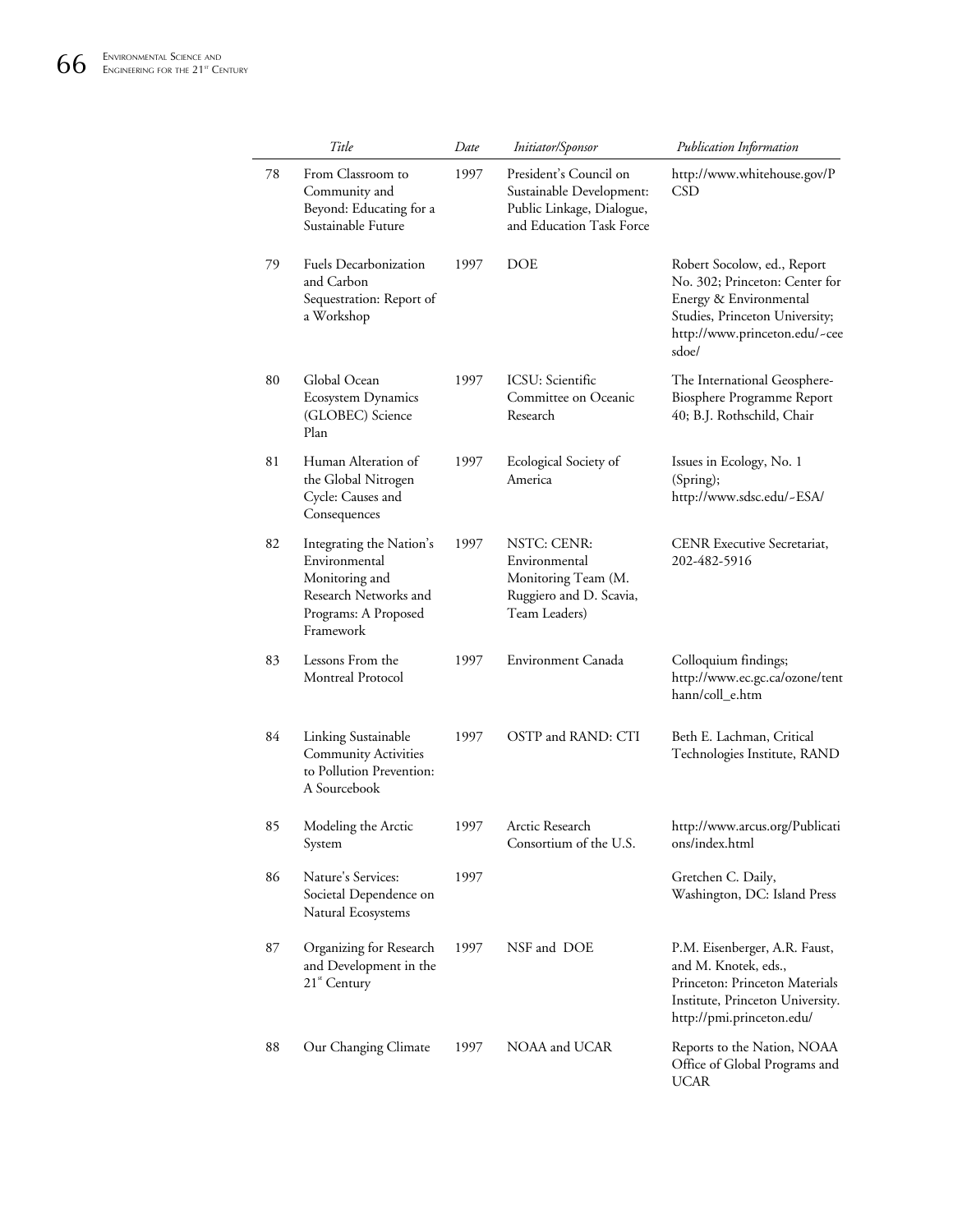|     | Title                                                                                                                            | Date | Initiator/Sponsor                                                                    | Publication Information                                                                                                                                                                         |
|-----|----------------------------------------------------------------------------------------------------------------------------------|------|--------------------------------------------------------------------------------------|-------------------------------------------------------------------------------------------------------------------------------------------------------------------------------------------------|
| 89  | People and the Arctic: A<br>Prospectus for Research<br>on the Human<br>Dimensions of the<br>Arctic System                        | 1997 | Arctic Research<br>Consortium of the U.S.                                            | http://www.arcus.org/Publicati<br>ons/index.html                                                                                                                                                |
| 90  | Science & Engineering<br>Degrees 1966-1995                                                                                       | 1997 | NSF: Division of Science<br><b>Resources Studies</b>                                 | NSF 97-335, Arlington, VA;<br>http://www.nsf.gov/sbe/srs/nsf<br>97335/start.htm                                                                                                                 |
| 91  | Science and Technology<br>Shaping the Twenty-<br>first Century                                                                   | 1997 | OSTP                                                                                 | Report to Congress;<br>http://www.whitehouse.gov/W<br>H/EOP/OSTP/html/OSTP_H<br>ome.html                                                                                                        |
| 92  | The Global Ocean<br>Observing System:<br>Users, Benefits, and<br>Priorities                                                      | 1997 | NRC: Ocean Studies<br>Board                                                          | Washington, DC: National<br><b>Academy Press</b>                                                                                                                                                |
| 93  | The Microbial World:<br>Foundation of the<br>Biosphere                                                                           | 1997 | NSF; NOAA; DOE; and<br>American Society for<br>Microbiology                          | Colloquium report of the<br>American Academy of<br>Microbiology; J.T. Staley,<br>R.W. Castenholz, R.R.<br>Colwell, J.G. Holt, M.D.<br>Kane, N.R. Pace, A.A. Salyers,<br>and J.M. Tiedje; 32 pp. |
| 94  | Valuing Ground Water:<br>Economic Concepts and<br>Approaches                                                                     | 1997 | NRC: Commission on<br>Geosciences, Environment,<br>and Water (L.W. Canter,<br>Chair) | Washington, DC: National<br><b>Academy Press</b>                                                                                                                                                |
| 95  | A Geography of Hope:<br>America's Private Land                                                                                   | 1996 | <b>USDA: Natural Resources</b><br>Conservation Service                               | USDA Program Aid 1548 (C.<br>Cox and M. Schnepf, Project<br>Managers)                                                                                                                           |
| 96  | A Plan for a Research<br>Program on Aerosol<br>Radiative Forcing and<br>Climate Change                                           | 1996 | NRC: Board on<br>Atmospheric Sciences and<br>Climate                                 | Washington, DC: National<br><b>Academy Press</b>                                                                                                                                                |
| 97  | An International<br>Programme of<br><b>Biodiversity Science:</b><br>Operational Plan                                             | 1996 | <b>DIVERSITAS</b>                                                                    | http://www.icsu.org/DIVERSI<br>TAS/Plan/index.html                                                                                                                                              |
| 98  | Climate Change and<br>Human Health                                                                                               | 1996 | WHO; WMO; and UNEP                                                                   | A.J. McMichael, A. Haines, R.<br>Sloof, and S. Kovats, Geneva                                                                                                                                   |
| 99  | Common Future for<br>Long-Term Ecological<br>Research, Land Margin<br>Ecosystem Research and<br>Joint Global Ocean Flux<br>Study | 1996 | NSF                                                                                  | Workshop report;<br>http://atlantic.evsc.virginia.edu<br>/-bph/LTER_LMER/NSFrepo<br>rt.html                                                                                                     |
| 100 | <b>Ecological Resource</b><br>Monitoring: Change<br>and Trend Detection                                                          | 1996 | Ecological Society of<br>America: Sustainable<br>Biosphere Initiative                | Workshop report;<br>http://esa.sdsc.edu/sbi_bull8.ht<br>m                                                                                                                                       |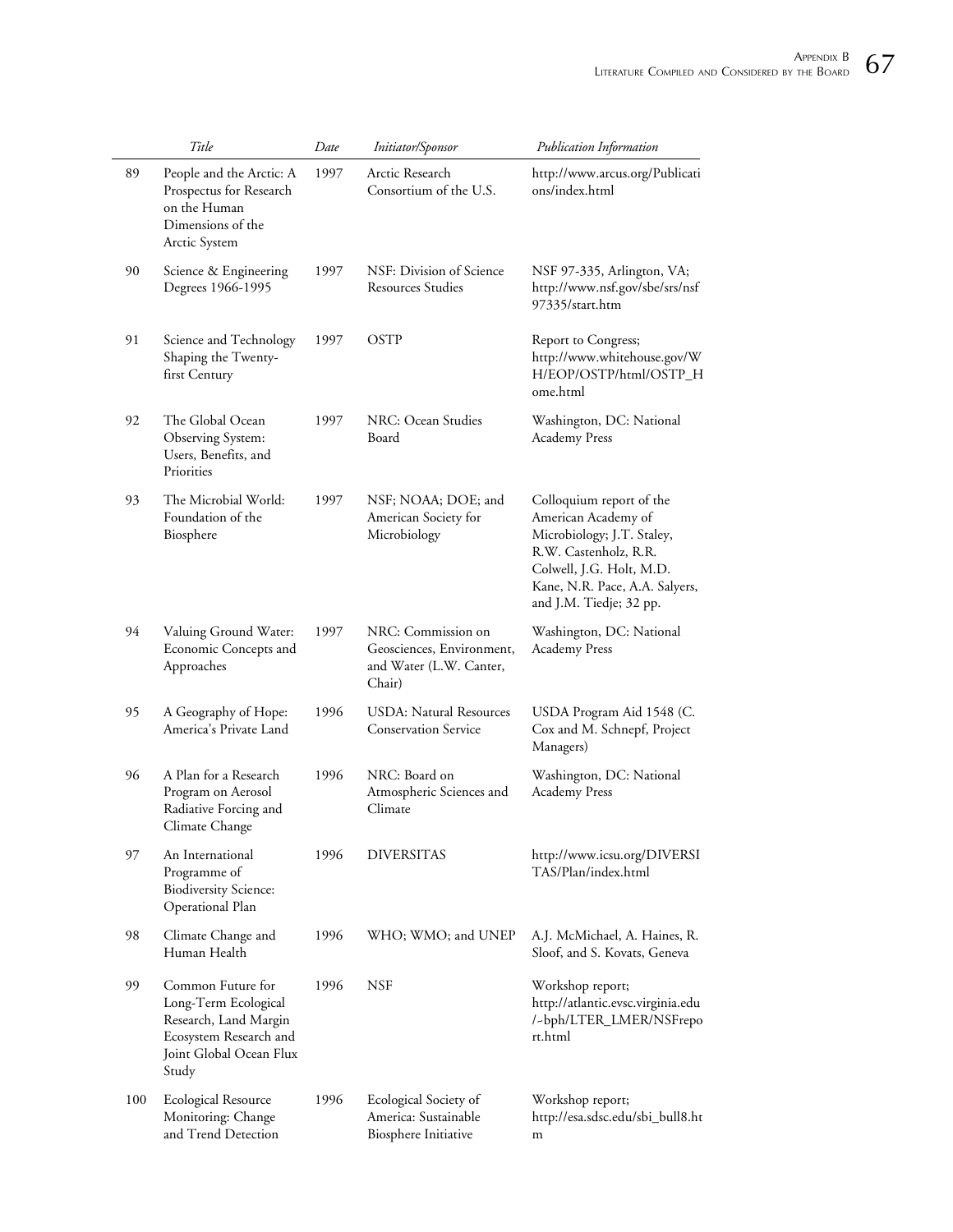|     | Title                                                                                              | Date | Initiator/Sponsor                                                                                                                                                                    | Publication Information                                                                                                                                                                                                    |
|-----|----------------------------------------------------------------------------------------------------|------|--------------------------------------------------------------------------------------------------------------------------------------------------------------------------------------|----------------------------------------------------------------------------------------------------------------------------------------------------------------------------------------------------------------------------|
| 101 | Ecologically Based Pest<br>Management, New<br>Solutions for a New<br>Century                       | 1996 | NRC: Board on<br>Agriculture: Committee on<br>Pest and Pathogen Control<br>Through Management of<br><b>Biological Control Agents</b><br>and Enhanced Cycles and<br>Natural Processes | Washington, DC: National<br>Academy Press; 144 pp.                                                                                                                                                                         |
| 102 | Freshwater Ecosystems:<br>Revitalizing Educational<br>Programs in Limnology<br>("Brezonik Report") | 1996 | NRC: Commission on<br>Geosciences, Environment,<br>and Resources: Water<br>Science and Technology<br>Board: Committee on<br><b>Inland Aquatic Ecosystems</b><br>(P. Brezonik, Chair) | Washington, DC: National<br>Academy Press; 364 pp.                                                                                                                                                                         |
| 103 | Frontiers of Illusion,<br>Science, Technology,<br>and the Politics of<br>Progress                  | 1996 |                                                                                                                                                                                      | Daniel Sarewitz, Philadelphia:<br><b>Temple University Press</b>                                                                                                                                                           |
| 104 | FUMAGES: Future of<br>Marine Geology and<br>Geophysics                                             | 1996 | NSF and ONR: Coastal<br>Dynamics Program                                                                                                                                             | Workshop report (P. Baker and<br>M. McNutt, compilers);<br>http://www.joss.ucar.edu/joss_<br>psg/project/oce_workshop/fum<br>ages/                                                                                         |
| 105 | Functional Roles of<br>Biodiversity: A Global<br>Perspective. SCOPE 55                             | 1996 | <b>SCOPE</b>                                                                                                                                                                         | H.A. Mooney, J.H. Cushman,<br>E. Medina, O.E. Sala, and E-D<br>Schulze, Chichester: John<br>Wiley                                                                                                                          |
| 106 | Global Change and<br><b>Terrestrial Ecosystems</b>                                                 | 1996 | International Geosphere-<br>Biosphere Programme and<br><b>ICSU</b>                                                                                                                   | B. Walker and W. Steffen, UK:<br>Cambridge University Press                                                                                                                                                                |
| 107 | Global Change: Effects<br>on Coniferous Forests<br>and Grasslands. SCOPE<br>56                     | 1996 | <b>SCOPE</b>                                                                                                                                                                         | A.I. Breymeyer, D.O. Hall,<br>J.M. Melillo, and G.I. Agren,<br>Chichester: John Wiley                                                                                                                                      |
| 108 | Global Climate Change<br>& Sustainability:<br>Enhancing the<br>Policy/Science Dialogue             | 1996 | Dutch & U.S.<br>Governments                                                                                                                                                          | Proceedings of the $27^{\rm th}$<br>International Conference of<br>the International Simulation &<br>Gaming Association; J.H.G.<br>Klabbers, C. Bernabo, B.<br>Moomaw, T. Carter, S.P.<br>Hammond, and M.<br>Hisschemoller |
| 109 | Grazing on Public<br>Lands                                                                         | 1996 | Council for Agricultural<br>Science and Technology                                                                                                                                   | http://www.cast-science.org/                                                                                                                                                                                               |
| 110 | <b>Integrated Animal</b><br>Waste Management                                                       | 1996 | Council for Agricultural<br>Science and Technology                                                                                                                                   | http://www.cast-science.org/                                                                                                                                                                                               |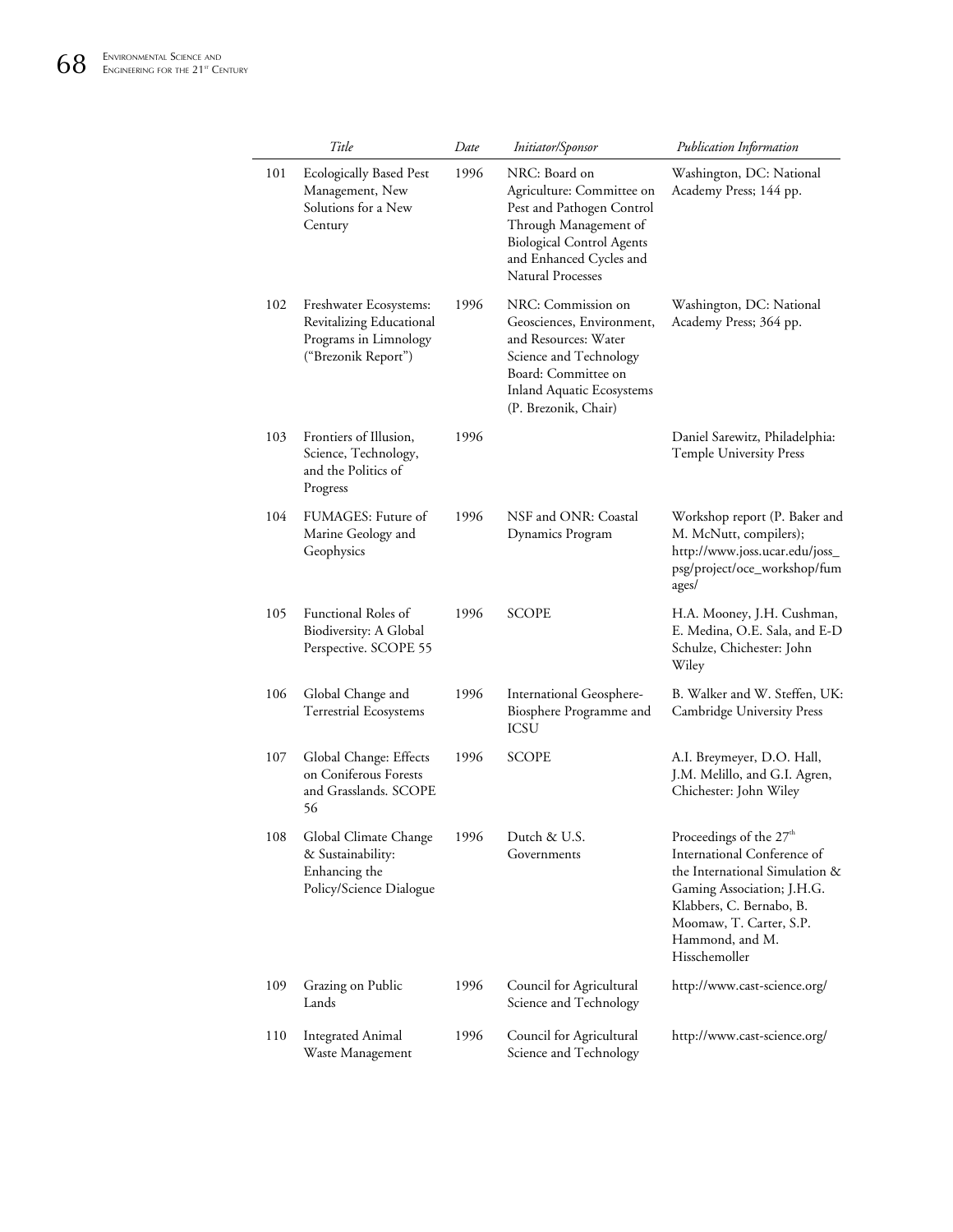|     | Title                                                                                                                     | Date<br>Initiator/Sponsor |                                                                                                                | Publication Information                                                                                                                   |  |
|-----|---------------------------------------------------------------------------------------------------------------------------|---------------------------|----------------------------------------------------------------------------------------------------------------|-------------------------------------------------------------------------------------------------------------------------------------------|--|
| 111 | Linking Science &<br>Technology to Society's<br><b>Environmental Goals</b><br>("Ahearne-Stever<br>Report")                | 1996                      | NRC: Policy Division:<br>Committee on the<br>National Forum on<br>Science and Technology<br>Goals: Environment | Washington, DC: National<br>Academy Press; 530 pp.                                                                                        |  |
| 112 | National Acid<br>Precipitation Assessment<br>Program (NAPAP)                                                              | 1996                      | <b>NAPAP</b>                                                                                                   | Report to Congress,<br>Washington, DC: U.S. GPO                                                                                           |  |
| 113 | Natural Disaster<br>Reduction: A Plan for<br>the Nation                                                                   | 1996                      | NSTC: CENR:<br>Subcommittee on Natural<br><b>Disaster Reduction</b>                                            | <b>CENR</b> Executive Secretariat,<br>202-482-5916                                                                                        |  |
| 114 | Nitrogen Cycling in the<br>North Atlantic Ocean<br>and Its Watersheds                                                     | 1996                      | <b>SCOPE</b>                                                                                                   | Robert W. Howarth,<br>Netherlands: Kluwer Academic<br>Publishers                                                                          |  |
| 115 | Nuclear Science: A Long<br>Range Plan                                                                                     | 1996                      | DOE/NSF Nuclear<br>Science Advisory<br>Committee                                                               | http://pubweb.bnl.gov/~nsac/                                                                                                              |  |
| 116 | Oceans 2000: Bridging<br>the Millennia:<br>Partnerships for<br>Stakeholders in the<br>Oceans                              | 1996                      | Consortium for<br>Oceanographic Research<br>and Education (CORE)                                               | Interagency Partnership<br>Initiative, CORE, 1755<br>Massachusetts Avenue, NW,<br>Suite 800, Washington, DC<br>20036-2102; core@brook.edu |  |
| 117 | Particle Flux in the<br>Ocean. SCOPE 57                                                                                   | 1996                      | SCOPE                                                                                                          | V. Ittekkot, P. Schafer, S.<br>Honjo, and P.J. Depetris,<br>Chichester: John Wiley                                                        |  |
| 118 | Sustainable America: A<br>New Consensus for<br>Prosperity,<br>Opportunity, and a<br>Healthy Environment<br>for the Future | 1996                      | President's Council on<br>Sustainable Development                                                              | D.T. Buzzelli and J. Lash, Co-<br>chairs; Washington, DC: U.S.<br>GPO; ISBN 0-16-048529-0                                                 |  |
| 119 | The MATE Forum:<br>Critical Issues in Marine<br>Advanced Technology<br>Education                                          | 1996                      |                                                                                                                | <b>MATE Center, Monterey</b><br>Peninsula College, 980<br>Fremont Street, Monterey, CA<br>93940; 831-645-1393;<br>info@marinetech.org     |  |
| 120 | U.S. GLOBEC<br>Northeast Pacific<br>Implementation Plan                                                                   | 1996                      | NSF                                                                                                            | http://cbl.umces.edu/fogarty/us<br>globec/reports/rep17/nepip.con<br>tents.html                                                           |  |
| 121 | Understanding Our<br>Planet                                                                                               | 1996                      | <b>ICSU</b>                                                                                                    | http://www.icsu.org/                                                                                                                      |  |
| 122 | Upstream: Salmon and<br>Society in the Pacific<br>Northwest                                                               | 1996                      | NRC: Board on<br><b>Environmental Science</b><br>and Technology                                                | Washington, DC: National<br><b>Academy Press</b>                                                                                          |  |
| 123 | Vision to 2001: Science<br>and Technology for<br>Canada's Future                                                          | 1996                      | National Research Council<br>Canada                                                                            | http://www.nrc.ca/corporate/e<br>nglish/tools/nrcvise.pdf                                                                                 |  |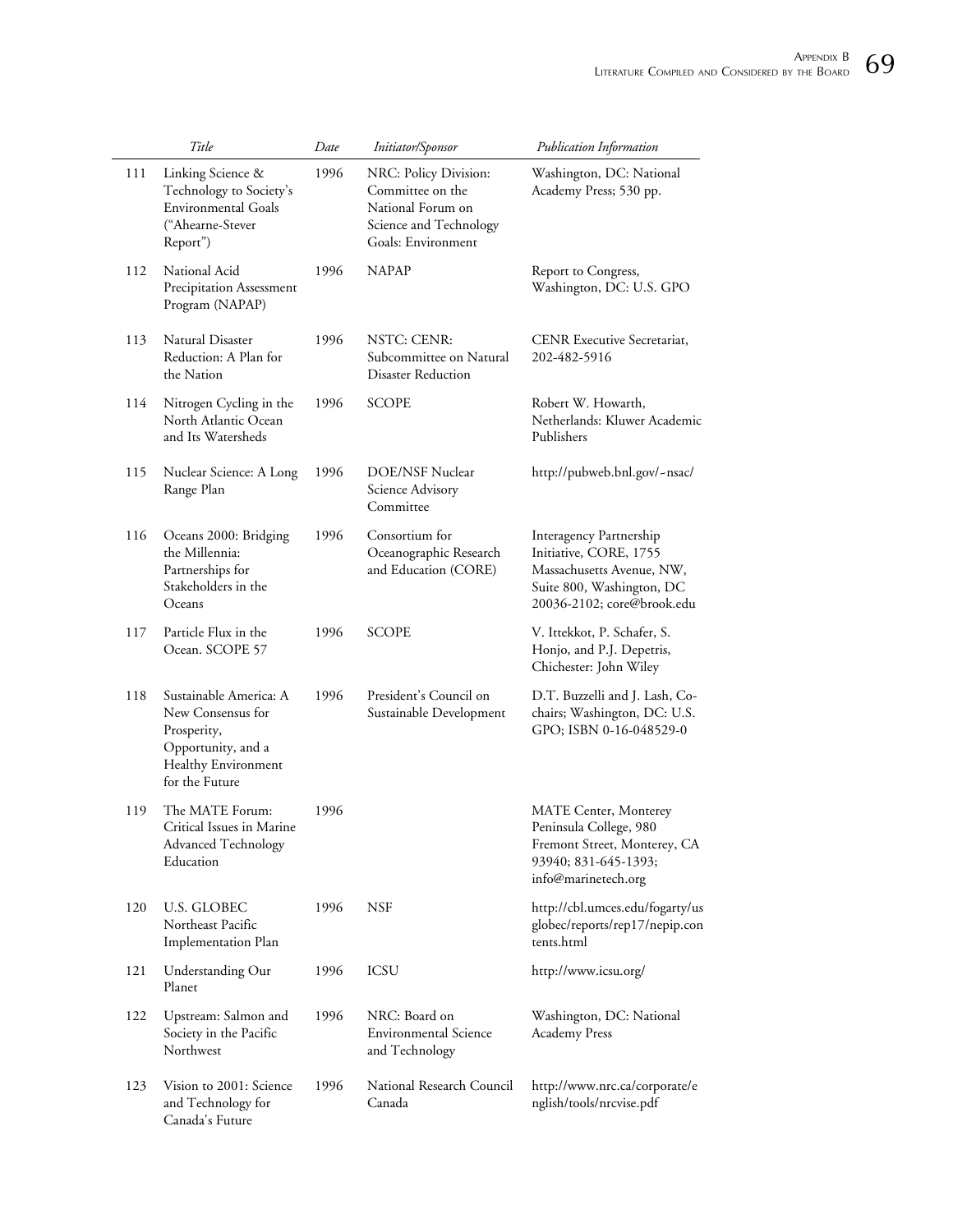|     | Title                                                                                                           | Date | Initiator/Sponsor                                                                                                                                                | Publication Information                                                                                                   |
|-----|-----------------------------------------------------------------------------------------------------------------|------|------------------------------------------------------------------------------------------------------------------------------------------------------------------|---------------------------------------------------------------------------------------------------------------------------|
| 124 | Wetland and Aquatic<br>Ecosystem Research:<br>Science Plan                                                      | 1996 | European Commission:<br>Directorate General XII:<br>Science, Research &<br>Development                                                                           | Workshop report: EUR 17452;<br>H.J. Laanbroek, E. Maltby, P.<br>Whitehead, B. Faafeng, H.<br>Barth, eds.                  |
| 125 | When We Don't Know<br>the Costs or the<br>Benefits: Adaptive<br><b>Strategies for Abating</b><br>Climate Change | 1996 |                                                                                                                                                                  | R.J. Lempert, M.E.<br>Schlesinger, and S.C. Bankes,<br>Climactic Change 33:235-74                                         |
| 126 | Allocating Federal<br>Funds for Science and<br>Technology                                                       | 1995 | National Academy of<br>Sciences; National<br>Academy of Engineering;<br>IOM; NRC: Committee<br>on Criteria for Federal<br>Support of Research and<br>Development | Washington, DC: National<br>Academy Press; 97 pp.                                                                         |
| 127 | Arctic Ocean Research<br>and Supporting<br>Facilities: National<br>Needs and Goals                              | 1995 | NRC: Ocean Studies<br>Board                                                                                                                                      | Washington, DC: National<br><b>Academy Press</b>                                                                          |
| 128 | Basic Research Needs<br>for Vehicles of the<br>Future                                                           | 1995 | NSF; DOE; Chrysler;<br>Ford; and GM                                                                                                                              | P.M. Eisenberger, ed.,<br>Princeton: Princeton Materials<br>Institute, Princeton University;<br>http://pmi.princeton.edu/ |
| 129 | Beyond the Horizon:<br>Using Foresight to<br>Protect the<br><b>Environmental Future</b>                         | 1995 | <b>EPA Science Advisory</b><br>Board: Environmental<br><b>Futures Committee</b>                                                                                  | EPA-SAB-EC-95-007,<br>Washington, DC                                                                                      |
| 130 | Biotechnology for the<br>21 <sup>st</sup> Century: New<br>Horizons                                              | 1995 | NSTC: Committee on<br>Fundamental Science:<br><b>Biotechnology Research</b><br>Subcommittee                                                                      | Washington, DC: OSTP; 89<br>pp.                                                                                           |
| 131 | Bridge to a Sustainable<br>Future                                                                               | 1995 | <b>NSTC</b>                                                                                                                                                      | Washington, DC: U.S. GPO;<br>87 pp.                                                                                       |
| 132 | Building a Scientific<br>Basis to Ensure the<br>Vitality and<br>Productivity of U.S.<br>Ecosystems              | 1995 | NSTC: CENR: Ecosystem<br>Working Group                                                                                                                           | http://www.cop.noaa.gov/pubs<br>/ewgfn2.txt                                                                               |
| 133 | Ecology and<br>Oceanography of<br>Harmful Algal Blooms<br>(ECOHAB): A National<br>Research Agenda               | 1995 | NSF and NOAA                                                                                                                                                     | Workshop report; Woods Hole<br>Oceanographic Institution                                                                  |
| 134 | Enhancing the<br>Effectiveness of Research<br>to Assist International<br>Climate Change Policy<br>Development   | 1995 | Dutch National Research<br>Programme on Global Air<br>Pollution and Climate<br>Change                                                                            | C. Bernabo, M. Hisschemoller,<br>and J. Klabbers, Report No.<br>410 100 090, NRP<br>Programme Office                      |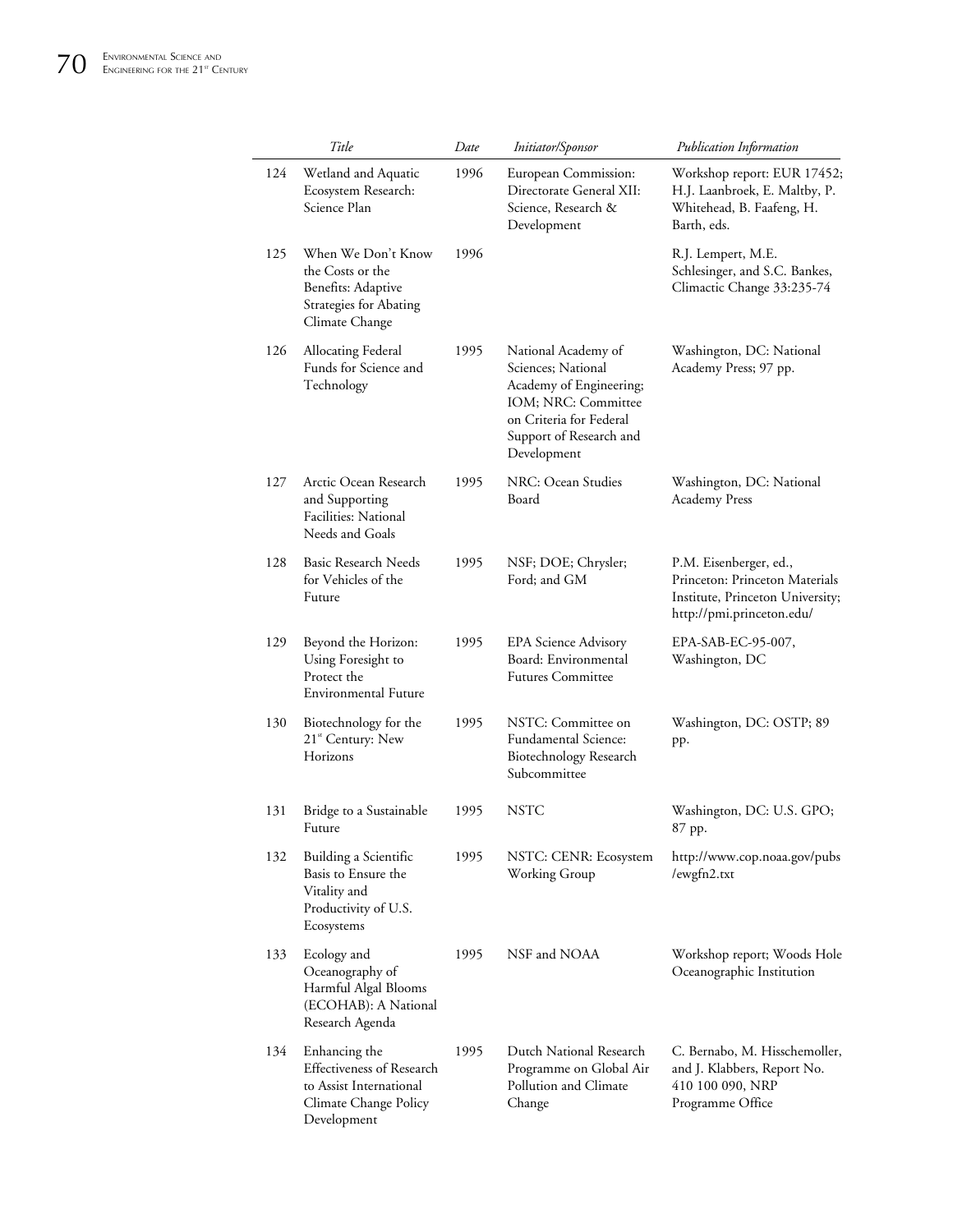|     | Title                                                                                                                              | Date | Initiator/Sponsor                                       | <b>Publication Information</b>                                              |
|-----|------------------------------------------------------------------------------------------------------------------------------------|------|---------------------------------------------------------|-----------------------------------------------------------------------------|
| 135 | <b>Extinction Rates</b>                                                                                                            | 1995 |                                                         | J.H. Lawton and R.M. May,<br>Oxford, UK: Oxford<br><b>University Press</b>  |
| 136 | Global Biodiversity<br>Assessment                                                                                                  | 1995 | <b>UNEP</b>                                             | V.H. Heywood and R.T.<br>Watson, UK: Cambridge<br><b>University Press</b>   |
| 137 | Islands, Biological<br>Diversity and Ecosystem<br>Function                                                                         | 1995 | <b>SCOPE</b>                                            | P.M. Vitousek, L.L. Loope,<br>and H. Adsersen, Berlin:<br>Springer Verlag   |
| 138 | Managing Global<br>Genetic Resources (4<br>vols.)                                                                                  | 1995 | National Academy of<br>Sciences                         | Washington, DC: National<br><b>Academy Press</b>                            |
| 139 | Methods to Assess the<br>Effects of Chemicals on<br>Ecosystems. SCOPE 53                                                           | 1995 | SCOPE                                                   | R.A. Linthurst, P. Bourdeau,<br>and R.G. Tardiff, Chichester:<br>John Wiley |
| 140 | Microbial Diversity and<br><b>Ecosystem Function</b>                                                                               | 1995 | UNEP (sponsor) and other<br>international organizations | D. Allsopp, R.R. Colwell, and<br>D.L. Hawksworth, UK: CAB<br>International  |
| 141 | Molecular Biology in<br>Marine Science:<br>Scientific Questions,<br>Technological<br>Approaches, and<br>Practical Implications     | 1995 | NRC: Ocean Studies<br>Board                             | Washington, DC: National<br><b>Academy Press</b>                            |
| 142 | NSF in a Changing<br>World: The National<br>Science Foundation's<br>Strategic Plan                                                 | 1995 | NSF                                                     | NSF 95-24, Arlington, VA.<br>http://www.nsf.gov/cgi-<br>bin/getpub?nsf9524  |
| 143 | Partnering to Build a<br>Quality Workforce:<br>Critical Issues in<br>Environmental<br>Technology Education<br>at Two-Year Colleges | 1995 | NSF                                                     | Report on national forum;<br>http://ateec.eiccd.cc.ia.us/ci1.h<br>tml       |
| 144 | Phosphorus in the<br>Global Environment.<br><b>SCOPE 54</b>                                                                        | 1995 | SCOPE                                                   | Holm Tiessen, Chichester:<br>John Wiley                                     |
| 145 | Preparing for the Future<br>Through Science and<br>Technology: An Agenda<br>for Environmental and<br>Natural Resources<br>Research | 1995 | NSTC: CENR                                              | <b>CENR</b> Executive Secretariat,<br>202-482-5916                          |
| 146 | Priorities for Coastal<br>Ecosystem Science                                                                                        | 1995 | NRC: Ocean Studies<br>Board                             | Washington, DC: National<br><b>Academy Press</b>                            |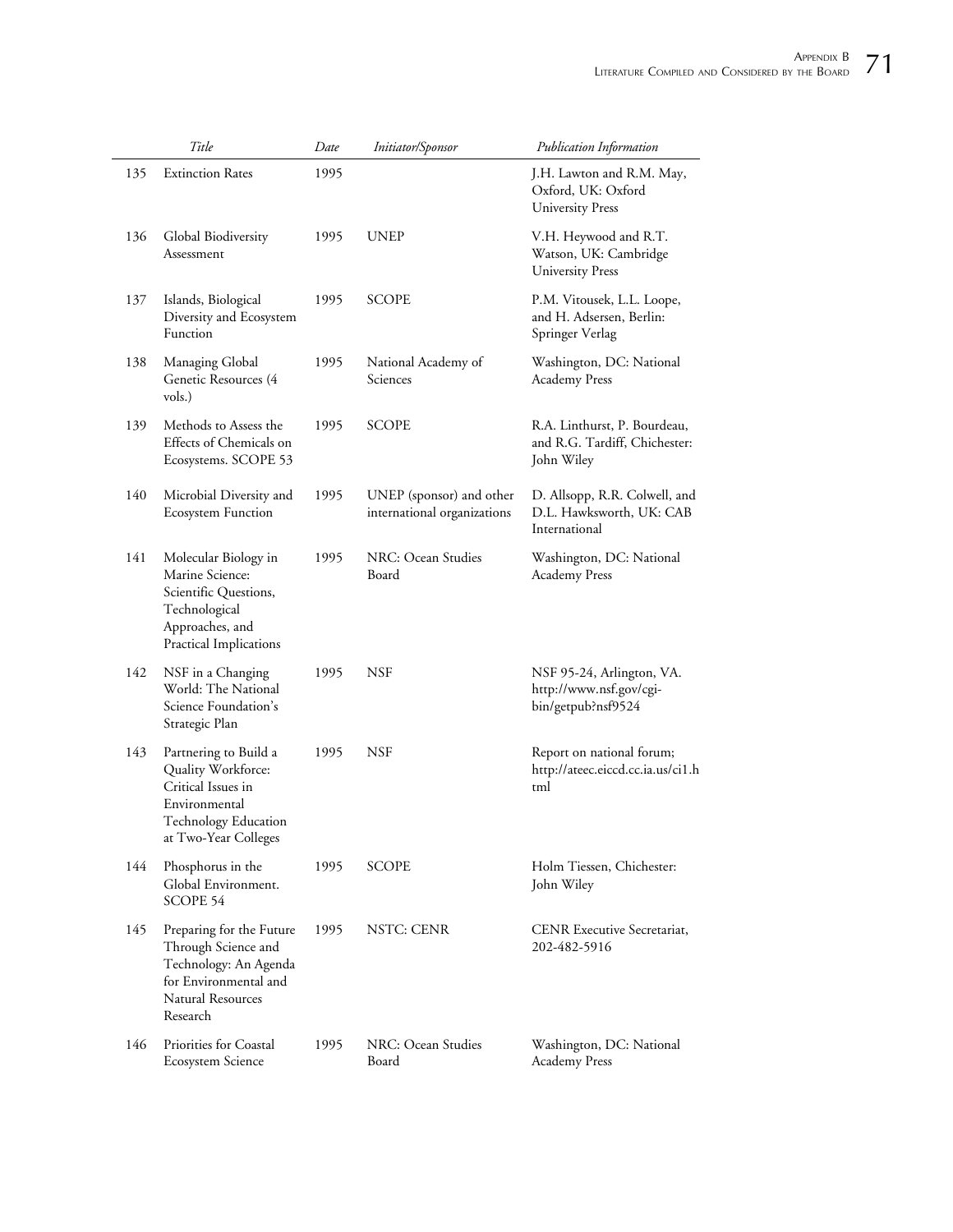| Title |                                                                                                                         | Date | Initiator/Sponsor                                                                                           | Publication Information                                                                                            |  |
|-------|-------------------------------------------------------------------------------------------------------------------------|------|-------------------------------------------------------------------------------------------------------------|--------------------------------------------------------------------------------------------------------------------|--|
| 147   | Research Restructuring<br>and Assessment: Can<br>We Apply the Corporate<br>Experience to<br><b>Government Agencies?</b> | 1995 | NRC: Commission on<br>Physical Sciences,<br>Mathematics and<br>Applications                                 | Workshop report; Washington,<br>DC: National Academy Press                                                         |  |
| 148   | Science and the<br><b>Endangered Species Act</b>                                                                        | 1995 | NRC: Board on<br><b>Environmental Science</b><br>and Technology                                             | Washington, DC: National<br><b>Academy Press</b>                                                                   |  |
| 149   | Science, Policy, and the<br>Coast: Improving<br>Decisionmaking                                                          | 1995 | NRC: Ocean Studies<br>Board                                                                                 | Washington, DC: National<br><b>Academy Press</b>                                                                   |  |
| 150   | Setting a New Course<br>for U.S. Coastal Ocean<br>Science                                                               | 1995 | NSTC: CENR:<br>Subcommittee on U.S.<br>Coastal Ocean Science                                                | CENR Executive Secretariat,<br>202-482-5916                                                                        |  |
| 151   | Sustainable Agriculture<br>and the 1995 Farm Bill                                                                       | 1995 | Council for Agricultural<br>Science and Technology                                                          | http://www.cast-science.org/                                                                                       |  |
| 152   | The Conservation<br>Reserve: A Survey of<br>Research and Interest<br>Groups                                             | 1995 | Council for Agricultural<br>Science and Technology                                                          | http://www.cast-science.org/                                                                                       |  |
| 153   | The Ecosystem<br>Approach: Healthy<br>Ecosystems and<br>Sustainable Economies,<br>Vol. 1-Overview                       | 1995 | Interagency Ecosystem<br>Management Task Force                                                              | NTIS, U.S. DOC, PB95-<br>265583                                                                                    |  |
| 154   | The Ecosystem<br>Approach: Healthy<br>Ecosystems and<br>Sustainable Economies,<br>Vol. 2-Implementation<br>Issues       | 1995 | Interagency Ecosystem<br>Management Task Force                                                              | NTIS, U.S. DOC, PB95-<br>265591                                                                                    |  |
| 155   | The Freshwater<br>Imperative Research<br>Agenda                                                                         | 1995 | NSF                                                                                                         | R.J. Naiman, J.J. Magnuson,<br>D.M. McKnight, and J.A.<br>Stanford, eds., Washington,<br>DC: Island Press; 165 pp. |  |
| 156   | The Population-<br>Environment<br>Connection: What Does<br>It Mean for<br><b>Environmental Policy?</b>                  | 1995 | EPA: Office of Policy<br>Planning and Evaluation                                                            | C.E. Orians and M.<br>Skumanich, Seattle: Battelle<br>Seattle Research Center                                      |  |
| 157   | <b>Understanding Marine</b><br>Biodiversity: A Research<br>Agenda for the Nation                                        | 1995 | NRC: Ocean Studies<br>Board: Board on Biology:<br>Committee on Biological<br>Diversity in Marine<br>Systems | Washington, DC: National<br><b>Academy Press</b>                                                                   |  |
| 158   | Waste Management and<br>Utilization in Food<br>Production and<br>Processing                                             | 1995 | Council for Agricultural<br>Science and Technology                                                          | http://www.cast-science.org/                                                                                       |  |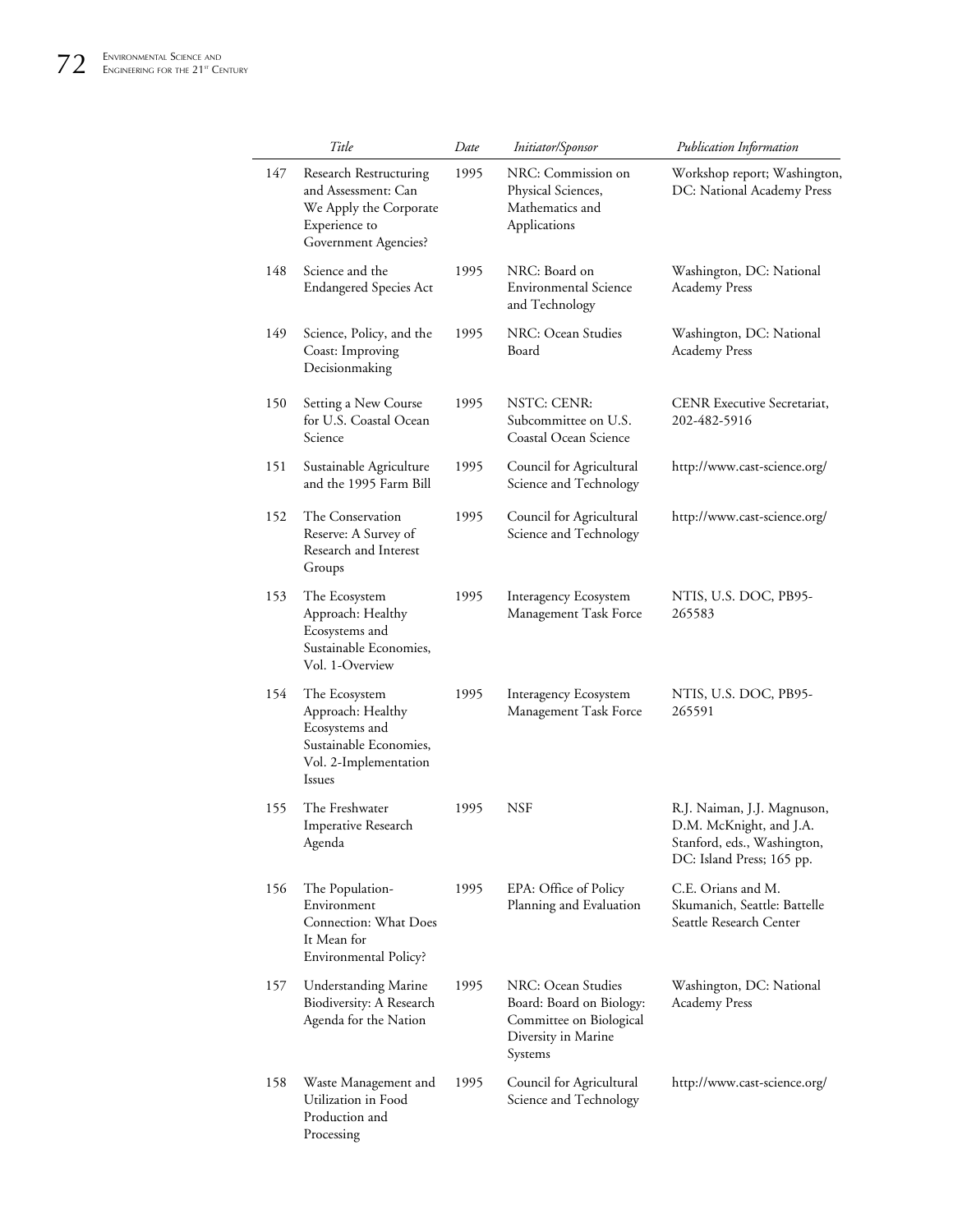| Title |                                                                                                                                                                              | Date | Initiator/Sponsor                                                                                                                        | Publication Information                                                                       |  |
|-------|------------------------------------------------------------------------------------------------------------------------------------------------------------------------------|------|------------------------------------------------------------------------------------------------------------------------------------------|-----------------------------------------------------------------------------------------------|--|
| 159   | Assigning Economic<br>Value to Natural<br>Resources                                                                                                                          | 1994 | NRC: Commission on<br>Geosciences, Environment<br>and Resources; and<br>Commission on Behavioral<br>and Social Sciences and<br>Education | Washington, DC: National<br><b>Academy Press</b>                                              |  |
| 160   | Atomic, Molecular, and<br>Optical Science-An<br>Investment in the<br>Future                                                                                                  | 1994 | <b>NRC</b>                                                                                                                               | Washington, DC: National<br><b>Academy Press</b>                                              |  |
| 161   | Biochemistry of Small<br>Catchments: A Tool for<br>Environmental<br>Research. SCOPE 51                                                                                       | 1994 | <b>SCOPE</b>                                                                                                                             | B. Moldan and J. Cerny,<br>Chichester: John Wiley                                             |  |
| 162   | Changes in Land Use<br>and Land Cover: A<br>Global Perspective                                                                                                               | 1994 |                                                                                                                                          | W.B. Meyer and B.L. Turner<br>II, UK: Cambridge University<br>Press                           |  |
| 163   | Defining Soil Quality<br>for a Sustainable<br>Environment                                                                                                                    | 1994 | American Society of<br>Agronomy; Crop Science<br>Society of America; and<br>Soil Science Society of<br>America                           | SSSA Special Publication #35.<br>http://www.asa-cssa-sssa.org/                                |  |
| 164   | El Niño and Climate<br>Prediction                                                                                                                                            | 1994 | NOAA and UCAR                                                                                                                            | Reports to the Nation (Spring);<br>http://hilo.pmel.noaa.gov/toga-<br>tao/el-nino-report.html |  |
| 165   | <b>Environmental Science</b><br>in the Coastal Zone                                                                                                                          | 1994 | NRC: Water Science and<br>Technology Board                                                                                               | Washington, DC: National<br><b>Academy Press</b>                                              |  |
| 166   | Foodborne Pathogens:<br>Risks and Consequences                                                                                                                               | 1994 | Council for Agricultural<br>Science and Technology                                                                                       | http://www.cast-science.org/                                                                  |  |
| 167   | How Much Land Can<br>Ten Billion People<br>Spare for Nature?                                                                                                                 | 1994 | Council for Agricultural<br>Science and Technology                                                                                       | http://www.cast-science.org/                                                                  |  |
| 168   | Implications of the<br>Convention on<br><b>Biological Diversity:</b><br>Management of Animal<br>Genetic Resources and<br>the Conservation of<br>Domestic Animal<br>Diversity | 1994 | UN Food and Agriculture<br>Organization: Informal<br>Working Group: Animal<br>Production and Health<br>Division                          | M.S. Strauss, ed., Washington,<br>DC: American Association for<br>the Advancement of Science  |  |
| 169   | Life in the Soil: Soil<br>Biodiversity: Its<br>Importance to<br><b>Ecosystem Processes</b>                                                                                   | 1994 | NSF and UK Natural<br>Environment Research<br>Council                                                                                    | Workshop report; Diana W.<br>Freckman, ed., Colorado State<br>University; 24 pp.              |  |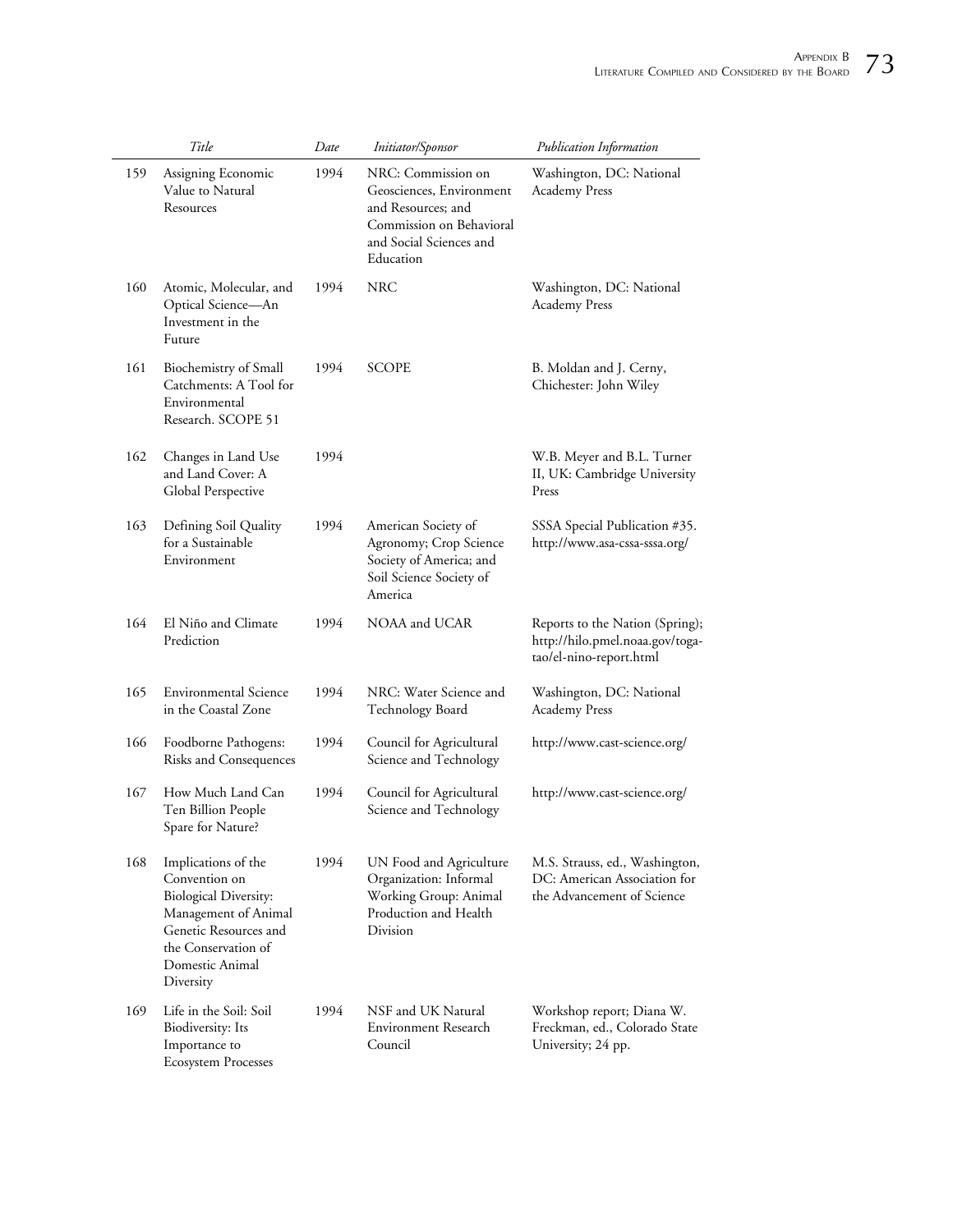|     | Title                                                                                                                                             | Date | Initiator/Sponsor                                                                 | Publication Information                                                                           |
|-----|---------------------------------------------------------------------------------------------------------------------------------------------------|------|-----------------------------------------------------------------------------------|---------------------------------------------------------------------------------------------------|
| 170 | Restoring and<br>Protecting Marine<br>Habitat: The Role of<br>Engineering and<br>Technology                                                       | 1994 | NRC: Marine Board                                                                 | Washington, DC: National<br><b>Academy Press</b>                                                  |
| 171 | Science and Judgment<br>in Risk Assessment                                                                                                        | 1994 | NRC: Board on<br><b>Environmental Science</b><br>and Technology                   | Washington, DC: National<br><b>Academy Press</b>                                                  |
| 172 | Scientific Plan for a<br>Regional Research<br>Programme in the Arctic<br>on Global Change                                                         | 1994 | NRC: Polar Research<br>Board                                                      | Washington, DC: National<br><b>Academy Press</b>                                                  |
| 173 | Solar Influences on<br>Global Change                                                                                                              | 1994 | NRC: Board on<br>Sustainable Development                                          | Washington, DC: National<br><b>Academy Press</b>                                                  |
| 174 | Strategies and<br>Mechanisms for Field<br>Research in<br>Environmental<br>Bioremediation                                                          | 1994 | Oak Ridge National<br>Laboratory                                                  | Colloquium report of the<br>American Academy of<br>Microbiology; R.V. Miller &<br>J.S. Poindexter |
| 175 | Systematics Agenda<br>2000                                                                                                                        | 1994 | NSF                                                                               | J. Cracraft, M. Denton, H.<br>Eshbaugh, M. Novacek, and<br>N. Platnick, Co-chairs; 34 pp.         |
| 176 | Technology for a<br>Sustainable Future                                                                                                            | 1994 | <b>NSTC</b>                                                                       | Washington, DC: U.S. GPO;<br>154 pp.                                                              |
| 177 | Ten-Year Review of the<br>NSF Long Term<br>Ecological Research<br>(LTER) Program                                                                  | 1994 | NSF: Biological Sciences<br>Directorate                                           | Arlington, VA                                                                                     |
| 178 | The Long View                                                                                                                                     | 1994 | NSF: Directorate for<br>Engineering                                               | Arlington, VA                                                                                     |
| 179 | The National<br><b>Biodiversity Information</b><br>Center                                                                                         | 1994 | The National Biodiversity<br><b>Information Center</b><br>Advisory Planning Board | Thomas Lovejoy, Chair                                                                             |
| 180 | The Role of Terrestrial<br>Ecosystems in Global<br>Change: A Plan for<br>Action                                                                   | 1994 | NRC: Board on<br>Sustainable Development                                          | Washington, DC: National<br><b>Academy Press</b>                                                  |
| 181 | Valuing the<br>Environment:<br>Proceedings of the First<br>Annual International<br>Conference on<br>Environmentally<br>Sustainable<br>Development | 1994 | The World Bank                                                                    | Environmentally Sustainable<br>Development Proceedings<br>Series No. 2, Washington, DC            |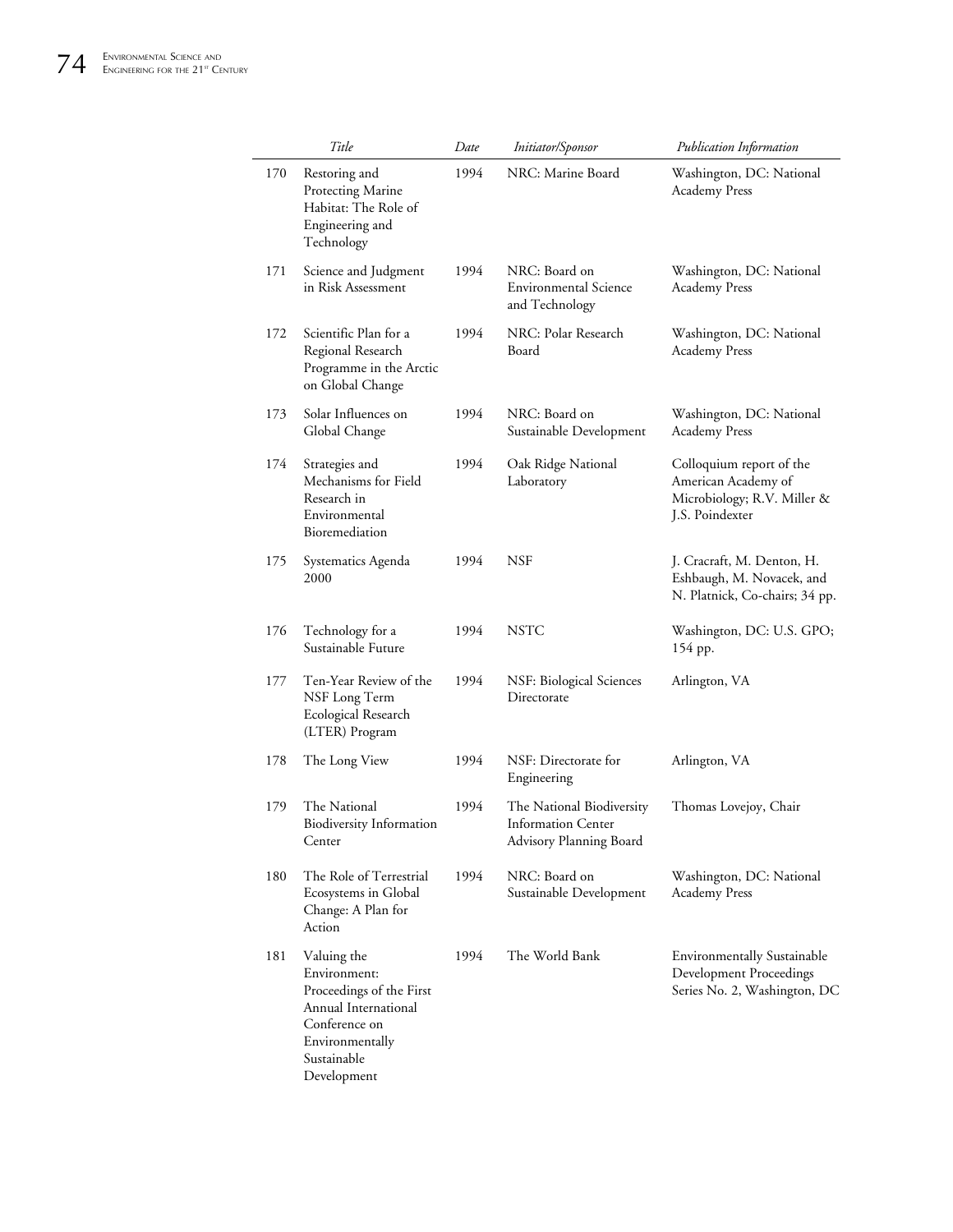|     | Title                                                                                                                                 |      | Initiator/Sponsor                                                                                                                                             | Publication Information                                                                     |  |
|-----|---------------------------------------------------------------------------------------------------------------------------------------|------|---------------------------------------------------------------------------------------------------------------------------------------------------------------|---------------------------------------------------------------------------------------------|--|
| 182 | A Biological Survey for<br>the Nation ("Raven<br>Report")                                                                             | 1993 | NRC: Commission on the<br>Formation of the National<br><b>Biological Survey:</b><br>Committee on the<br>Formation of the National<br><b>Biological Survey</b> | Washington, DC: National<br>Academy Press; 205 pp.                                          |  |
| 183 | A Proposal for a<br>National Institute for<br>the Environment: Need,<br>Rationale, Structure                                          | 1993 | <b>CNIE</b>                                                                                                                                                   | Washington, DC                                                                              |  |
| 184 | Agricultural Ecosystem<br><b>Effects on Trace Gases</b><br>and Global Climate<br>Change                                               | 1993 | American Society of<br>Agronomy; Crop Science<br>Society of America; and<br>Soil Science Society of<br>America                                                | ASA Special Publication #55<br>http://www.asa-cssa-sssa.org/                                |  |
| 185 | Assessment of the U.S.<br><b>Outer Continental Shelf</b><br><b>Environmental Studies</b><br>Program. IV: Lessons<br>and Opportunities | 1993 | NRC: Board on<br><b>Environmental Science</b><br>and Technology                                                                                               | Washington, DC: National<br><b>Academy Press</b>                                            |  |
| 186 | Biodiversity and<br>Ecosystem Function,<br>Ecological Studies Vol.<br>99                                                              | 1993 | <b>SCOPE</b>                                                                                                                                                  | E-D Schulze and H.A.<br>Mooney, Berlin: Springer<br>Verlag                                  |  |
| 187 | Biodiversity in Marine<br>Systems: A Proposed<br>National Research<br>Initiative                                                      | 1993 | NSF                                                                                                                                                           | Workshop report; C.A.<br>Butman, J.T. Carlton,<br>organizers, Denver                        |  |
| 188 | Biodiversity on Private<br>Lands                                                                                                      | 1993 | President's Commission<br>on Environmental Quality:<br><b>Biodiversity Steering</b><br>Committee                                                              | Washington, DC: Executive<br>Office of the President                                        |  |
| 189 | Biotechnology for the<br>21 <sup>st</sup> Century: Realizing<br>the Promise                                                           | 1993 | FCCSET: Committee on<br>Life Sciences and Health:<br><b>Biotechnology Research</b><br>Subcommittee                                                            | Washington, DC: OSTP; 90<br>pp.                                                             |  |
| 190 | Biotic Interactions and<br>Global Change                                                                                              | 1993 |                                                                                                                                                               | P.M. Kareiva, J.G. Kingsolver,<br>and R.B. Huey, Sunderland,<br>MA: Sinauer Associates Inc. |  |
| 191 | Choosing a Sustainable<br>Future                                                                                                      | 1993 | World Wildlife Fund                                                                                                                                           | National Commission on the<br>Environment, Washington,<br>DC: Island Press                  |  |
| 192 | Compass and<br>Gyroscope: Integrating<br>Science and Politics for<br>the Environment                                                  | 1993 |                                                                                                                                                               | Kai N. Lee, Washington, DC:<br>Island Press                                                 |  |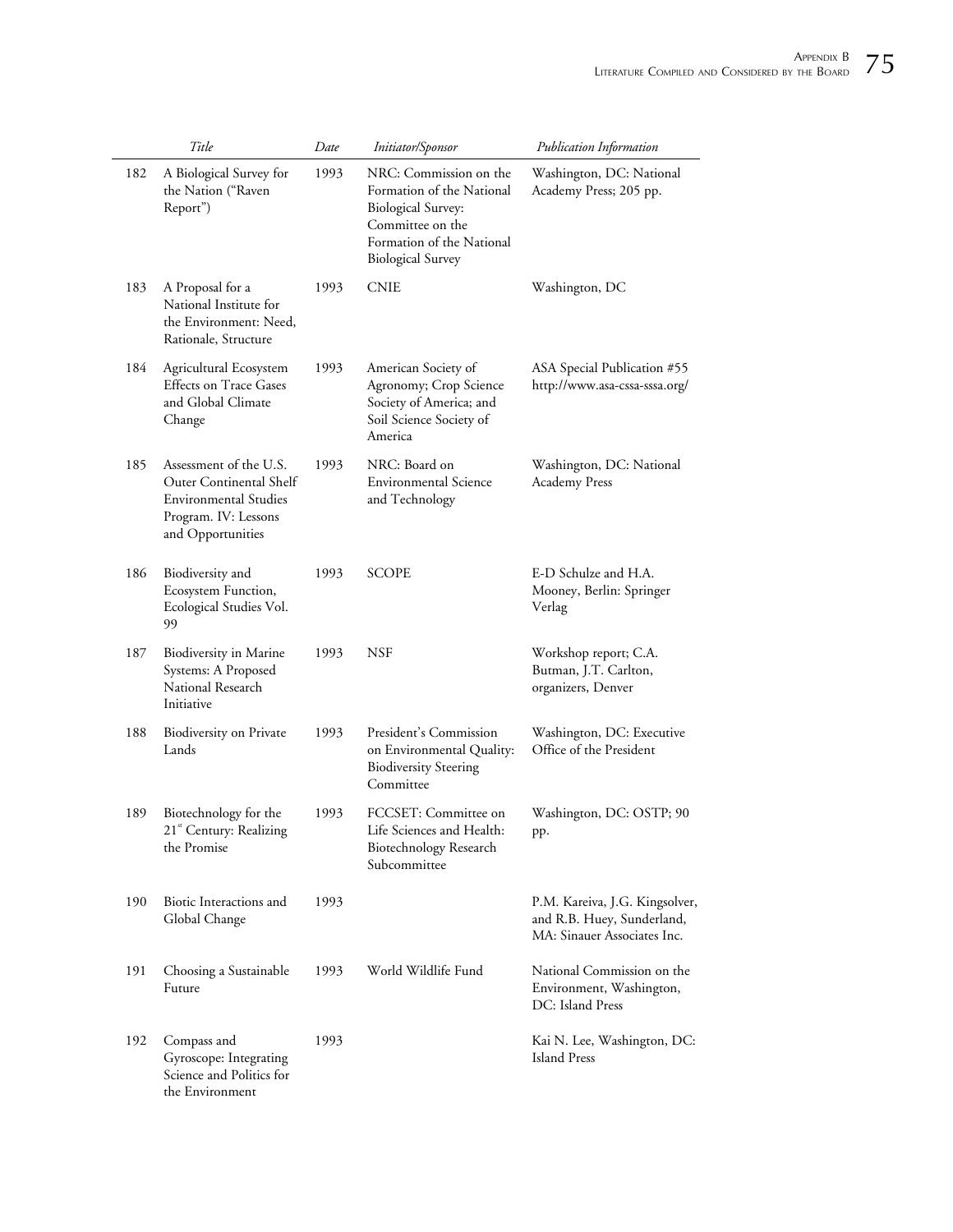|     | Title                                                                                                                                                            | Date | Initiator/Sponsor                                                                                                      | <b>Publication Information</b>                                                                  |
|-----|------------------------------------------------------------------------------------------------------------------------------------------------------------------|------|------------------------------------------------------------------------------------------------------------------------|-------------------------------------------------------------------------------------------------|
| 193 | Earth System Responses<br>to Global Change:<br>Contrasts Between<br>North and South<br>America                                                                   | 1993 |                                                                                                                        | H.A. Mooney, E.R. Fuentes,<br>and B.I. Kronberg, San Diego:<br>Academic Press                   |
| 194 | Global Marine<br><b>Biological Diversity: A</b><br><b>Strategy for Building</b><br>Conservation into<br>Decision Making                                          | 1993 | Center for Marine<br>Conservation; World<br>Conservation Union;<br>World Wildlife Fund;<br>UNEP; and the World<br>Bank | E.A. Norse, ed., Washington,<br>DC: Island Press; 383 pp.                                       |
| 195 | Incorporating<br>Biodiversity<br>Considerations Into<br>Environmental Impact<br>Analysis Under the<br>National Environmental<br>Policy Act                       | 1993 | President's Council on<br>Environmental Quality;<br>EPA; DOD; DOI; and<br>DOT                                          | R. O'Malley, L. Langstaff, and<br>M. Southerland                                                |
| 196 | National Center for<br>Ecological Synthesis:<br>Scientific Objectives,<br>Structure, and<br>Implementation                                                       | 1993 | Ecological Society of<br>America; Association of<br>Ecosystem Research<br>Centers                                      | Joint committee report; S.R.<br>Carpenter, ed.                                                  |
| 197 | National Center for<br>Synthesis in Ecology: A<br>Design Study                                                                                                   | 1993 | <b>NSF</b>                                                                                                             | Unpublished workshop report                                                                     |
| 198 | New Perspectives on<br>Environmental<br><b>Education and Research:</b><br>A Report on the<br>University Colloquium<br>on Environmental<br>Research and Education | 1993 | Sigma Xi                                                                                                               | Research Triangle Park, NC                                                                      |
| 199 | Norway/UNEP Expert<br>Conference on<br>Biodiversity:<br>Proceedings                                                                                              | 1993 | Norwegian Ministry of<br><b>Environment and UNEP</b>                                                                   | O.T. Sandlund and P.J. Schei,<br>eds., Trondheim, Norway                                        |
| 200 | Radioecology After<br>Chernobyl:<br>Biogeochemical<br>Pathways of Artificial<br>Radionuclides. SCOPE<br>50                                                       | 1993 | <b>SCOPE</b>                                                                                                           | Sir Frederick Warner and R.M.<br>Harrison, Chichester: John<br>Wiley                            |
| 201 | Report of the NSB/CPP<br>Task Force on the<br>Environment                                                                                                        | 1993 | National Science Board:<br>Committee on Programs<br>and Plans                                                          | NSB/ENV 93-9, Arlington,<br>VA: NSF                                                             |
| 202 | Report of the<br>Technology and<br>Sustainable<br>Development Workshop                                                                                           | 1993 | NSF                                                                                                                    | Program for Environmental<br>Engineering Education and<br>Research Publication No. 94-1:<br>МIТ |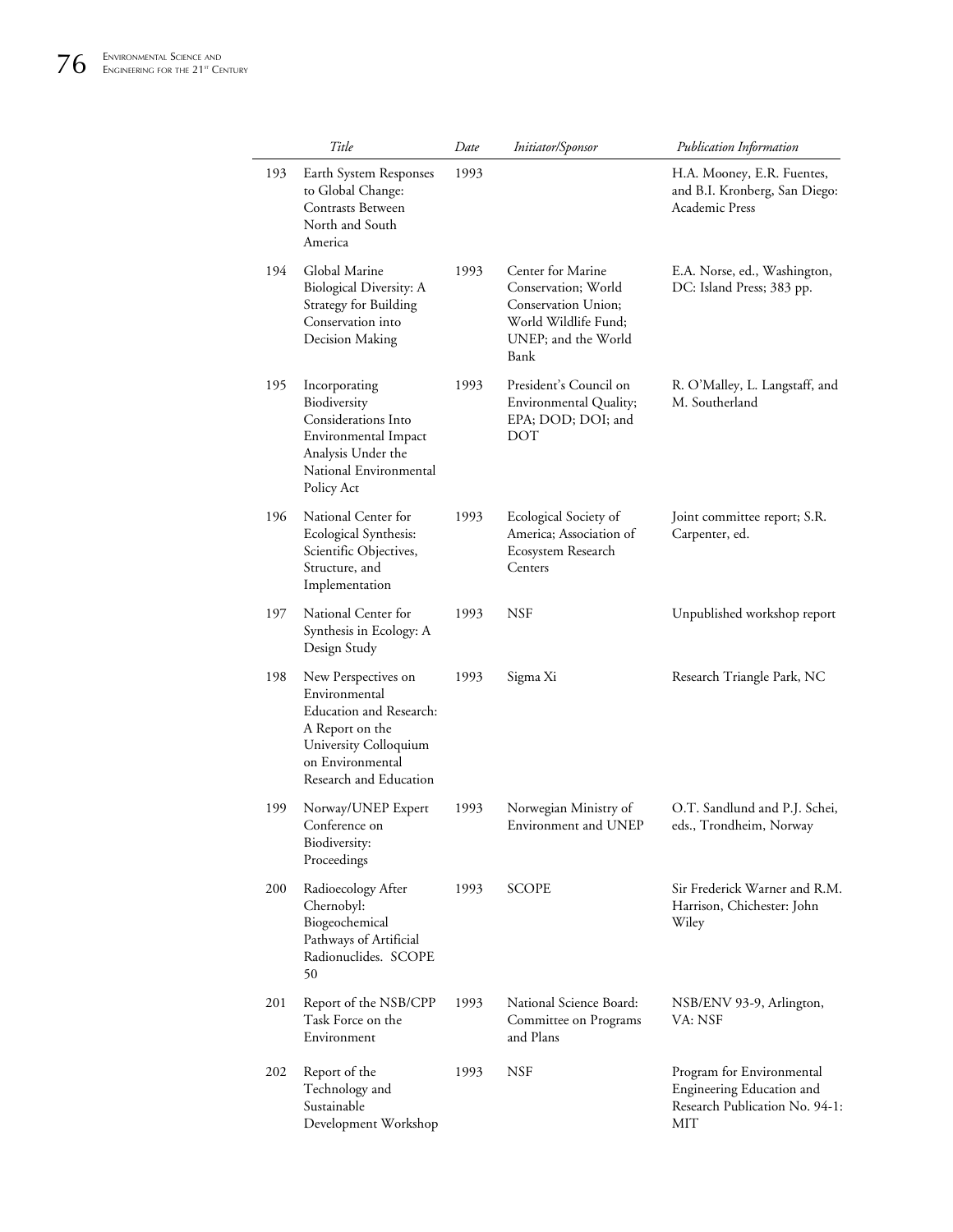|     | Title                                                                                                          | Date | Initiator/Sponsor                                                                                                                       | Publication Information                            |
|-----|----------------------------------------------------------------------------------------------------------------|------|-----------------------------------------------------------------------------------------------------------------------------------------|----------------------------------------------------|
| 203 | Research Opportunities<br>in Oceanic Biology                                                                   | 1993 | NRC: Ocean Studies<br>Board                                                                                                             | Washington, DC: National<br><b>Academy Press</b>   |
| 204 | Research Opportunities<br>in Remote Sensing                                                                    | 1993 | NRC: Ocean Studies<br>Board                                                                                                             | Washington, DC: National<br><b>Academy Press</b>   |
| 205 | Research to Protect,<br>Restore, and Manage<br>the Environment<br>("Corson Report")                            | 1993 | NRC: Commission on Life<br>Sciences: Committee on<br>Environmental Research                                                             | Washington, DC: National<br>Academy Press; 242 pp. |
| 206 | Risk and the<br>Environment:<br><b>Improving Regulatory</b><br>Decision Making                                 | 1993 | Carnegie Commission on<br>Science, Technology, and<br>Government                                                                        | http://www.carnegie.org/scienc<br>e_tech/reg.txt   |
| 207 | Science and Stewardship<br>in the Antarctic                                                                    | 1993 | NRC: Polar Research<br>Board                                                                                                            | Washington, DC: National<br><b>Academy Press</b>   |
| 208 | Science, Technology,<br>and the Federal<br>Government: National<br>Goals for a New Era<br>("Griffiths Report") | 1993 | National Academy of<br>Sciences, National<br>Academy of Engineering,<br>IOM: Committee on<br>Science, Engineering, and<br>Public Policy | Washington, DC: National<br>Academy Press; 54 pp.  |
| 209 | Statistics and Physical<br>Oceanography                                                                        | 1993 | NRC: Committee on<br>Applied and Theoretical<br>Statistics: Panel on<br>Statistics and<br>Oceanography                                  | Washington, DC: National<br><b>Academy Press</b>   |
| 210 | Understanding and<br>Predicting Atmospheric<br>Chemical Change                                                 | 1993 | NRC: Board on<br>Atmospheric Sciences and<br>Climate                                                                                    | Washington, DC: National<br><b>Academy Press</b>   |
| 211 | A Science and<br>Technology Agenda for<br>the Nation:<br>Recommendations for<br>the President and<br>Congress  | 1992 | Carnegie Commission on<br>Science, Technology, and<br>Government                                                                        | New York; 37 pp.                                   |
| 212 | An Agenda of Science<br>for Environment and<br>Development Into the<br>21 <sup>st</sup> Century (ASCEND<br>21) | 1992 | <b>ICSU</b>                                                                                                                             | http://www.icsu.org/                               |
| 213 | Assessment of the U.S.<br>Outer Continental Shelf<br><b>Environmental Studies</b><br>Program. II: Ecology      | 1992 | NRC: Board on<br><b>Environmental Science</b><br>and Technology                                                                         | Washington, DC: National<br><b>Academy Press</b>   |
| 214 | Biotechnology and<br>Genetic Resources                                                                         | 1992 | U.S.-European<br>Community Task Force on<br><b>Biotechnology Research</b>                                                               | Workshop report; October,<br>Airlie, VA            |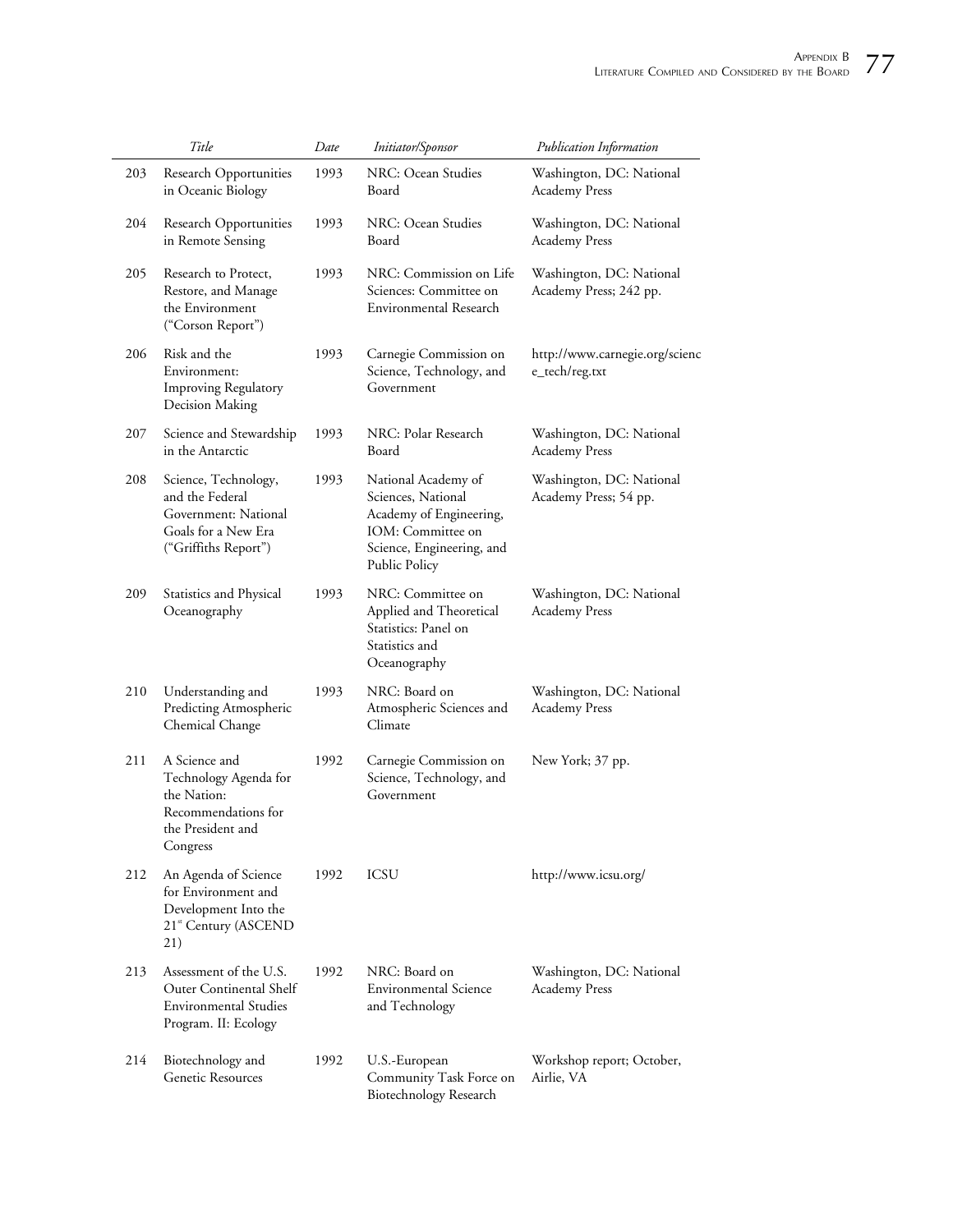|     | Title                                                                                      | Date | Initiator/Sponsor                                                                                                                               | Publication Information                                                                                 |
|-----|--------------------------------------------------------------------------------------------|------|-------------------------------------------------------------------------------------------------------------------------------------------------|---------------------------------------------------------------------------------------------------------|
| 215 | Enabling the Future:<br>Linking Science &<br>Technology to Societal<br>Goals               | 1992 | Carnegie Commission on<br>Science, Technology, and<br>Government: Task Force<br>on Establishing and<br>Achieving Long-Term<br>Goals             | H.G. Stever, Chair, New York;<br>72 pp.                                                                 |
| 216 | Environmental Research<br>and Development:<br>Strengthening the<br>Federal Infrastructure  | 1992 | Carnegie Commission on<br>Science, Technology, and<br>Government: Task Force<br>on the Organization of<br>Federal Environmental<br>R&D Programs | R.W. Fri and H.G. Stever, Co-<br>chairs, New York; 143 pp.                                              |
| 217 | EPA's Research Agenda:<br>Strengthening Science<br>for Environmental<br>Decisions          | 1992 | <b>EPA</b>                                                                                                                                      | Washington, DC                                                                                          |
| 218 | Federal Funding of<br>Environmental R&D                                                    | 1992 | American Association for<br>the Advancement of<br>Science: Directorate for<br>Science and Policy<br>Programs                                    | K.M. Gramp, A.H. Teich, and<br>S.D. Nelson, AAAS Pub. No.<br>92-48S, Washington, DC; 72<br>pp.          |
| 219 | Federal Ground-Water<br>Science and Technology<br>Programs                                 | 1992 | FCCSET: Committee on<br>Earth and Environmental<br>Sciences: Subcommittee<br>on Water Resources                                                 | S. Ragone (USGS), Chair                                                                                 |
| 220 | Federal Research on<br><b>Environmental Biology</b>                                        | 1992 | FCCSET: Committee on<br>Life Sciences and Health:<br>Subcommittee on<br><b>Environmental Biology</b>                                            | M.E. Clutter (NSF), Chair; 72<br>pp.                                                                    |
| 221 | Global Environmental<br>Change: Understanding<br>the Human Dimensions                      | 1992 | NRC: Commission on the<br>Behavioral and Social<br>Sciences and Education:<br>Committee on the Human<br>Dimensions of Global<br>Change          | P.C. Stern, O.R. Young, and<br>D. Druckman, eds.,<br>Washington, DC: National<br>Academy Press; 308 pp. |
| 222 | Methods to Assess<br>Adverse Effects on<br>Pesticides on Non-target<br>Organisms. SCOPE 49 | 1992 | <b>SCOPE</b>                                                                                                                                    | Robert G. Tardiff, Chichester:<br>John Wiley                                                            |
| 223 | Oceanography in the<br>Next Decade: Building<br>New Partnerships                           | 1992 | NRC: Ocean Studies<br>Board                                                                                                                     | C. Wunsch, Chair,<br>Washington, DC: National<br><b>Academy Press</b>                                   |
| 224 | Our Living Oceans:<br>Report on the Status of<br>U.S. Living Marine<br>Resources           | 1992 | NOAA: National Marine<br><b>Fisheries Service</b>                                                                                               | NOAA Technical Memo<br>NMFS-F/SPO-2, Washington,<br>DC                                                  |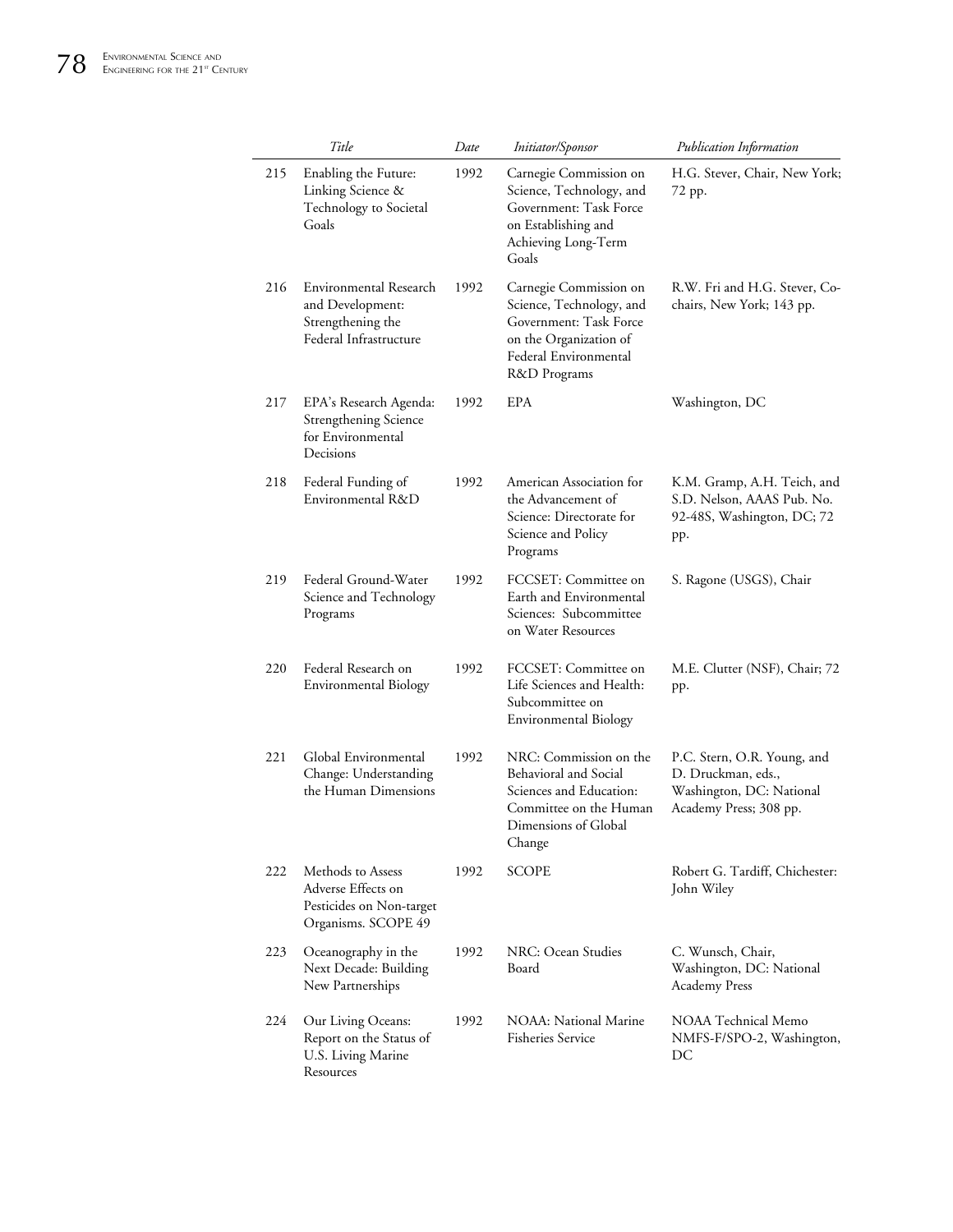| Title |                                                                                                                        | Date<br>Initiator/Sponsor |                                                                                                                                                                 | Publication Information                                                                          |  |
|-------|------------------------------------------------------------------------------------------------------------------------|---------------------------|-----------------------------------------------------------------------------------------------------------------------------------------------------------------|--------------------------------------------------------------------------------------------------|--|
| 225   | Our Ozone Shield                                                                                                       | 1992                      | NOAA and UCAR                                                                                                                                                   | Reports to the Nation, No.2<br>(Fall);<br>http://newnos.nos.noaa.gov/og<br>p/OGPFront/mono2.html |  |
| 226   | Population,<br>Technology, and<br>Lifestyle                                                                            | 1992                      |                                                                                                                                                                 | R. Goodland, H.E. Daly, and<br>S.E. Serafy, eds., Washington,<br>DC: Island Press                |  |
| 227   | Predicting Our<br>Weather: A Strategic<br>Plan for the U.S.<br>Weather Research<br>Program                             | 1992                      | FCCSET: Committee on<br>Earth and Environmental<br>Sciences: Subcommittee on<br>Atmospheric Research                                                            | Washington, DC: OSTP; 36<br>pp.                                                                  |  |
| 228   | Preparing U.S.<br>Agriculture for Global<br>Climate Change                                                             | 1992                      | Council for Agricultural<br>Science and Technology                                                                                                              | P. Waggoner, Chair, Task<br>Force Report No. 119;<br>http://www.cast-science.org                 |  |
| 229   | Report of a Workshop<br>for a National Park<br>Service Ecological<br>Research Program                                  | 1992                      | National Park Service                                                                                                                                           | Unpublished report                                                                               |  |
| 230   | Restoration of Aquatic<br>Ecosystems: Science,<br>Technology, & Public<br>Policy ("Cairns Report")                     | 1992                      | NRC: Commission on<br>Geoscience, Environment,<br>and Resources: Water<br>Science and Technology<br>Board: Committee on<br>Restoration of Aquatic<br>Ecosystems | Washington, DC: National<br>Academy Press; 552 pp.                                               |  |
| 231   | Safeguarding the Future:<br>Credible Science,<br>Credible Decisions                                                    | 1992                      | EPA                                                                                                                                                             | R.C. Loehr, Chair, Expert<br>Panel Report; EPA/600/9-<br>91/050, Washington, DC                  |  |
| 232   | Science and the<br><b>National Parks</b>                                                                               | 1992                      | NRC: Board on<br><b>Environmental Science</b><br>and Technology                                                                                                 | Washington, DC: National<br><b>Academy Press</b>                                                 |  |
| 233   | Science, Technology,<br>and the States in<br>America's Third<br>Century                                                | 1992                      | Carnegie Commission on<br>Science, Technology, and<br>Government                                                                                                | P. Firth and S. Fiske, eds.,<br>Washington, DC                                                   |  |
| 234   | Soil and Water Quality:<br>An Agenda for<br>Agriculture                                                                | 1992                      | NRC: Board on<br>Agriculture                                                                                                                                    | Washington, DC: National<br><b>Academy Press</b>                                                 |  |
| 235   | Sulphur Cycling on the<br>Continents, Wetlands,<br>Terrestrial Ecosystems,<br>and Associated Water<br>Bodies. SCOPE 48 | 1992                      | <b>SCOPE</b>                                                                                                                                                    | R.W. Howarth, J.W.B.<br>Stewart, and M.V. Ivanov,<br>Chichester: John Wiley                      |  |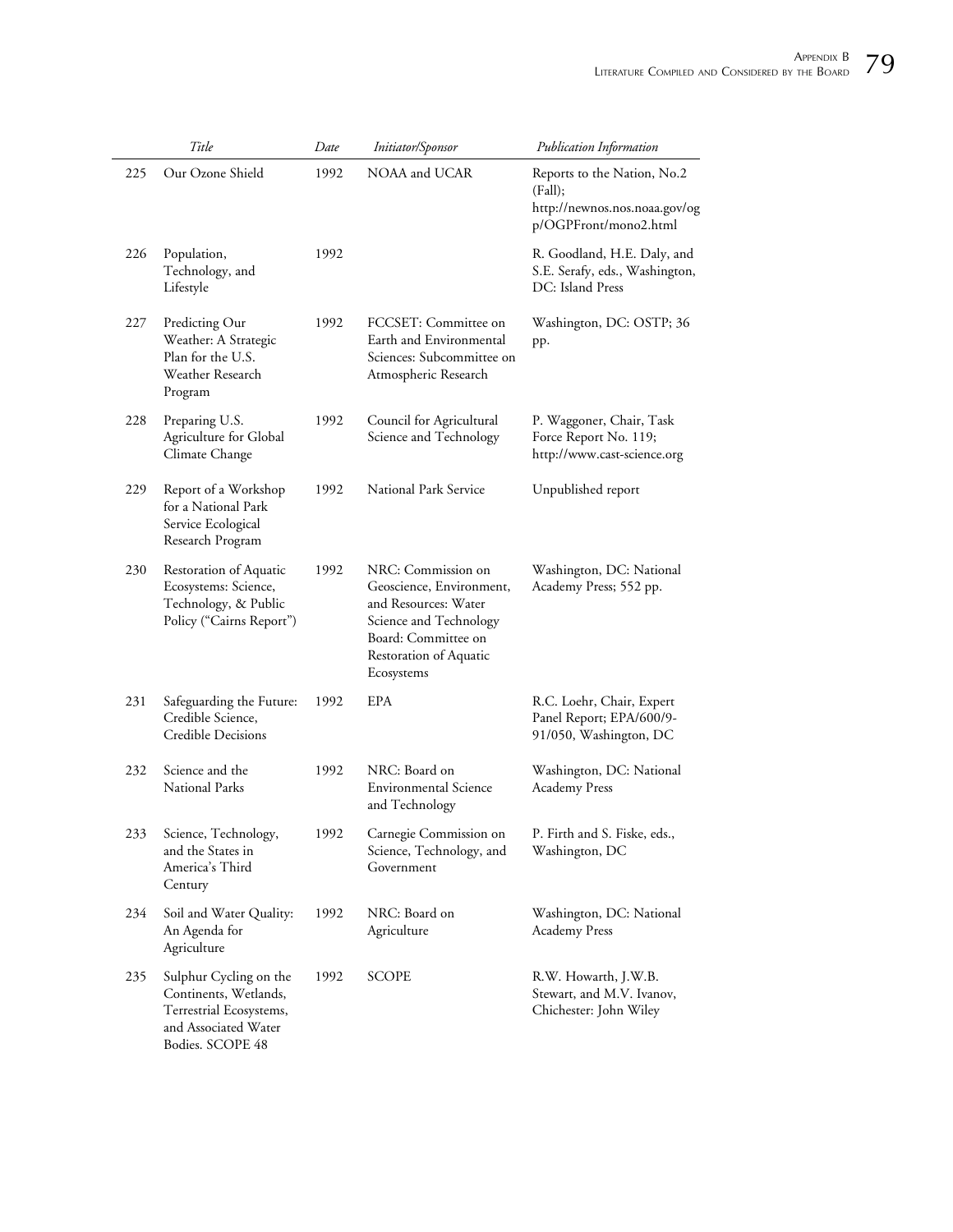|     | Title                                                                                           | Date | Initiator/Sponsor                                                                                                                                                                  | Publication Information                                                                                                                                                                                          |
|-----|-------------------------------------------------------------------------------------------------|------|------------------------------------------------------------------------------------------------------------------------------------------------------------------------------------|------------------------------------------------------------------------------------------------------------------------------------------------------------------------------------------------------------------|
| 236 | The Atmospheric<br>Sciences in the 1990s:<br>Accomplishments,<br>Challenges, and<br>Imperatives | 1992 |                                                                                                                                                                                    | J.A. Dutton, Bulletin of the<br>American Meteorological<br>Society 73(10):1549-62                                                                                                                                |
| 237 | The Atmospheric<br>Sciences: Entering the<br>Twenty-first Century                               | 1992 | NRC: Board on<br>Atmospheric Sciences and<br>Climate                                                                                                                               | Washington, DC: National<br><b>Academy Press</b>                                                                                                                                                                 |
| 238 | Water Quality:<br>Agriculture's Role                                                            | 1992 | Council for Agricultural<br>Science and Technology                                                                                                                                 | http://www.cast-science.org/                                                                                                                                                                                     |
| 239 | A Sustainable Biosphere:<br>The Global Imperative                                               | 1991 | MacArthur Foundation<br>and Universidad<br>Autonoma de Mexico                                                                                                                      | B.J. Huntley et.al., Ecology<br>International 20:1-14                                                                                                                                                            |
| 240 | Biogeochemistry: An<br>Analysis of Global<br>Change                                             | 1991 |                                                                                                                                                                                    | William H. Schlesinger, San<br>Diego: Academic Press                                                                                                                                                             |
| 241 | Ecosystem Experiments.<br>SCOPE 45                                                              | 1991 | SCOPE                                                                                                                                                                              | H. Mooney, E. Medina, D.<br>Schindler, E-D Schulze, and B.<br>Walker, Chichester: John<br>Wiley                                                                                                                  |
| 242 | Environmental<br><b>Engineering Education</b><br>in the Year 2000                               | 1991 | NSF; American Academy<br>of Environmental<br>Engineers; Association of<br>Environmental<br>Engineering Professors;<br>and Western Region<br>Hazardous Substance<br>Research Center | K.J. Williamson and M.R.<br>Miller, eds., NSF 91-98                                                                                                                                                              |
| 243 | Federally Funded<br>Research: Decisions for<br>a Decade                                         | 1991 | Office of Technology<br>Assessment                                                                                                                                                 | Washington, DC: U.S. GPO                                                                                                                                                                                         |
| 244 | From Genes to<br>Ecosystems: A Research<br>Agenda for Biodiversity                              | 1991 | SCOPE-UNESCO<br>supported by NSF and<br>U.S. Committee for the<br>MAB Program                                                                                                      | Workshop report; Otto T.<br>Solbrig, ed., Paris:<br>International Union of<br>Biological Sciences; 124 pp.                                                                                                       |
| 245 | Implementation:<br>Science and Technology                                                       | 1991 | Sigma Xi                                                                                                                                                                           | J.H. Gibbons, in Global<br>Change and the Human<br>Prospect: Issues in Population,<br>Science, Technology and<br>Equity, Sigma Xi Forum<br>Proceedings, Research Triangle<br>Park, NC: Sigma Xi, pp. 183-<br>201 |
| 246 | Justification and Criteria<br>for the Monitoring of<br>Ultraviolet Radiation                    | 1991 | National Research<br>Initiative Competitive<br>Grants Program; USDA<br>Cooperative State Research<br>Service; Colorado State<br>University                                         | J.H. Gibbons, coordinator; Ft.<br>Collins, CO: Natural Resource<br>Ecology Laboratory, Colorado<br><b>State University</b>                                                                                       |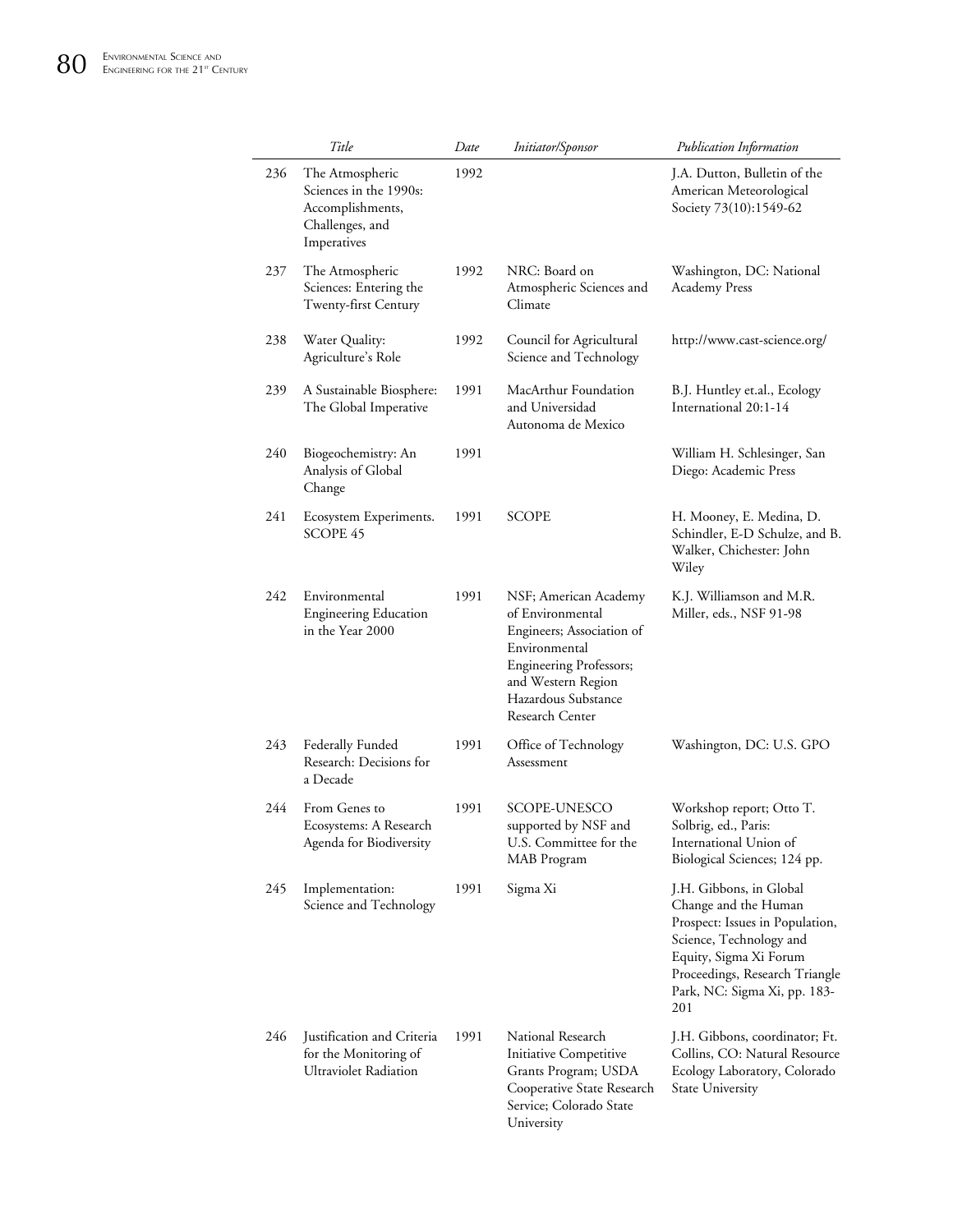|     | Title                                                                                                                                                                                     | Date | Initiator/Sponsor                                                                                                                                                               | Publication Information                                                       |
|-----|-------------------------------------------------------------------------------------------------------------------------------------------------------------------------------------------|------|---------------------------------------------------------------------------------------------------------------------------------------------------------------------------------|-------------------------------------------------------------------------------|
| 247 | Long-term Ecological<br>Research: An<br>International<br>Perspective. SCOPE 47                                                                                                            | 1991 | SCOPE                                                                                                                                                                           | Paul G. Risser, Chichester:<br>John Wiley                                     |
| 248 | Opportunities and<br>Priorities in Arctic<br>Geoscience                                                                                                                                   | 1991 | NRC: Commission on<br>Geosciences: Committee<br>on Arctic Solid-Earth<br>Geosciences                                                                                            | Washington, DC: National<br>Academy Press; 67 pp.                             |
| 249 | Opportunities in the<br>Hydrologic Sciences<br>("Eagleson Report")                                                                                                                        | 1991 | NRC: Commission on<br>Geosciences, Environment,<br>and Resources; NRC:<br>Water Science and<br>Technology Board:<br>Committee on<br>Opportunities in the<br>Hydrologic Sciences | P. Eagleson, Chair,<br>Washington, DC: National<br><b>Academy Press</b>       |
| 250 | Technology<br>Development in the<br><b>LTER Network: Status</b><br>Report on GIS, Remote<br>Sensing, Internet<br>Connectivity, Archival<br>Storage & Global<br><b>Positioning Systems</b> | 1991 | NSF                                                                                                                                                                             | D. Foster and E. Boose, LTER<br>Pub. No. 12, Seattle: LTER<br>Network Office  |
| 251 | The Sustainable<br><b>Biosphere Initiative</b>                                                                                                                                            | 1991 |                                                                                                                                                                                 | J. Lubchenco et al., Ecology<br>72(2):371-412                                 |
| 252 | The Uses of Ecology:<br>Lake Washington and<br>Beyond                                                                                                                                     | 1991 |                                                                                                                                                                                 | W.T. Edmondson, Seattle:<br>University of Washington Press                    |
| 253 | Transforming<br>Technology: An Agenda<br>for Environmentally<br>Sustainable Growth in<br>the 21 <sup>st</sup> Century                                                                     | 1991 | World Resources Institute                                                                                                                                                       | G. Heaton, R. Repetto, and R.<br>Sobin, Washington, DC                        |
| 254 | 1990's Global Change<br>Action Plan: Utilizing a<br>Network of Ecological<br><b>Research Sites</b>                                                                                        | 1990 | <b>NSF</b>                                                                                                                                                                      | Workshop report; Seattle:<br>LTER Network Office,<br>University of Washington |
| 255 | Climate Change: The<br><b>IPCC</b> Scientific<br>Assessment                                                                                                                               | 1990 | <b>IPCC</b>                                                                                                                                                                     | Cambridge, UK: Cambridge<br><b>University Press</b>                           |
| 256 | Climate Variability and<br>Ecosystem Response                                                                                                                                             | 1990 | NSF and U.S. Forest<br>Service                                                                                                                                                  | LTER workshop report; D.<br>Greenland and L.W. Swift, Jr.,<br>eds.            |
| 257 | Conserving the World's<br><b>Biological Diversity</b>                                                                                                                                     | 1990 | IUCN; WRI; CI; WWF-<br>US; and the World Bank                                                                                                                                   | J.A. McNeely, K.R. Miller,<br>W.V. Reid, et al., Washington,<br>DC            |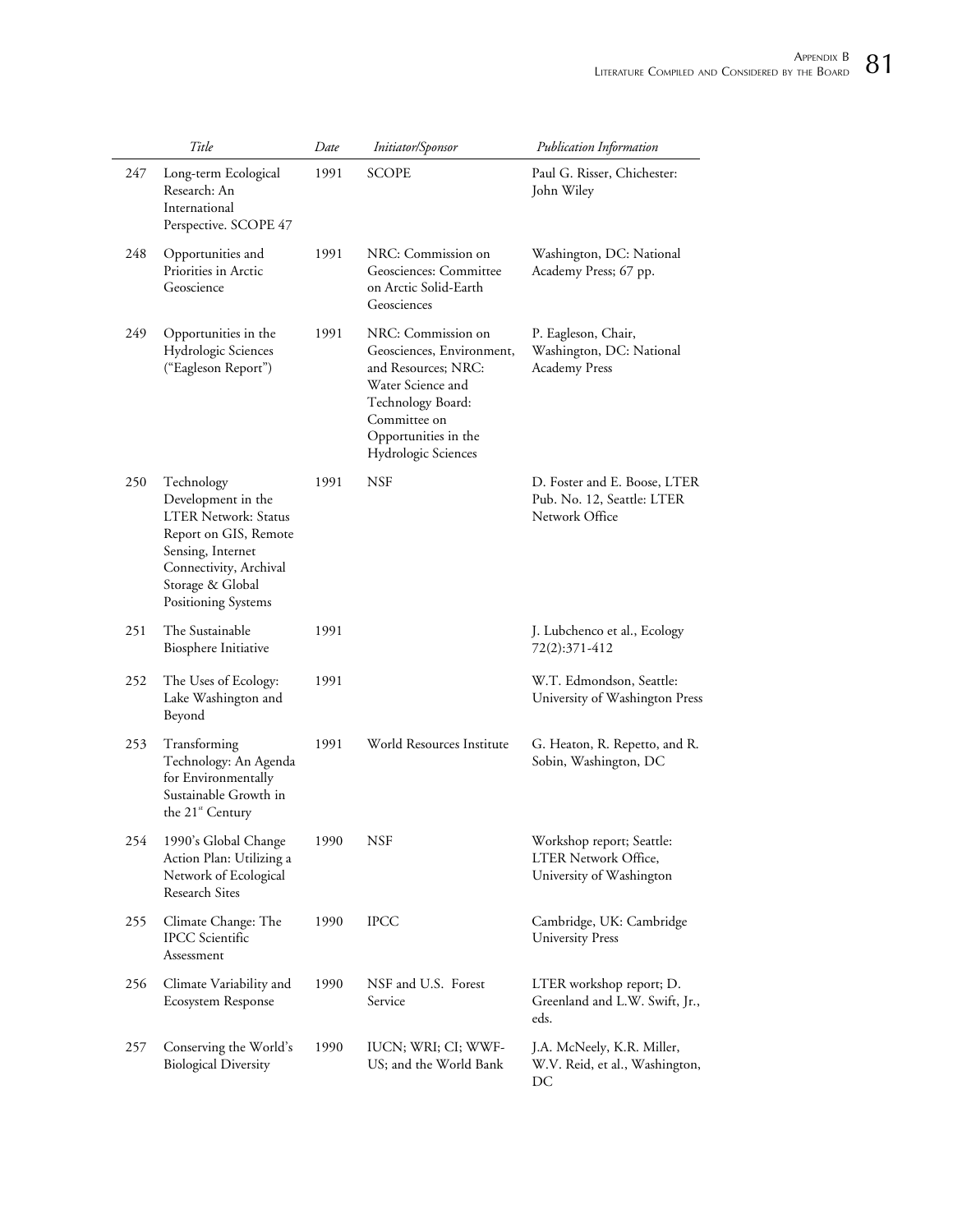|     | Title                                                                                                                                    | Date | Initiator/Sponsor                                                                                                                          | <b>Publication Information</b>                                                                                                    |
|-----|------------------------------------------------------------------------------------------------------------------------------------------|------|--------------------------------------------------------------------------------------------------------------------------------------------|-----------------------------------------------------------------------------------------------------------------------------------|
| 258 | Ecological Impacts of<br><b>Federal Conservation</b><br>and Cropland<br><b>Reduction Programs</b>                                        | 1990 | Council for Agricultural<br>Science and Technology                                                                                         | http://www.cast-science.org/                                                                                                      |
| 259 | Forestry Research: A<br>Mandate for Change                                                                                               | 1990 | <b>NRC</b>                                                                                                                                 | Washington, DC: National<br><b>Academy Press</b>                                                                                  |
| 260 | Global Stewardship: A<br>Review of the Context<br>and Challenges Facing<br>Science and Economics<br>Research Related to<br>Global Change | 1990 | <b>NRC</b>                                                                                                                                 | Proceedings of a White House<br>conference, Washington, DC:<br>National Academy Press                                             |
| 261 | Reducing Risk: Setting<br>Priorities and Strategies<br>for Environmental<br>Protection                                                   | 1990 | <b>EPA Science Advisory</b><br>Board                                                                                                       | SAB-EC-90-021, Washington,<br>DC: EPA                                                                                             |
| 262 | The Preservation and<br>Valuation of Biological<br>Resources                                                                             | 1990 |                                                                                                                                            | G.H. Orians, G.M. Brown, Jr.,<br>W.E. Kunin, and J.E.<br>Swierzbinski, eds., Seattle:<br>University of Washington Press           |
| 263 | Arctic Social Science: An<br>Agenda for Action                                                                                           | 1989 | NRC: Commission on<br>Physical Sciences,<br>Mathematics, and<br>Resources: Polar Research<br>Board: Committee on<br>Arctic Social Sciences | Washington, DC: National<br>Academy Press; 75 pp.                                                                                 |
| 264 | Biological Invasions: A<br>Global Perspective.<br>SCOPE 37                                                                               | 1989 | <b>SCOPE</b>                                                                                                                               | J.A. Drake, H. Mooney, F. di<br>Castri, R.H. Groves, F.J.<br>Kruger, M. Rejmanek, and M.<br>Williamson, Chichester: John<br>Wiley |
| 265 | Ecotoxicology: Problems<br>and Approaches                                                                                                | 1989 |                                                                                                                                            | S.A. Levin, M.A. Harwell, J.R.<br>Kelly, and K.D. Kimball,<br>Berlin: Springer Verlag                                             |
| 266 | Environmental<br>Accounting for<br>Sustainable<br>Development                                                                            | 1989 | The World Bank                                                                                                                             | Y.J. Ahmad, S.E. Serafy, and E.<br>Lutz, eds., Washington, DC                                                                     |
| 267 | Global Change and Our<br>Common Future:<br>Papers From a Forum                                                                           | 1989 | NRC: Committee on<br>Global Change                                                                                                         | R.S. DeFries and T.F. Malone,<br>eds., Washington, DC:<br>National Academy Press                                                  |
| 268 | <b>Intellectual Property</b><br><b>Rights Associated With</b><br>Plants                                                                  | 1989 | American Society of<br>Agronomy; Crop Science<br>Society of America; and<br>Soil Science Society of<br>America                             | ASA Special Publication #52;<br>http://www.asa-cssa-sssa.org/                                                                     |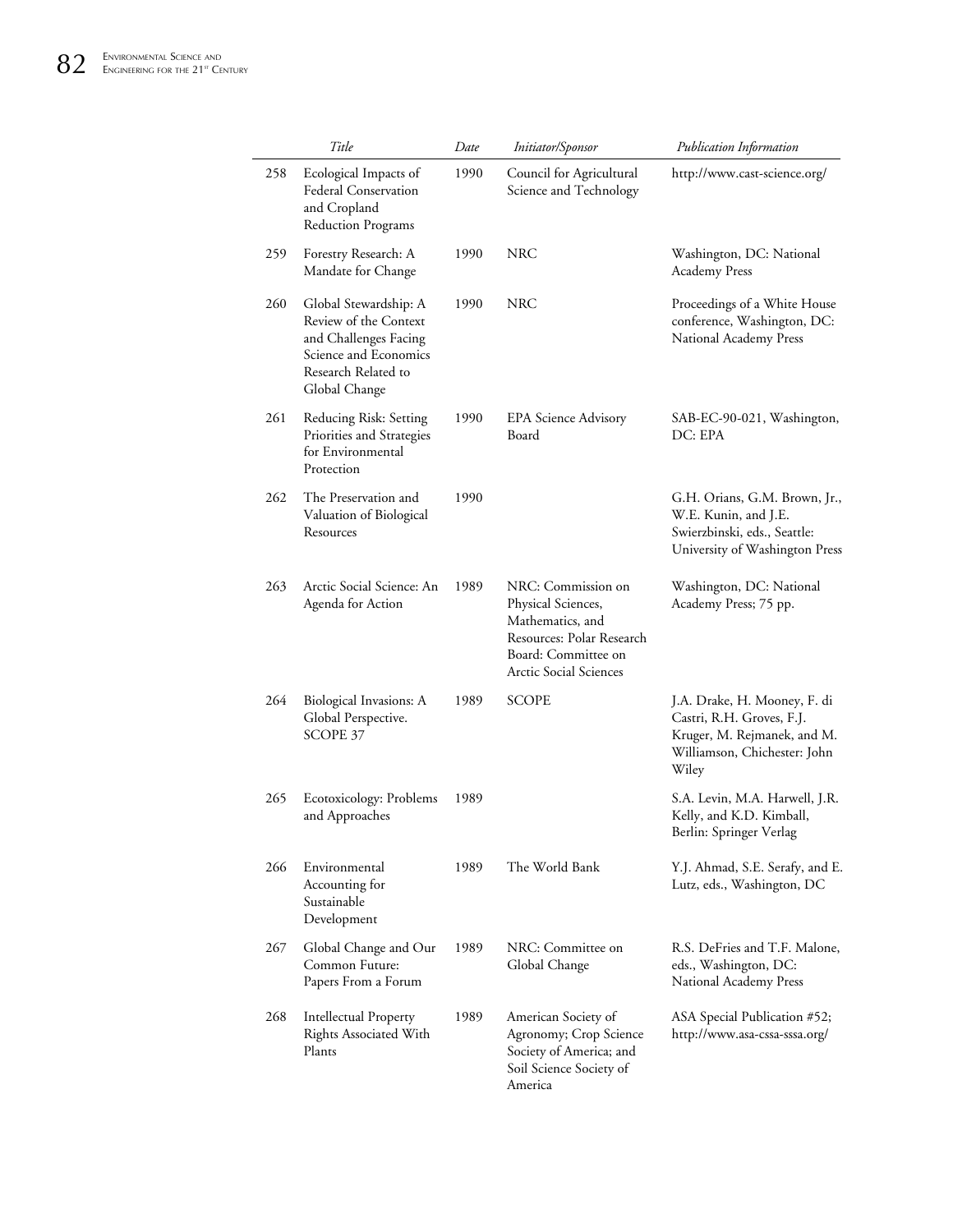|     | Title                                                                                                                 | Date | Initiator/Sponsor                                                                                              | Publication Information                                                                                       |
|-----|-----------------------------------------------------------------------------------------------------------------------|------|----------------------------------------------------------------------------------------------------------------|---------------------------------------------------------------------------------------------------------------|
| 269 | Investing in Research: A<br>Proposal to Strengthen<br>the Agricultural, Food,<br>and Environmental<br>System          | 1989 | NRC: Board on<br>Agriculture                                                                                   | Washington, DC: National<br>Academy Press; 155 pp.                                                            |
| 270 | Loss of Biological<br>Diversity: A Global<br>Crisis Requiring<br><b>International Solutions</b>                       | 1989 | NSB: Committee on<br><b>International Science: Task</b><br>Force on Global<br>Biodiversity                     | C.C. Black, Chair; NSB-89-<br>171, Arlington, VA: NSF; 19<br>pp.                                              |
| 271 | Opportunities in<br>Biology                                                                                           | 1989 | NRC: Commission on Life<br>Sciences: Board on<br>Biology: Committee on<br>Research Opportunities in<br>Biology | Washington, DC: National<br>Academy Press; 448 pp.                                                            |
| 272 | Research Priorities for<br><b>Conservation Biology</b>                                                                | 1989 | NSF and University of<br>Michigan                                                                              | M.E. Soule and K.A. Kohm,<br>eds.; Society for Conservation<br>Biology                                        |
| 273 | Chemistry and the<br>Environment                                                                                      | 1988 | NSF: Chemistry Division                                                                                        | J.W. Frost, and D.M. Golden,<br>eds.                                                                          |
| 274 | Cross-disciplinary<br>Research in the<br><b>Statistical Sciences</b>                                                  | 1988 | NSF                                                                                                            | I. Olkin and J. Sacks, Co-<br>chairs; Institute of<br><b>Mathematical Statistics</b>                          |
| 275 | Future Risk: Research<br>Strategies for the 1990s                                                                     | 1988 | <b>EPA Science Advisory</b><br>Board                                                                           | SAB-EC-88-040, Washington,<br>DC: EPA                                                                         |
| 276 | Research Priorities for<br>Single Species<br><b>Conservation Biology</b>                                              | 1988 | NSF and National<br>Zoological Park                                                                            | Workshop report; D.E. Wildt<br>and U.S. Seal, eds.                                                            |
| 277 | Water 2020: Sustainable<br>Use for Water in the $21*$<br>Century                                                      | 1988 | Science Council of Canada                                                                                      | G.A.K. Wallace, Chair; Report<br>40; ISBN 0-662-16220-X                                                       |
| 278 | Directions in<br>Engineering Research:<br>An Assessment of<br>Opportunities and<br>Needs                              | 1987 | NRC: Commission on<br>Engineering and Technical<br>Systems: Engineering<br>Research Board                      | Washington, DC: National<br>Academy Press; 331 pp.                                                            |
| 279 | Environmental Impacts<br>on Human Health: The<br>Agenda for Long-term<br>Research and<br>Development                  | 1987 | President's Council on<br>Environmental Quality                                                                | S. Draggan, J.J. Cohrssen, and<br>R.E. Morrison, eds., Praeger<br>Publishers, ISBN 0-275-<br>92338-X; 228 pp. |
| 280 | Environmental<br>Monitoring, Assessment<br>and Management: The<br>Agenda for Long-term<br>Research and<br>Development | 1987 | President's Council on<br><b>Environmental Quality</b>                                                         | S. Draggan, J.J. Cohrssen, and<br>R.E. Morrison, eds., Praeger<br>Publishers, ISBN 0-275-<br>92336-3; 128 pp. |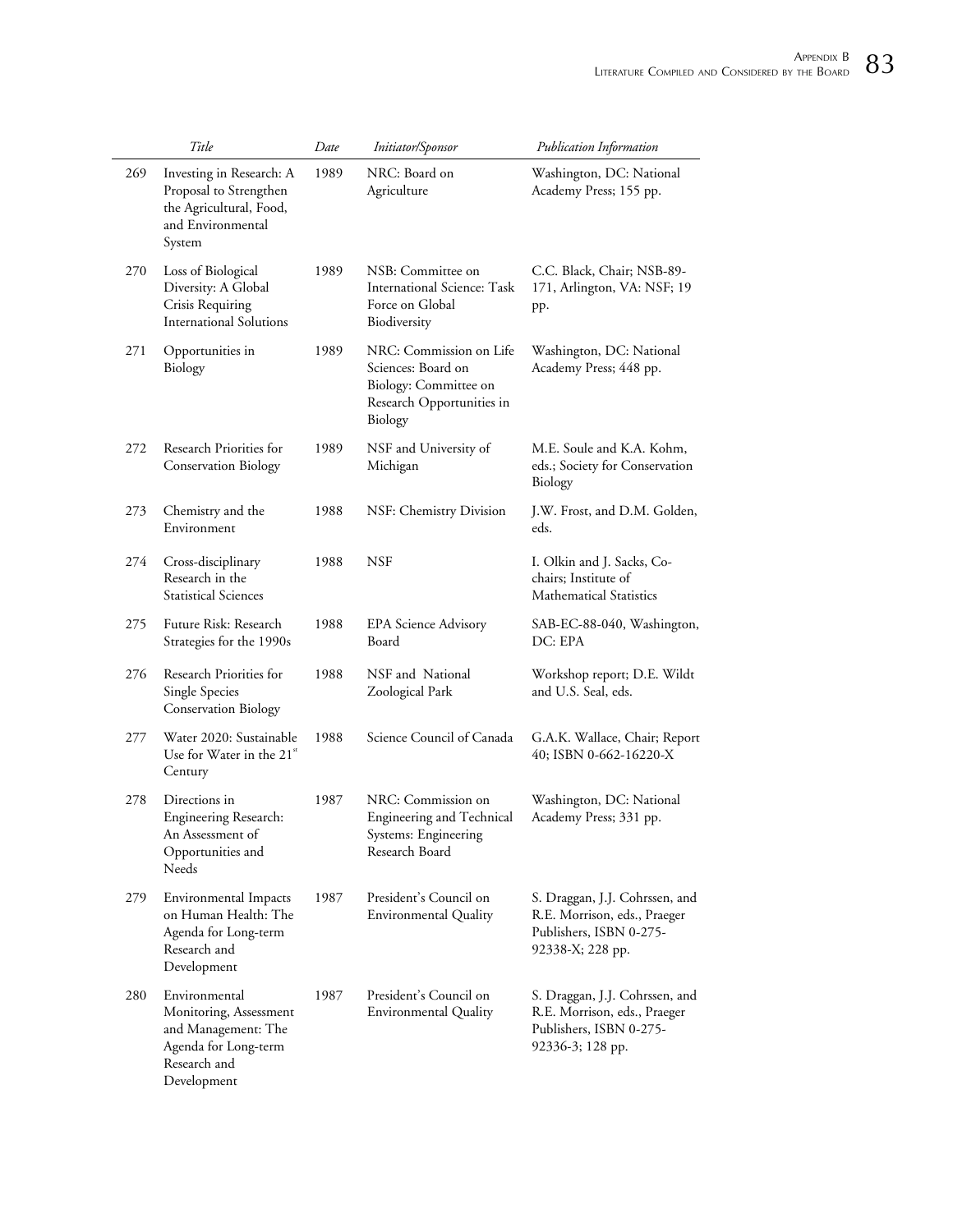|     | Title                                                                                                                        | Date | Initiator/Sponsor                                                                                                                                                                                                               | Publication Information                                                                                                      |
|-----|------------------------------------------------------------------------------------------------------------------------------|------|---------------------------------------------------------------------------------------------------------------------------------------------------------------------------------------------------------------------------------|------------------------------------------------------------------------------------------------------------------------------|
| 281 | Geochemical and<br>Hydrologic Processes<br>and Their Protection:<br>The Agenda for Long-<br>term Research and<br>Development | 1987 | President's Council on<br><b>Environmental Quality</b>                                                                                                                                                                          | S. Draggan, J.J. Cohrssen, and<br>R.E. Morrison, eds., Praeger<br>Publishers, ISBN 0-275-<br>92339-8; 210 pp.                |
| 282 | Infrastructure for the<br>21 <sup>st</sup> Century:<br>Framework for a<br>Research Agenda                                    | 1987 | NRC: Commission on<br>Behavioral and Social<br>Sciences and Education;<br>NRC: Commission on<br>Engineering and Technical<br>Systems; and<br><b>Transportation Research</b><br>Board: Committee on<br>Infrastructure Innovation | Washington, DC: National<br>Academy Press; 100 pp.                                                                           |
| 283 | Our Common Future                                                                                                            | 1987 | The World Commission<br>on Environment and<br>Development                                                                                                                                                                       | Oxford, UK: Oxford<br><b>University Press</b>                                                                                |
| 284 | Preserving Ecological<br>Systems: The Agenda<br>for Long-term Research<br>and Development                                    | 1987 | President's Council on<br><b>Environmental Quality</b>                                                                                                                                                                          | S. Draggan, J.J. Cohrssen, and<br>R.E. Morrison, eds., Praeger<br>Publishers, ISBN 0-275-<br>92337-1; 191 pp.                |
| 285 | Status and Future of<br>Ecosystem Science                                                                                    | 1987 | Institute of Ecosystem<br>Studies                                                                                                                                                                                               | Occasional Publication No. 3,<br>Millbrook, NY: New York<br><b>Botanical Garden</b>                                          |
| 286 | Technologies to<br>Maintain Biological<br>Diversity                                                                          | 1987 | Office of Technology<br>Assessment                                                                                                                                                                                              | Washington, DC: U.S. GPO                                                                                                     |
| 287 | Global Change in the<br>Geosphere-Biosphere:<br>Initial Priorities for an<br>IGBP ("Eddy Report")                            | 1986 | NRC: Commission on<br>Physical Sciences,<br>Mathematics, and<br>Resources; U.S.<br>Committee for an<br>International Geosphere-<br><b>Biosphere Program</b>                                                                     | J.A. Eddy, Chair; Washington,<br>DC: National Academy Press;<br>91 pp.                                                       |
| 288 | Environmental<br>Consequences of<br>Nuclear War. SCOPE<br>28                                                                 | 1985 | SCOPE                                                                                                                                                                                                                           | A.B. Pittock, T.P. Ackerman,<br>P.J. Crutzen, M.C.<br>MacCracken, C.S. Shapiro,<br>and R.P. Turco, Chichester:<br>John Wiley |
| 289 | Organic Farming:<br>Current Technology<br>and Its Role in a<br>Sustainable Agriculture                                       | 1984 | American Society of<br>Agronomy; Crop Science<br>Society of America; and<br>Soil Science Society of<br>America                                                                                                                  | ASA Special Publication #46;<br>http://www.asa-cssa-sssa.org/                                                                |
| 290 | A Patron for Pure<br>Science: The National<br>Science Foundation's<br>Formative Years, 1945-<br>57                           | 1982 | NSF                                                                                                                                                                                                                             | J.M. England, NSF 82-24,<br>Arlington, VA                                                                                    |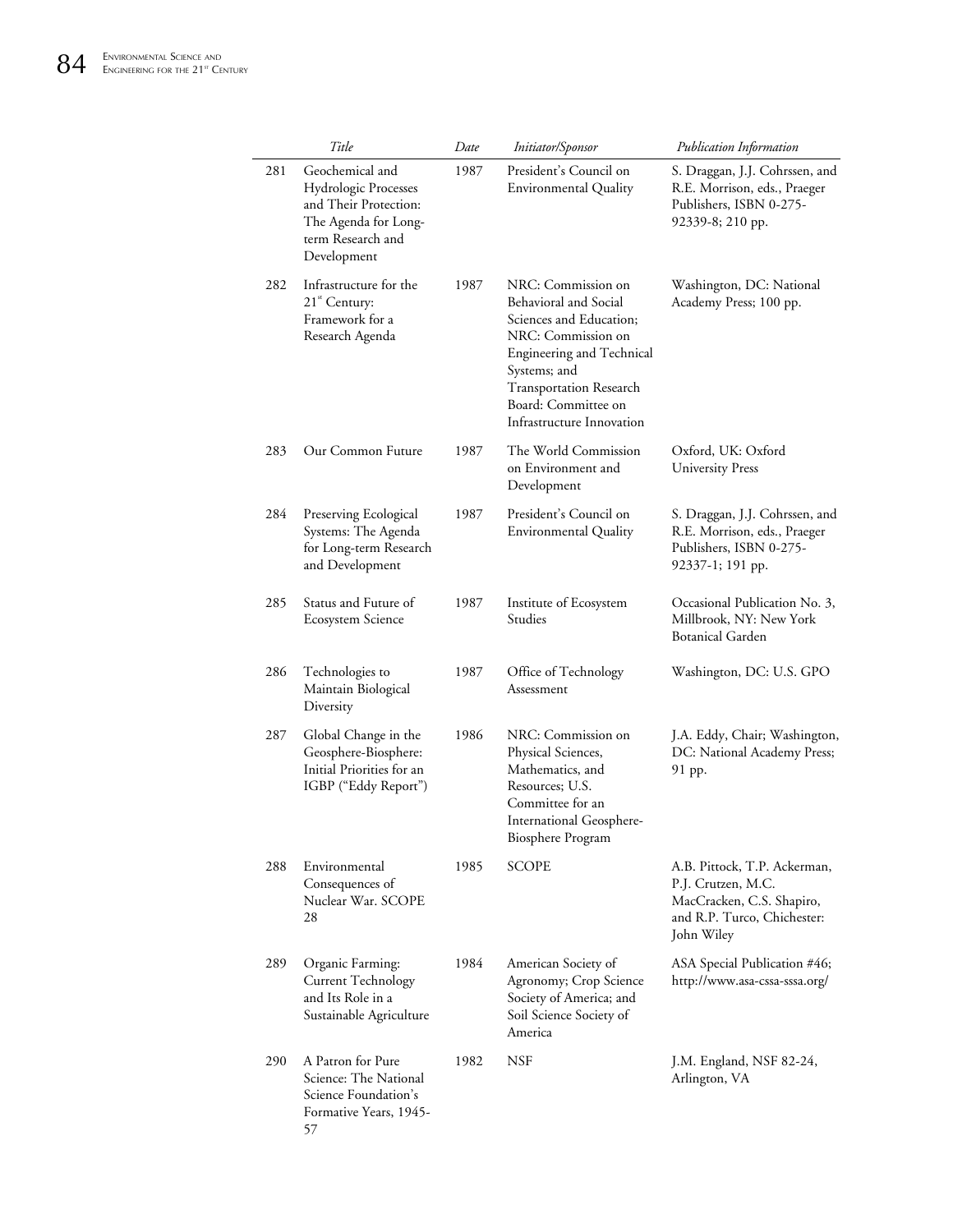|     | Title                                                                                          | Date | Initiator/Sponsor                                                                                              | Publication Information                                                                                                                       |
|-----|------------------------------------------------------------------------------------------------|------|----------------------------------------------------------------------------------------------------------------|-----------------------------------------------------------------------------------------------------------------------------------------------|
| 291 | Planning Future Land<br>Uses                                                                   | 1981 | American Society of<br>Agronomy; Crop Science<br>Society of America; and<br>Soil Science Society of<br>America | ASA Special Publication #42;<br>http://www.asa-cssa-sssa.org/                                                                                 |
| 292 | Planning the Uses and<br>Management of Land                                                    | 1979 | American Society of<br>Agronomy; Crop Science<br>Society of America; and<br>Soil Science Society of<br>America | Agronomy Monograph #21;<br>http://www.asa-cssa-sssa.org/                                                                                      |
| 293 | Impact of Climatic<br>Fluctuation on Major<br>North American Food<br>Crops                     | 1976 | C.F. Kettering Foundation                                                                                      | D. Hinckley, Project Manager;<br>The Institute of Ecology                                                                                     |
| 294 | Environmental Science:<br>Challenge for the<br>Seventies                                       | 1971 | <b>NSB</b>                                                                                                     | H.E. Carter, Chair; NSB 71-1,<br>Washington, DC: U.S. GPO,<br>50 pp.                                                                          |
| 295 | The Universities and<br>Environmental<br>Quality-Commitment<br>to Problem Focused<br>Education | 1969 | President's Office of<br>Science & Technology                                                                  | Report to the President's<br><b>Environmental Quality</b><br>Council; J.S. Steinhart and S.<br>Cherniack, Washington, DC:<br>U.S. GPO; 22 pp. |
| 296 | Science—The Endless<br>Frontier                                                                | 1945 | <b>NSF</b>                                                                                                     | Vannevar Bush Report to<br>President Franklin D.<br>Roosevelt; NSF 90-8 (reprint),<br>Arlington, VA                                           |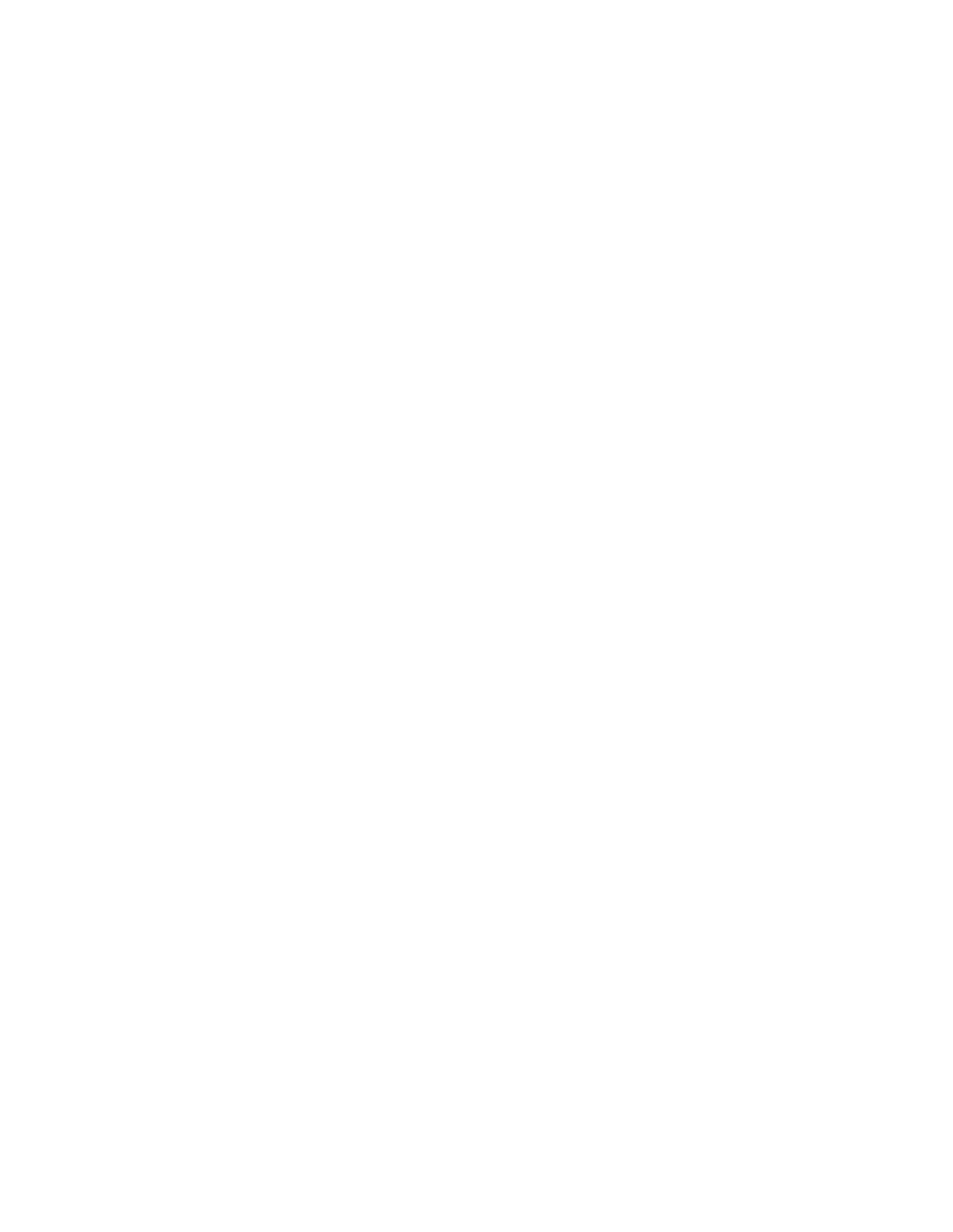### APPENDIX C

# **SOURCES OF PUBLIC COMMENT: BEFORE RELEASE OF INTERIM REPORT**

The Board actively solicited public comments about wide-ranging environmental concerns through a variety of outreach efforts, including public hearings, invitations to organizations with environmental interests and to NSF advisory committees, and a web site. Over 162 written comments were received by e-mail, fax, and regular mail; some individuals submitted more than one set of comments. The name and affiliation of senior authors are listed below. Comments submitted by individuals did not necessarily represent organizational positions. However, if an organization's position was represented by an individual's comments, this is indicated by an asterisk (\*) next to the organization's name. Note that some individuals provided multiple affiliations.

| Name                 | Organizational Affiliation                                                                                                                                           |
|----------------------|----------------------------------------------------------------------------------------------------------------------------------------------------------------------|
| Abedon, David        | University of Rhode Island, Community Planning Department                                                                                                            |
| Alessio, Julie       | Affiliation Unknown                                                                                                                                                  |
| Allenby, Braden R.   | AT&T, Environment, Health and Safety                                                                                                                                 |
| Applegate, David     | *American Geological Institute, Government Affairs                                                                                                                   |
| Bales, Roger         | University of Arizona–Tucson, Department of Hydrology and Water Resources                                                                                            |
| Banks, Darryl        | CH <sub>2</sub> M Hill                                                                                                                                               |
| Barber, Mary         | *Ecological Society of America                                                                                                                                       |
| Barker, Alex         | Dallas Museum of Natural History, Division of Collections and Research                                                                                               |
| Barlaz, Mort         | North Carolina State University, Department of Civil Engineering                                                                                                     |
| Bartlett, Richard C. | Committee for the National Institute for the Environment<br>Mary Kay Inc.<br>Nature Conservancy of Texas<br>National Environmental Education and Training Foundation |
| Bencala, Ken         | U.S. Geological Survey, Water Resources Division Research                                                                                                            |
| Benedick, Richard    | Battelle Pacific Northwest Laboratory                                                                                                                                |
| Benoit, Gaboury      | Yale University, Environmental Studies, Greeley Laboratory                                                                                                           |
| Bernabo, Chris       | *RAND, Environmental Science and Policy Center                                                                                                                       |
| Bierbaum, Rosina     | *White House, Office of Science and Technology Policy                                                                                                                |
| Blockstein, David E. | *American Ornithologists' Union<br>Committee for the National Institute for the Environment<br>Ornithological Council                                                |
| Boersma, P. Dee      | University of Washington, Department of Zoology<br>Society for Conservation Biology                                                                                  |
| Boyle, Ed            | Affiliation Unknown                                                                                                                                                  |
| Brakke, David F.     | Towson University, College of Science and Mathematics                                                                                                                |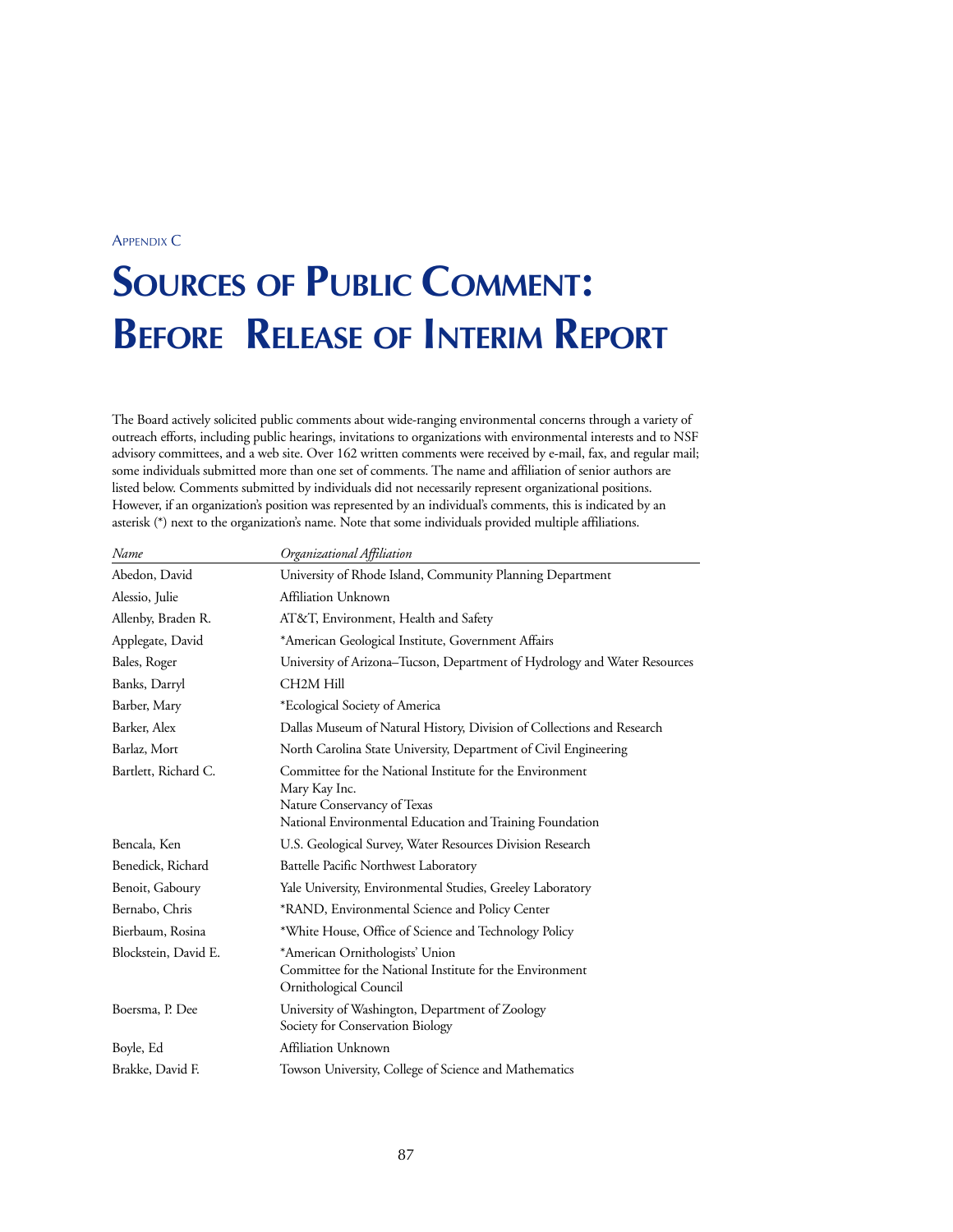Braverman, Hy Affiliation Unknown Breit, Luke \*California Democratic Party, Environmental Caucus Brigham, L.W. University of Cambridge (UK), Scott Polar Research Institute Broadbent, Jeffrey Affiliation Unknown Brody, Michael U.S. Environmental Protection Agency, Office of Strategic Planning Carpenter, Steven University of Wisconsin–Madison, Limnology and Geology Chichilnisky, Graciela Columbia University, Program on Information and Resources Chuang, Liu-hsiung U.S. Department of Agriculture, Natural Resources Conservation Service Clark, William Harvard University Cochran, Patricia \*Alaska Native Science Commission Cook, Richard Allegheny College Courtney, Mark National Science Foundation, Division of Environmental Biology Crovello, Ted University of California–Los Angeles Crumley, Carole University of North Carolina–Chapel Hill Dabbert, Walter National Center for Atmospheric Research Devitt, Mary-Ellen \*SAES/USDA-CSREES National Environmental Initiative Douglas, James L. National Science Foundation, Division of Earth Sciences Drake, T. North Carolina State University Durett, Dan DANhIKO International Eisenberger, Peter Columbia University, Columbia Earth Institute Elgar, Steve Woods Hole Oceanographic Institution Ellman, George Affiliation Unknown Entekhabi, Dara Massachusetts Institute of Technology Fawley, Marvin North Dakota State University, Department of Botany Fein, Jeremy **Affiliation Unknown** Field, Christopher The Carnegie Institution of Washington Filippone, Ella Passaic River Coalition Fiscus, Dan University of Maryland, Center for Environmental Science Flint, Warren Five E's Unlimited Folger, Peter **American Geophysical Union** Friedrich, Otto Affiliation Unknown Frost, Tom National Science Foundation, Division of Environmental Biology Gallagher, E. Naval Postgraduate School Gautier, Catherine University of California–Santa Barbara Getzinger, Richard \*American Association for the Advancement of Science, Directorate for International Programs Gibb, James G. Affiliation Unknown Glasener, Karl M. \*\* American Society of Agronomy \*Crop Science Society of America \*Soil Science Society of America Groat, Charles U.S. Geological Survey Guza, R. Scripps Institution of Oceanography Haas, Charles N. Drexel University, Environmental Engineering Haas, Peter M. University of Massachusetts, Department of Political Science Harris, W. Franklin \*National Science Foundation Biosciences Advisory Committee University of Tennessee, Division of Biology Hartwell, Penny Affiliation Unknown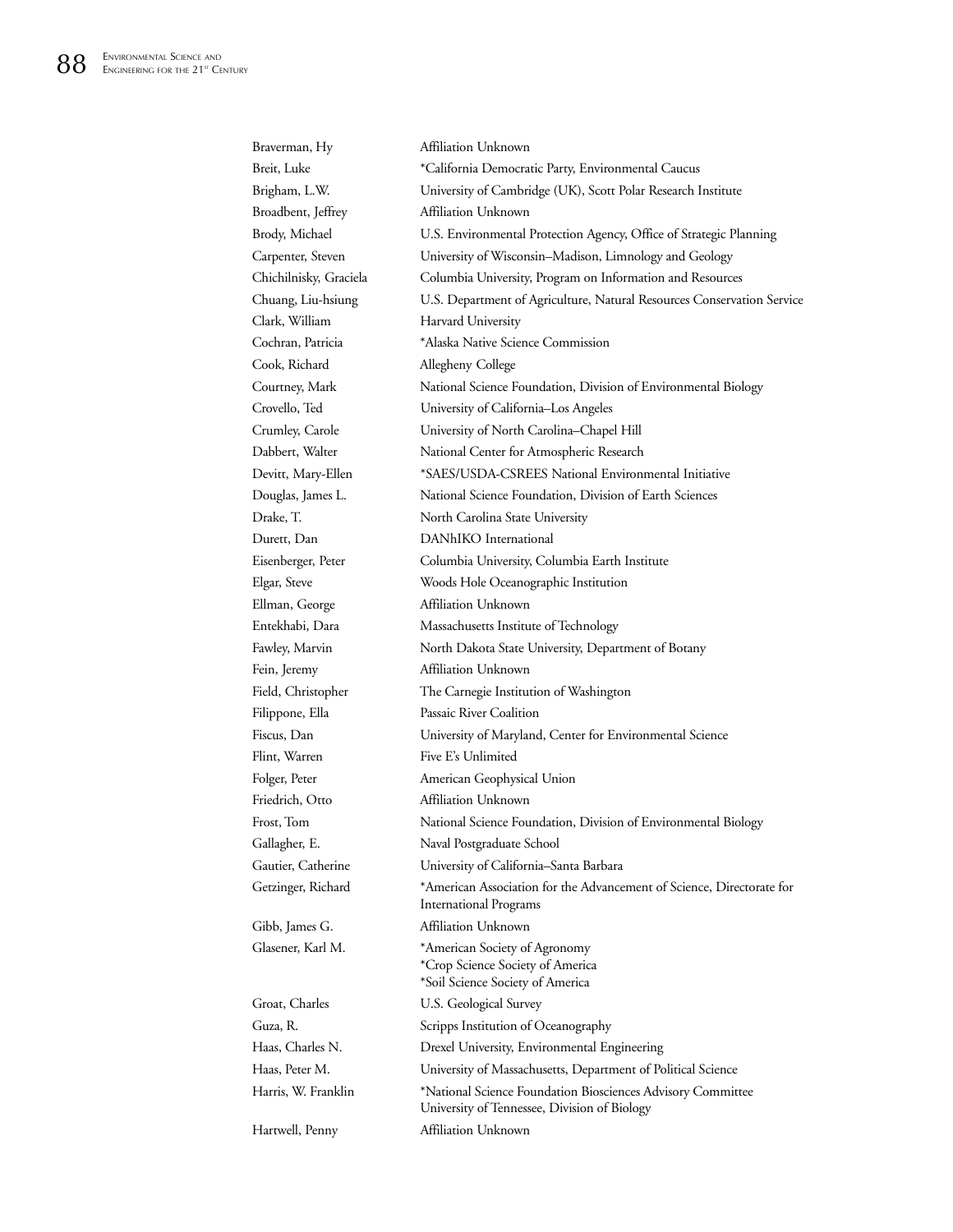| Harvey, Francis         | University of Kentucky, Department of Geography                                                                   |
|-------------------------|-------------------------------------------------------------------------------------------------------------------|
| Hasbrouck, Bruce        | National Association of Environmental Professionals                                                               |
| Hay, A.                 | Dalhousie University                                                                                              |
| Hayden, Bruce           | National Science Foundation, Division of Environmental Biology                                                    |
| Heal, Geoffrey          | Columbia University                                                                                               |
| Heil, Kathleen          | Chesapeake Biological Lab                                                                                         |
| Hirsch, Robert          | U.S. Geological Survey, Water Resources Division                                                                  |
| Hoagland, K. Elaine     | *Council on Undergraduate Research                                                                                |
| Hollander, Rachelle     | National Science Foundation, Division of Social and Economic Sciences                                             |
| Hood, Laura             | Defenders of Wildlife                                                                                             |
| Huberty, Brian          | U.S. Department of Agriculture, Natural Resources Conservation Service                                            |
| Hyps, Brian             | *American Society of Plant Physiologists                                                                          |
| Ignatenko, "Alescam" L. | Kamchatka, Russia                                                                                                 |
| Jensen, Deborah         | The Nature Conservancy                                                                                            |
| Kanivetsky, Roman       | University of Minnesota, Minnesota Geological Survey                                                              |
| Kauffman, Terry         | Lancaster, PA, Board of County Commissioners                                                                      |
| Kaufman, Les            | Boston University, Department of Biology                                                                          |
| Kirby, J.               | University of Delaware                                                                                            |
| Kirk, Elizabeth J.      | *American Association for the Advancement of Science, Directorate for<br><b>International Programs</b>            |
| Kutz, Frederick W.      | U.S. Environmental Protection Agency, Environmental Science Center                                                |
| Lashutka, Greg          | City of Columbus, OH, Office of the Mayor                                                                         |
| Levin, Simon            | Princeton University                                                                                              |
| Lippmann, T.            | Scripps Institution of Oceanography                                                                               |
| Liverman, Diana         | University of Arizona                                                                                             |
| Maconochie, Rosemary    | *New England Board of Higher Education                                                                            |
| Malone, Thomas          | Connecticut Academy of Science and Engineering<br>Sigma Xi                                                        |
| Manheim, Frank T.       | U.S. Geological Survey<br>Coastal & Marine Geology Center, Woods Hole, MA                                         |
| Mann, Curt              | Association of American Veterinary Medical Colleges                                                               |
| Mathews-Amos, Amy       | *Marine Conservation Biology Institute                                                                            |
| Matson, Pamela          | Stanford University                                                                                               |
| McClintock, James       | University of Alabama at Birmingham, School of Natural Sciences and Mathematics                                   |
| McCreedy, Cliff         | Oceanwatch                                                                                                        |
| McGillivary, Phillip    | U.S. Coast Guard Icebreakers                                                                                      |
| McHenry, John           | North Carolina Supercomputing Center<br>Committee on Atmospheric Chemistry of the American Meteorological Society |
| McKee, Art              | Oregon State University, Department of Forest Science                                                             |
| Melillo, Jerry          | The Ecosystems Center, Woods Hole, MA                                                                             |
| Moberly, Heather        | Pennsylvania State University                                                                                     |
| Moffett, James          | Woods Hole Oceanographic Institution                                                                              |
| Mooney, Harold          | Stanford University, Department of Biological Sciences                                                            |
| Moore, Berrien          | University of New Hampshire, Institute for the Study of Earth, Oceans, and Space                                  |
| Moran, Emilio F.        | *American Anthropological Association Task Force on the Environment                                               |
| Morel, Francois         | Princeton University                                                                                              |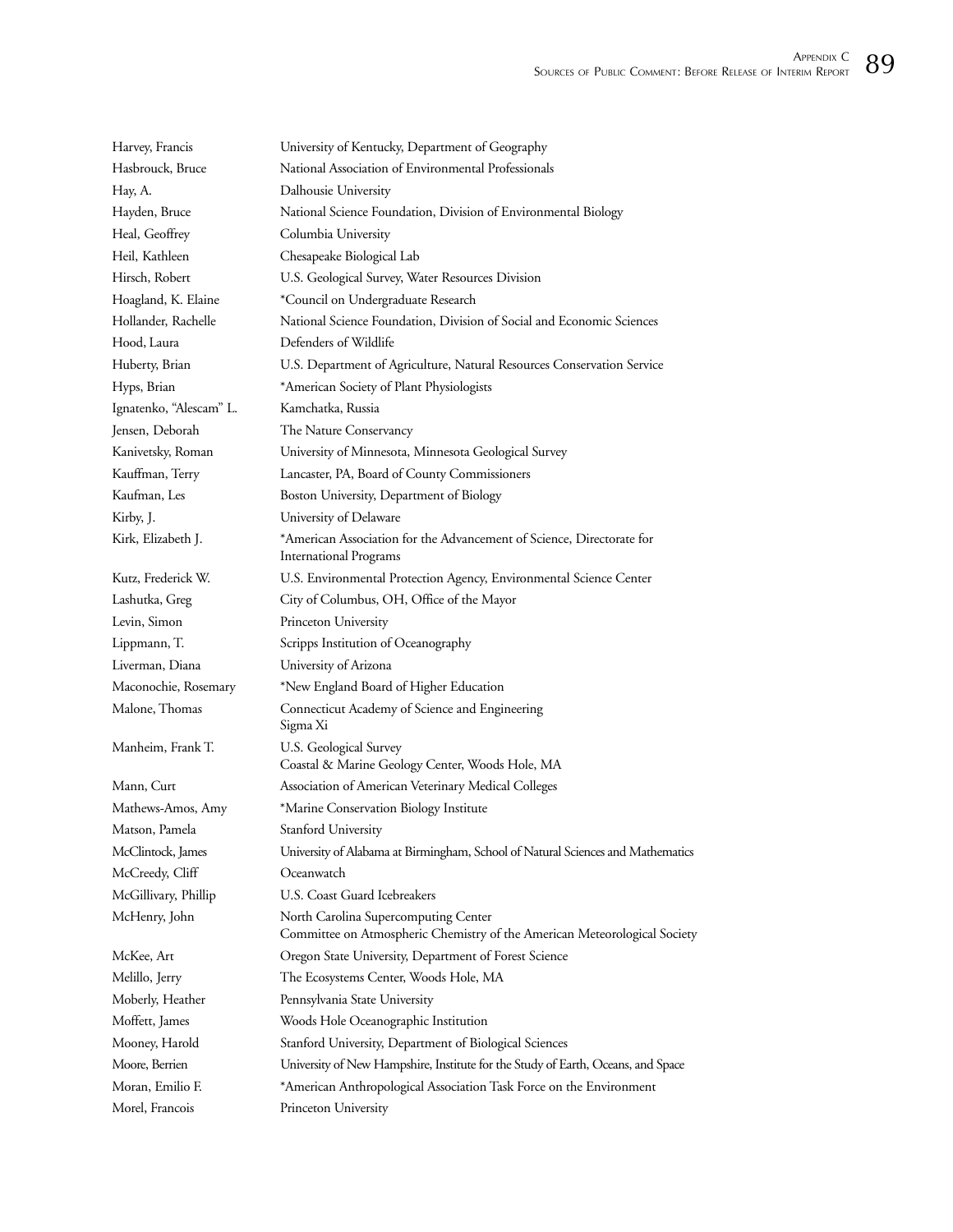| Morin, Nancy            | *American Association of Botanical Gardens and Arboreta<br>*Flora of North America Project                                  |
|-------------------------|-----------------------------------------------------------------------------------------------------------------------------|
| Newman, Arnold          | International Society for the Preservation of the Tropical Rainforest                                                       |
| Norse, Elliott A.       | *Marine Conservation Biology Institute                                                                                      |
| O'Grady, Richard        | *American Institute of Biological Sciences                                                                                  |
| Oberle, Mark            | Affiliation Unknown                                                                                                         |
| Orians, Gordon          | University of Washington, Department of Zoology<br>National Research Council, Board of Environmental Studies and Toxicology |
| Orme, Thomas            | Council for Agricultural Science and Technology                                                                             |
| Orr, Wilson             | Prescott College                                                                                                            |
| Ostfeld, Richard        | Institute of Ecosystem Studies, Millbrook, NY                                                                               |
| Overbey, Mary Margaret  | American Anthropological Association                                                                                        |
| Paradise, T.            | University of Hawaii at Hilo, Geography & Environmental Sciences                                                            |
| Parker, Thornton        | Affiliation Unknown                                                                                                         |
| Patz, Jonathan          | Johns Hopkins School of Public Health, Department of Environmental Health<br>Sciences                                       |
| Pfirman, Stephanie      | Columbia University, Barnard College, Environmental Science Department                                                      |
| Portney, Paul           | Resources For The Future                                                                                                    |
| Powers, Julian          | Affiliation Unknown                                                                                                         |
| Press, Daniel           | University of California–Santa Cruz, Environmental Studies Department                                                       |
| Preuss, Peter           | U.S. Environmental Protection Agency, National Center for Environmental<br>Research and Quality Assurance                   |
| Raney, Jay              | University of Texas at Austin, Bureau of Economic Geology                                                                   |
| Raubenheimer, B.        | Woods Hole Oceanographic Institution                                                                                        |
| Reichman, O. James      | National Center for Ecological Analysis and Synthesis                                                                       |
| Reinhart, Debra         | Affiliation Unknown                                                                                                         |
| Rejeski, David          | White House Council on Environmental Quality                                                                                |
| Resetar, Susan          | RAND, Environmental Science and Policy Center                                                                               |
| Rickson, Fred           | Oregon State University, Department of Botany                                                                               |
| Ritter, Don             | National Environmental Policy Institute                                                                                     |
| Rittman, Bruce          | Northwestern University                                                                                                     |
| Rupp, Lawrence D.       | Affiliation Unknown                                                                                                         |
| Satterfield, Theresa    | Decision Research, Inc.                                                                                                     |
| Saundry, Peter          | Committee for the National Institute for the Environment                                                                    |
| Scalet, Charles G.      | *National Association of University Fisheries and Wildlife Programs                                                         |
| Schimel, David          | National Center for Atmospheric Research, Climate and Global Dynamics Division                                              |
| Seaman, Nelson L.       | Pennsylvania State University, Department of Meteorology                                                                    |
| Sedell, James           | U.S. Forest Service                                                                                                         |
| Sherman, Lou            | *American Society of Plant Physiologists                                                                                    |
| Shmagin, Boris          | University of Minnesota, Department of Geology                                                                              |
| Skiles, Jim             | Affiliation Unknown                                                                                                         |
| Somerville, Christopher | The Carnegie Institution of Washington                                                                                      |
| Soule, Michael          | University of California<br>The Society for Conservation Biology<br>The Wildlands Project                                   |
| Soulen, Richard         | T&MS, Inc.                                                                                                                  |
| Stevenson, William B.   | Boston College, Organization Studies Department                                                                             |
|                         |                                                                                                                             |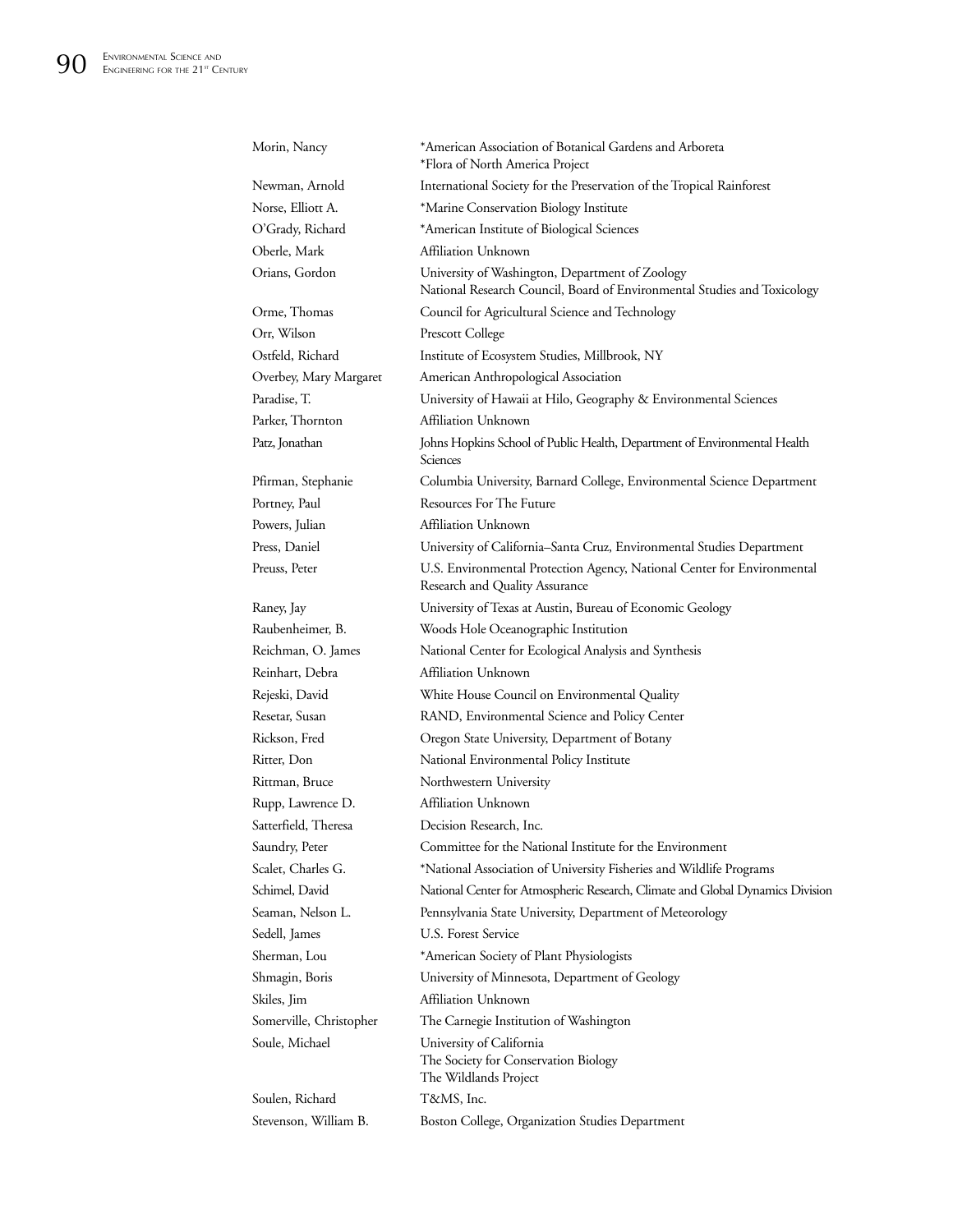| Stone, John V.      | Affiliation Unknown                                                  |
|---------------------|----------------------------------------------------------------------|
| Strauss, Steven H.  | Oregon State University, Department of Forest Science                |
| Sullivan, Kathryn   | *Center of Science and Industry, Columbus, OH                        |
| Taylor, Dorceta E.  | University of Michigan                                               |
| Tenney, J.L.        | Arizona Resource Advisory Council                                    |
| Thompson, Marilyn   | Smithsonian Institution                                              |
| Thornton, E.        | Naval Postgraduate School                                            |
| Tian, Lei           | University of Illinois, Agricultural Engineering Department          |
| Todd, Barbara Sheen | Pinellas, FL, County Board of Supervisors                            |
| Turner, Bill        | Clark University                                                     |
| Unsworth, Mike      | Oregon State University, Center for Analysis of Environmental Change |
| Weinman, James      | NASA, Goddard Space Flight Center                                    |
| Wilson, Thomas      | Affiliation Unknown                                                  |
| Wright, Beverly     | Xavier University, Deep South Center for Environmental Justice       |
| Yates, Terry        | University of New Mexico, Department of Biology                      |
| Zimmer, Judy        | <b>Environmental News Network</b>                                    |
| Zoback, Mary Lou    | U.S. Geological Survey                                               |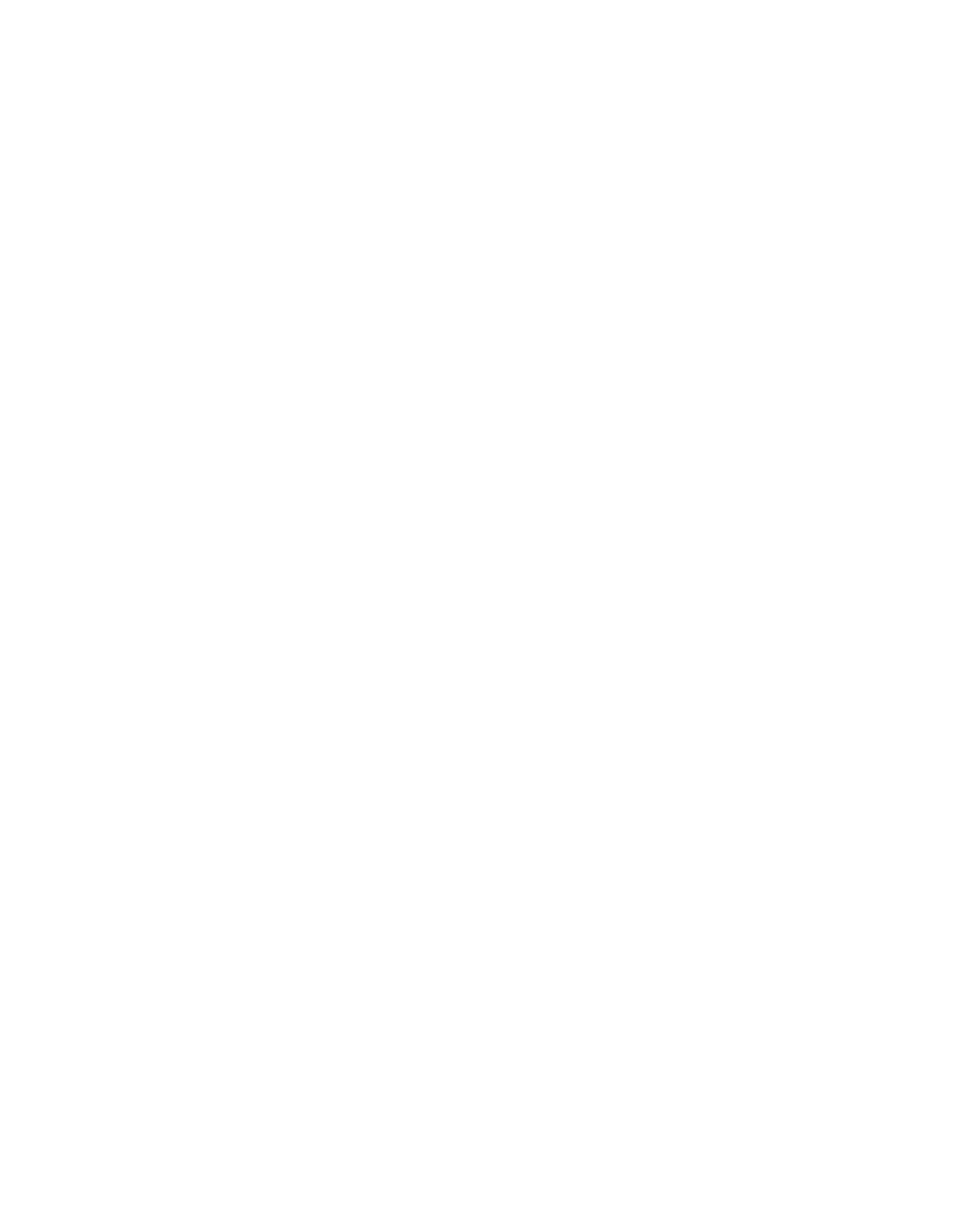## APPENDIX D

## **SOURCES OF PUBLIC COMMENT: AFTER RELEASE OF INTERIM REPORT**

On July 29, 1999, the National Science Board unanimously approved and released an Interim Report (NSB 99- 133) that contained its findings and recommendations. The Interim Report was placed on the NSB web site, and the public was encouraged to comment through a variety of outreach efforts, including invitations to organizations with environmental interests and to NSF advisory committees. Between release of the Interim Report and November 30, 1999, the report on the web site received nearly 7,000 hits from people outside the Foundation. Over 40 written comments were received by e-mail, fax, and regular mail; some individuals submitted more than one set of comments. The name and affiliation of individual authors are listed below, followed by the names of people submitting comments as multiple signatories from an organization. Comments submitted by individuals did not necessarily represent organizational positions. However, if an organization's position was presented in an individual's comments, this is indicated by an asterisk (\*) next to the organization's name.

| Name                  | Organizational Affiliation                                              |
|-----------------------|-------------------------------------------------------------------------|
| Single Signatories:   |                                                                         |
| Adams, Michael S.     | University of Wisconsin, Botany and Environmental Studies               |
| Blockstein, David E.  | Committee for the National Institute for the Environment                |
| Crow, Michael M.      | Columbia University                                                     |
| Dame, Richard         | Coastal Carolina University, Marine Science Department                  |
| Englehardt, James D.  | University of Miami                                                     |
| Fenstermaker, Lynn K. | Nevada Desert Research Center                                           |
| Fox, Marye Anne       | North Carolina State University                                         |
| Fulkerson, William    | Joint Institute for Energy and Environment                              |
| Groat, Charles G.     | *U.S. Geological Survey                                                 |
| Hall, Philip G.       | *Water Environment Research Foundation                                  |
| Hoagland, Elaine      | *Council on Undergraduate Research                                      |
| Kaman, Jeffrey S.     | University of Notre Dame                                                |
| Kroening, Nancy       | Affiliation Unknown                                                     |
| Lepage, Francoise O.  | Dominican College                                                       |
| Malone, Thomas        | Connecticut Academy of Science and Engineering                          |
| Naiman, Robert J.     | University of Washington, School of Fisheries                           |
| Noonan, Norine E.     | *U.S. Environmental Protection Agency, Office of Research & Development |
| Norse, Elliott A.     | *Marine Conservation Biology Institute                                  |
| Noss, Reed F.         | *Society for Conservation Biology                                       |
| Orme, Thomas          | *Council for Agricultural Science and Technology                        |
| Pettit, Lawrence K.   | Indiana University of Pennsylvania                                      |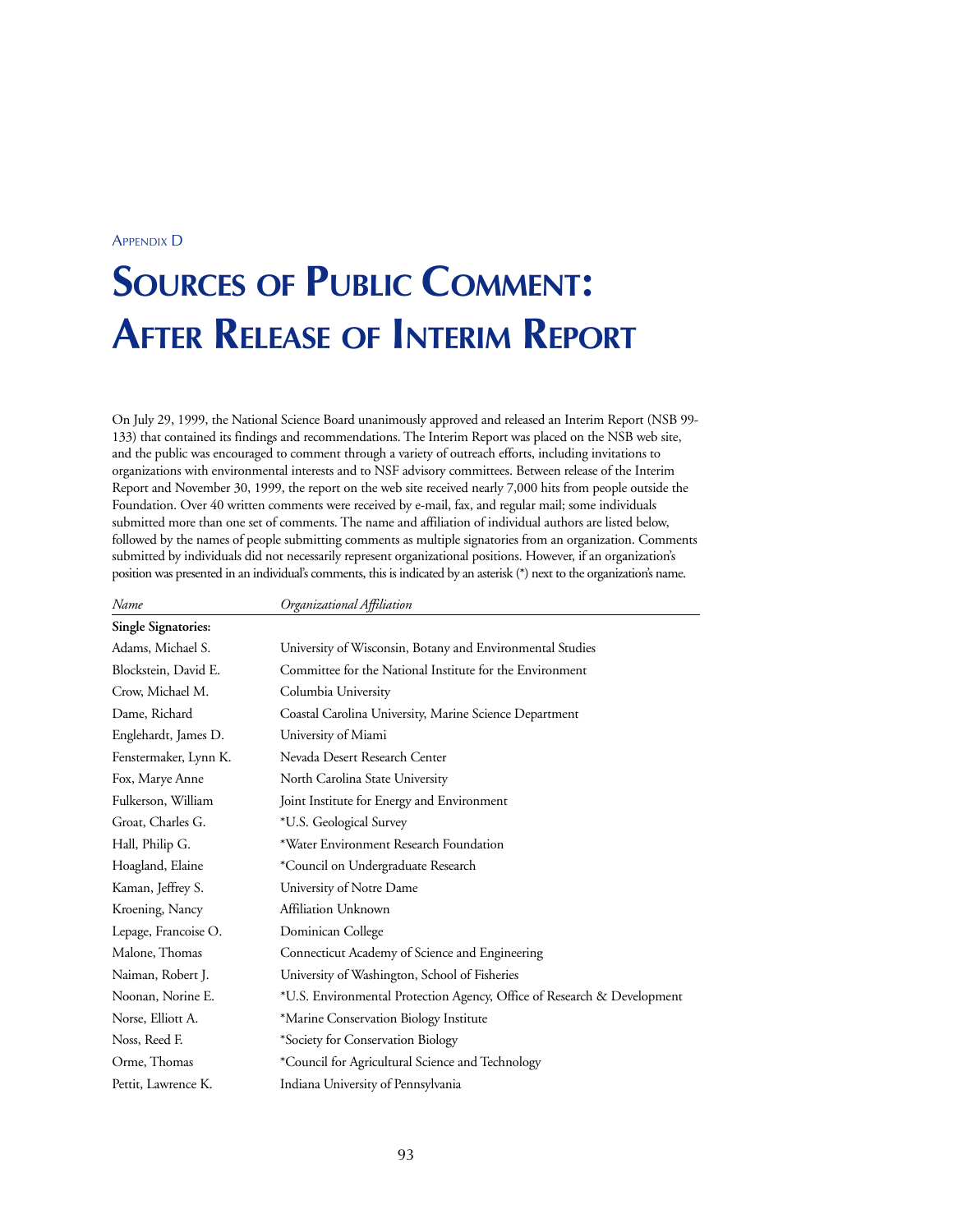| Rahni, David N.      | Pace University                                                                       |
|----------------------|---------------------------------------------------------------------------------------|
| Rittmann, Bruce E.   | Northwestern University                                                               |
| Robertson, Thomas A. | Affiliation Unknown                                                                   |
| Soulen, Richard      | T&MS, Inc.                                                                            |
| Steinman, Alan       | South Florida Water Management District                                               |
| Trenberth, Kevin E.  | NCAR, Climate Analysis Section                                                        |
| Vanderhoef, Larry N. | University of California–Davis                                                        |
| Wall, Diana H.       | *The Ecological Society of America                                                    |
| Wasserman, Ed        | *American Chemical Society                                                            |
| Weinberg, Howard     | University of North Carolina, Department of Environmental Sciences and<br>Engineering |
| Wright, Joseph B.    | Affiliation Unknown                                                                   |
| Yuill, Thomas M.     | University of Wisconsin–Madison, Institute for Environmental Studies                  |
| Zemankova, Maria     | National Science Foundation                                                           |
|                      |                                                                                       |

**Multiple Signatories:**

Luthy, Richard G. Gray, Kimberly A. Autenrieth, Robin L. Logan, Bruce E. Conway, Richard A. Ford, Davis L. Harleman, Donald R.F. McCarty, Perry L. O'Melia, Charles R. Okun, Daniel A. Pohland, Frederick G. Schnoor, Jerald L. Singer, Philip C. Snoeyink, Vernon L. Symons, James M. Hubbell, Stephen P. Benedick, Hon. Richard E. Howe, Henry F. Ahmed, A. Karim Bartlett, Richard C. Bringer, Robert Dayton, Charles K. Gillis, Malcolm Height, Dorothy I. Johnson, Hon. Randy Langenberg, Donald N. Leonard, H. Jeffrey McNamara, Hon. Robert S. Peterson, Hon. Craig A. Pulliam, Ronald Saundry, Peter D. Todd, Hon. Barbara Sheen

Stuckey, Richard E.

Kavanaugh, Michael C. | \*Association of Environmental Engineering and Science Professors

Greenfield, Stanley **\*Committee for the National Institute for the Environment** 

Knauft, David A. <sup>\*</sup>Council for Agricultural Science and Technology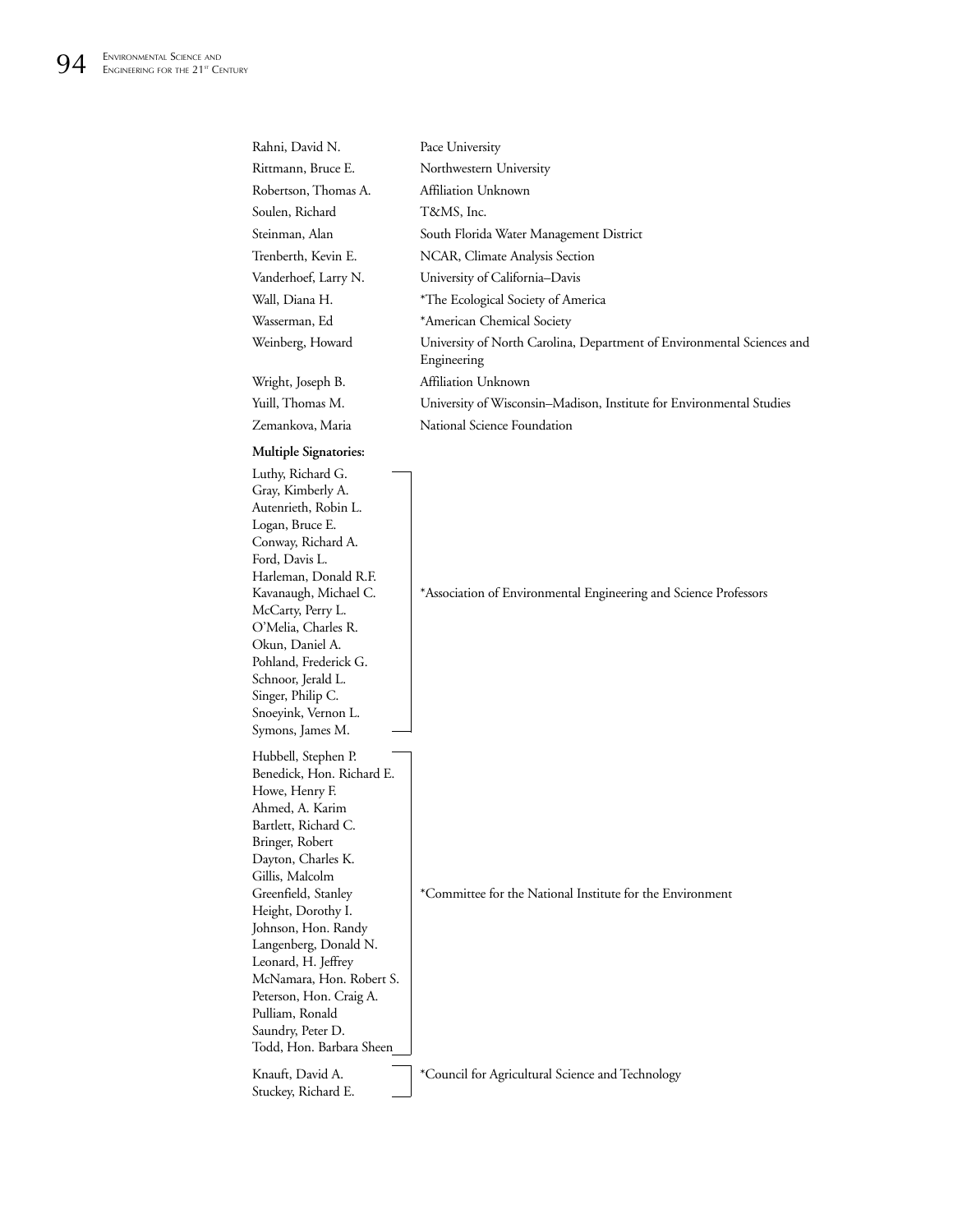Arntzen, Charles J. Avise, John Cairns, John Jr. Davis, Margaret B. Diamond, Jared M. Eisner, Thomas Members of the National Academy of Sciences Leopold, Estella Likens, Gene E. Margulis, Lynn Paine, Robert T. Terborgh, John Wilson, Edward O. Norse, Elliott A. Auster, Peter J. Cukor, Benjamin E. Alcala, Angel Pauly, Daniel Andrade, Roberto Enriquez Riser, Alison Mee, Lawrence Boersma, P. Dee Idechong, Noah Maida, Mauro Orbach, Michael Trivelpiece, Wayne Stone, Gregory Tegner, Mia Pew Fellows in Marine Conservation and Bean, Michael Pew Fellows Program Advisory Committee Members Heneman, Burr Steneck, Robert Estes, James A. Suzuki, David Cohen, Andrew Estrada, Marta Repetto, Robert Watling, Les Burkholder, JoAnn Teal, John Marsh, Helene Palumbi, Steven Allen, Richard Muir, Derek C.G.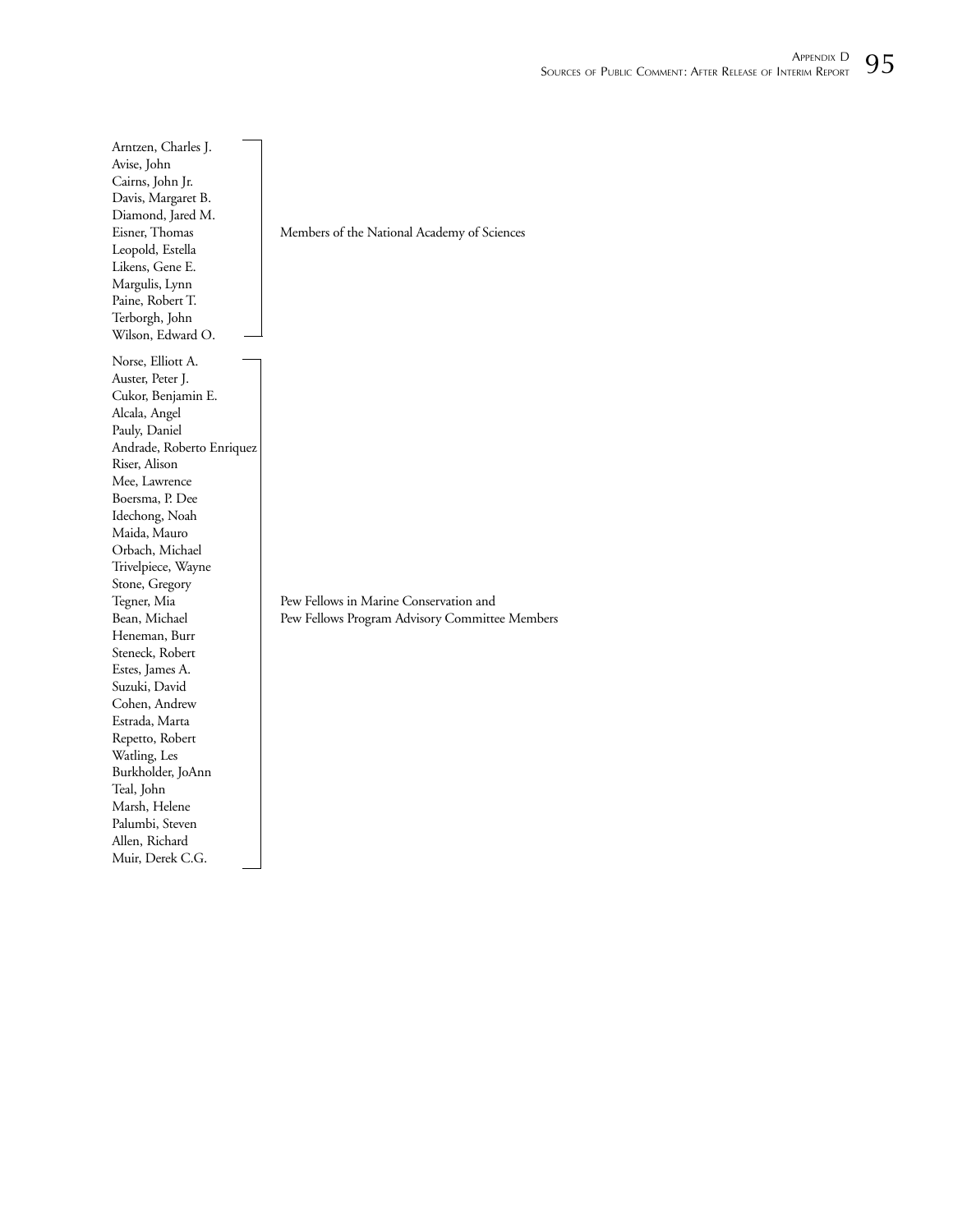Raven, Peter H. John P. Holdren Neal Lane John A. Young Norman R. Augustine Francisco J. Ayala John M. Deutch Murray Gell-Mann David A. Hamburg Shirley M. Malcom Mario J. Molina Sally K. Ride Judith Rodin Charles A. Sanders David E. Shaw Charles M. Vest Virginia V. Weldon Lilian Shiao-Yen Wu

\*President's Committee of Advisors on Science and Technology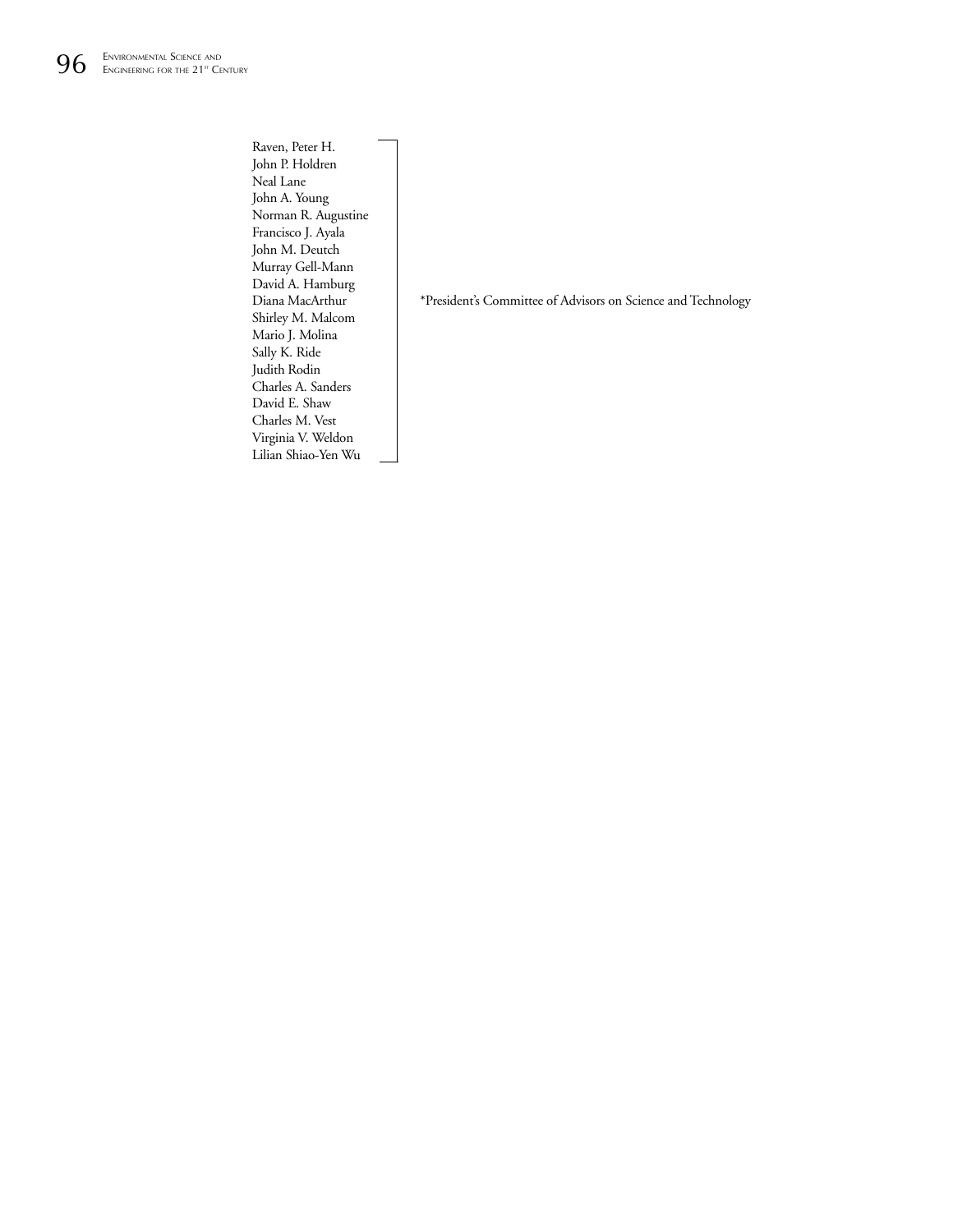APPENDIX E

# **LETTER FROM THE PRESIDENT'S COMMITTEE OF ADVISORS ON SCIENCE AND TECHNOLOGY**

At the request of Neal Lane, the President's Science Advisor, the President's Committee of Advisors on Science and Technology (PCAST) reviewed the Interim Report *Environmental Science and Engineering for the 21<sup>st</sup> Century* (NSB 99-133). Peter Raven and John Holdren, as chairs of two relevant PCAST committees, led the review. Their report, approved by PCAST on December 10, 1999, is reprinted on the following pages.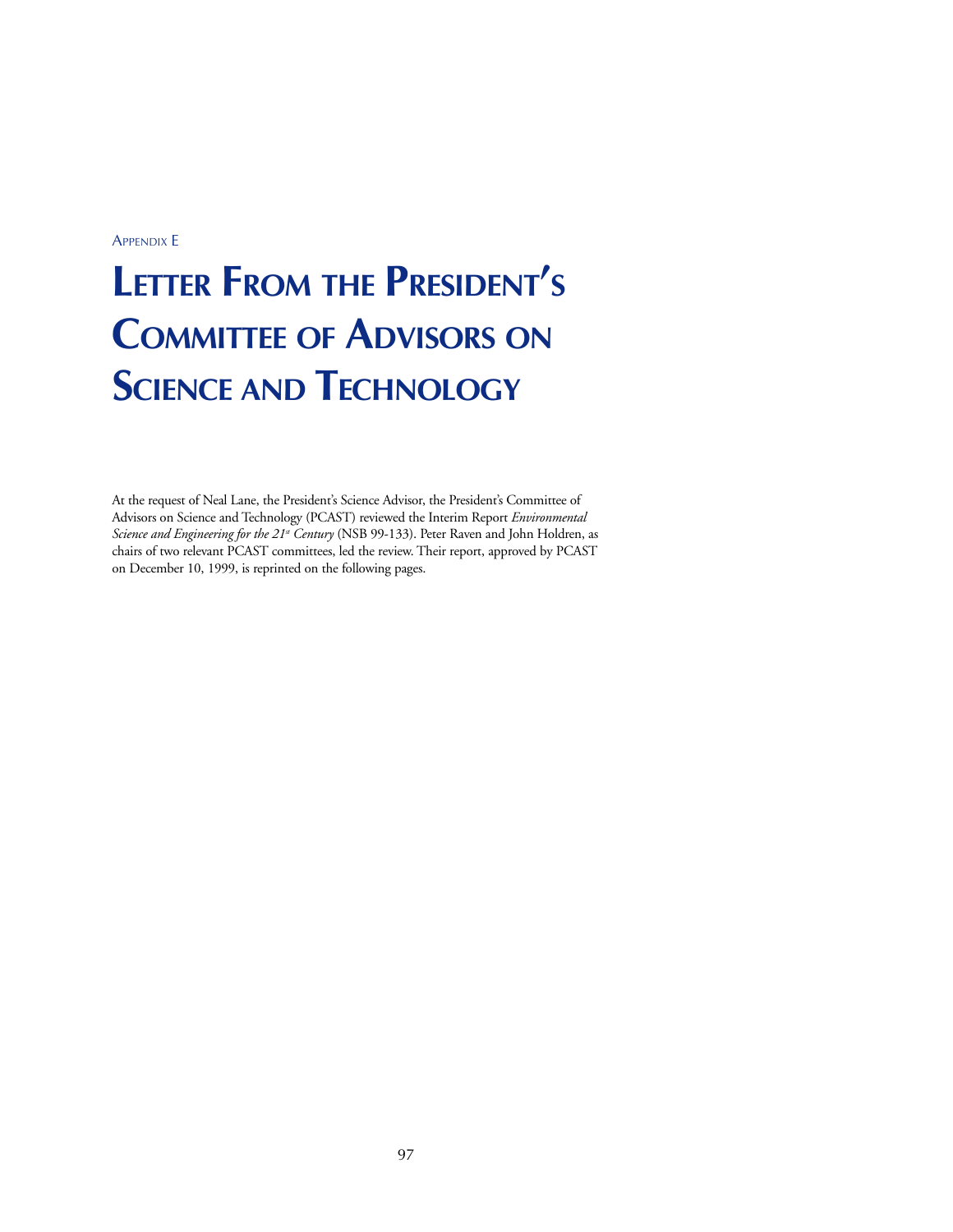The following letter was approved by PCAST, December 10, 1999

### **Chairs**

Neal Lane John A. Young Assistant to the President for Science and Technology Former President and CEO Director, Office of Science and Technology Policy Hewlett-Packard Co.

### **Members**

Norman R. Augustine Former Chairman and CEO Lockheed Martin Corporation

Francisco J. Ayala Donald Bren Professor of Biological Sciences Professor of Philosophy University of California, Irvine

John M. Deutch Institute Professor, Department of Chemistry Massachusetts Institute of Technology

Murray Gell-Mann Professor, Santa Fe Institute R.A. Millikan Professor Emeritus of Theoretical Physics California Institute of Technology

David A. Hamburg President Emeritus Carnegie Corporation of New York

John P. Holdren Teresa and John Heinz Professor of Environmental Policy Director, Program on Science, Technology and Public Policy John F. Kennedy School of Government Harvard University

Diana MacArthur Chair and CEO Dynamac Corporation

Shirley M. Malcom Head Directorate for Education and Human Resources Programs

American Association for the Advancement of Science

Mario J. Molina Institute Professor, Lee and Geraldine Martin Professor of Environmental Science Massachusetts Institute of Technology

Peter H. Raven Director, Missouri Botanical Garden Engelmann Professor of Botany Washington University in St. Louis

Sally K. Ride Professor of Physics University of California, San Diego

Judith Rodin President University of Pennsylvania

Charles A. Sanders Former Chairman Glaxo-Wellcome Inc.

David E. Shaw Chairman and CEO D.E. Shaw and Co.

Charles M. Vest President Massachusetts Institute of Technology

Virginia V. Weldon Directer, Center for the Study of American Business Washington University in St. Louis

Lilian Shiao-Yen Wu Research Scientist and Consultant, Corporate Technical Strategy Development, IBM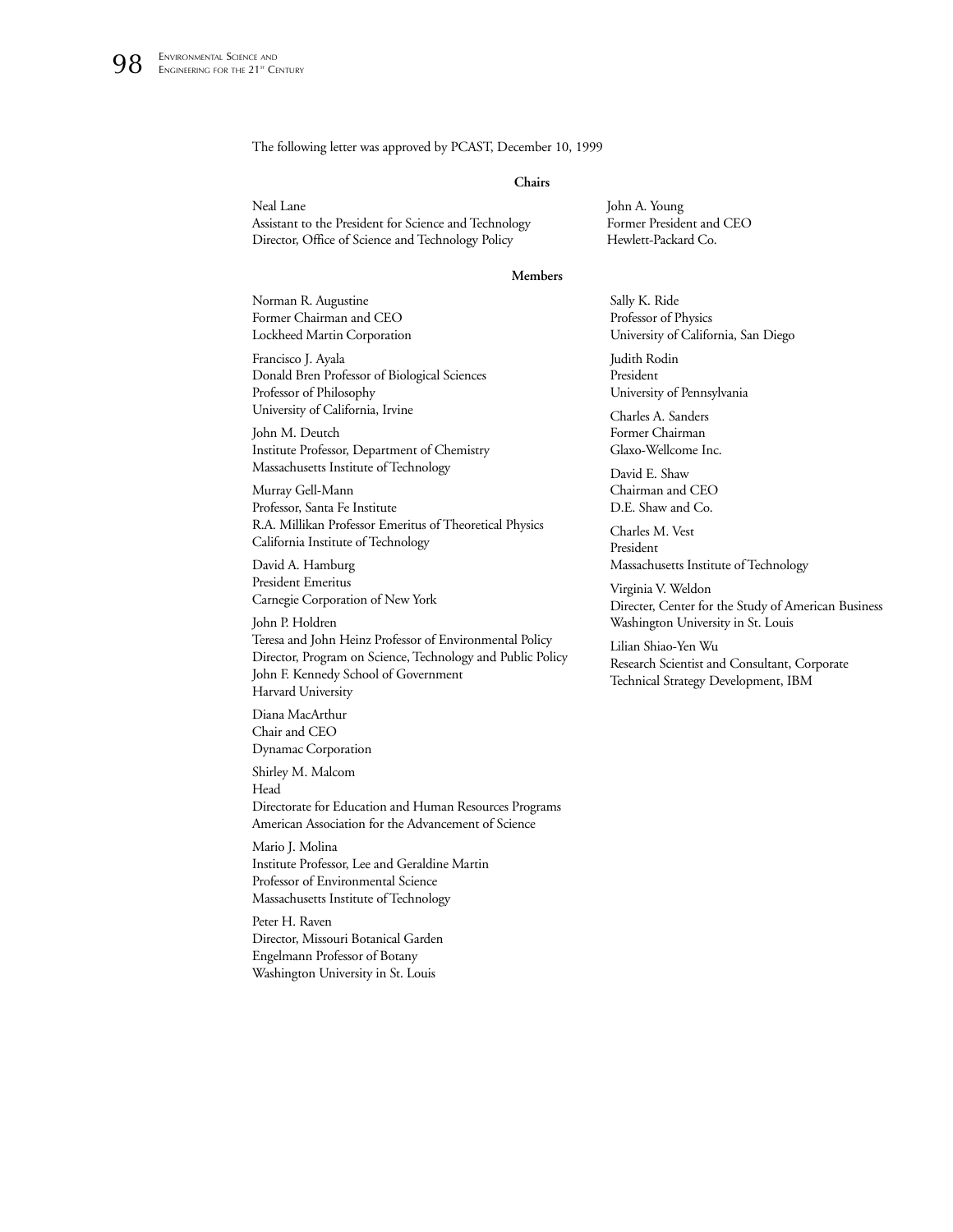### EXECUTIVE OFFICE OF THE PRESIDENT PRESIDENT'S COMMITTEE OF ADVISORS ON SCIENCE AND TECHNOLOGY WASHINGTON, D.C. 20502

December 3, 1999

Neal Lane Assistant to the President for Science and Technology

#### Dear Neal,

As you requested, we have taken a close look at the interim report of the National Science Board, "Environmental Science and Engineering for the 21<sup>st</sup> Century." Specifically, you asked our advice on how the NSTC should address the report's recommendation on reevaluating the government's environmental R&D portfolio and on what implications there might be for the overall Federal effort.

With regard to your specific question, doing an adequate job of providing the science we need to respond to the environmental challenges facing the Nation will unquestionably require the involvement of all federal agencies that support such research. We believe that NSF must weigh its responses to the report in the context of the entire federal environmental research portfolio. The resources and processes of the CENR should be used to help NSF optimize coordination, build on existing agency strengths, and minimize conflict. The Board's suggestion that the NSTC reevaluate the portfolio to identify research gaps and set priorities is very appropriate. In fact, this process is already well underway with the development of the "Integrated Science for Ecosystem Challenges" (ISEC) initiative developed for the FY 2000 and 2001 budget requests. As you know, this effort involved dozens of representatives of the CENR agencies in an effort to begin an expansion of ecosystem research to improve the information available to decision makers. The PCAST Environment and Natural Resources Panel has been carefully tracking the development of ISEC and believes that much of the thinking that has gone into the initiative could form a starting point for the development of future priorities.

It is perhaps also an appropriate time to enlist the assistance of OMB to do an evaluation of the status of environmental R&D funding across all agencies to update the budget information that was prepared for the 1995 CENR strategy document, "Preparing for the Future Through Science and Technology." We are well aware that it is no simple task to develop an accurate picture of the environmental portfolio. On the other hand, we do not see how the identification of research gaps and the setting of priorities for expanding the portfolio can be adequately done without accurately determining where we are at the moment, both inside NSF and across the environmental R&D agencies. We would be happy to work with OMB and the CENR leadership to develop an appropriate taxonomy for such an exercise.

With regard to the NSB report overall, we applaud the Board's recommendation that environmental research be made one of NSF's highest priorities and agree that funding should be substantially augmented, particularly in five specific areas emphasized in the report: interdisciplinary research; environmental education; economic valuation of ecological goods and services; long-term, large-scale research; and improving environmental assessment capabilities. As you know, PCAST has recommended increasing the priority and funding of environmental science in several of our own recent reports. Those of us in the environmental field know that such funding increases are justified; many in policy positions may need to be convinced. Perhaps the Board adding its voice on this issue will tip the balance and gain the attention of Congressional decision-makers in a position to help implement this recommendation.

The funding increase recommended (ultimately an additional \$1 billion per year at the end of a five year period) is very large, equal to about 20 percent of the entire current federal environmental R&D portfolio. We do not disagree that an increase of this magnitude is needed. But we believe, as noted above, that if NSF were to carefully address the integration of its efforts with other ongoing Federal research to ensure minimal duplication of effort, cooperation, not competition for resources, and sharing of expertise and research infrastructure as part of its planning to make effective use of new funding, it would greatly help to justify such an increase.

We strongly agree with the Board's call for increased support for interdisciplinary research. It is clear that, despite many earlier calls for increased interdisciplinary research by numerous prestigious groups, this is a very difficult thing to accomplish in practice. While we do not mean to advocate additional bureaucracy, we do think the "focal point" recommendation must be taken seriously and should be addressed using some creative thinking.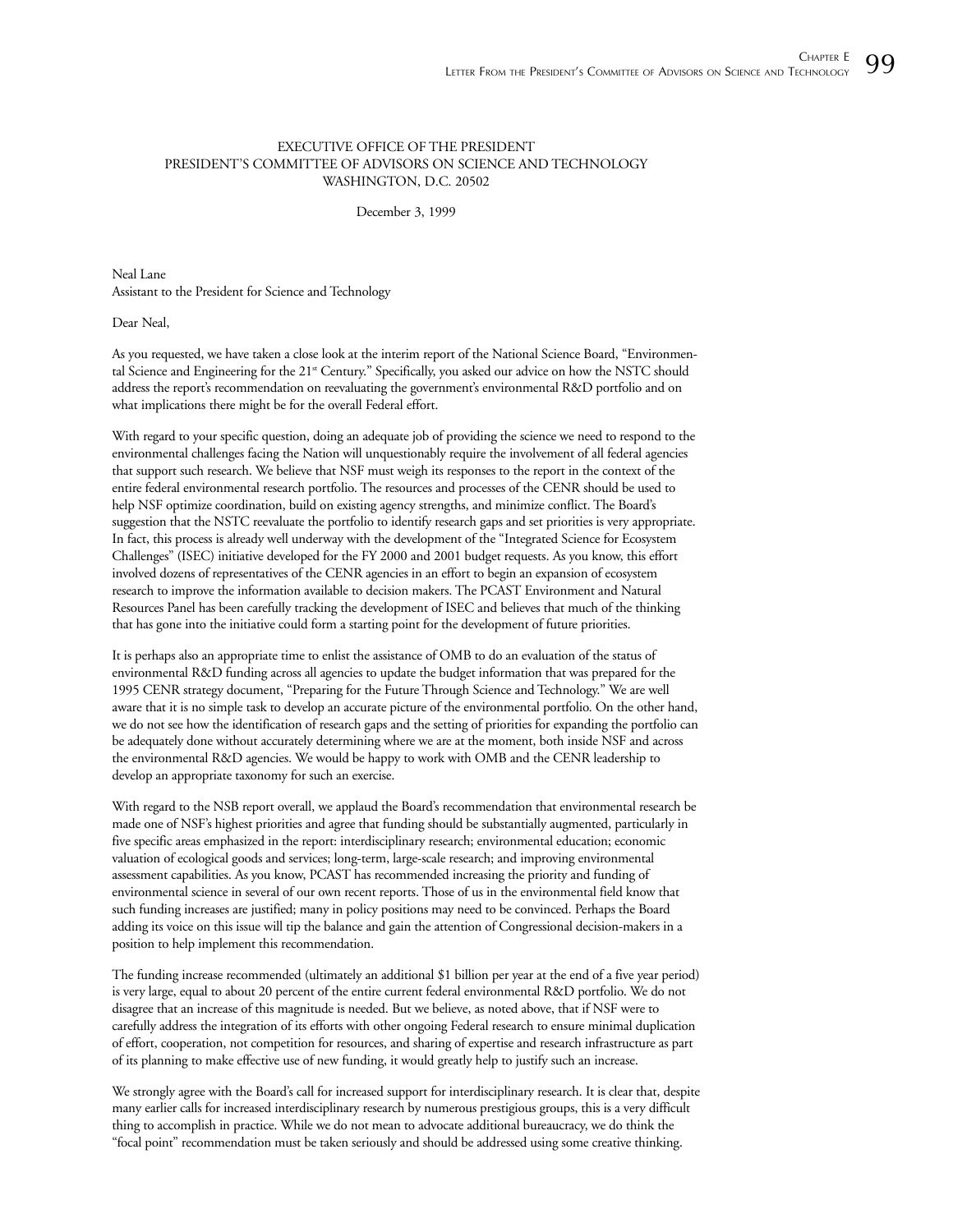We do not believe that the increased emphasis on interdisciplinary activities called for in the report will materialize without the establishment of some mechanism designed to foster such activities.

We also note with satisfaction that the Board has reiterated the need for enhanced attention to work that addresses the interface between ecology and economics, including ecological goods and services and the social, cultural, and economic aspects of the environment. We believe this is an area of study that only NSF can promote at the moment, because there is no other logical focal point in the federal government for such work. As we did in *Teaming With Life,* we urge the Foundation to find a way to make this possible and we appreciate the Board's seconding one of our key recommendations.

We are also pleased to see an added emphasis on issues of larger spatial and longer temporal scales, which is crucial to being able to address emerging problems, such as climate change and loss of biological diversity, and agree that an increased emphasis on "assessment" is appropriate. With respect to the latter, however, we think it is essential for the report to be much more specific about what kinds of "assessment" are included in the recommendation for increased attention by NSF. We agree that appropriate kinds of assessment include not just synthesis, but also "evaluation and communication of scientific understanding." The addition of some specific examples of what the Board views as appropriate and inappropriate types of assessment activities for NSF would clarify the recommendation. It would also be helpful in providing reassurance to other CENR agencies about where NSF is likely to be headed as it implements the NSB's guidance.

In closing, we would like to make one additional comment on NSF's "Biocomplexity" initiative and its relationship to the recommendations in the report. The NSB indicated to us that "Biocomplexity in the Environment" has now become the descriptor of the full portfolio of environmental science and engineering at NSF. Furthermore, the Board has stated that the funding increases obtained for an FY2000 "Biocomplexity" initiative (\$50 million) represent the beginnings of the increased investment in environmental science called for in the Board's report. We urge NSF to clarify which of the Board's recommendations will benefit from the increase this year, as well as those proposed for 2001. Such information will be very important to the CENR for further development of ISEC across all of the agencies.

We very much appreciate having had the opportunity to comment on this important report. We would be happy to discuss our views with you further.

Sincerely,

Peter Raven John Holdren Chair Chair PCAST Environment Panel PCAST Energy Panel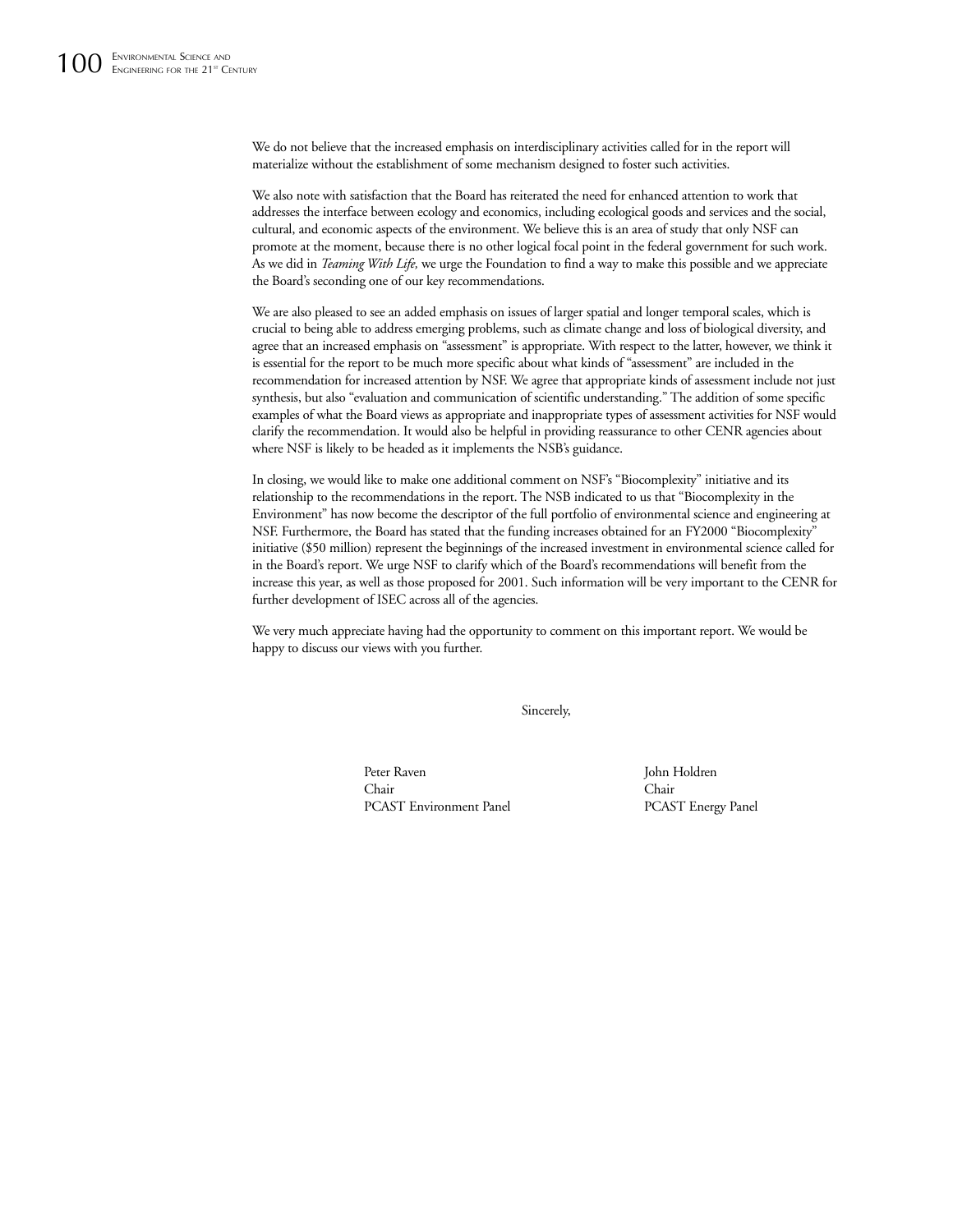APPENDIX F

## **SELECTED CENTERS SUPPORTED BY NSF**

NSF supports a variety of individual centers and center programs to advance science and engineering, particularly in the areas of interdisciplinary research and the integration of research and education. In general, these centers and programs are committed to addressing scientific and engineering questions with a long-term, coordinated research effort; ensuring a strong educational component; and developing partnerships with industry to help ensure that research is relevant to national needs. Note that as used here, "centers" include consortia, collaboratories, and similar arrangements intended to facilitate research or educational activities.

This appendix lists centers and center programs that were supported by NSF in FY 1998 and were either primarily involved in research related to the environment or conducted a subset of activities with relevance to environmental research and education. Individual centers having an environmental dimension within these programs are shown in *italics*. For descriptions of center programs and of some individual centers, search the NSF web sit[e \(http://www.nsf.gov/home/search.htm\)](http://www.nsf.gov/home/search.htm).

Centers of Research Excellence in Science and Technology *Advanced Materials and Smart Structures Environmental Science*

*Innovative Manufacturing of Advanced Materials Systems Science Research*

Collaboratory for Lower Atmospheric Research

Digital Library & Spatial Information for Ecological & Environmental Studies

Earthquake Engineering Research Centers *Center for Advanced Technologies in Earthquake Loss Reduction Mid-America Earthquake Center Pacific Earthquake Engineering Center*

Electronic Library for Environmental Impact Evaluation

Engineering Research Centers *Biofilm Engineering Biotechnology Process Engineering Engineered Biomaterials Environmentally Benign Semiconductor Manufacturing Interfacial Engineering Marine Bioproducts Engineering Offshore Technology*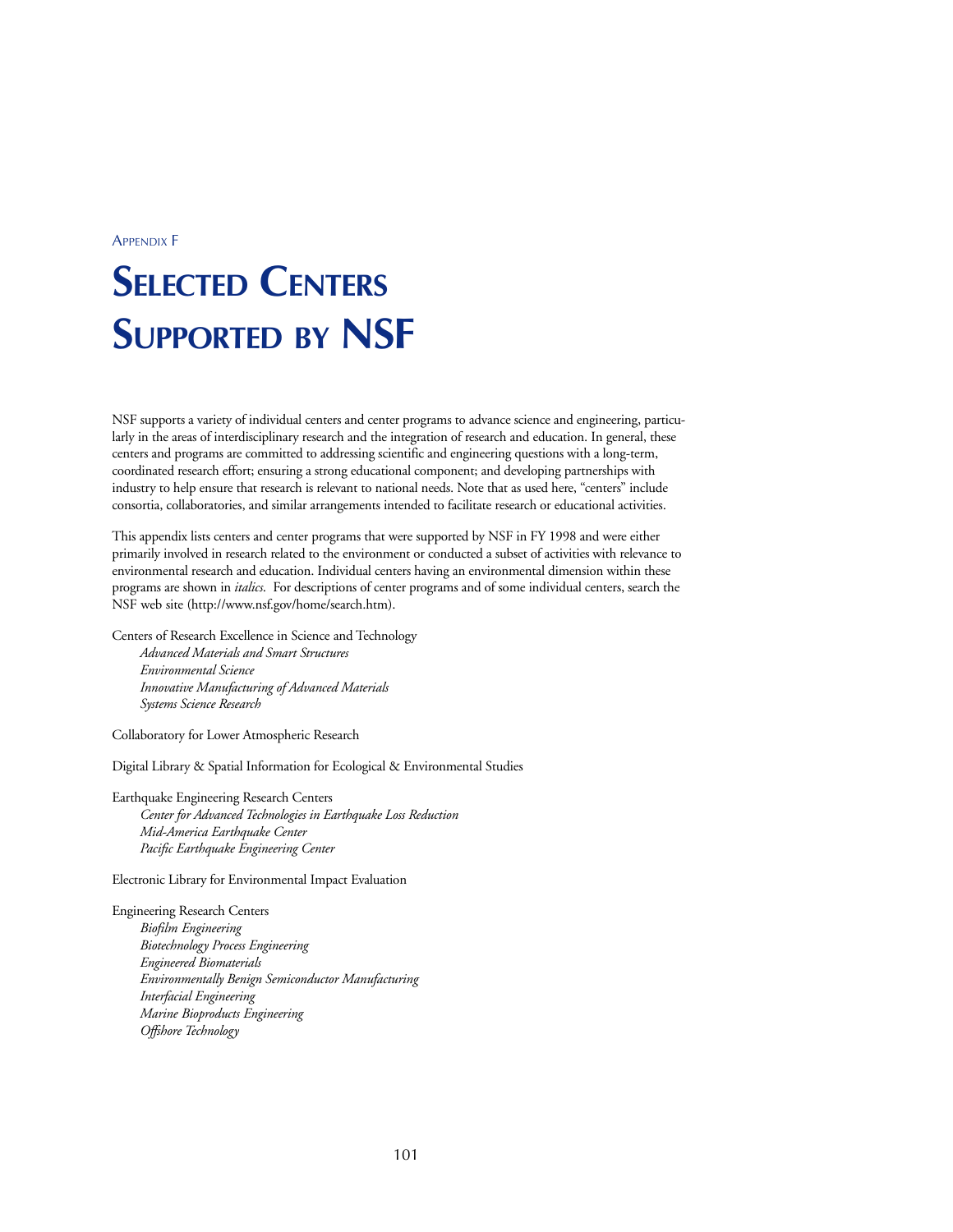Environmental Molecular Science Institutes *Chemical Sources and Sinks at Liquid/Solid Interfaces Institute for Environmental Bioinorganic Chemistry Institute for Environmental Catalysis*

Global Change Institutes

Incorporated Research Institutions for Seismology

Industry/University Cooperative Research Centers *Berkeley Sensor & Actuator Center Biodegradation Building Environment Center for Advanced Control of Energy and Power Systems Cooperative Research Center in Coatings Corrosion Hazardous Substance Management Integrated Pest Management Biosurfaces Surfactants*

Land Margin Ecological Research

Long Term Ecological Research Sites *Arctic Tundra Bonanza Creek Experimental Forest Cedar Creek Natural History Area Central Arizona-Phoenix Urban LTER Central Plains Experimental Range Coweeta Hydrologic Laboratory H.J. Andrews Experimental Forest Harvard Forest Hubbard Brook Experimental Forest Jornada Experimental Range Kellogg Biological Station Konza Prairie Research Natural Area Luquillo Experimental Forest McMurdo Dry Valleys, Antarctica Metropolitan Baltimore Urban LTER Niwot Ridge-Green Lakes Valley North Temperate Lakes Palmer Station, Antarctica Plum Island Sound Sevilleta National Wildlife Refuge Virginia Coast Reserve*

Mathematical Sciences Research Institutes *Institute for Mathematics and Its Applications*

National Center for Atmospheric Research

National Center for Ecological Analysis and Synthesis

National Center for Geographic Information and Analysis

National Optical Astronomy Observatories

Plant Genome Centers *Functional Analysis of Arabidopsis Genome Genomics of Plant Stress Tolerance Soybean Functional Genomics*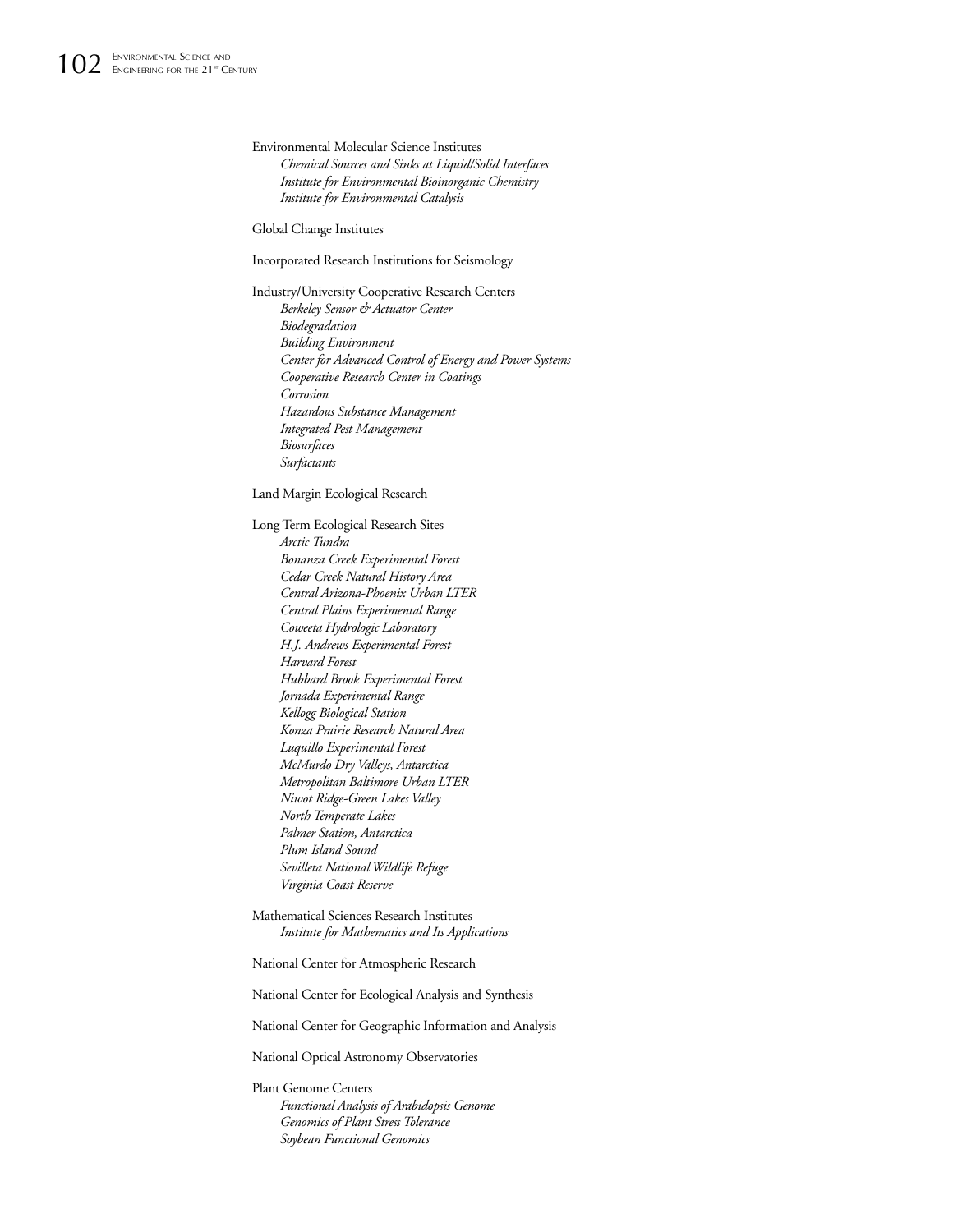Regional Research Institutes

Research Centers on the Human Dimensions of Global Change

Science and Technology Centers

*Advanced Concrete Based Materials Analysis and Prediction of Storms Astrophysical Research in Antarctica Biological Timing Clouds, Chemistry, and Climate Computer Graphics and Scientific Visualization Engineering Plants for Resistance Against Pathogens Light Microscope Imaging and Biotechnology Microbial Ecology Molecular Biotechnology Southern California Earthquake Center*

Science and Technology Policy Institute

State/Industry/University Cooperative Research Centers *Capsule Pipeline for Coal Intelligent Information Retrieval Rock Mechanics*

University NAVSTAR Consortium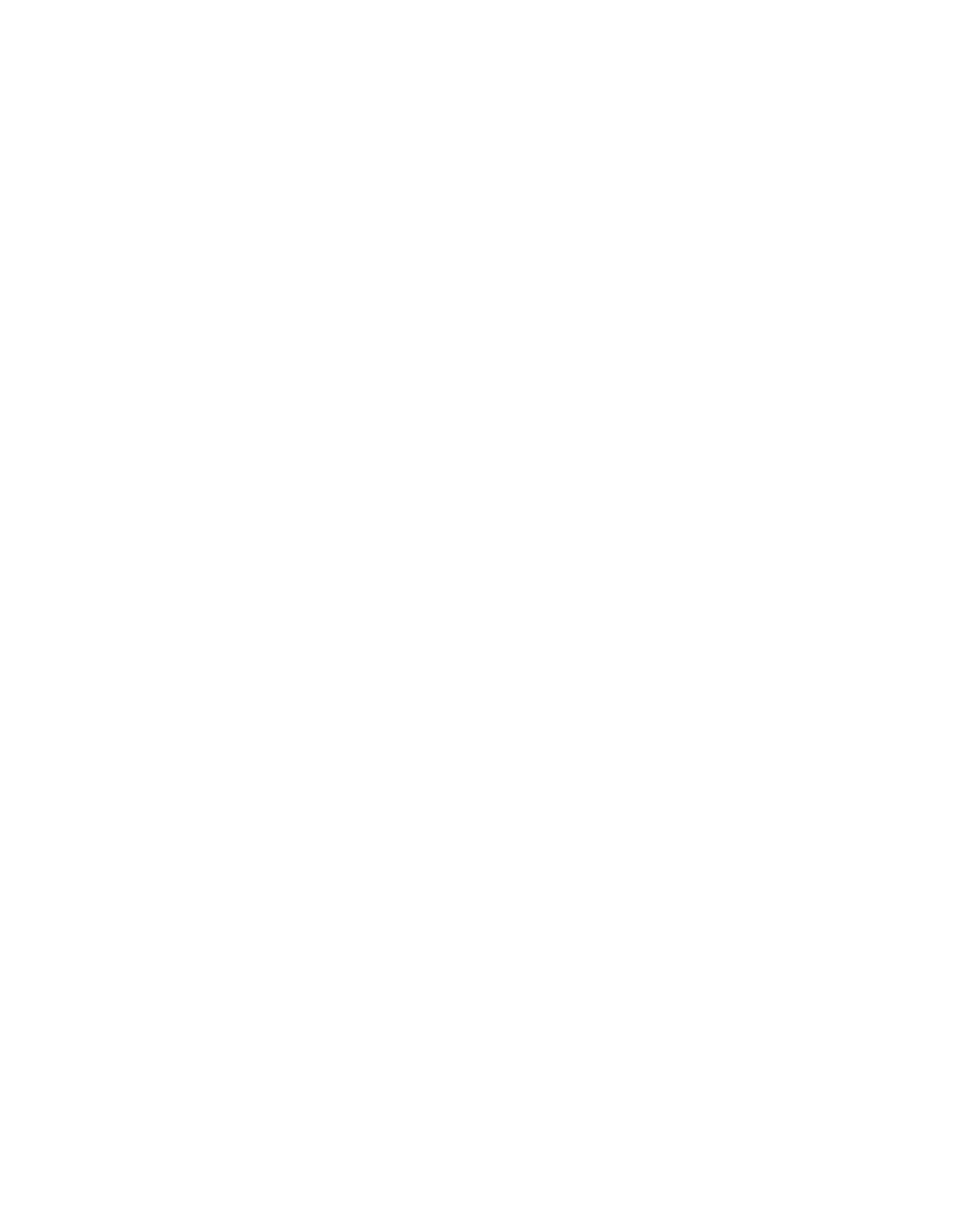## APPENDIX G

## **ACRONYMS AND ABBREVIATIONS**

| ВE                | Biocomplexity in the Environment                                                           |
|-------------------|--------------------------------------------------------------------------------------------|
| <b>CENR</b>       | Committee on Environment and Natural Resources                                             |
| CI                | Conservation International                                                                 |
| <b>CNIE</b>       | Committee for the National Institute for the Environment                                   |
| <b>CSREES</b>     | Cooperative State Research, Education, and Extension Service                               |
| <b>DIVERSITAS</b> | Umbrella program to coordinate the global research effort in the biodiversity              |
|                   | sciences                                                                                   |
| DOC               | Department of Commerce                                                                     |
| DOD               | U.S. Department of Defense                                                                 |
| DOE               | U.S. Department of Energy                                                                  |
| DOI               | U.S. Department of the Interior                                                            |
| DOT               | U.S. Department of Transportation                                                          |
| EHR               | NSF Directorate for Education and Human Resources                                          |
| <b>EPA</b>        | U.S. Environmental Protection Agency                                                       |
| <b>ESA</b>        | Ecological Society of America                                                              |
| <b>FEMA</b>       | Federal Emergency Management Agency                                                        |
| <b>FCCSET</b>     | Federal Coordinating Council for Science, Engineering and Technology                       |
| FY                | fiscal year                                                                                |
| <b>GIS</b>        | Geographic Information System                                                              |
| <b>GLOBE</b>      | Global Learning and Observations to Benefit the Environment                                |
| <b>GLOBEC</b>     | Global Ocean Ecosystems Dynamics                                                           |
| GPO               | Government Printing Office                                                                 |
| <b>HCP</b>        | habitat conservation plan                                                                  |
| HHS               | (Department of) Health and Human Services                                                  |
| ICSU              | International Council for Science (formerly International Council of<br>Scientific Unions) |
| <b>IGBP</b>       | International Geosphere-Biosphere Programme                                                |
| ЮM                | Institute of Medicine                                                                      |
| <b>IPCC</b>       | Intergovernmental Panel on Climate Change                                                  |
| ISEC              | Integrated Science for Ecosystem Challenge                                                 |
| <b>IUCN</b>       | World Conservation Union (formerly International Union for the Conservation<br>of Nature)  |
| <b>LTER</b>       | Long Term Ecological Research                                                              |
| MAB               | Man and Biosphere                                                                          |
| NAE               | National Academy of Engineering                                                            |
| NASA              | National Aeronautic and Space Administration                                               |
|                   |                                                                                            |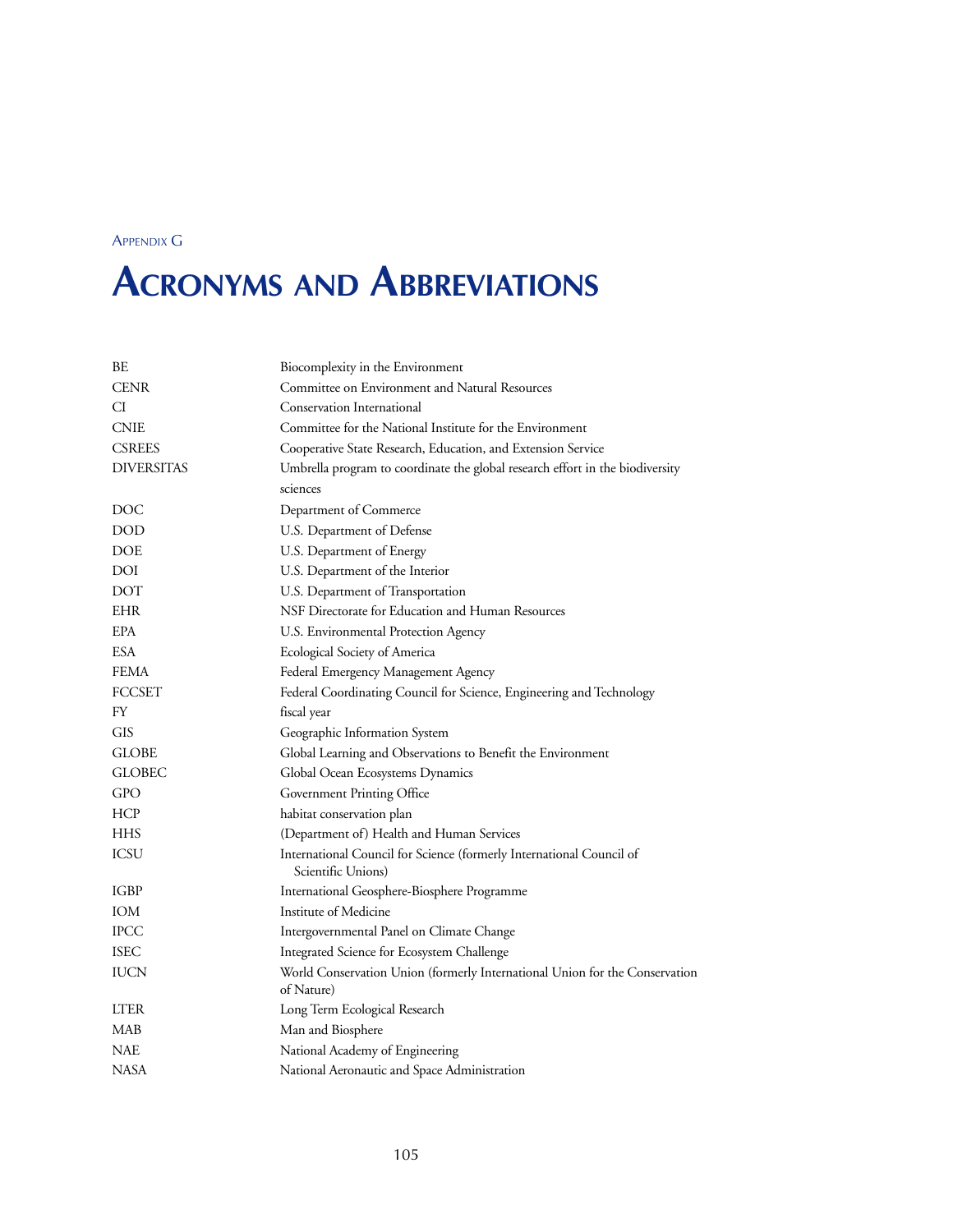| <b>NCAR</b>   | National Center for Atmospheric Research                         |
|---------------|------------------------------------------------------------------|
| <b>NCEAS</b>  | National Center for Ecological Analysis and Synthesis            |
| <b>NGO</b>    | nongovernmental organization                                     |
| NIH           | National Institutes of Health                                    |
| <b>NIST</b>   | National Institute of Standards and Technology                   |
| <b>NOAA</b>   | National Oceanic and Atmospheric Administration                  |
| <b>NRC</b>    | National Research Council                                        |
| <b>NSB</b>    | National Science Board                                           |
| <b>NSF</b>    | National Science Foundation                                      |
| <b>NSTC</b>   | National Science and Technology Council                          |
| <b>OECD</b>   | Organisation for Economic Co-operation and Development           |
| OMB           | Office of Management and Budget                                  |
| <b>ONR</b>    | Office of Naval Research                                         |
| <b>OSTP</b>   | Office of Science and Technology Policy                          |
| <b>PCAST</b>  | President's Committee of Advisors on Science and Technology      |
| R&D           | research and development                                         |
| <b>SAES</b>   | State Agricultural Experiment Stations                           |
| <b>SCOPE</b>  | Scientific Committee on Problems of the Environment              |
| SI.           | Smithsonian Institution                                          |
| <b>UCAR</b>   | University Corporation for Atmospheric Research                  |
| <b>UNEP</b>   | United Nations Environment Programme                             |
| <b>UNESCO</b> | United Nations Educational, Scientific and Cultural Organization |
| <b>USDA</b>   | U.S. Department of Agriculture                                   |
| <b>USGS</b>   | U.S. Geological Survey                                           |
| <b>USGCRP</b> | U.S. Global Change Research Program                              |
| <b>WHO</b>    | World Health Organization                                        |
| <b>WMO</b>    | World Meterological Organization                                 |
| WRI           | World Resources Institute                                        |
| WWF           | World Wildlife Fund                                              |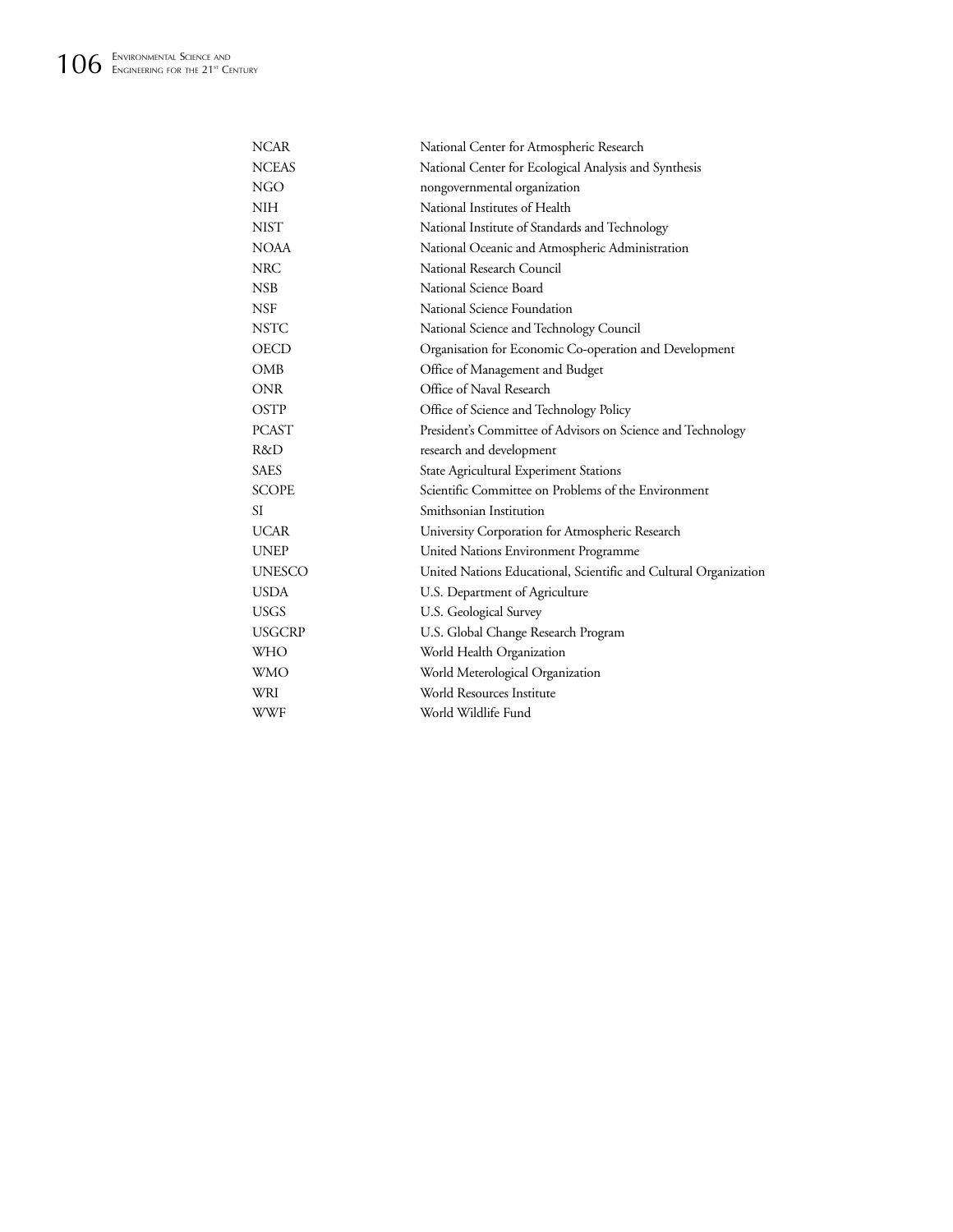*Environmental Science and Engineering for the 21st Century/The Role of the National Science Foundation* (NSB 00-22) is available electronically at: http://www.nsf.gov/cgi-bin/getpub?nsb0022

For further information or paper copies, contact the National Science Board Office: Phone: (703) 306-2000; email: NSBoffice@nsf.gov